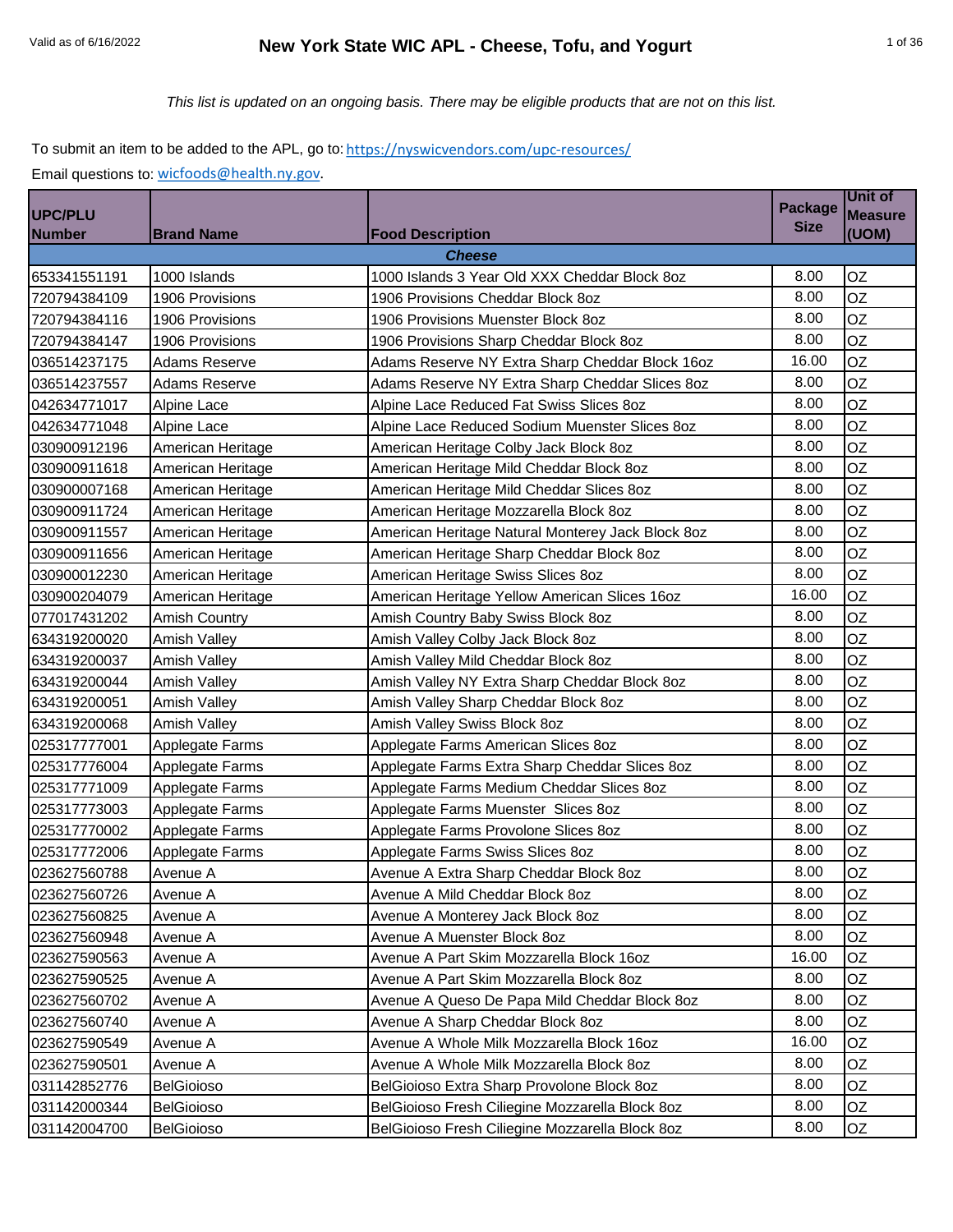| <b>UPC/PLU</b> |                    |                                                | <b>Package</b> | <b>Unit of</b><br><b>Measure</b> |
|----------------|--------------------|------------------------------------------------|----------------|----------------------------------|
| <b>Number</b>  | <b>Brand Name</b>  | <b>Food Description</b>                        | <b>Size</b>    | (UOM)                            |
| 031142000894   | BelGioioso         | BelGioioso Fresh Mozzarella Block 16oz         | 16.00          | OZ                               |
| 031142000993   | <b>BelGioioso</b>  | BelGioioso Fresh Mozzarella Block 32oz         | 32.00          | <b>OZ</b>                        |
| 031142000887   | <b>BelGioioso</b>  | BelGioioso Fresh Mozzarella Block 8oz          | 8.00           | OZ                               |
| 031142005257   | <b>BelGioioso</b>  | BelGioioso Fresh Mozzarella Block 8oz          | 8.00           | <b>OZ</b>                        |
| 031142010077   | <b>BelGioioso</b>  | BelGioioso Fresh Mozzarella Slices 16oz        | 16.00          | <b>OZ</b>                        |
| 031142000696   | <b>BelGioioso</b>  | BelGioioso Fresh Mozzarella Slices 16oz        | 16.00          | <b>OZ</b>                        |
| 031142000337   | <b>BelGioioso</b>  | BelGioioso Fresh Ovoline Mozzarella Block 8oz  | 8.00           | <b>OZ</b>                        |
| 031142852608   | <b>BelGioioso</b>  | BelGioioso Medium Provolone Block 8oz          | 8.00           | <b>OZ</b>                        |
| 031142852516   | <b>BelGioioso</b>  | BelGioioso Mild Provolone Block 8oz            | 8.00           | <b>OZ</b>                        |
| 031142000290   | <b>BelGioioso</b>  | BelGioioso Mozzarella Block 32oz               | 32.00          | OZ                               |
| 031142000672   | <b>BelGioioso</b>  | BelGioioso Mozzarella Slices 32oz              | 32.00          | <b>OZ</b>                        |
| 031142852202   | <b>BelGioioso</b>  | BelGioioso Provolino Mild Provolone Slices 8oz | 8.00           | OZ                               |
| 031142001334   | BelGioioso         | BelGioioso Scamorza Rella Mozzarella Block 8oz | 8.00           | <b>OZ</b>                        |
| 031142852806   | BelGioioso         | BelGioioso Sharp Provolone Block 8oz           | 8.00           | <b>OZ</b>                        |
| 031142852998   | <b>BelGioioso</b>  | BelGioioso Sharp Provolone Slices 8oz          | 8.00           | <b>OZ</b>                        |
| 070038360568   | <b>Best Choice</b> | Best Choice Colby Block 16oz                   | 16.00          | <b>OZ</b>                        |
| 070038364368   | <b>Best Choice</b> | Best Choice Colby Block 16oz                   | 16.00          | <b>OZ</b>                        |
| 070038587996   | <b>Best Choice</b> | Best Choice Colby Jack Block 16oz              | 16.00          | <b>OZ</b>                        |
| 070038361008   | <b>Best Choice</b> | Best Choice Deluxe American Slices 16oz        | 16.00          | OZ                               |
| 070038364375   | <b>Best Choice</b> | Best Choice Mild Cheddar Block 16oz            | 16.00          | <b>OZ</b>                        |
| 070038364351   | <b>Best Choice</b> | Best Choice Mozzarella Block 16oz              | 16.00          | <b>OZ</b>                        |
| 070038597216   | <b>Best Choice</b> | Best Choice Sharp Cheddar Block 16oz           | 16.00          | <b>OZ</b>                        |
| 042187028194   | <b>Best Yet</b>    | Best Yet Colby and Monterey Jack Slices 8oz    | 8.00           | <b>OZ</b>                        |
| 042187020693   | <b>Best Yet</b>    | Best Yet Colby Block 8oz                       | 8.00           | <b>OZ</b>                        |
| 042187012933   | <b>Best Yet</b>    | Best Yet Colby Jack Block 16oz                 | 16.00          | <b>OZ</b>                        |
| 042187013077   | <b>Best Yet</b>    | Best Yet Colby Jack Block 8oz                  | 8.00           | OZ                               |
| 042187012407   | <b>Best Yet</b>    | Best Yet Deluxe American White Slices 16oz     | 16.00          | <b>OZ</b>                        |
| 042187021348   | <b>Best Yet</b>    | Best Yet Deluxe Yellow American Slices 16oz    | 16.00          | OZ                               |
| 042187013183   | <b>Best Yet</b>    | Best Yet Extra Sharp Cheddar Block 8oz         | 8.00           | <b>OZ</b>                        |
| 042187012551   | <b>Best Yet</b>    | Best Yet Extra Sharp Orange Cheddar Block 8oz  | 8.00           | <b>OZ</b>                        |
| 042187023670   | <b>Best Yet</b>    | Best Yet Extra Sharp White Cheddar Block 16oz  | 16.00          | OZ                               |
| 042187012940   | <b>Best Yet</b>    | Best Yet Extra Sharp Yellow Cheddar Block 16oz | 16.00          | OZ                               |
| 042187025957   | <b>Best Yet</b>    | Best Yet Longhorn Style Colby Block 8oz        | 8.00           | OZ                               |
| 042187022642   | Best Yet           | Best Yet Medium Cheddar Block 16oz             | 16.00          | OZ                               |
| 042187020631   | <b>Best Yet</b>    | Best Yet Medium Cheddar Block 8oz              | 8.00           | OZ                               |
| 042187021355   | <b>Best Yet</b>    | Best Yet Mild Cheddar Block 16oz               | 16.00          | OZ                               |
| 042187019000   | <b>Best Yet</b>    | Best Yet Mild Cheddar Slices 8oz               | 8.00           | OZ                               |
| 042187020792   | <b>Best Yet</b>    | Best Yet Mild White Cheddar Block 8oz          | 8.00           | OZ                               |
| 042187020655   | <b>Best Yet</b>    | Best Yet Mild Yellow Cheddar Block 8oz         | 8.00           | OZ                               |
| 042187021362   | <b>Best Yet</b>    | Best Yet Monterey Jack Block 16oz              | 16.00          | OZ                               |
| 042187022239   | <b>Best Yet</b>    | Best Yet Monterey Jack Block 8oz               | 8.00           | OZ                               |
| 042187019048   | Best Yet           | Best Yet Monterey Jack Slices 8oz              | 8.00           | OZ                               |
| 042187013091   | <b>Best Yet</b>    | Best Yet Muenster Slices 8oz                   | 8.00           | OZ                               |
| 042187013084   | Best Yet           | Best Yet NY Sharp White Cheddar Block 16oz     | 16.00          | OZ                               |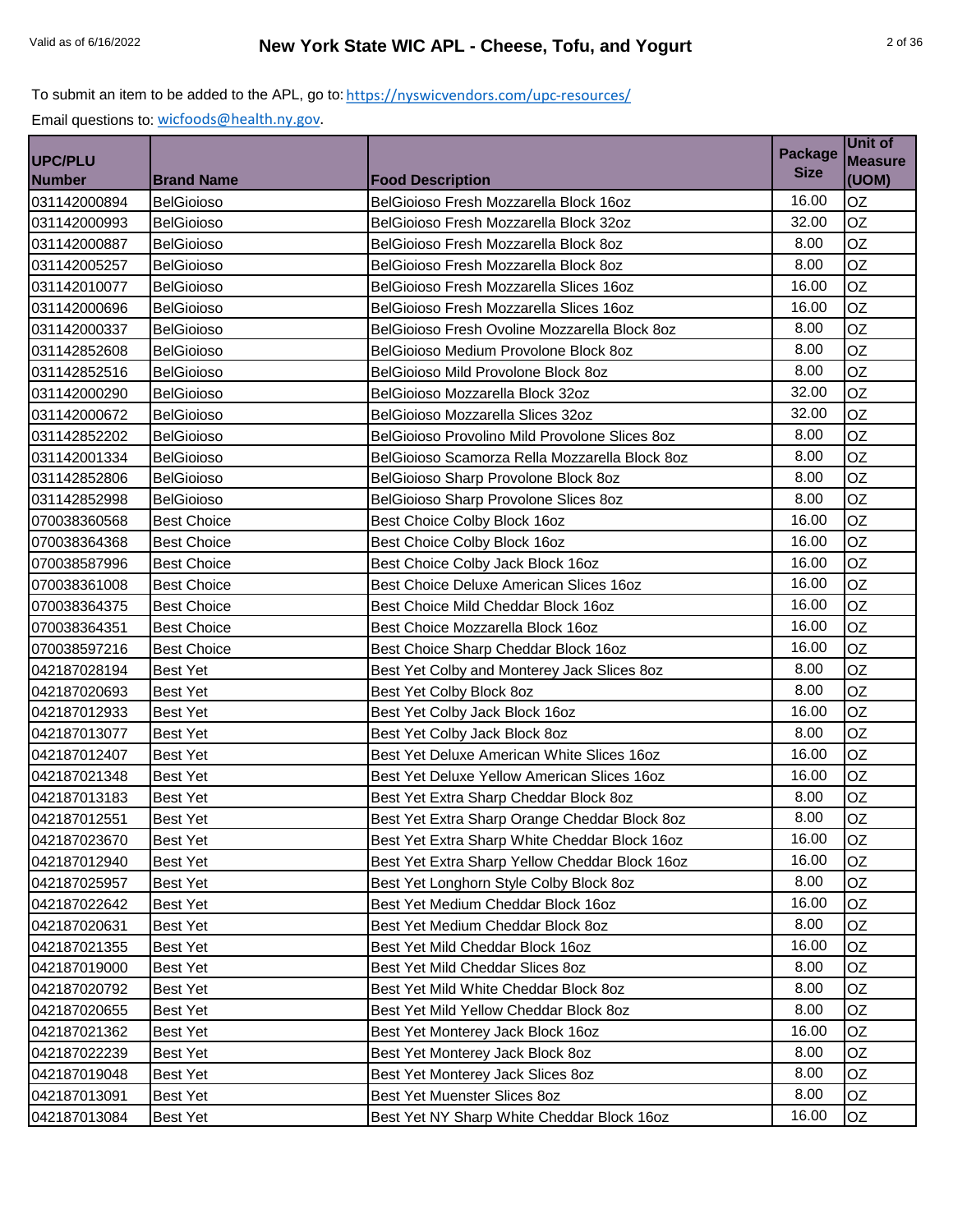|                                 |                     |                                                    | <b>Package</b> | <b>Unit of</b>          |
|---------------------------------|---------------------|----------------------------------------------------|----------------|-------------------------|
| <b>UPC/PLU</b><br><b>Number</b> | <b>Brand Name</b>   | <b>Food Description</b>                            | <b>Size</b>    | <b>Measure</b><br>(UOM) |
| 042187013039                    | <b>Best Yet</b>     | Best Yet NY Sharp White Cheddar Block 8oz          | 8.00           | OZ                      |
| 042187020181                    | <b>Best Yet</b>     | Best Yet Part Skim Mozzarella Block 16oz           | 16.00          | OZ                      |
| 042187020914                    | <b>Best Yet</b>     | Best Yet Part Skim Mozzarella Block 8oz            | 8.00           | OZ                      |
| 042187013107                    | <b>Best Yet</b>     | Best Yet Provolone Slices 8oz                      | 8.00           | <b>OZ</b>               |
| 042187019017                    | <b>Best Yet</b>     | Best Yet Sharp Cheddar Slices 8oz                  | 8.00           | <b>OZ</b>               |
| 042187023656                    | <b>Best Yet</b>     | Best Yet Sharp White Cheddar Block 16oz            | 16.00          | OZ                      |
| 042187012582                    | <b>Best Yet</b>     | Best Yet Sharp White Cheddar Block 8oz             | 8.00           | OZ                      |
| 042187022635                    | <b>Best Yet</b>     | Best Yet Sharp Yellow Cheddar Block 16oz           | 16.00          | <b>OZ</b>               |
| 042187020679                    | <b>Best Yet</b>     | Best Yet Sharp Yellow Cheddar Block 8oz            | 8.00           | <b>OZ</b>               |
| 042187024578                    | <b>Best Yet</b>     | Best Yet Swiss Block 8oz                           | 8.00           | OZ                      |
| 042187012735                    | <b>Best Yet</b>     | Best Yet Swiss Slices 8oz                          | 8.00           | <b>OZ</b>               |
| 042187020174                    | <b>Best Yet</b>     | Best Yet Whole Milk Mozzarella Block 16oz          | 16.00          | OZ                      |
| 042187020617                    | <b>Best Yet</b>     | Best Yet Yellow New York Sharp Cheddar Block 8oz   | 8.00           | <b>OZ</b>               |
| 071779400216                    | <b>Biazzo</b>       | Biazzo Fresh Mozzarella Block 16oz                 | 16.00          | OZ                      |
| 071779400087                    | Biazzo              | Biazzo Fresh Part Skim Mozzarella Block 8oz        | 8.00           | <b>OZ</b>               |
| 071779407161                    | <b>Biazzo</b>       | Biazzo Fresh Premium Mozzarella Block 16oz         | 16.00          | OZ                      |
| 071779002168                    | Biazzo              | Biazzo Part Skim Mozzarella Block 16oz             | 16.00          | OZ                      |
| 071779001161                    | Biazzo              | Biazzo Whole Milk Mozzarella Block 16oz            | 16.00          | OZ                      |
| 042421500011                    | Boar's Head         | Boars Head American Slices 8oz                     | 8.00           | OZ                      |
| 042421059687                    | <b>Boars Head</b>   | Boars Head Colby Jack Block 8oz                    | 8.00           | OZ                      |
| 042421059793                    | Boar's Head         | Boars Head Monterey Jack Block 8oz                 | 8.00           | <b>OZ</b>               |
| 042421059816                    | Boar's Head         | Boars Head Muenster Block 8oz                      | 8.00           | <b>OZ</b>               |
| 042421500103                    | Boar's Head         | Boars Head Muenster Slices 8oz                     | 8.00           | <b>OZ</b>               |
| 042421500073                    | Boar's Head         | Boars Head Provolone Slices 8oz                    | 8.00           | OZ                      |
| 042421150117                    | Boar's Head         | Boars Head VT Cheddar Block 8oz                    | 8.00           | <b>OZ</b>               |
| 042421500097                    | Boar's Head         | Boars Head VT Cheddar Slices 8oz                   | 8.00           | OZ                      |
| 042421150124                    | Boar's Head         | Boars Head VT White Cheddar Block 8oz              | 8.00           | OZ                      |
| 042421500127                    | Boar's Head         | Boars Head White American Slices 8oz               | 8.00           | OZ                      |
| 053000000631                    | <b>Borden Dairy</b> | Borden Dairy Colby Jack Block 8oz                  | 8.00           | OZ                      |
| 053000000747                    | <b>Borden Dairy</b> | Borden Dairy Colby Jack Block 8oz                  | 8.00           | OZ                      |
| 053000003007                    | <b>Borden Dairy</b> | Borden Dairy Deluxe American Slices 16oz           | 16.00          | ΟZ                      |
| 053000000426                    | <b>Borden Dairy</b> | Borden Dairy Extra Sharp Cheddar Block 8oz         | 8.00           | OZ                      |
| 053000001508                    | <b>Borden Dairy</b> | Borden Dairy Medium Cheddar Block 8oz              | 8.00           | OZ                      |
| 053000000518                    | <b>Borden Dairy</b> | Borden Dairy Mild Cheddar Block 8oz                | 8.00           | OZ                      |
| 053000000563                    | <b>Borden Dairy</b> | Borden Dairy Muenster Block 8oz                    | 8.00           | OZ                      |
| 053000000549                    | <b>Borden Dairy</b> | Borden Dairy Natural Extra Sharp Cheddar Block 8oz | 8.00           | OZ                      |
| 053000000686                    | <b>Borden Dairy</b> | Borden Dairy Natural Monterey Jack Block 8oz       | 8.00           | OZ                      |
| 053000000532                    | <b>Borden Dairy</b> | Borden Dairy Sharp Cheddar Block 8oz               | 8.00           | OZ                      |
| 053000000556                    | <b>Borden Dairy</b> | Borden Dairy XS White Cheddar Block 8oz            | 8.00           | OZ                      |
|                                 |                     | Borden Mild Cheddar Block 8oz                      | 8.00           | OZ                      |
| 053000001515<br>053000000570    | Borden<br>Borden    | Borden Muenster Block 8oz                          | 8.00           | OZ                      |
|                                 |                     |                                                    | 8.00           | OZ                      |
| 053000001522                    | Borden              | Borden Sharp Cheddar Block 8oz                     | 8.00           | OZ                      |
| 041190468867                    | Bowl and Basket     | Bowl and Basket Colby Jack Block 8oz               |                |                         |
| 041190469345                    | Bowl and Basket     | Bowl and Basket Deluxe Yellow American Slices 16oz | 16.00          | OZ                      |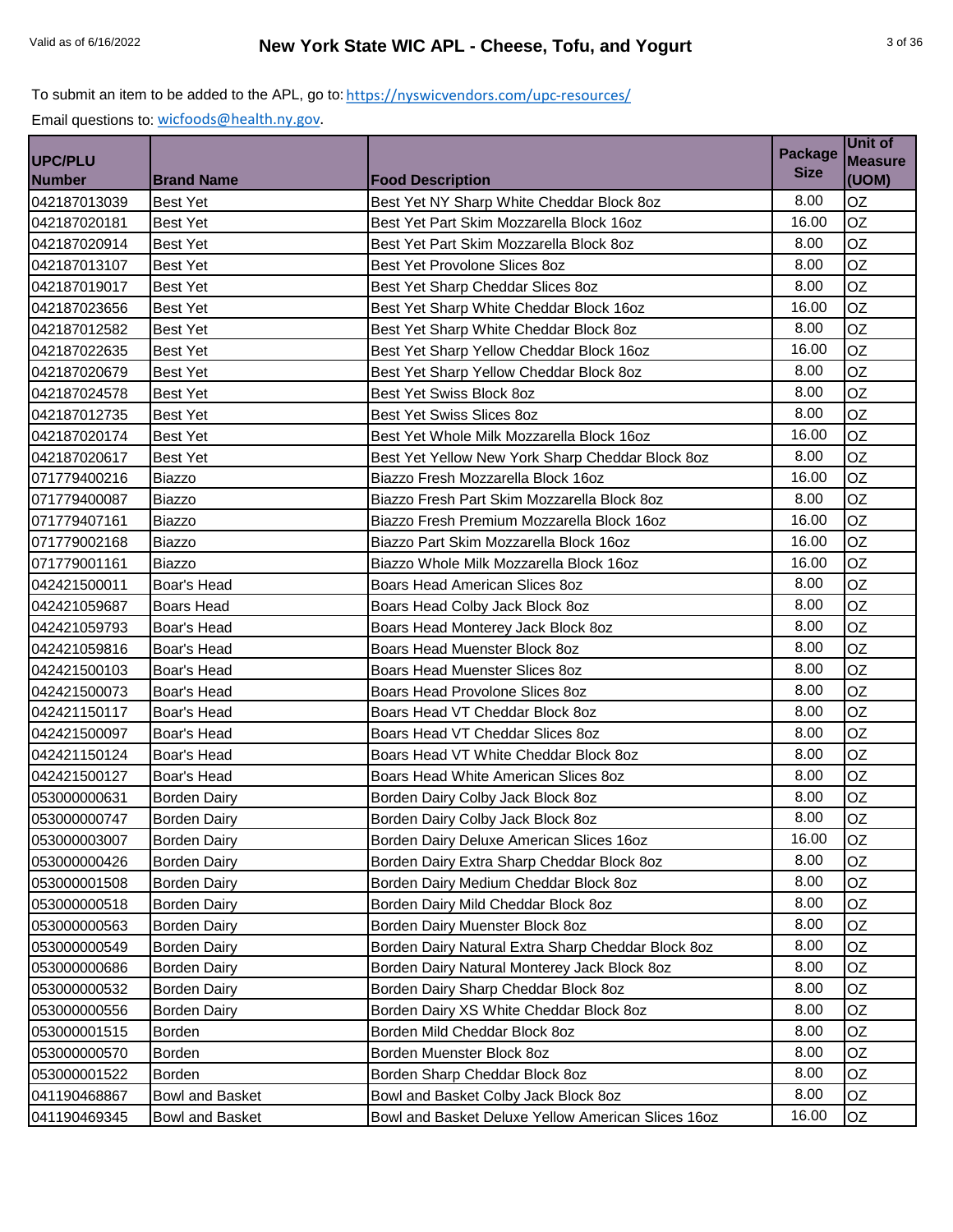| <b>UPC/PLU</b> |                        |                                                   | <b>Package</b> | Unit of                 |
|----------------|------------------------|---------------------------------------------------|----------------|-------------------------|
| <b>Number</b>  | <b>Brand Name</b>      | <b>Food Description</b>                           | <b>Size</b>    | <b>Measure</b><br>(UOM) |
| 041190468829   | <b>Bowl and Basket</b> | Bowl and Basket Mild Cheddar Block 8oz            | 8.00           | OZ                      |
| 041190468836   | Bowl and Basket        | Bowl and Basket Mild Cheddar Block 16oz           | 16.00          | OZ                      |
| 041190471928   | <b>Bowl and Basket</b> | Bowl and Basket Mild Cheddar Slices 8oz           | 8.00           | OZ                      |
| 041190468911   | <b>Bowl and Basket</b> | Bowl and Basket Monterey Jack Block 16oz          | 16.00          | OZ                      |
| 041190468881   | <b>Bowl and Basket</b> | Bowl and Basket Monterey Jack Block 8oz           | 8.00           | OZ                      |
| 041190468928   | Bowl and Basket        | Bowl and Basket Muenster Block 8oz                | 8.00           | OZ                      |
| 041190468935   | <b>Bowl and Basket</b> | Bowl and Basket Muenster Block 16oz               | 16.00          | OZ                      |
| 041190469109   | <b>Bowl and Basket</b> | Bowl and Basket Muenster Slices 80z               | 8.00           | OZ                      |
| 041190468973   | Bowl and Basket        | Bowl and Basket NY Extra Sharp Cheddar Block 16oz | 16.00          | OZ                      |
| 041190471867   | <b>Bowl and Basket</b> | Bowl and Basket NYS White Cheddar Block 8oz       | 8.00           | OZ                      |
| 041190468966   | <b>Bowl and Basket</b> | Bowl and Basket NYS XS Cheddar Block 8oz          | 8.00           | OZ                      |
| 041190468959   | <b>Bowl and Basket</b> | Bowl and Basket NYS XS White Cheddar Block 16oz   | 16.00          | OZ                      |
| 041190471850   | Bowl and Basket        | Bowl and Basket NYS Yellow Cheddar Block 8oz      | 8.00           | OZ                      |
| 041190473885   | <b>Bowl and Basket</b> | Bowl and Basket Part Skim Mozzarella Block 8oz    | 8.00           | OZ                      |
| 041190469000   | <b>Bowl and Basket</b> | Bowl and Basket Part Skim Mozzarella Block 8oz    | 8.00           | OZ                      |
| 041190473908   | Bowl and Basket        | Bowl and Basket Part Skim Mozzarella Block 16oz   | 16.00          | OZ                      |
| 041190469215   | <b>Bowl and Basket</b> | Bowl and Basket Part Skim Mozzarella Slices 8oz   | 8.00           | OZ                      |
| 041190469208   | <b>Bowl and Basket</b> | Bowl and Basket Provolone Slices 8oz              | 8.00           | OZ                      |
|                |                        |                                                   | 8.00           | OZ                      |
| 041190468843   | <b>Bowl and Basket</b> | Bowl and Basket Sharp Cheddar Block 8oz           | 16.00          | <b>OZ</b>               |
| 041190468850   | Bowl and Basket        | Bowl and Basket Sharp Cheddar Block 16oz          | 32.00          |                         |
| 041190468980   | <b>Bowl and Basket</b> | Bowl and Basket Sharp Cheddar Block 32oz          |                | OZ                      |
| 041190469079   | <b>Bowl and Basket</b> | Bowl and Basket Sharp White Cheddar Block 16oz    | 16.00          | OZ                      |
| 041190469017   | <b>Bowl and Basket</b> | Bowl and Basket Sharp White Cheddar Block 32oz    | 32.00          | <b>OZ</b>               |
| 041190469383   | Bowl and Basket        | <b>Bowl and Basket Swiss Slices 8oz</b>           | 8.00           | OZ                      |
| 041190469321   | <b>Bowl and Basket</b> | Bowl and Basket Swiss Slices 16oz                 | 16.00          | OZ                      |
| 041190469062   | <b>Bowl and Basket</b> | Bowl and Basket VT XS White Cheddar Block 8oz     | 8.00           | OZ                      |
| 041190468997   | Bowl and Basket        | Bowl and Basket XS Yellow Cheddar Block 32oz      | 32.00          | OZ                      |
| 041190473878   | <b>Bowl and Basket</b> | Bowl and Basket Whole Milk Mozzarella Block 8oz   | 8.00           | OZ                      |
| 041190473892   | <b>Bowl and Basket</b> | Bowl and Basket Whole Milk Mozzarella Block 16oz  | 16.00          | OZ                      |
| 027164317522   | <b>Bucky Badger</b>    | Bucky Badger Baby Swiss Block 8oz                 | 8.00           | OZ                      |
| 043119008611   | <b>Byrne Dairy</b>     | Byrne Dairy Extra Sharp Cheddar Block 8oz         | 8.00           | OZ                      |
| 043119008635   | <b>Byrne Dairy</b>     | Byrne Dairy Monterey Jack Block 8oz               | 8.00           | OZ                      |
| 043119008628   | <b>Byrne Dairy</b>     | Byrne Dairy Sharp Cheddar Block 8oz               | 8.00           | OZ                      |
| 078354701898   | Cabot                  | Cabot 50% Reduced Fat Cheddar Block 8oz           | 8.00           | OZ                      |
| 078354714980   | Cabot                  | Cabot 50% Reduced Fat Cheddar Slices 8oz          | 8.00           | OZ                      |
| 078354707289   | Cabot                  | Cabot 50% Reduced Fat Sharp Cheddar Block 8oz     | 8.00           | OZ                      |
| 078354719213   | Cabot                  | Cabot 75% Reduced Fat Cheddar Block 8oz           | 8.00           | OZ                      |
| 078354707272   | Cabot                  | Cabot 75% Reduced Fat White Cheddar Block 8oz     | 8.00           | OZ                      |
| 078354711996   | Cabot                  | Cabot Artisan Reserve Cheddar Block 16oz          | 16.00          | OZ                      |
| 078354703014   | Cabot                  | Cabot Classic VT Reserve Mild Cheddar Block 16oz  | 16.00          | OZ                      |
| 078354702086   | Cabot                  | Cabot Classic VT Sharp Cheddar Block 8oz          | 8.00           | OZ                      |
| 078354722305   | Cabot                  | Cabot Colby Cheese Block 8oz                      | 8.00           | OZ                      |
| 078354703328   | Cabot                  | Cabot Extra Sharp Cheddar Block 32oz              | 32.00          | OZ                      |
| 021000009039   | Cabot                  | Cabot Extra Sharp Yellow Cheddar Block 8oz        | 8.00           | OZ                      |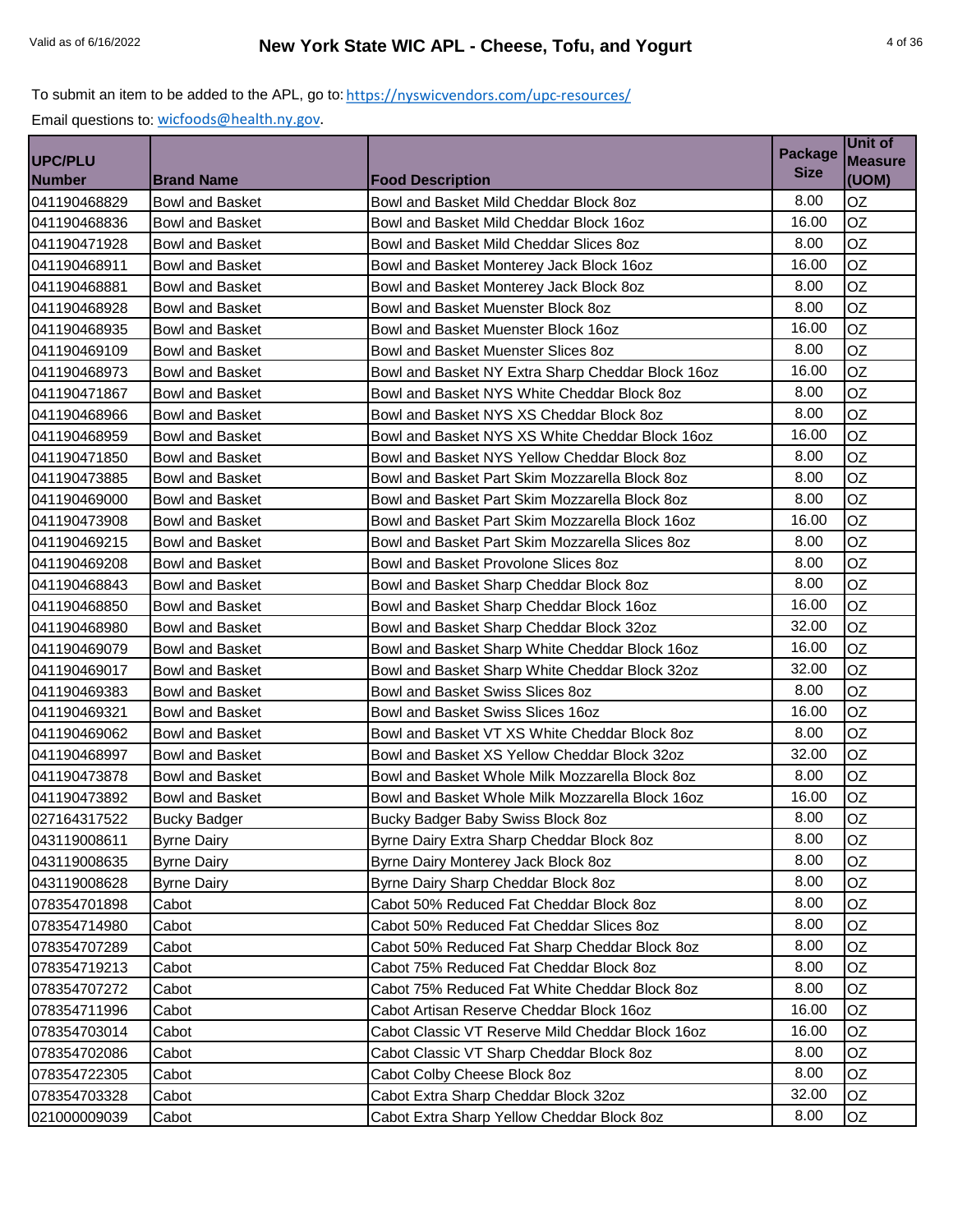|                                 |                     |                                                                                        | <b>Package</b> | Unit of                 |
|---------------------------------|---------------------|----------------------------------------------------------------------------------------|----------------|-------------------------|
| <b>UPC/PLU</b><br><b>Number</b> | <b>Brand Name</b>   | <b>Food Description</b>                                                                | <b>Size</b>    | <b>Measure</b><br>(UOM) |
|                                 | Cabot               | Cabot 5 Year Cheddar Block 16oz                                                        | 16.00          | OZ                      |
| 078354719138                    |                     |                                                                                        |                |                         |
| 078354717318                    | Cabot               | Cabot Muenster Block 8oz                                                               | 8.00           | OZ                      |
| 078354712184                    | Cabot               | Cabot Natural VT Extra Sharp Cheddar Block 16oz                                        | 16.00          | OZ                      |
| 021000009053                    | Cabot               | Cabot NY Aged Reserve Cheddar Block 8oz                                                | 8.00           | OZ                      |
| 078354707715                    | Cabot               | Cabot NY Extra Sharp Cheddar Block 8oz                                                 | 8.00           | OZ                      |
| 078354712290                    | Cabot               | Cabot NY Extra Sharp Cheddar Slices 8oz                                                | 8.00           | OZ                      |
| 078354707708                    | Cabot               | Cabot NY Extra Sharp White Cheddar Block 8oz                                           | 8.00           | OZ                      |
| 078354712306                    | Cabot               | Cabot NY Extra Sharp Yellow Cheddar Block 8oz                                          | 8.00           | OZ                      |
| 078354703045                    | Cabot               | Cabot Private Stock Classic VT Cheddar Block 8oz                                       | 8.00           | OZ                      |
| 078354708156                    | Cabot               | Cabot Seriously Sharp Cheddar Block 32oz                                               | 32.00          | OZ                      |
|                                 |                     |                                                                                        |                |                         |
| 078354702321                    | Cabot               | Cabot Sharp Cheddar Block 32oz                                                         | 32.00          | OZ                      |
| 021000009015                    | Cabot               | Cabot Sharp White Cheddar Block 8oz                                                    | 8.00           | OZ                      |
| 021000009008                    | Cabot               | Cabot Sharp Yellow Cheddar Block 8oz                                                   | 8.00           | OZ                      |
| 078354714973                    | Cabot               | Cabot Sharp Yellow Cheddar Slices 8oz                                                  | 8.00           | OZ                      |
| 021000009022                    | Cabot               | Cabot VT 2% Reduced Fat Cheddar Block 8oz                                              | 8.00           | OZ                      |
| 078354719350                    | Cabot               | Cabot VT Cheddar Block 8oz                                                             | 8.00           | OZ                      |
| 078354701850                    | Cabot               | Cabot VT Colby Jack Block 8oz                                                          | 8.00           | OZ                      |
| 078354700419                    | Cabot               | Cabot VT Extra Sharp Cheddar Block 16oz                                                | 16.00          | $\overline{OZ}$         |
| 078354702864                    | Cabot               | Cabot VT Extra Sharp Cheddar Block 8oz                                                 | 8.00           | OZ                      |
| 078354708217                    | Cabot               | Cabot VT Extra Sharp Cheddar Block 8oz                                                 | 8.00           | $\overline{OZ}$         |
| 078354719022                    | Cabot               | Cabot VT Extra Sharp Cheddar Block 8oz                                                 | 8.00           | OZ                      |
| 078354703182                    | Cabot               | Cabot VT Extra Sharp White Cheddar Block 8oz                                           | 8.00           | $\overline{OZ}$         |
| 078354719039                    | Cabot               | Cabot VT Extra Sharp Yellow Cheddar Block 8oz                                          | 8.00           | $\overline{OZ}$         |
| 078354701188                    | Cabot               | Cabot VT Mild Block 8oz                                                                | 8.00           | OZ                      |
| 078354714959                    | Cabot               | Cabot VT Mild Cheddar Slices 8oz                                                       | 8.00           | <b>OZ</b>               |
| 078354702185                    | Cabot               | Cabot VT Monterey Jack Block 8oz                                                       | 8.00           | $\overline{OZ}$         |
| 078354707265                    | Cabot               | Cabot VT Reduced Fat Cheddar Block 8oz                                                 | 8.00           | OZ                      |
| 078354719046                    | Cabot               | Cabot VT Seriously Sharp Cheddar Block 8oz                                             | 8.00           | <b>OZ</b>               |
| 078354708439                    | Cabot               | Cabot VT Seriously Sharp White Cheddar Block 8oz                                       | 8.00           | OZ<br>OZ                |
| 078354717288<br>078354702871    | Cabot<br>Cabot      | Cabot VT Seriously Sharp Yellow Cheddar Block 8oz<br>Cabot VT Sharp Cheddar Block 16oz | 8.00<br>16.00  | <b>OZ</b>               |
| 078354708200                    | Cabot               | Cabot VT Sharp Cheddar Block 8oz                                                       | 8.00           | OZ                      |
| 078354850183                    | Cabot               | Cabot VT Sharp Cheddar Block 8oz                                                       | 8.00           | OZ                      |
| 021000005253                    | Cabot               | Cabot VT Sharp White Cheddar Block 8oz                                                 | 8.00           | OZ                      |
| 078354719008                    | Cabot               | Cabot VT Sharp White Cheddar Block 8oz                                                 | 8.00           | $\overline{OZ}$         |
| 078354714942                    | Cabot               | Cabot VT Sharp White Cheddar Slices 8oz                                                | 8.00           | OZ                      |
| 078354719015                    | Cabot               | Cabot VT Sharp Yellow Cheddar Block 8oz                                                | 8.00           | OZ                      |
| 078354714997                    | Cabot               | Cabot VT Swiss Slices 8oz                                                              | 8.00           | $\overline{OZ}$         |
| 074958001976                    | <b>Cache Valley</b> | Cache Valley Swiss Block 16oz                                                          | 16.00          | OZ                      |
| 074562004011                    | Cacique             | Cacique Part Skim Mozzarella Block 16oz                                                | 16.00          | OZ                      |
| 073480000396                    | Cappiello           | Cappiello Fresh Mozzarella Block 16oz                                                  | 16.00          | OZ                      |
| 073480000389                    | Cappiello           | Cappiello Fresh Mozzarella Block 8oz                                                   | 8.00           | OZ                      |
| 073480910039                    | Cappiello           | Cappiello Mozzarella Slices 16oz                                                       | 16.00          | OZ                      |
| 073480000082                    | Cappiello           | Cappiello Natural Part Skim Mozzarella Block 16oz                                      | 16.00          | OZ                      |
| 073480000068                    | Cappiello           | Cappiello Natural Part Skim Mozzarella Block 8oz                                       | 8.00           | OZ                      |
| 073480000075                    | Cappiello           | Cappiello Whole Milk Mozzarella Block 16oz                                             | 16.00          | OZ                      |
| 089244910009                    | Casaro              | Casaro Fresh Mozzarella Block 16oz                                                     | 16.00          | OZ<br>OZ                |
| 089244910108                    | Casaro              | Casaro Fresh Mozzarella Block 8oz<br>Casaro Fresh Mozzarella Slices 8oz                | 8.00<br>8.00   | OZ                      |
| 089244910047<br>089244964804    | Casaro<br>Casaro    | Casaro Medium Provolone Block 8oz                                                      | 8.00           | OZ                      |
|                                 |                     |                                                                                        |                |                         |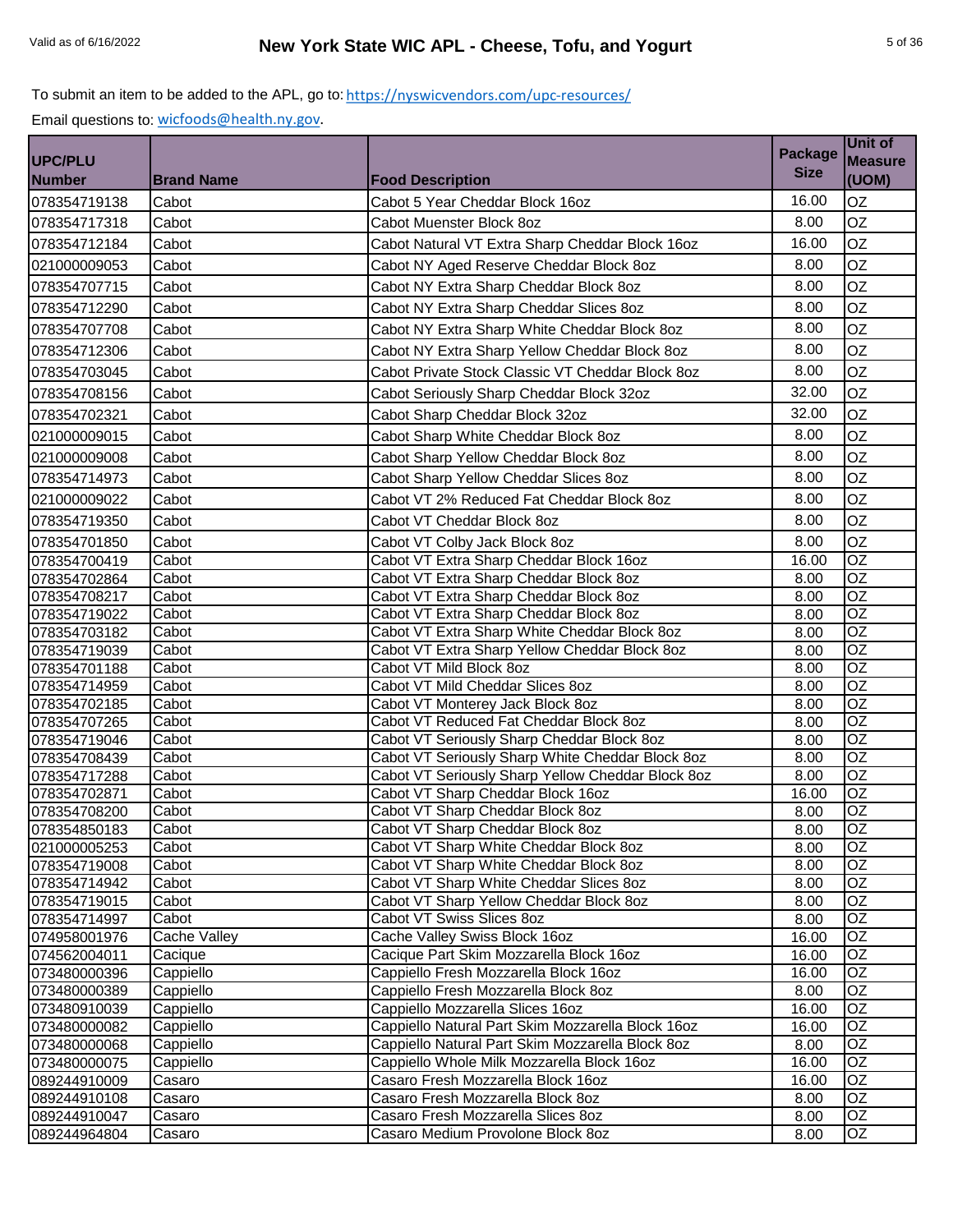|                |                       |                                                    |                | Unit of         |
|----------------|-----------------------|----------------------------------------------------|----------------|-----------------|
| <b>UPC/PLU</b> |                       |                                                    | <b>Package</b> | <b>Measure</b>  |
| <b>Number</b>  | <b>Brand Name</b>     | <b>Food Description</b>                            | <b>Size</b>    | (UOM)           |
| 089244910191   | Casaro                | Casaro Mozzarella Block 16oz                       | 16.00          | OZ              |
| 089244964903   | Casaro                | Casaro Sharp Provolone Block 8oz                   | 8.00           | OZ              |
| 050838005012   | Celentano             | Celentano Part Skim Mozzarella Block 8oz           | 8.00           | $\overline{OZ}$ |
| 634660225505   | <b>Cherry Valley</b>  | Cherry Valley Colby Jack Slices 8oz                | 8.00           | $\overline{OZ}$ |
| 634660225529   | <b>Cherry Valley</b>  | Cherry Valley Mild Cheddar Slices 80z              | 8.00           | $\overline{OZ}$ |
| 634660225468   | <b>Cherry Valley</b>  | Cherry Valley Mozerella Slices 8oz                 | 8.00           | $\overline{OZ}$ |
| 634660225208   | <b>Cherry Valley</b>  | Cherry Valley Muenster Block 8oz                   | 8.00           | $\overline{OZ}$ |
| 634660225512   | <b>Cherry Valley</b>  | <b>Cherry Valley Muenster Slices 8oz</b>           | 8.00           | OZ              |
| 634660225475   | <b>Cherry Valley</b>  | Cherry Valley Queso De Papa Cheddar Slices 8oz     | 8.00           | $\overline{OZ}$ |
| 634660225499   | <b>Cherry Valley</b>  | Cherry Valley Swiss Slices 8oz                     | 8.00           | OZ              |
| 692193765943   | <b>Cherry Valley</b>  | Cherry Valley Whole Milk Mozzarella Block 16oz     | 16.00          | $\overline{OZ}$ |
| 634660225482   | <b>Cherry Valley</b>  | Cherry Valley Yellow American Slices 8oz           | 8.00           | $\overline{OZ}$ |
| 032251167430   | <b>Chestnut Hill</b>  | Chestnut Hill Mild Cheddar Block 8oz               | 8.00           | $\overline{OZ}$ |
| 071505005326   | <b>Clover Valley</b>  | Clover Valley Colby Jack Block 8oz                 | 8.00           | $\overline{OZ}$ |
| 051933337954   | <b>Coburn Farms</b>   | Coburn Farms Cheddar Jack Block 8oz                | 8.00           | $\overline{OZ}$ |
| 051933158504   | <b>Coburn Farms</b>   | Coburn Farms Colby Block 8oz                       | 8.00           | $\overline{OZ}$ |
| 051933358935   | <b>Coburn Farms</b>   | Coburn Farms Colby Slices 8oz                      | 8.00           | $\overline{OZ}$ |
| 051933961210   | <b>Coburn Farms</b>   | Coburn Farms Colby Jack Block 16oz                 | 16.00          | $\overline{OZ}$ |
| 051933158603   | Coburn Farms          | Coburn Farms Colby Jack Block 8oz                  | 8.00           | $\overline{OZ}$ |
| 051933247857   | Coburn Farms          | Coburn Farms Colby Jack Block 8oz                  | 8.00           | $\overline{OZ}$ |
| 051933260207   | <b>Coburn Farms</b>   | Coburn Farms Deluxe American Slices 16oz           | 16.00          | $\overline{OZ}$ |
| 051933232105   | <b>Coburn Farms</b>   | Coburn Farms Extra Sharp Cheddar Block 8oz         | 8.00           | OZ              |
| 051933438552   | <b>Coburn Farms</b>   | Coburn Farms Extra Sharp White Cheddar Block 8oz   | 8.00           | $\overline{OZ}$ |
| 051933358911   | <b>Coburn Farms</b>   | Coburn Farms Extra Sharp Yellow Cheddar Slices 8oz | 8.00           | $\overline{OZ}$ |
| 051933234253   | <b>Coburn Farms</b>   | Coburn Farms Medium Cheddar Block 16oz             | 16.00          | OZ              |
| 051933248052   | <b>Coburn Farms</b>   | Coburn Farms Mexican Block 8oz                     | 8.00           | $\overline{OZ}$ |
| 051933961203   | <b>Coburn Farms</b>   | Coburn Farms Mild Cheddar Block 16oz               | 16.00          | $\overline{OZ}$ |
| 051933158405   | <b>Coburn Farms</b>   | Coburn Farms Mild Cheddar Block 8oz                | 8.00           | $\overline{OZ}$ |
| 051933358812   | Coburn Farms          | Coburn Farms Mild Cheddar Slices 8oz               | 8.00           | $\overline{OZ}$ |
| 051933998681   | <b>Coburn Farms</b>   | Coburn Farms Mozzarella Block 16oz                 | 16.00          | OZ              |
| 051933158702   | <b>Coburn Farms</b>   | Coburn Farms Mozzarella Block 8oz                  | 8.00           | $\overline{OZ}$ |
| 051933358850   | Coburn Farms          | Coburn Farms Mozzarella Slices 8oz                 | 8.00           | OZ              |
| 051933358867   | <b>Coburn Farms</b>   | Coburn Farms Muenster Slices 8oz                   | 8.00           | $\overline{OZ}$ |
| 051933358782   | <b>Coburn Farms</b>   | Coburn Farms Provolone Slices 8oz                  | 8.00           | $\overline{OZ}$ |
| 051933158801   | <b>Coburn Farms</b>   | Coburn Farms Sharp Cheddar Block 8oz               | 8.00           | $\overline{OZ}$ |
| 051933358874   | <b>Coburn Farms</b>   | Coburn Farms Sharp Cheddar Slices 8oz              | 8.00           | OZ              |
| 051933358843   | Coburn Farms          | Coburn Farms Sharp White Cheddar Slices 8oz        | 8.00           | OZ              |
| 030900013541   | Cooper                | Cooper American Slices 16oz                        | 16.00          | OZ              |
| 071505014342   | Cooper                | Cooper Medium Cheddar Slices 8oz                   | 8.00           | OZ              |
| 030900011721   | Cooper                | Cooper Provolone Slices 8oz                        | 8.00           | OZ              |
| 026662111175   | Cora                  | Cora Natural Mozzarella Block 8oz                  | 8.00           | OZ              |
| 026662111199   | Cora                  | Cora Whole Milk Mozzarella Block 16oz              | 16.00          | OZ              |
| 021000076765   | Cracker Barrel        | Cracker Barrel California Provolone Slices 8oz     | 8.00           | OZ              |
| 021000076277   | Cracker Barrel        | Cracker Barrel California Provolone Slices 8oz     | 8.00           | OZ              |
| 021000076727   | Cracker Barrel        | Cracker Barrel Ex Sharp Yellow Cheddar Slices 8oz  | 8.00           | OZ              |
| 021000076222   | Cracker Barrel        | Cracker Barrel Ex Sharp Yellow Cheddar Slices 8oz  | 8.00           | $\overline{OZ}$ |
| 021000076758   | <b>Cracker Barrel</b> | Cracker Barrel Heartland Aged Swiss Slices 8oz     | 8.00           | OZ              |
| 021000076246   | Cracker Barrel        | Cracker Barrel Heartland Aged Swiss Slices 80z     | 8.00           | OZ              |
| 021000005215   | <b>Cracker Barrel</b> | Cracker Barrel Marbled Sharp Cheddar Block 8oz     | 8.00           | OZ              |
| 021000005222   | <b>Cracker Barrel</b> | Cracker Barrel RF XSharp Cheddar Block 8oz         | 8.00           | OZ              |
| 021000005239   | <b>Cracker Barrel</b> | Cracker Barrel RF XSharp Cheddar Block 8oz         | 8.00           | OZ              |
| 021000076734   | <b>Cracker Barrel</b> | Cracker Barrel Vermont Sharp Cheddar Slices 80z    | 8.00           | OZ              |
| 021000076215   | Cracker Barrel        | Cracker Barrel Vermont Sharp Cheddar Slices 80z    | 8.00           | OZ              |
|                |                       |                                                    |                |                 |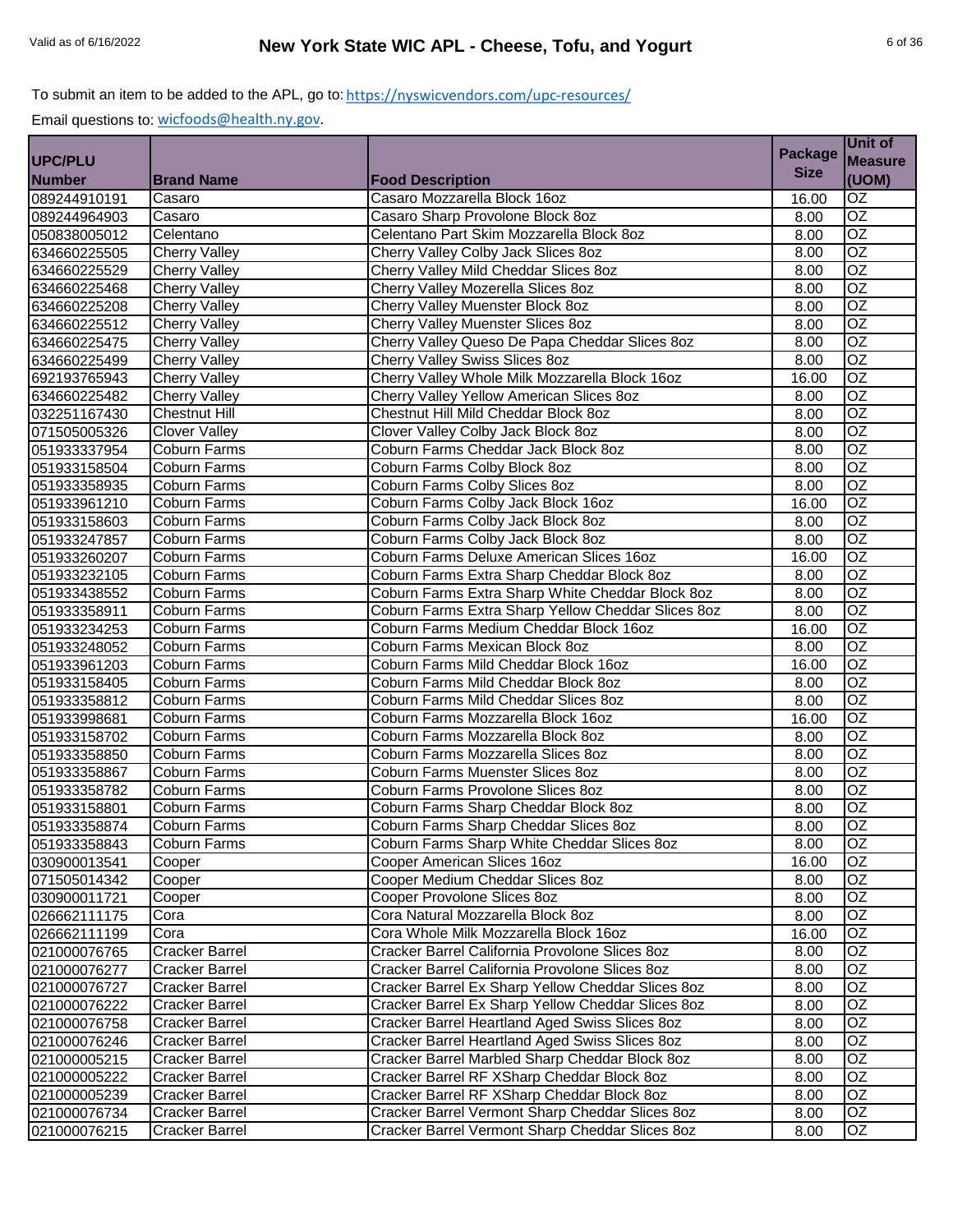|                |                           |                                                   | <b>Package</b> | Unit of         |
|----------------|---------------------------|---------------------------------------------------|----------------|-----------------|
| <b>UPC/PLU</b> |                           |                                                   |                | <b>Measure</b>  |
| <b>Number</b>  | <b>Brand Name</b>         | <b>Food Description</b>                           | <b>Size</b>    | (UOM)           |
| 021000076741   | <b>Cracker Barrel</b>     | Cracker Barrel Wisconsin Mozzarella Slices 8oz    | 8.00           | OZ              |
| 021000076239   | <b>Cracker Barrel</b>     | Cracker Barrel Wisconsin Mozzarella Slices 8oz    | 8.00           | $\overline{OZ}$ |
| 021000009046   | <b>Cracker Barrel</b>     | Cracker Barrel XSharp White Cheddar Block 8oz     | 8.00           | OZ              |
| 812038032126   | <b>Craigs Creamery</b>    | Craigs Creamery Sharp Cheddar Block 16oz          | 16.00          | OZ              |
| 075925300887   | <b>Crystal Farms</b>      | Crystal Farms Cheddar Block 16oz                  | 16.00          | OZ              |
| 075925304649   | <b>Crystal Farms</b>      | Crystal Farms Cheddar Jack Block 8oz              | 8.00           | OZ              |
| 075925304090   | <b>Crystal Farms</b>      | Crystal Farms Cheddar Slices 8oz                  | 8.00           | $\overline{OZ}$ |
| 075925301013   | <b>Crystal Farms</b>      | Crystal Farms Colby Block 8oz                     | 8.00           | $\overline{OZ}$ |
| 075925301020   | <b>Crystal Farms</b>      | Crystal Farms Colby Block 8oz                     | 8.00           | OZ              |
| 075925301075   | <b>Crystal Farms</b>      | Crystal Farms Extra Sharp Cheddar Block 8oz       | 8.00           | OZ              |
| 075925301136   | <b>Crystal Farms</b>      | Crystal Farms Extra Sharp White Cheddar Block 8oz | 8.00           | $\overline{OZ}$ |
| 075925300931   | <b>Crystal Farms</b>      | Crystal Farms Marble Jack Block 16oz              | 16.00          | $\overline{OZ}$ |
| 075925301112   | <b>Crystal Farms</b>      | Crystal Farms Marble Jack Block 8oz               | 8.00           | $\overline{OZ}$ |
| 075925304106   | <b>Crystal Farms</b>      | Crystal Farms Marble Jack Slices 8oz              | 8.00           | <b>OZ</b>       |
| 075925301037   | <b>Crystal Farms</b>      | Crystal Farms Medium Cheddar Block 8oz            | 8.00           | OZ              |
| 075925300924   | <b>Crystal Farms</b>      | Crystal Farms Mild Cheddar Block 16oz             | 16.00          | OZ              |
| 075925301068   | Crystal Farms             | Crystal Farms Mild Cheddar Block 8oz              | 8.00           | OZ              |
| 075925300900   | <b>Crystal Farms</b>      | Crystal Farms Monterey Jack Block 16oz            | 16.00          | OZ              |
| 075925301044   | Crystal Farms             | Crystal Farms Monterey Jack Block 8oz             | 8.00           | $\overline{OZ}$ |
| 075925300917   | <b>Crystal Farms</b>      | Crystal Farms Mozzarella Block 16oz               | 16.00          | $\overline{OZ}$ |
| 075925304137   | <b>Crystal Farms</b>      | Crystal Farms Mozzarella Slices 8oz               | 8.00           | OZ              |
| 075925304601   | <b>Crystal Farms</b>      | Crystal Farms Muenster Block 8oz                  | 8.00           | $\overline{OZ}$ |
| 075925304151   | <b>Crystal Farms</b>      | Crystal Farms Muenster Slices 8oz                 | 8.00           | OZ              |
| 075925304533   | <b>Crystal Farms</b>      | Crystal Farms NY Sharp Cheddar 8oz                | 8.00           | $\overline{OZ}$ |
| 075925300191   | <b>Crystal Farms</b>      | Crystal Farms Part Skim Mozzarella Block 8oz      | 8.00           | OZ              |
| 075925302270   | <b>Crystal Farms</b>      | Crystal Farms Provolone Block 8oz                 | 8.00           | $\overline{OZ}$ |
| 075925304144   | <b>Crystal Farms</b>      | Crystal Farms Provolone Slices 8oz                | 8.00           | $\overline{OZ}$ |
| 075925301051   | <b>Crystal Farms</b>      | Crystal Farms Sharp Cheddar Block 8oz             | 8.00           | $\overline{OZ}$ |
| 075925301129   | <b>Crystal Farms</b>      | Crystal Farms Sharp White Cheddar Block 8oz       | 8.00           | OZ              |
| 075925304021   | Crystal Farms             | Crystal Farms Swiss Block 8oz                     | 8.00           | OZ              |
| 075925304632   | <b>Crystal Farms</b>      | Crystal Farms Variety Pack Slices 8oz             | 8.00           | OZ              |
| 073662200415   | Cuba Cheese Shoppe        | Cuba Cheese Shoppe Colby Jack Block 8oz           | 8.00           | OZ              |
| 073662200132   | Cuba Cheese Shoppe        | Cuba Cheese Shoppe NY Medium Cheddar Block 8oz    | 8.00           | $\overline{OZ}$ |
| 073662200071   | Cuba Cheese Shoppe        | Cuba Cheese Shoppe NY Sharp Cheddar Block 16oz    | 16.00          | $\overline{OZ}$ |
| 073662200118   | <b>Cuba Cheese Shoppe</b> | Cuba Cheese Shoppe NY Sharp Cheddar Block 32oz    | 32.00          | $\overline{OZ}$ |
| 073662200057   | <b>Cuba Cheese Shoppe</b> | Cuba Cheese Shoppe NY Sharp Cheddar Block 8oz     | 8.00           | OZ              |
| 073662200088   | Cuba Cheese Shoppe        | Cuba Cheese Shoppe NY XS Cheddar Block 16oz       | 16.00          | OZ              |
| 073662200125   | Cuba Cheese Shoppe        | Cuba Cheese Shoppe NY XS Cheddar Block 32oz       | 32.00          | OZ              |
| 073662200064   | Cuba Cheese Shoppe        | Cuba Cheese Shoppe NY XS Cheddar Block 8oz        | 8.00           | OZ              |
| 073662200422   | Cuba Cheese Shoppe        | Cuba Cheese Shoppe Swiss Cheese Block 8oz         | 8.00           | OZ              |
| 049022416918   | <b>Deerfield Farms</b>    | Deerfield Farms Mild Cheddar Block 8oz            | 8.00           | OZ              |
| 049022649866   | Deerfield Farms           | Deerfield Farms Swiss Slices 8oz                  | 8.00           | OZ              |
| 720794048100   | Delicioso                 | Delicioso Queso De Papa Cheddar Block 8oz         | 8.00           | OZ              |
| 031506944154   | Dietz and Watson          | Dietz and Watson Colby Jack Block 8oz             | 8.00           | OZ              |
| 031506780271   | Dietz and Watson          | Dietz and Watson Mozzarella Block 8oz             | 8.00           | OZ              |
| 031506862151   | Dietz and Watson          | Dietz and Watson Muenster Block 8oz               | 8.00           | $\overline{OZ}$ |
| 031506796111   | Dietz and Watson          | Dietz and Watson Part Skim Muenster Slices 8oz    | 8.00           | OZ              |
| 031506796104   | Dietz and Watson          | Dietz and Watson Part Skim Muenster Slices 8oz    | 8.00           | OZ              |
| 031506731105   | Dietz and Watson          | Dietz and Watson Provolone Slices 8oz             | 8.00           | OZ              |
| 031506731112   | Dietz and Watson          | Dietz and Watson Provolone Slices 8oz             | 8.00           | OZ              |
| 031506710117   | Dietz and Watson          | Dietz and Watson Swiss Slices 8oz                 | 8.00           | OZ              |
| 031506771118   | Dietz and Watson          | Dietz and Watson White American Slices 8oz        | 8.00           | OZ.             |
| 031506771019   | Dietz and Watson          | Dietz and Watson White American Slices 8oz        | 8.00           | OZ              |
|                |                           |                                                   |                |                 |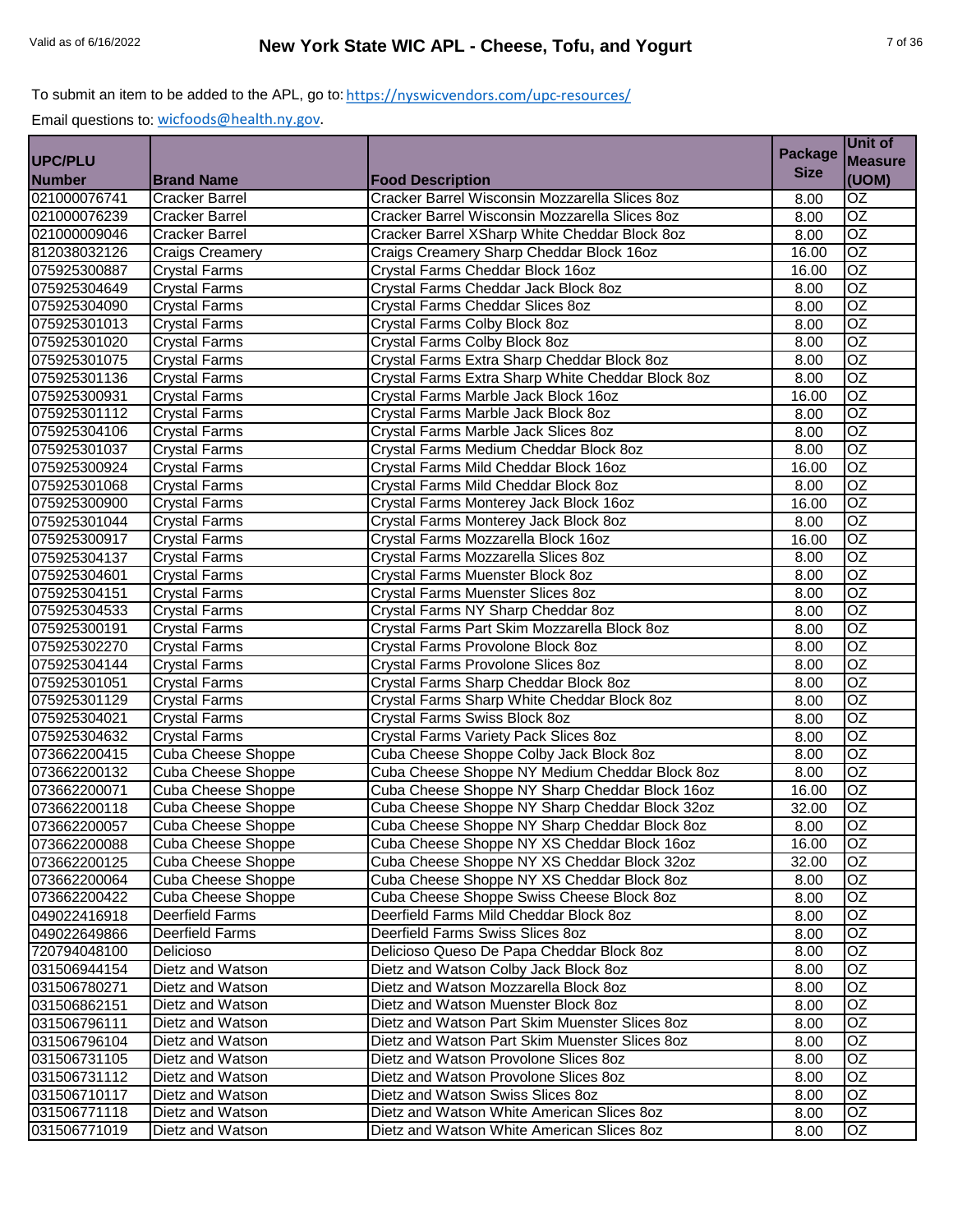|                |                           |                                                       | <b>Package</b> | Unit of         |
|----------------|---------------------------|-------------------------------------------------------|----------------|-----------------|
| <b>UPC/PLU</b> |                           |                                                       |                | <b>Measure</b>  |
| <b>Number</b>  | <b>Brand Name</b>         | <b>Food Description</b>                               | <b>Size</b>    | (UOM)           |
| 070348001113   | Dragone                   | Dragone Part Skim Mozzarella Block 16oz               | 16.00          | OZ              |
| 070348001120   | Dragone                   | Dragone Whole Milk Mozzarella Block 16oz              | 16.00          | $\overline{OZ}$ |
| 091945680808   | <b>Dutch Farms</b>        | Dutch Farms Colby Block 8oz                           | 8.00           | OZ              |
| 091945580801   | <b>Dutch Farms</b>        | Dutch Farms Extra Sharp Cheddar Block 8oz             | 8.00           | OZ              |
| 091945880802   | <b>Dutch Farms</b>        | Dutch Farms Marble Jack Block 8oz                     | 8.00           | $\overline{OZ}$ |
| 091945380807   | <b>Dutch Farms</b>        | Dutch Farms Medium Cheddar Block 8oz                  | 8.00           | OZ              |
| 091945980809   | <b>Dutch Farms</b>        | Dutch Farms Mozzarella Block 8oz                      | 8.00           | $\overline{OZ}$ |
| 091945380104   | Dutch Farms               | Dutch Farms Muenster Block 8oz                        | 8.00           | $\overline{OZ}$ |
| 091945580818   | <b>Dutch Farms</b>        | Dutch Farms NY Extra Sharp White Cheddar Block 8oz    | 8.00           | $\overline{OZ}$ |
| 091945480804   | <b>Dutch Farms</b>        | Dutch Farms Sharp Cheddar Block 8oz                   | 8.00           | OZ              |
| 091945480811   | <b>Dutch Farms</b>        | Dutch Farms Sharp White Cheddar Block 8oz             | 8.00           | $\overline{OZ}$ |
| 091945380159   | <b>Dutch Farms</b>        | Dutch Farms Swiss Block 8oz                           | 8.00           | $\overline{OZ}$ |
| 091945280800   | <b>Dutch Farms</b>        | Dutch Farms WI Select Mild Cheddar Block 8oz          | 8.00           | $\overline{OZ}$ |
| 091945780805   | <b>Dutch Farms</b>        | Dutch Farms WI Select Monterey Jack Block 8oz         | 8.00           | OZ              |
| 072820207006   | El Viajero                | El Viajero Longhorn Style Cheddar Block 8oz           | 8.00           | $\overline{OZ}$ |
| 041303007464   | <b>Essential Everyday</b> | <b>Essential Everyday Colby Block 16oz</b>            | 16.00          | $\overline{OZ}$ |
| 041303007082   | <b>Essential Everyday</b> | <b>Essential Everyday Colby Block 8oz</b>             | 8.00           | OZ              |
| 041303007471   | <b>Essential Everyday</b> | Essential Everyday Colby Jack Block 16oz              | 16.00          | OZ              |
| 041303007099   | <b>Essential Everyday</b> | Essential Everyday Colby Jack Block 8oz               | 8.00           | $\overline{OZ}$ |
| 041303008591   | <b>Essential Everyday</b> | <b>Essential Everyday Deluxe American Slices 16oz</b> | 16.00          | $\overline{OZ}$ |
| 041303007617   | <b>Essential Everyday</b> | Essential Everyday Extra Sharp Cheddar Block 16oz     | 16.00          | $\overline{OZ}$ |
| 041303007129   | <b>Essential Everyday</b> | Essential Everyday Extra Sharp Cheddar Block 8oz      | 8.00           | $\overline{OZ}$ |
| 041303007501   | <b>Essential Everyday</b> | Essential Everyday Medium Cheddar Block 16oz          | 16.00          | $\overline{OZ}$ |
| 041303007143   | <b>Essential Everyday</b> | Essential Everyday Medium Cheddar Block 8oz           | 8.00           | $\overline{OZ}$ |
| 041303008294   | <b>Essential Everyday</b> | Essential Everyday Medium Cheddar Slices 8oz          | 8.00           | $\overline{OZ}$ |
| 041303007518   | <b>Essential Everyday</b> | Essential Everyday Mild Cheddar Block 16oz            | 16.00          | $\overline{OZ}$ |
| 041303007150   | <b>Essential Everyday</b> | Essential Everyday Mild Cheddar Block 8oz             | 8.00           | $\overline{OZ}$ |
| 041303007174   | <b>Essential Everyday</b> | Essential Everyday Mild White Cheddar Block 8oz       | 8.00           | $\overline{OZ}$ |
| 041303008300   | <b>Essential Everyday</b> | Essential Everyday Mild White Cheddar Slices 8oz      | 8.00           | OZ              |
| 041303007525   | <b>Essential Everyday</b> | Essential Everyday Monterey Jack Block 16oz           | 16.00          | OZ              |
| 041303007198   | <b>Essential Everyday</b> | Essential Everyday Monterey Jack Block 8oz            | 8.00           | OZ              |
| 041303007631   | <b>Essential Everyday</b> | Essential Everyday Mozzarella Block 16oz              | 16.00          | OZ              |
| 041303007204   | <b>Essential Everyday</b> | Essential Everyday Mozzarella Block 8oz               | 8.00           | $\overline{OZ}$ |
| 041303007532   | <b>Essential Everyday</b> | Essential Everyday Muenster Block 16oz                | 16.00          | $\overline{OZ}$ |
| 041303007211   | <b>Essential Everyday</b> | Essential Everyday Muenster Block 8oz                 | 8.00           | $\overline{OZ}$ |
| 041303008317   | <b>Essential Everyday</b> | Essential Everyday Natural Colby Jack Slices 8oz      | 8.00           | OZ              |
| 041303008324   | <b>Essential Everyday</b> | Essential Everyday Natural Mild Cheddar Slices 8oz    | 8.00           | OZ              |
| 041303008348   | <b>Essential Everyday</b> | Essential Everyday Natural Mozzarella Slices 8oz      | 8.00           | OZ              |
| 041303008355   | <b>Essential Everyday</b> | Essential Everyday Natural Muenster Slices 8oz        | 8.00           | OZ.             |
| 041303008379   | <b>Essential Everyday</b> | Essential Everyday Natural Provolone Slices 8oz       | 8.00           | OZ              |
| 041303008386   | <b>Essential Everyday</b> | Essential Everyday Natural Swiss Slices 8oz           | 8.00           | OZ              |
| 041303007228   | <b>Essential Everyday</b> | Essential Everyday NY Sharp Cheddar Block 8oz         | 8.00           | OZ              |
| 041303007549   | <b>Essential Everyday</b> | Essential Everyday NY XSharp Cheddar Block 16oz       | 16.00          | OZ              |
| 041303007556   | <b>Essential Everyday</b> | Essential Everyday NY XSharp Cheddar Block 16oz       | 16.00          | OZ              |
| 041303008980   | <b>Essential Everyday</b> | Essential Everyday Part Skim Mozzarella Block 16oz    | 16.00          | OZ              |
| 041303007051   | <b>Essential Everyday</b> | Essential Everyday RF Sharp Cheddar Block 8oz         | 8.00           | OZ              |
| 041303007587   | <b>Essential Everyday</b> | Essential Everyday Sharp Cheddar Block 16oz           | 16.00          | OZ              |
| 041303007266   | <b>Essential Everyday</b> | Essential Everyday Sharp Cheddar Block 8oz            | 8.00           | OZ              |
| 041303007594   | <b>Essential Everyday</b> | Essential Everyday Sharp White Cheddar Block 16oz     | 16.00          | OZ              |
| 041303007280   | <b>Essential Everyday</b> | Essential Everyday Sharp White Cheddar Block 8oz      | 8.00           | OZ.             |
| 041303007600   | <b>Essential Everyday</b> | <b>Essential Everyday Swiss Block 16oz</b>            | 16.00          | OZ              |
| 041303007297   | <b>Essential Everyday</b> | <b>Essential Everyday Swiss Block 8oz</b>             | 8.00           | OZ              |
| 041303008973   | <b>Essential Everyday</b> | Essential Everyday Whole Mozzarella Block 16oz        | 16.00          | OZ              |
|                |                           |                                                       |                |                 |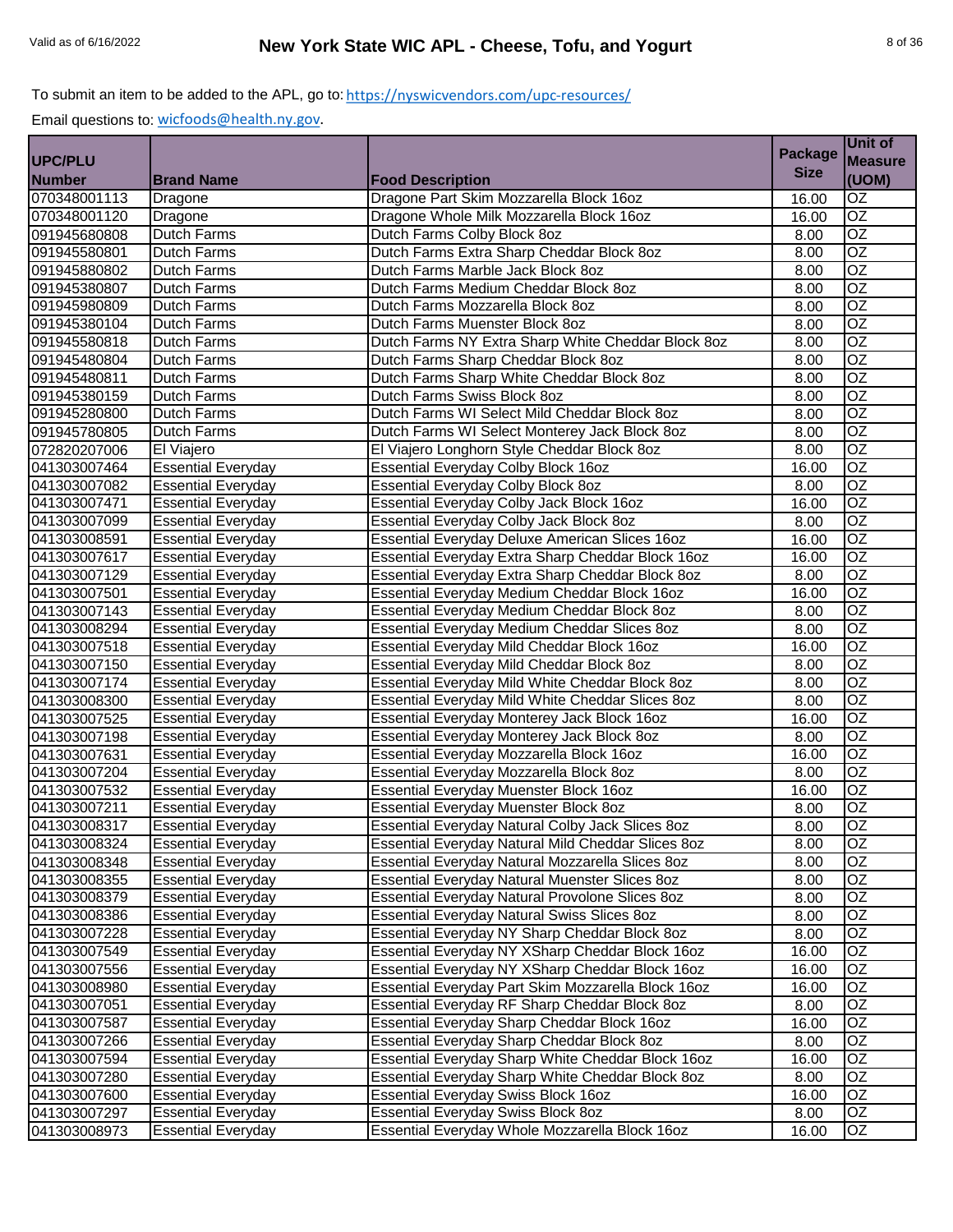|                |                           |                                                    | <b>Package</b> | Unit of         |
|----------------|---------------------------|----------------------------------------------------|----------------|-----------------|
| <b>UPC/PLU</b> |                           |                                                    |                | <b>Measure</b>  |
| <b>Number</b>  | <b>Brand Name</b>         | <b>Food Description</b>                            | <b>Size</b>    | (UOM)           |
| 041303007624   | <b>Essential Everyday</b> | Essential Everyday XSharp White Cheddar Block 16oz | 16.00          | $\overline{OZ}$ |
| 041303007136   | <b>Essential Everyday</b> | Essential Everyday XSharp White Cheddar Block 8oz  | 8.00           | $\overline{OZ}$ |
| 758940904116   | Fairway                   | Fairway Extra Sharp Cheddar Block 8oz              | 8.00           | $\overline{OZ}$ |
| 758940904093   | Fairway                   | Fairway Medium Cheddar Block 8oz                   | 8.00           | $\overline{OZ}$ |
| 758940904123   | Fairway                   | Fairway Monterey Jack Block 8oz                    | 8.00           | $\overline{OZ}$ |
| 758940904109   | Fairway                   | Fairway Sharp Cheddar Block 8oz                    | 8.00           | $\overline{OZ}$ |
| 720794048032   | Farm Fresh                | Farm Fresh Extra Sharp Cheddar Block 8oz           | 8.00           | $\overline{OZ}$ |
| 720794048049   | Farm Fresh                | Farm Fresh Mild Cheddar Block 32oz                 | 32.00          | $\overline{OZ}$ |
| 720794048025   | Farm Fresh                | Farm Fresh Mild Cheddar Block 8oz                  | 8.00           | $\overline{OZ}$ |
| 720794047998   | Farm Fresh                | Farm Fresh Sharp Cheddar Block 8oz                 | 8.00           | $\overline{OZ}$ |
| 766273670004   | <b>Farms Creamery</b>     | Farms Creamery Cheddar Block 8oz                   | 8.00           | OZ              |
| 766273044584   | <b>Farms Creamery</b>     | Farms Creamery Extra Sharp Cheddar Block 8oz       | 8.00           | $\overline{OZ}$ |
| 766273039009   | <b>Farms Creamery</b>     | Farms Creamery Medium Cheddar Block 8oz            | 8.00           | OZ              |
| 766273038866   | <b>Farms Creamery</b>     | Farms Creamery Mild Cheddar Block 8oz              | 8.00           | $\overline{OZ}$ |
| 766273008067   | Farms Creamery            | Farms Creamery Monterey Jack Block 8oz             | 8.00           | $\overline{OZ}$ |
| 766273079777   | <b>Farms Creamery</b>     | Farms Creamery Muenster Block 8oz                  | 8.00           | $\overline{OZ}$ |
| 766273430608   | Farms Creamery            | Farms Creamery Part Skim Mozzarella Block 16oz     | 16.00          | $\overline{OZ}$ |
| 766273040005   | <b>Farms Creamery</b>     | Farms Creamery Sharp Cheddar Block 8oz             | 8.00           | $\overline{OZ}$ |
| 766273430592   | <b>Farms Creamery</b>     | Farms Creamery Whole Milk Mozzarella Block 16oz    | 16.00          | OZ              |
| 766273010169   | <b>Farms Creamery</b>     | Farms Creamery Whole Milk Mozzarella Block 8oz     | 8.00           | $\overline{OZ}$ |
| 036800362062   | Food Club                 | Food Club Baby Swiss Slices 8oz                    | 8.00           | $\overline{OZ}$ |
| 036800362079   | Food Club                 | Food Club Cheddar Jack Block 8oz                   | 8.00           | OZ              |
| 036800161658   | Food Club                 | Food Club Cheddar Sharp Block 32oz                 | 32.00          | OZ              |
| 036800043954   | <b>Food Club</b>          | Food Club Colby Block 16oz                         | 16.00          | $\overline{OZ}$ |
| 036800043961   | Food Club                 | Food Club Colby Jack Block 16oz                    | 16.00          | $\overline{OZ}$ |
| 036800161665   | Food Club                 | Food Club Colby Jack Block 32oz                    | 32.00          | $\overline{OZ}$ |
| 036800051577   | Food Club                 | Food Club Colby Jack Slices 8oz                    | 8.00           | $\overline{OZ}$ |
| 036800116016   | Food Club                 | Food Club Deluxe American Slices 16oz              | 16.00          | $\overline{OZ}$ |
| 036800056428   | Food Club                 | Food Club Extra Sharp Cheddar Block 16oz           | 16.00          | $\overline{OZ}$ |
| 036800113619   | Food Club                 | Food Club Extra Sharp Cheddar Block 16oz           | 16.00          | $\overline{OZ}$ |
| 036800890305   | <b>Food Club</b>          | Food Club Longhorn Cheddar Block 8oz               | 8.00           | $\overline{OZ}$ |
| 036800062740   | Food Club                 | Food Club Longhorn Colby Block 16oz                | 16.00          | OZ              |
| 036800205086   | Food Club                 | Food Club Longhorn Colby Block 8oz                 | 8.00           | OZ              |
| 036800062757   | Food Club                 | Food Club Medium Cheddar Block 16oz                | 16.00          | $\overline{OZ}$ |
| 036800161641   | <b>Food Club</b>          | Food Club Medium Cheddar Block 32oz                | 32.00          | OZ              |
| 036800108806   | Food Club                 | Food Club Medium Cheddar Block 8oz                 | 8.00           | OZ              |
| 036800043923   | <b>Food Club</b>          | Food Club Mild Cheddar Block 16oz                  | 16.00          | OZ              |
| 036800178878   | Food Club                 | Food Club Mild Cheddar Block 32oz                  | 32.00          | <b>OZ</b>       |
| 036800900189   | Food Club                 | Food Club Mild Cheddar Block 8oz                   | 8.00           | OZ              |
| 036800051591   | Food Club                 | Food Club Mild Cheddar Slices 8oz                  | 8.00           | OZ.             |
| 036800043930   | Food Club                 | Food Club Monterey Jack Block 16oz                 | 16.00          | OZ              |
| 036800444850   | Food Club                 | Food Club Monterey Jack Block 32oz                 | 32.00          | OZ              |
| 036800925281   | Food Club                 | Food Club Monterey Jack Block 8oz                  | 8.00           | OZ              |
| 036800043947   | Food Club                 | Food Club Mozzarella Block 16oz                    | 16.00          | OZ              |
| 036800444867   | Food Club                 | Food Club Mozzarella Block 16oz                    | 16.00          | OZ              |
| 036800935280   | Food Club                 | Food Club Mozzarella Block 8oz                     | 8.00           | OZ              |
| 036800161672   | Food Club                 | Food Club Mozzarella Cheese Block 32oz             | 32.00          | OZ              |
| 036800056633   | Food Club                 | Food Club Mozzarella Deli Style Slices 8oz         | 8.00           | OZ              |
| 036800056381   | Food Club                 | Food Club Muenster Block 16oz                      | 16.00          | OZ              |
| 036800051560   | Food Club                 | Food Club Muenster Slices 8oz                      | 8.00           | OZ              |
| 036800163690   | Food Club                 | Food Club Natural Colby Jack Block 8oz             | 8.00           | OZ.             |
| 036800648012   | Food Club                 | Food Club NY Extra Sharp Cheddar Block 8oz         | 8.00           | OZ              |
| 036800909182   | Food Club                 | Food Club NY Sharp Cheddar Block 8oz               | 8.00           |                 |
|                |                           |                                                    |                | OZ              |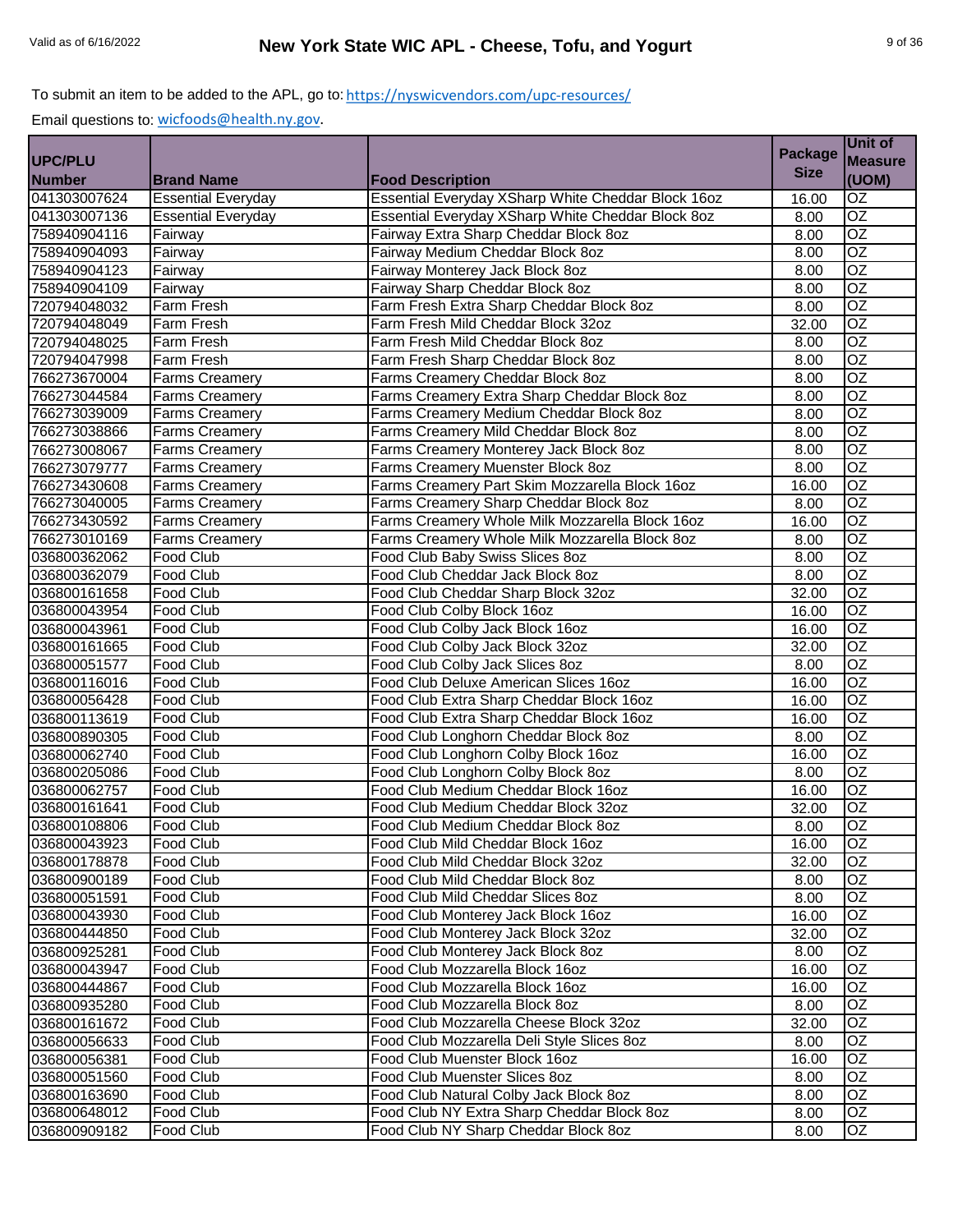|                |                        |                                                   | <b>Package</b> | Unit of         |
|----------------|------------------------|---------------------------------------------------|----------------|-----------------|
| <b>UPC/PLU</b> |                        |                                                   |                | <b>Measure</b>  |
| <b>Number</b>  | <b>Brand Name</b>      | <b>Food Description</b>                           | <b>Size</b>    | (UOM)           |
| 036800909281   | <b>Food Club</b>       | Food Club NY Sharp Cheddar Block 8oz              | 8.00           | OZ              |
| 036800056404   | Food Club              | Food Club NY Sharp White Cheddar Block 16oz       | 16.00          | $\overline{OZ}$ |
| 036800056411   | Food Club              | Food Club NY Sharp White Cheddar Block 16oz       | 16.00          | OZ              |
| 036800051553   | Food Club              | Food Club Provolone Deli Style Slices 8oz         | 8.00           | $\overline{OZ}$ |
| 036800113602   | Food Club              | Food Club Sharp Cheddar Block 16oz                | 16.00          | $\overline{OZ}$ |
| 036800906181   | <b>Food Club</b>       | Food Club Sharp Cheddar Block 8oz                 | 8.00           | $\overline{OZ}$ |
| 036800908185   | Food Club              | Food Club Sharp Cheddar Block 8oz                 | 8.00           | $\overline{OZ}$ |
| 036800362055   | <b>Food Club</b>       | Food Club Sharp Cheddar Slices 8oz                | 8.00           | $\overline{OZ}$ |
| 036800056374   | Food Club              | Food Club Swiss Block 16oz                        | 16.00          | $\overline{OZ}$ |
| 036800241992   | Food Club              | Food Club Swiss Cheese Block 8oz                  | 8.00           | $\overline{OZ}$ |
| 036800051546   | Food Club              | Food Club Swiss Slices 8oz                        | 8.00           | OZ              |
| 035826021410   | Food Lion              | Food Lion Deluxe American Slices 8oz              | 8.00           | OZ              |
| 035826076922   | Food Lion              | Food Lion Extra Sharp Cheddar Block 16oz          | 16.00          | OZ              |
| 035826024831   | Food Lion              | Food Lion Extra Sharp Cheddar Block 8oz           | 8.00           | $\overline{OZ}$ |
| 035826078216   | Food Lion              | Food Lion Medium Cheddar Block 16oz               | 16.00          | $\overline{OZ}$ |
| 035826024817   | Food Lion              | Food Lion Medium Cheddar Block 8oz                | 8.00           | $\overline{OZ}$ |
| 035826053169   | Food Lion              | Food Lion Mild Cheddar Block 16oz                 | 16.00          | $\overline{OZ}$ |
| 035826024824   | Food Lion              | Food Lion Mild Cheddar Block 8oz                  | 8.00           | $\overline{OZ}$ |
| 035826076939   | Food Lion              | Food Lion Monterey Jack Block 16oz                | 16.00          | OZ              |
| 035826079480   | Food Lion              | Food Lion Muenster Block 16oz                     | 16.00          | OZ              |
| 035826078247   | Food Lion              | Food Lion Natural Swiss Block 16oz                | 16.00          | $\overline{OZ}$ |
| 035826053138   | Food Lion              | Food Lion Part Skim Mozzarella Block 16oz         | 16.00          | OZ              |
| 035826053152   | Food Lion              | Food Lion Sharp Cheddar Block 16oz                | 16.00          | $\overline{OZ}$ |
| 035826024800   | Food Lion              | Food Lion Sharp Cheddar Block 8oz                 | 8.00           | OZ              |
| 035826084064   | Food Lion              | Food Lion Whole Milk Mozzarella Block 16oz        | 16.00          | $\overline{OZ}$ |
| 011153093061   | Foodtown               | Foodtown Mild Cheddar Slices 8oz                  | 8.00           | $\overline{OZ}$ |
| 011153093047   | Foodtown               | Foodtown Muenster Slices 8oz                      | 8.00           | $\overline{OZ}$ |
| 011153092965   | Foodtown               | Foodtown Natural Extra Sharp Cheddar Block 16oz   | 16.00          | $\overline{OZ}$ |
| 011153093283   | Foodtown               | Foodtown Natural Extra Sharp Cheddar Block 8oz    | 8.00           | $\overline{OZ}$ |
| 011153092750   | Foodtown               | Foodtown Natural Mild Cheddar Block 16oz          | 16.00          | OZ              |
| 011153093399   | Foodtown               | Foodtown Natural Mild Yellow Cheddar Block 8oz    | 8.00           | $\overline{OZ}$ |
| 011153093511   | Foodtown               | Foodtown Natural Monterey Jack Block 8oz          | 8.00           | OZ              |
| 011153092903   | Foodtown               | Foodtown Natural Muenster Block 16oz              | 16.00          | $\overline{OZ}$ |
| 011153960028   | Foodtown               | Foodtown Natural Part Skim Mozzarella Block 16oz  | 16.00          | $\overline{OZ}$ |
| 011153960004   | Foodtown               | Foodtown Natural Part Skim Mozzarella Block 8oz   | 8.00           | $\overline{OZ}$ |
| 011153093344   | Foodtown               | Foodtown Natural Sharp White Cheddar Block 8oz    | 8.00           | OZ              |
| 011153093269   | Foodtown               | Foodtown Natural Sharp Yellow Cheddar Block 16oz  | 16.00          | OZ              |
| 011153093221   | Foodtown               | Foodtown Natural Sharp Yellow Cheddar Block 8oz   | 8.00           | $\overline{OZ}$ |
| 011153092842   | Foodtown               | Foodtown Natural Swiss Block 16oz                 | 16.00          | <b>OZ</b>       |
| 011153960059   | Foodtown               | Foodtown Natural Whole Milk Mozzarella Block 16oz | 16.00          | OZ.             |
| 011153960103   | Foodtown               | Foodtown Natural Whole Milk Mozzarella Block 8oz  | 8.00           | OZ              |
| 011153093306   | Foodtown               | Foodtown NY Extra Sharp Yellow Cheddar Block 8oz  | 8.00           | OZ              |
| 011153092996   | Foodtown               | Foodtown Part Skim Mozzarella Slices 8oz          | 8.00           | OZ              |
| 011153092972   | Foodtown               | Foodtown Provolone Slices 8oz                     | 8.00           | OZ              |
| 011153980484   | Foodtown               | Foodtown Queso De Papa Cheddar Block 8oz          | 8.00           | OZ              |
| 011153093016   | Foodtown               | Foodtown Swiss Slices 8oz                         | 8.00           | OZ              |
| 011153082669   | Foodtown               | Foodtown Yellow American Slices 16oz              | 16.00          | OZ              |
| 708531293648   | Formaggio              | Formaggio Fresh Mozzarella Block 16oz             | 16.00          | OZ              |
| 842798100841   | Freedoms Choice        | Freedoms Choice Baby Swiss Slices 8oz             | 8.00           | OZ              |
| 842798100667   | <b>Freedoms Choice</b> | Freedoms Choice Colby Block 8oz                   | 8.00           | OZ              |
| 842798100735   | <b>Freedoms Choice</b> | Freedoms Choice Colby Jack Block 16oz             | 16.00          | OZ              |
| 842798100643   | Freedoms Choice        | Freedoms Choice Colby Jack Block 8oz              | 8.00           | OZ              |
| 842798104061   | <b>Freedoms Choice</b> | Freedoms Choice Colby Jack Slices 16oz            | 16.00          | OZ              |
|                |                        |                                                   |                |                 |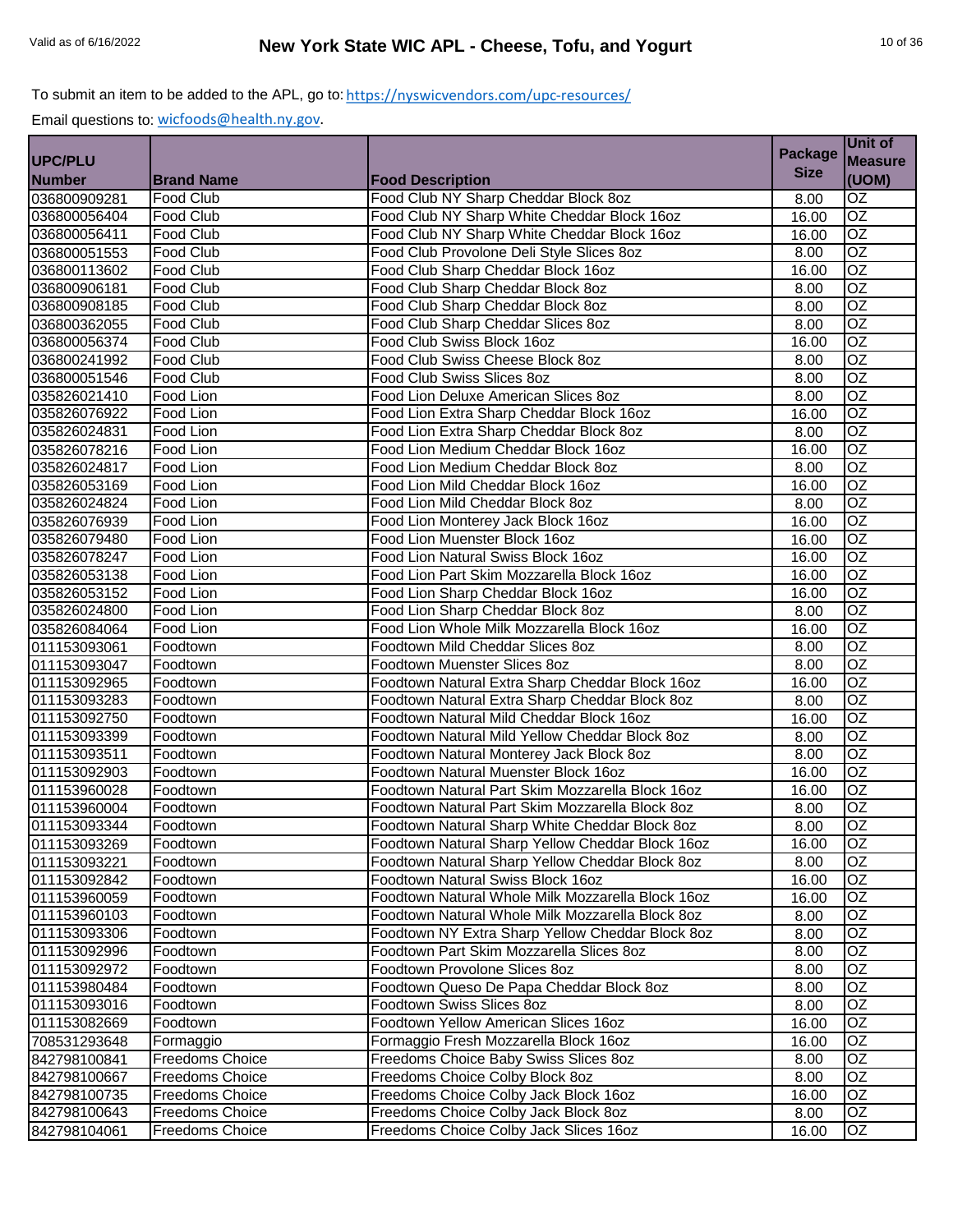|                |                        |                                                    | <b>Package</b> | Unit of         |
|----------------|------------------------|----------------------------------------------------|----------------|-----------------|
| <b>UPC/PLU</b> |                        |                                                    |                | <b>Measure</b>  |
| <b>Number</b>  | <b>Brand Name</b>      | <b>Food Description</b>                            | <b>Size</b>    | (UOM)           |
| 842798100780   | <b>Freedoms Choice</b> | Freedoms Choice Colby Jack Slices 8oz              | 8.00           | OZ              |
| 842798101251   | <b>Freedoms Choice</b> | Freedoms Choice Deluxe American Slices 16oz        | 16.00          | $\overline{OZ}$ |
| 842798100759   | <b>Freedoms Choice</b> | Freedoms Choice Extra Sharp Cheddar Block 16oz     | 16.00          | $\overline{OZ}$ |
| 842798100766   | <b>Freedoms Choice</b> | Freedoms Choice Extra Sharp Cheddar Block 24oz     | 24.00          | OZ              |
| 842798100711   | <b>Freedoms Choice</b> | Freedoms Choice Extra Sharp Cheddar Block 8oz      | 8.00           | $\overline{OZ}$ |
| 842798100674   | <b>Freedoms Choice</b> | Freedoms Choice Medium Cheddar Block 8oz           | 8.00           | $\overline{OZ}$ |
| 842798100773   | <b>Freedoms Choice</b> | Freedoms Choice Mild Cheddar Block 24oz            | 24.00          | $\overline{OZ}$ |
| 842798100698   | <b>Freedoms Choice</b> | Freedoms Choice Mild Cheddar Block 8oz             | 8.00           | OZ              |
| 842798100834   | <b>Freedoms Choice</b> | Freedoms Choice Mild Cheddar Slices 8oz            | 8.00           | $\overline{OZ}$ |
| 842798100650   | <b>Freedoms Choice</b> | Freedoms Choice Monterey Jack Block 8oz            | 8.00           | $\overline{OZ}$ |
| 842798105938   | <b>Freedoms Choice</b> | Freedoms Choice Monterey Jack Block 16oz           | 16.00          | OZ              |
| 842798104184   | <b>Freedoms Choice</b> | Freedoms Choice Mozzarella Block 16oz              | 16.00          | $\overline{OZ}$ |
| 842798100681   | <b>Freedoms Choice</b> | Freedoms Choice Mozzarella Block 8oz               | 8.00           | OZ              |
| 842798100858   | Freedoms Choice        | Freedoms Choice Muenster Slices 8oz                | 8.00           | $\overline{OZ}$ |
| 842798104054   | <b>Freedoms Choice</b> | Freedoms Choice Provolone Slices 16oz              | 16.00          | $\overline{OZ}$ |
| 842798100803   | <b>Freedoms Choice</b> | Freedoms Choice Provolone Slices 8oz               | 8.00           | $\overline{OZ}$ |
| 842798100742   | <b>Freedoms Choice</b> | Freedoms Choice Sharp Cheddar Block 16oz           | 16.00          | $\overline{OZ}$ |
| 842798100636   | <b>Freedoms Choice</b> | Freedoms Choice Sharp Cheddar Block 8oz            | 8.00           | $\overline{OZ}$ |
| 842798100810   | <b>Freedoms Choice</b> | Freedoms Choice Sharp Cheddar Slices 8oz           | 8.00           | $\overline{OZ}$ |
| 842798100728   | <b>Freedoms Choice</b> | Freedoms Choice Swiss Block 8oz                    | 8.00           | $\overline{OZ}$ |
| 842798100827   | <b>Freedoms Choice</b> | Freedoms Choice Swiss Slices 8oz                   | 8.00           | $\overline{OZ}$ |
| 041716602584   | Frigo                  | Frigo Fresh Mozzarella Block 16oz                  | 16.00          | OZ              |
| 041716602577   | Frigo                  | Frigo Fresh Mozzarella Block 8oz                   | 8.00           | $\overline{OZ}$ |
| 041716130131   | Frigo                  | Frigo Natural Part Skim Mozzarella Block 16oz      | 16.00          | $\overline{OZ}$ |
| 041716130155   | Frigo                  | Frigo Whole Milk Mozzarella Block 16oz             | 16.00          | $\overline{OZ}$ |
| 738824064266   | Galbani                | Galbani Fresh Mozzarella Block 16oz                | 16.00          | OZ              |
| 074030081827   | Galbani                | Galbani Fresh Mozzarella Block 8oz                 | 8.00           | $\overline{OZ}$ |
| 738824064112   | Galbani                | Galbani Fresh Mozzarella Block 8oz                 | 8.00           | $\overline{OZ}$ |
| 738824813109   | Galbani                | Galbani Fresh Mozzarella Slices 8oz                | 8.00           | $\overline{OZ}$ |
| 074030001269   | Galbani                | Galbani Mozzarella Block 16oz                      | 16.00          | $\overline{OZ}$ |
| 074030001283   | Galbani                | Galbani Mozzarella Block 16oz                      | 16.00          | $\overline{OZ}$ |
| 074030000033   | Galbani                | Galbani Mozzarella Block 16oz                      | 16.00          | <b>OZ</b>       |
| 738824814052   | Galbani                | Galbani Mozzarella Fresca Slices 16oz              | 16.00          | OZ              |
| 074030000040   | Galbani                | Galbani Part Skim Mozzarella Block 16oz            | 16.00          | $\overline{OZ}$ |
| 074030000415   | Galbani                | Galbani Part Skim Mozzarella Block 16oz            | 16.00          | $\overline{OZ}$ |
| 074030000552   | Galbani                | Galbani Part Skim Mozzarella Block 16oz            | 16.00          | <b>OZ</b>       |
| 074030000316   | Galbani                | Galbani Whole Milk Mozzarella Block 16oz           | 16.00          | OZ              |
| 074030000651   | Galbani                | Galbani Whole Milk Mozzarella Block 16oz           | 16.00          | OZ              |
| 030034028220   | <b>Giant Eagle</b>     | Giant Eagle Colby Jack Block 16oz                  | 16.00          | OZ              |
| 030034028237   | <b>Giant Eagle</b>     | Giant Eagle Mild Cheddar Block 16oz                | 16.00          | OZ              |
| 030034028251   | Giant Eagle            | Giant Eagle NY Extra Sharp Cheddar Block 16oz      | 16.00          | OZ.             |
| 030034007294   | <b>Giant Eagle</b>     | Giant Eagle Part Skim Mozzarella Block 16oz        | 16.00          | OZ              |
| 030034028244   | <b>Giant Eagle</b>     | Giant Eagle Sharp Cheddar Block 16oz               | 16.00          | OZ              |
| 030034028299   | Giant Eagle            | Giant Eagle Swiss Block 16oz                       | 16.00          | OZ              |
| 085239038987   | Good and Gather        | Good and Gather Colby Jack Block 8oz               | 8.00           | OZ              |
| 085239038888   | Good and Gather        | Good and Gather Colby Jack Slices 8oz              | 8.00           | OZ              |
| 085239039106   | Good and Gather        | Good and Gather Ex Sharp White Cheddar Block 8oz   | 8.00           | OZ              |
| 085239038925   | Good and Gather        | Good and Gather Extra Thin Colby Jack Slices 8oz   | 8.00           | OZ              |
| 085239038932   | Good and Gather        | Good and Gather Extra Thin Mild Cheddar Slices 8oz | 8.00           | OZ              |
| 085239038918   | Good and Gather        | Good and Gather Extra Thin Provolone Slices 8oz    | 8.00           | OZ              |
| 085239039069   | Good and Gather        | Good and Gather Medium Cheddar Block 16oz          | 16.00          | OZ              |
| 085239039045   | Good and Gather        | Good and Gather Medium Cheddar Block 8oz           | 8.00           | OZ.             |
| 085239039076   | Good and Gather        | Good and Gather Mild Cheddar Block 16oz            | 16.00          | OZ              |
|                |                        |                                                    |                |                 |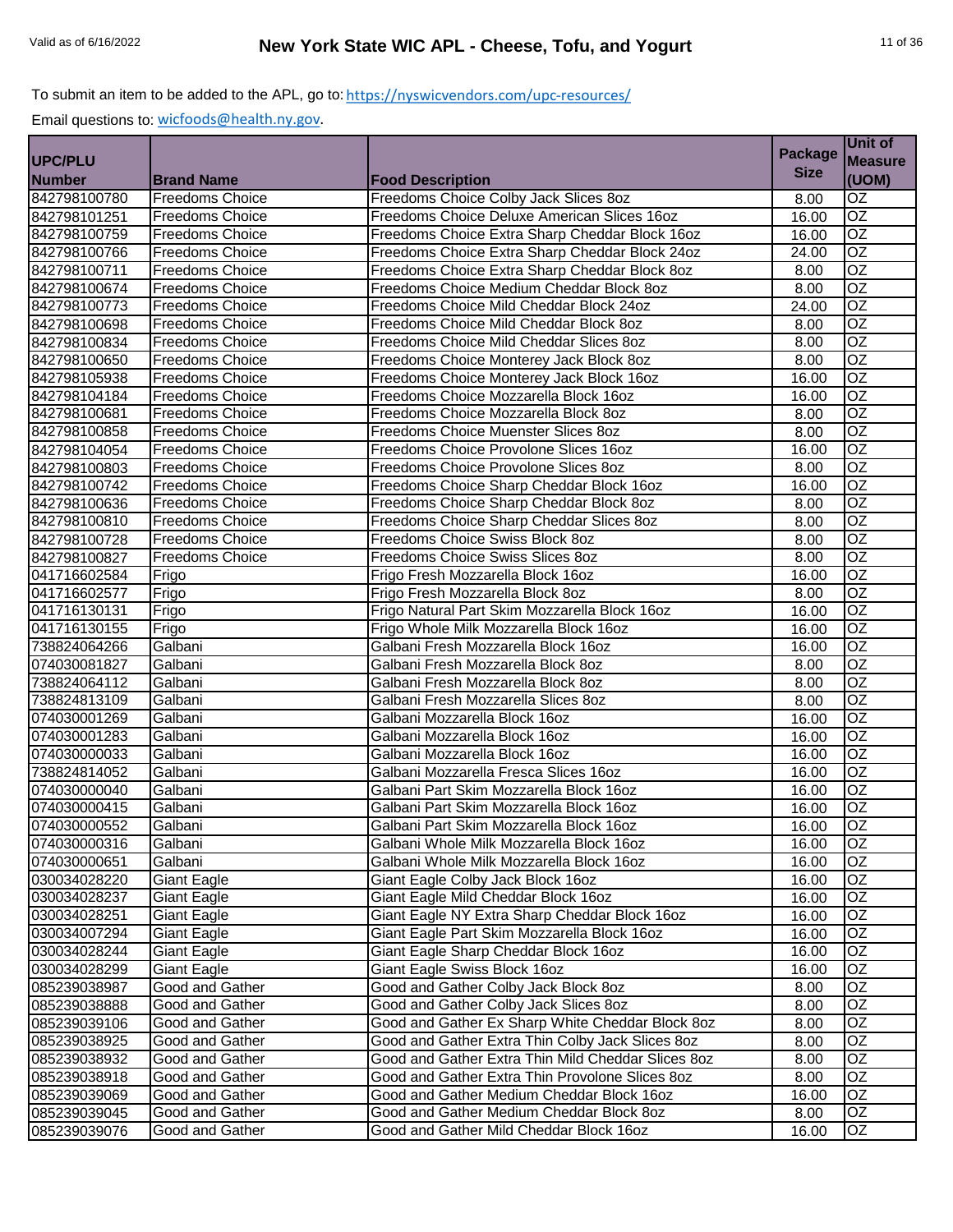|                |                           |                                                    | <b>Package</b> | Unit of         |
|----------------|---------------------------|----------------------------------------------------|----------------|-----------------|
| <b>UPC/PLU</b> |                           |                                                    |                | <b>Measure</b>  |
| <b>Number</b>  | <b>Brand Name</b>         | <b>Food Description</b>                            | <b>Size</b>    | (UOM)           |
| 085239038833   | Good and Gather           | Good and Gather Mild Cheddar Slices 8oz            | 8.00           | $\overline{OZ}$ |
| 085239039052   | Good and Gather           | Good and Gather Monterey Jack Block 16oz           | 16.00          | $\overline{OZ}$ |
| 085239039007   | Good and Gather           | Good and Gather Monterey Jack Block 8oz            | 8.00           | $\overline{OZ}$ |
| 085239039120   | <b>Good and Gather</b>    | Good and Gather Mozzarella Block 16oz              | 16.00          | $\overline{OZ}$ |
| 085239038970   | Good and Gather           | Good and Gather Mozzarella Block 8oz               | 8.00           | $\overline{OZ}$ |
| 085239038789   | Good and Gather           | Good and Gather Mozzarella Slices 8oz              | 8.00           | $\overline{OZ}$ |
| 085239038826   | Good and Gather           | Good and Gather Muenster Slices 8oz                | 8.00           | $\overline{OZ}$ |
| 085239038796   | Good and Gather           | Good and Gather Provolone Slices 8oz               | 8.00           | OZ              |
| 085239038956   | Good and Gather           | Good and Gather Reduced Fat Provolone Slices 8oz   | 8.00           | $\overline{OZ}$ |
| 085239039014   | Good and Gather           | Good and Gather Sharp Cheddar Block 16oz           | 16.00          | $\overline{OZ}$ |
| 085239039083   | Good and Gather           | Good and Gather Sharp Cheddar Block 32oz           | 32.00          | <b>OZ</b>       |
| 085239039038   | Good and Gather           | Good and Gather Sharp Cheddar Block 8oz            | 8.00           | $\overline{OZ}$ |
| 085239038864   | Good and Gather           | Good and Gather Sharp Cheddar Slices 8oz           | 8.00           | <b>OZ</b>       |
| 094395080013   | <b>Grafton Village</b>    | Grafton Village Aged One Year Cheddar Block 8oz    | 8.00           | OZ              |
| 094395080044   | <b>Grafton Village</b>    | Grafton Village Aged Two Years Cheddar Block 8oz   | 8.00           | $\overline{OZ}$ |
| 036514201206   | <b>Great Lakes Cheese</b> | Great Lakes Cheese Sharp Cheddar Block 32oz        | 32.00          | $\overline{OZ}$ |
| 036514130568   | <b>Great Lakes</b>        | Great Lakes Mild Cheddar Slices 24oz               | 24.00          | OZ              |
| 036514150603   | <b>Great Lakes</b>        | Great Lakes Mozzarella Slices 24oz                 | 24.00          | $\overline{OZ}$ |
| 036514240991   | <b>Great Lakes</b>        | Great Lakes Muenster Slices 16oz                   | 16.00          | $\overline{OZ}$ |
| 036514140925   | <b>Great Lakes</b>        | <b>Great Lakes Muenster Slices 8oz</b>             | 8.00           | $\overline{OZ}$ |
| 036514208106   | <b>Great Lakes</b>        | Great Lakes Natural Mild Cheddar Block 8oz         | 8.00           | $\overline{OZ}$ |
| 036514208458   | <b>Great Lakes</b>        | Great Lakes Natural Monterey Jack Block 8oz        | 8.00           | OZ              |
| 036514152751   | <b>Great Lakes</b>        | Great Lakes Natural Provolone Block 16oz           | 16.00          | $\overline{OZ}$ |
| 036514208205   | <b>Great Lakes</b>        | Great Lakes Natural Sharp White Cheddar Block 8oz  | 8.00           | $\overline{OZ}$ |
| 036514208250   | <b>Great Lakes</b>        | Great Lakes Natural Sharp Yellow Cheddar Block 8oz | 8.00           | $\overline{OZ}$ |
| 036514210819   | <b>Great Lakes</b>        | Great Lakes Natural Swiss Block 16oz               | 16.00          | OZ              |
| 036514208304   | <b>Great Lakes</b>        | Great Lakes NY Sharp Yellow Cheddar Block 8oz      | 8.00           | $\overline{OZ}$ |
| 036514252994   | <b>Great Lakes</b>        | Great Lakes Provolone Slices 16oz                  | 16.00          | $\overline{OZ}$ |
| 036514152966   | Great Lakes               | Great Lakes Provolone Slices 8oz                   | 8.00           | $\overline{OZ}$ |
| 036514201251   | <b>Great Lakes</b>        | Great Lakes Sharp White Cheddar Slices 32oz        | 32.00          | $\overline{OZ}$ |
| 036514110966   | <b>Great Lakes</b>        | <b>Great Lakes Swiss Slices 8oz</b>                | 8.00           | $\overline{OZ}$ |
| 036514170922   | <b>Great Lakes</b>        | Great Lakes White American Slices 16oz             | 16.00          | <b>OZ</b>       |
| 036514170915   | <b>Great Lakes</b>        | Great Lakes Yellow American Slices 16oz            | 16.00          | OZ              |
| 036514170984   | <b>Great Lakes</b>        | <b>Great Lakes Yellow American Slices 8oz</b>      | 8.00           | $\overline{OZ}$ |
| 078742012919   | <b>Great Value</b>        | Great Value 2% Reduced Fat Colby Jack Slices 7.5oz | 8.00           | OZ              |
| 078742149042   | <b>Great Value</b>        | Great Value Aged Swiss Slices 8oz                  | 8.00           | OZ              |
| 078742127361   | <b>Great Value</b>        | Great Value Baby Swiss Slices 8oz                  | 8.00           | OZ              |
| 078742263007   | <b>Great Value</b>        | Great Value Colby and Monterey Jack Block 8oz      | 8.00           | $\overline{OZ}$ |
| 078742122786   | <b>Great Value</b>        | Great Value Colby and Monterey Jack Block 32oz     | 32.00          | OZ              |
| 078742430201   | <b>Great Value</b>        | Great Value Colby Block 16oz                       | 16.00          | OZ.             |
| 078742039688   | <b>Great Value</b>        | Great Value Colby Block 8oz                        | 8.00           | OZ.             |
| 078742114637   | <b>Great Value</b>        | Great Value Colby Block 32oz                       | 32.00          | OZ              |
| 078742079646   | <b>Great Value</b>        | Great Value Colby Jack Block 16oz                  | 16.00          | OZ              |
| 078742039671   | <b>Great Value</b>        | Great Value Colby Jack Cheese Block 8oz            | 8.00           | OZ              |
| 078742127491   | <b>Great Value</b>        | Great Value Colby Jack Slices 8oz                  | 8.00           | OZ              |
| 078742148885   | <b>Great Value</b>        | Great Value Colby Monterey Jack Slices 16oz        | 16.00          | OZ              |
| 078742127330   | <b>Great Value</b>        | Great Value Deli Style Muenster Slices 80z         | 8.00           | OZ              |
| 078742127439   | <b>Great Value</b>        | Great Value Deli Style Swiss Slices 80z            | 8.00           | OZ              |
| 078742353272   | <b>Great Value</b>        | Great Value Deluxe American Slices 160z            | 16.00          | OZ              |
| 078742229614   | <b>Great Value</b>        | Great Value Deluxe White American Slices 16oz      | 16.00          | OZ              |
| 078742062570   | <b>Great Value</b>        | Great Value Extra Sharp Cheddar Block 16oz         | 16.00          | OZ              |
| 078742039695   | <b>Great Value</b>        | Great Value Extra Sharp Cheddar Block 8oz          | 8.00           | OZ              |
| 078742148793   | <b>Great Value</b>        | Great Value Extra Sharp Cheddar Block 32oz         | 32.00          | OZ              |
|                |                           |                                                    |                |                 |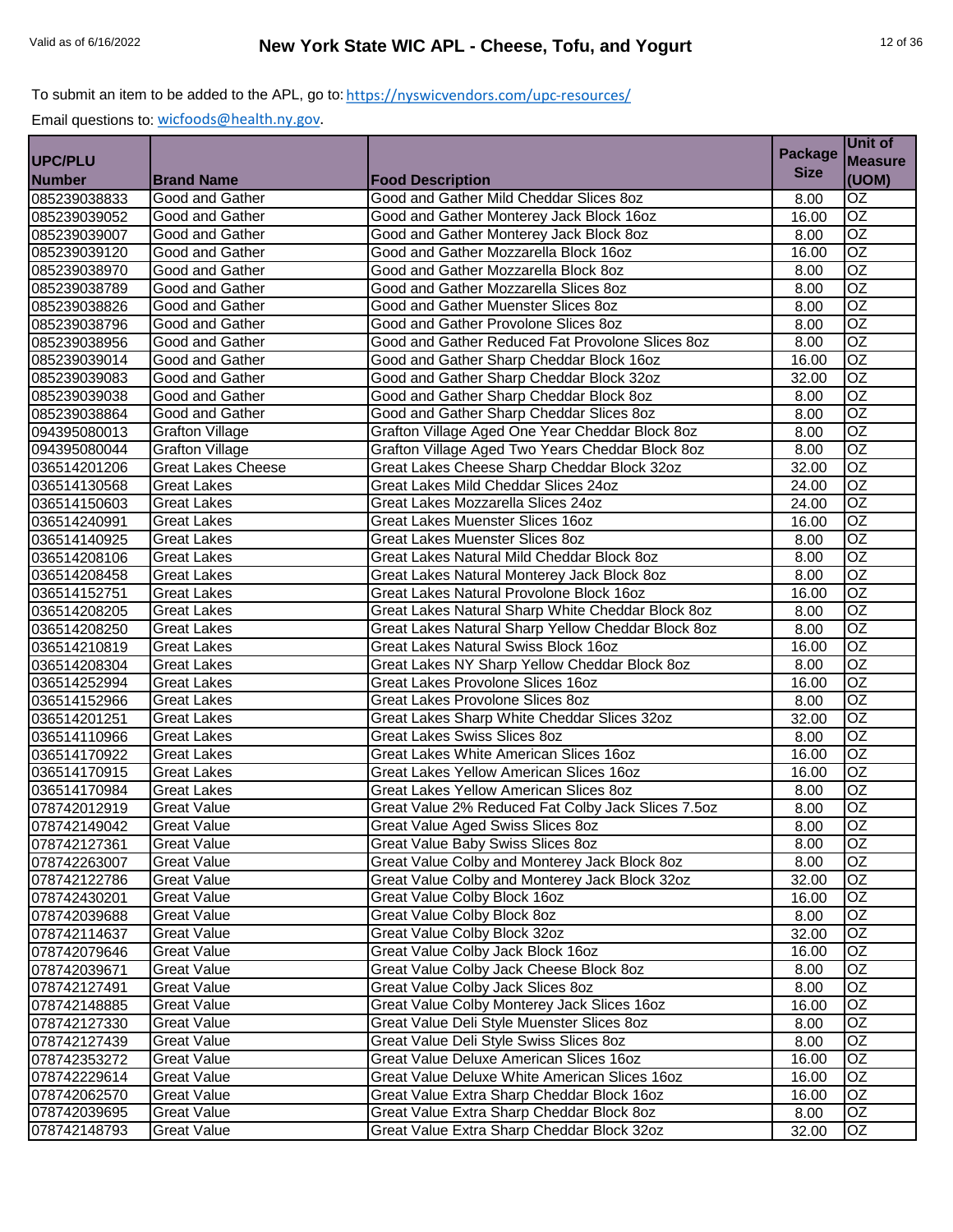|                |                    |                                                    |                | Unit of         |
|----------------|--------------------|----------------------------------------------------|----------------|-----------------|
| <b>UPC/PLU</b> |                    |                                                    | <b>Package</b> | <b>Measure</b>  |
| <b>Number</b>  | <b>Brand Name</b>  | <b>Food Description</b>                            | <b>Size</b>    | (UOM)           |
| 078742158594   | <b>Great Value</b> | Great Value Extra Sharp Cheddar Slices 8oz         | 8.00           | OZ              |
| 078742267890   | <b>Great Value</b> | Great Value Extra Sharp White Cheddar Block 8oz    | 8.00           | $\overline{OZ}$ |
| 078742374345   | <b>Great Value</b> | Great Value Longhorn Cheddar Block 16oz            | 16.00          | OZ              |
| 078742217307   | <b>Great Value</b> | Great Value Medium Cheddar Block 16oz              | 16.00          | OZ              |
| 078742039701   | <b>Great Value</b> | Great Value Medium Cheddar Block 8oz               | 8.00           | $\overline{OZ}$ |
| 078742158570   | <b>Great Value</b> | Great Value Medium Cheddar Slices 80z              | 8.00           | $\overline{OZ}$ |
| 078742374581   | <b>Great Value</b> | Great Value Mild Cheddar Block 16oz                | 16.00          | $\overline{OZ}$ |
| 078742039718   | <b>Great Value</b> | Great Value Mild Cheddar Block 8oz                 | 8.00           | $\overline{OZ}$ |
| 078742067735   | <b>Great Value</b> | Great Value Mild Cheddar Block 32oz                | 32.00          | OZ              |
| 078742148908   | <b>Great Value</b> | Great Value Mild Cheddar Slices 16oz               | 16.00          | OZ              |
| 078742085296   | <b>Great Value</b> | Great Value Mild Cheddar Slices 80z                | 8.00           | $\overline{OZ}$ |
| 078742430218   | <b>Great Value</b> | Great Value Monterey Jack Block 16oz               | 16.00          | OZ              |
| 078742039725   | <b>Great Value</b> | Great Value Monterey Jack Block 8oz                | 8.00           | <b>OZ</b>       |
| 078742158587   | <b>Great Value</b> | Great Value Monterey Jack Slices 8oz               | 8.00           | $\overline{OZ}$ |
| 078742263014   | <b>Great Value</b> | Great Value Mozzarella Block 8oz                   | 8.00           | OZ              |
| 078742430195   | <b>Great Value</b> | Great Value Mozzarella Block 16oz                  | 16.00          | OZ              |
| 605388186966   | Great Value        | Great Value Mozzarella Block 16oz                  | 16.00          | OZ              |
| 078742065915   | <b>Great Value</b> | Great Value Mozzarella Slices 8oz                  | 8.00           | $\overline{OZ}$ |
| 078742323800   | <b>Great Value</b> | Great Value Muenster Block 16oz                    | 16.00          | OZ              |
| 078742075174   | <b>Great Value</b> | Great Value Muenster Block 8oz                     | 8.00           | $\overline{OZ}$ |
| 078742021324   | <b>Great Value</b> | Great Value Natural NY Sharp Cheddar Block 8oz     | 8.00           | $\overline{OZ}$ |
| 078742039732   | <b>Great Value</b> | Great Value Natural Part Skim Mozzarella Block 8oz | 8.00           | OZ              |
| 078742117706   | <b>Great Value</b> | Great Value Non Smoked Provolone Slices 8oz        | 8.00           | OZ              |
| 078742000916   | <b>Great Value</b> | Great Value Part Skim Mozzarella Block 16oz        | 16.00          | <b>OZ</b>       |
| 078742119076   | <b>Great Value</b> | Great Value Part Skim Mozzarella Block 32oz        | 32.00          | $\overline{OZ}$ |
| 078742267524   | <b>Great Value</b> | Great Value Provolone Slices 16oz                  | 16.00          | OZ              |
| 078742148847   | <b>Great Value</b> | <b>Great Value Provolone Slices 16oz</b>           | 16.00          | OZ              |
| 078742082295   | <b>Great Value</b> | Great Value Reduced Fat American Slices 16oz       | 16.00          | OZ              |
| 078742076492   | <b>Great Value</b> | Great Value Reduced Fat Mild Cheddar Block 8oz     | 8.00           | OZ              |
| 078742262994   | <b>Great Value</b> | Great Value Reduced Fat Sharp Cheddar Block 8oz    | 8.00           | $\overline{OZ}$ |
| 078742430225   | <b>Great Value</b> | Great Value Sharp Cheddar Block 16oz               | 16.00          | OZ              |
| 078742039749   | <b>Great Value</b> | Great Value Sharp Cheddar Block 8oz                | 8.00           | OZ              |
| 078742148861   | <b>Great Value</b> | Great Value Sharp Cheddar Slices 16oz              | 16.00          | OZ              |
| 078742122809   | <b>Great Value</b> | Great Value Sharp Cheddar Slices 80z               | 8.00           | $\overline{OZ}$ |
| 078742267760   | <b>Great Value</b> | Great Value Sharp Cheddar Thin Slices 8oz          | 8.00           | OZ              |
| 078742158525   | <b>Great Value</b> | Great Value Sharp Provolone Slices 8oz             | 8.00           | OZ              |
| 078742228709   | <b>Great Value</b> | Great Value Sharp White Cheddar Block 16oz         | 16.00          | OZ              |
| 078742267692   | <b>Great Value</b> | Great Value Sharp White Cheddar Block 8oz          | 8.00           | OZ              |
| 078742228716   | <b>Great Value</b> | Great Value Sharp White Cheddar Block 8oz          | 8.00           | OZ              |
| 078742130460   | <b>Great Value</b> | Great Value Swiss Block 16oz                       | 16.00          | OZ              |
| 078742075167   | <b>Great Value</b> | Great Value Swiss Block 8oz                        | 8.00           | OZ              |
| 078742263038   | <b>Great Value</b> | Great Value Swiss Block 32oz                       | 32.00          | OZ              |
| 078742148878   | <b>Great Value</b> | Great Value Swiss Slices 16oz                      | 16.00          | OZ              |
| 078742091884   | <b>Great Value</b> | Great Value Swiss Slices 8oz                       | 8.00           | OZ              |
| 078742267746   | <b>Great Value</b> | Great Value Thin Provolone Cheese Slices 80z       | 8.00           | OZ              |
| 070625020301   | Greenway           | Greenway White American Slices 8oz                 | 8.00           | OZ              |
| 041268158386   | Hannaford          | Hanaford Muenster Cheese Slices 8oz                | 8.00           | OZ              |
| 041268178957   | Hannaford          | Hannaford Provolone Cheese Slices 16oz             | 16.00          | OZ              |
| 041268187621   | Hannaford          | Hannaford 2% Milk Reduce Fat Provolone Cheese 8oz  | 8.00           | OZ              |
| 041268169412   | Hannaford          | Hannaford 2% Reduced Fat Colby Jack Block 8oz      | 8.00           | OZ              |
| 041268169429   | Hannaford          | Hannaford 2% Reduced Fat Sharp Cheddar Block 8oz   | 8.00           | OZ              |
| 041268166725   | Hannaford          | Hannaford Colby Jack Block 16oz                    | 16.00          | OZ              |
| 041268141753   | Hannaford          | Hannaford Colby Jack Block 8oz                     | 8.00           | OZ              |
|                |                    |                                                    |                |                 |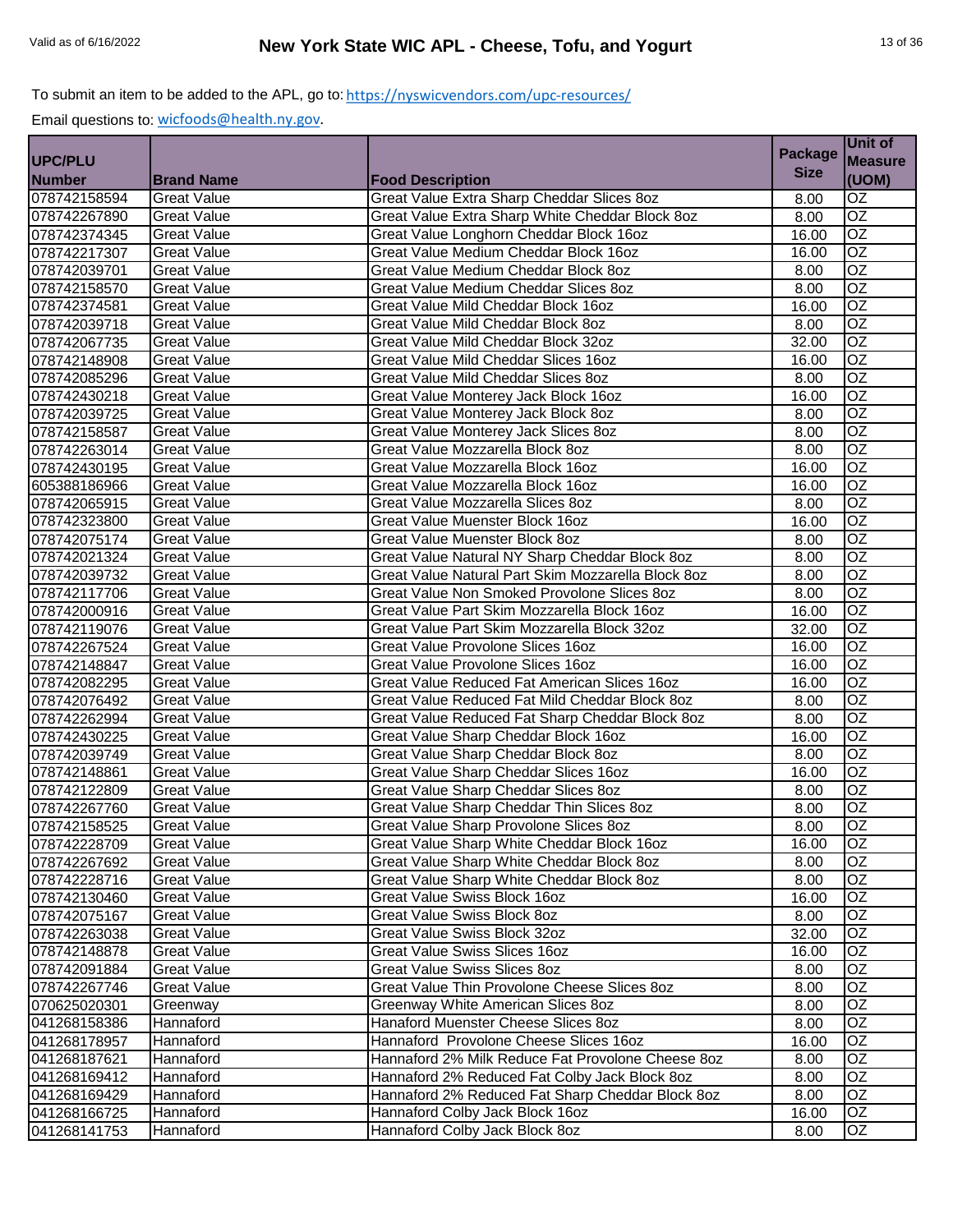| <b>Measure</b><br><b>Size</b><br>(UOM)<br><b>Brand Name</b><br><b>Food Description</b><br>$\overline{OZ}$<br>Hannaford Colby Jack Cheese Slices 8oz<br>Hannaford<br>8.00<br>$\overline{OZ}$<br>Hannaford Deluxe White American Slices 16oz<br>Hannaford<br>16.00<br>041268140169<br>$\overline{OZ}$<br>Hannaford<br>Hannaford Deluxe White American Slices 16oz<br>16.00<br>$\overline{OZ}$<br>Hannaford<br>Hannaford Deluxe Yellow American Slices 16oz<br>16.00<br>$\overline{OZ}$<br>Hannaford<br>Hannaford Extra Sharp Cheddar Block 32oz<br>32.00<br>$\overline{OZ}$<br>Hannaford<br>Hannaford Extra Sharp Cheddar Cheese Block 8oz<br>8.00<br>$\overline{OZ}$<br>Hannaford<br>Hannaford Extra Sharp White Cheddar Block 16oz<br>16.00<br>OZ<br>Hannaford Mild Cheddar Cheese Slices 8oz<br>Hannaford<br>8.00<br>$\overline{OZ}$<br>Hannaford<br>Hannaford Monterey Jack Block 16oz<br>16.00<br>$\overline{OZ}$<br>Hannaford<br>Hannaford Mozzarella Cheese Slices 8oz<br>8.00<br>OZ<br>Hannaford<br>Hannaford Muenster Block 16oz<br>16.00<br>$\overline{OZ}$<br>Hannaford<br>Hannaford Natural Longhorn Style Colby Block 8oz<br>8.00<br><b>OZ</b><br>041268197439<br>Hannaford<br>Hannaford Natural Sharp Cheddar Cheese Slices 8oz<br>8.00<br>$\overline{OZ}$<br>Hannaford<br>Hannaford Natural Swiss Cheese Slices 8oz<br>8.00<br>$\overline{OZ}$<br>Hannaford Naural Provolone Cheese Slices 8oz<br>Hannaford<br>8.00<br>$\overline{OZ}$<br>Hannaford<br>Hannaford NY Extra Sharp Cheddar Block 16oz<br>16.00<br>$\overline{OZ}$<br>Hannaford<br>Hannaford NY Extra Sharp Cheddar Slices 8oz<br>8.00<br>$\overline{OZ}$<br>Hannaford NY Extra Sharp Yellow Cheddar Block 8oz<br>Hannaford<br>8.00<br>OZ<br>Hannaford<br>Hannaford NY Sharp Cheddar Block 8oz<br>8.00<br>$\overline{OZ}$<br>Hannaford NY Sharp Yellow Cheddar Block 16oz<br>Hannaford<br>16.00<br>$\overline{OZ}$<br>Hannaford Part Skim Mozzarella Block 16oz<br>Hannaford<br>16.00<br>$\overline{OZ}$<br>Hannaford<br>Hannaford Provolone Cheese Slices 8oz<br>8.00<br>$\overline{OZ}$<br>Hannaford<br>Hannaford Sharp Cheddar Block 32oz<br>32.00<br>OZ<br>Hannaford<br>Hannaford Sharp Cheddar Slices 8oz<br>8.00<br>OZ<br>041268166749<br>Hannaford Sharp White Cheddar Block 16oz<br>16.00<br>Hannaford<br>$\overline{OZ}$<br>041268187638<br>Hannaford Sharp White Cheddar Block 8oz<br>Hannaford<br>8.00<br>OZ<br>Hannaford Sharp White Cheddar Slices 16oz<br>Hannaford<br>16.00<br>041268166756<br>$\overline{OZ}$<br>Hannaford Sharp Yellow Cheddar Block 16oz<br>Hannaford<br>16.00<br>$\overline{OZ}$<br>Hannaford<br>Hannaford Swiss Cheese Block 16oz<br>16.00<br>$\overline{OZ}$<br>Hannaford<br>Hannaford Swiss Slices 8oz<br>8.00<br>$\overline{OZ}$<br>Hannaford<br>Hannaford VT Cheddar Block 8oz<br>8.00<br>OZ<br>Hannaford<br>Hannaford White American Cheese Slices 8oz<br>8.00<br>OZ<br>Hannaford Whole Milk Mozzarella Block 16oz<br>Hannaford<br>16.00<br>OZ<br>041268205905<br>Hannaford<br>Hannaford Wicked Sharp Cheddar Cheese Block 32oz<br>32.00<br>OZ<br>041268217205<br>Hannaford Yellow and White American Slices 16oz<br>Hannaford<br>16.00<br><b>OZ</b><br><b>Happy Farms</b><br>Happy Farms American Slices 16oz<br>16.00<br><b>Happy Farms</b><br>Happy Farms American Slices 16oz<br>OZ<br>4099100121315<br>16.00<br>$\overline{OZ}$<br><b>Happy Farms</b><br>Happy Farms Colby Block 8oz<br>8.00<br>041498142193<br>Happy Farms Colby Jack Block 8oz<br>OZ<br><b>Happy Farms</b><br>8.00<br>Happy Farms Mild Cheddar Block 8oz<br>OZ<br>041498142209<br><b>Happy Farms</b><br>8.00<br>041498142889<br>OZ<br><b>Happy Farms</b><br>Happy Farms Mild Cheddar Slices 8oz<br>8.00<br>Happy Farms Monterey Block 8oz<br>041498142131<br>Happy Farms<br>OZ<br>8.00<br>OZ<br><b>Happy Farms</b><br>Happy Farms Mozzarella Slices 8oz<br>8.00<br>OZ<br>041498142933<br>Happy Farms Muenster Slices 8oz<br><b>Happy Farms</b><br>8.00<br>OZ<br><b>Happy Farms</b><br>Happy Farms NY Sharp Aged Cheddar Block 8oz<br>8.00<br>$\overline{OZ}$<br><b>Happy Farms</b><br>Happy Farms Part Skim Mozzarella Block 8oz<br>041498142148<br>8.00<br>OZ<br><b>Happy Farms</b><br>Happy Farms Provolone Slices 8oz<br>8.00<br>041498142155<br>Happy Farms<br>Happy Farms Sharp Cheddar Block 8oz<br>OZ<br>8.00<br>$\overline{OZ}$<br>Happy Farms Sharp Cheddar Slices 80z<br>Happy Farms<br>8.00<br>Happy Farms Swiss Block 8oz<br>OZ<br>041498111908<br>Happy Farms<br>8.00<br>056144101073<br>Heidi Ann Lacey Swiss and Colby Marbled Slices 8oz<br>Heidi Ann<br>OZ<br>8.00<br>Heluva Good<br>Heluva Good Colby Jack Block 8oz<br>OZ<br>8.00<br>Heluva Good Extra Sharp Cheddar Block 16oz<br>Heluva Good<br>16.00<br>OZ |                |  | <b>Package</b> | Unit of |
|---------------------------------------------------------------------------------------------------------------------------------------------------------------------------------------------------------------------------------------------------------------------------------------------------------------------------------------------------------------------------------------------------------------------------------------------------------------------------------------------------------------------------------------------------------------------------------------------------------------------------------------------------------------------------------------------------------------------------------------------------------------------------------------------------------------------------------------------------------------------------------------------------------------------------------------------------------------------------------------------------------------------------------------------------------------------------------------------------------------------------------------------------------------------------------------------------------------------------------------------------------------------------------------------------------------------------------------------------------------------------------------------------------------------------------------------------------------------------------------------------------------------------------------------------------------------------------------------------------------------------------------------------------------------------------------------------------------------------------------------------------------------------------------------------------------------------------------------------------------------------------------------------------------------------------------------------------------------------------------------------------------------------------------------------------------------------------------------------------------------------------------------------------------------------------------------------------------------------------------------------------------------------------------------------------------------------------------------------------------------------------------------------------------------------------------------------------------------------------------------------------------------------------------------------------------------------------------------------------------------------------------------------------------------------------------------------------------------------------------------------------------------------------------------------------------------------------------------------------------------------------------------------------------------------------------------------------------------------------------------------------------------------------------------------------------------------------------------------------------------------------------------------------------------------------------------------------------------------------------------------------------------------------------------------------------------------------------------------------------------------------------------------------------------------------------------------------------------------------------------------------------------------------------------------------------------------------------------------------------------------------------------------------------------------------------------------------------------------------------------------------------------------------------------------------------------------------------------------------------------------------------------------------------------------------------------------------------------------------------------------------------------------------------------------------------------------------------------------------------------------------------------------------------------------------------------------------------------------------------------------------------------------------------------------------------------------------------------------------------------------------------------------------------------------------------------------------------------------------------------------------------------------------------------------------------------------------------------------------------------------------------------------------------------------------------------------------------------------|----------------|--|----------------|---------|
|                                                                                                                                                                                                                                                                                                                                                                                                                                                                                                                                                                                                                                                                                                                                                                                                                                                                                                                                                                                                                                                                                                                                                                                                                                                                                                                                                                                                                                                                                                                                                                                                                                                                                                                                                                                                                                                                                                                                                                                                                                                                                                                                                                                                                                                                                                                                                                                                                                                                                                                                                                                                                                                                                                                                                                                                                                                                                                                                                                                                                                                                                                                                                                                                                                                                                                                                                                                                                                                                                                                                                                                                                                                                                                                                                                                                                                                                                                                                                                                                                                                                                                                                                                                                                                                                                                                                                                                                                                                                                                                                                                                                                                                                                                                           | <b>UPC/PLU</b> |  |                |         |
|                                                                                                                                                                                                                                                                                                                                                                                                                                                                                                                                                                                                                                                                                                                                                                                                                                                                                                                                                                                                                                                                                                                                                                                                                                                                                                                                                                                                                                                                                                                                                                                                                                                                                                                                                                                                                                                                                                                                                                                                                                                                                                                                                                                                                                                                                                                                                                                                                                                                                                                                                                                                                                                                                                                                                                                                                                                                                                                                                                                                                                                                                                                                                                                                                                                                                                                                                                                                                                                                                                                                                                                                                                                                                                                                                                                                                                                                                                                                                                                                                                                                                                                                                                                                                                                                                                                                                                                                                                                                                                                                                                                                                                                                                                                           | <b>Number</b>  |  |                |         |
|                                                                                                                                                                                                                                                                                                                                                                                                                                                                                                                                                                                                                                                                                                                                                                                                                                                                                                                                                                                                                                                                                                                                                                                                                                                                                                                                                                                                                                                                                                                                                                                                                                                                                                                                                                                                                                                                                                                                                                                                                                                                                                                                                                                                                                                                                                                                                                                                                                                                                                                                                                                                                                                                                                                                                                                                                                                                                                                                                                                                                                                                                                                                                                                                                                                                                                                                                                                                                                                                                                                                                                                                                                                                                                                                                                                                                                                                                                                                                                                                                                                                                                                                                                                                                                                                                                                                                                                                                                                                                                                                                                                                                                                                                                                           | 041268158409   |  |                |         |
|                                                                                                                                                                                                                                                                                                                                                                                                                                                                                                                                                                                                                                                                                                                                                                                                                                                                                                                                                                                                                                                                                                                                                                                                                                                                                                                                                                                                                                                                                                                                                                                                                                                                                                                                                                                                                                                                                                                                                                                                                                                                                                                                                                                                                                                                                                                                                                                                                                                                                                                                                                                                                                                                                                                                                                                                                                                                                                                                                                                                                                                                                                                                                                                                                                                                                                                                                                                                                                                                                                                                                                                                                                                                                                                                                                                                                                                                                                                                                                                                                                                                                                                                                                                                                                                                                                                                                                                                                                                                                                                                                                                                                                                                                                                           | 041268171583   |  |                |         |
|                                                                                                                                                                                                                                                                                                                                                                                                                                                                                                                                                                                                                                                                                                                                                                                                                                                                                                                                                                                                                                                                                                                                                                                                                                                                                                                                                                                                                                                                                                                                                                                                                                                                                                                                                                                                                                                                                                                                                                                                                                                                                                                                                                                                                                                                                                                                                                                                                                                                                                                                                                                                                                                                                                                                                                                                                                                                                                                                                                                                                                                                                                                                                                                                                                                                                                                                                                                                                                                                                                                                                                                                                                                                                                                                                                                                                                                                                                                                                                                                                                                                                                                                                                                                                                                                                                                                                                                                                                                                                                                                                                                                                                                                                                                           |                |  |                |         |
|                                                                                                                                                                                                                                                                                                                                                                                                                                                                                                                                                                                                                                                                                                                                                                                                                                                                                                                                                                                                                                                                                                                                                                                                                                                                                                                                                                                                                                                                                                                                                                                                                                                                                                                                                                                                                                                                                                                                                                                                                                                                                                                                                                                                                                                                                                                                                                                                                                                                                                                                                                                                                                                                                                                                                                                                                                                                                                                                                                                                                                                                                                                                                                                                                                                                                                                                                                                                                                                                                                                                                                                                                                                                                                                                                                                                                                                                                                                                                                                                                                                                                                                                                                                                                                                                                                                                                                                                                                                                                                                                                                                                                                                                                                                           | 041268140176   |  |                |         |
|                                                                                                                                                                                                                                                                                                                                                                                                                                                                                                                                                                                                                                                                                                                                                                                                                                                                                                                                                                                                                                                                                                                                                                                                                                                                                                                                                                                                                                                                                                                                                                                                                                                                                                                                                                                                                                                                                                                                                                                                                                                                                                                                                                                                                                                                                                                                                                                                                                                                                                                                                                                                                                                                                                                                                                                                                                                                                                                                                                                                                                                                                                                                                                                                                                                                                                                                                                                                                                                                                                                                                                                                                                                                                                                                                                                                                                                                                                                                                                                                                                                                                                                                                                                                                                                                                                                                                                                                                                                                                                                                                                                                                                                                                                                           | 041268117956   |  |                |         |
|                                                                                                                                                                                                                                                                                                                                                                                                                                                                                                                                                                                                                                                                                                                                                                                                                                                                                                                                                                                                                                                                                                                                                                                                                                                                                                                                                                                                                                                                                                                                                                                                                                                                                                                                                                                                                                                                                                                                                                                                                                                                                                                                                                                                                                                                                                                                                                                                                                                                                                                                                                                                                                                                                                                                                                                                                                                                                                                                                                                                                                                                                                                                                                                                                                                                                                                                                                                                                                                                                                                                                                                                                                                                                                                                                                                                                                                                                                                                                                                                                                                                                                                                                                                                                                                                                                                                                                                                                                                                                                                                                                                                                                                                                                                           | 041268187645   |  |                |         |
|                                                                                                                                                                                                                                                                                                                                                                                                                                                                                                                                                                                                                                                                                                                                                                                                                                                                                                                                                                                                                                                                                                                                                                                                                                                                                                                                                                                                                                                                                                                                                                                                                                                                                                                                                                                                                                                                                                                                                                                                                                                                                                                                                                                                                                                                                                                                                                                                                                                                                                                                                                                                                                                                                                                                                                                                                                                                                                                                                                                                                                                                                                                                                                                                                                                                                                                                                                                                                                                                                                                                                                                                                                                                                                                                                                                                                                                                                                                                                                                                                                                                                                                                                                                                                                                                                                                                                                                                                                                                                                                                                                                                                                                                                                                           | 041268183906   |  |                |         |
|                                                                                                                                                                                                                                                                                                                                                                                                                                                                                                                                                                                                                                                                                                                                                                                                                                                                                                                                                                                                                                                                                                                                                                                                                                                                                                                                                                                                                                                                                                                                                                                                                                                                                                                                                                                                                                                                                                                                                                                                                                                                                                                                                                                                                                                                                                                                                                                                                                                                                                                                                                                                                                                                                                                                                                                                                                                                                                                                                                                                                                                                                                                                                                                                                                                                                                                                                                                                                                                                                                                                                                                                                                                                                                                                                                                                                                                                                                                                                                                                                                                                                                                                                                                                                                                                                                                                                                                                                                                                                                                                                                                                                                                                                                                           | 041268185696   |  |                |         |
|                                                                                                                                                                                                                                                                                                                                                                                                                                                                                                                                                                                                                                                                                                                                                                                                                                                                                                                                                                                                                                                                                                                                                                                                                                                                                                                                                                                                                                                                                                                                                                                                                                                                                                                                                                                                                                                                                                                                                                                                                                                                                                                                                                                                                                                                                                                                                                                                                                                                                                                                                                                                                                                                                                                                                                                                                                                                                                                                                                                                                                                                                                                                                                                                                                                                                                                                                                                                                                                                                                                                                                                                                                                                                                                                                                                                                                                                                                                                                                                                                                                                                                                                                                                                                                                                                                                                                                                                                                                                                                                                                                                                                                                                                                                           | 041268166787   |  |                |         |
|                                                                                                                                                                                                                                                                                                                                                                                                                                                                                                                                                                                                                                                                                                                                                                                                                                                                                                                                                                                                                                                                                                                                                                                                                                                                                                                                                                                                                                                                                                                                                                                                                                                                                                                                                                                                                                                                                                                                                                                                                                                                                                                                                                                                                                                                                                                                                                                                                                                                                                                                                                                                                                                                                                                                                                                                                                                                                                                                                                                                                                                                                                                                                                                                                                                                                                                                                                                                                                                                                                                                                                                                                                                                                                                                                                                                                                                                                                                                                                                                                                                                                                                                                                                                                                                                                                                                                                                                                                                                                                                                                                                                                                                                                                                           | 041268157938   |  |                |         |
|                                                                                                                                                                                                                                                                                                                                                                                                                                                                                                                                                                                                                                                                                                                                                                                                                                                                                                                                                                                                                                                                                                                                                                                                                                                                                                                                                                                                                                                                                                                                                                                                                                                                                                                                                                                                                                                                                                                                                                                                                                                                                                                                                                                                                                                                                                                                                                                                                                                                                                                                                                                                                                                                                                                                                                                                                                                                                                                                                                                                                                                                                                                                                                                                                                                                                                                                                                                                                                                                                                                                                                                                                                                                                                                                                                                                                                                                                                                                                                                                                                                                                                                                                                                                                                                                                                                                                                                                                                                                                                                                                                                                                                                                                                                           | 041268205851   |  |                |         |
|                                                                                                                                                                                                                                                                                                                                                                                                                                                                                                                                                                                                                                                                                                                                                                                                                                                                                                                                                                                                                                                                                                                                                                                                                                                                                                                                                                                                                                                                                                                                                                                                                                                                                                                                                                                                                                                                                                                                                                                                                                                                                                                                                                                                                                                                                                                                                                                                                                                                                                                                                                                                                                                                                                                                                                                                                                                                                                                                                                                                                                                                                                                                                                                                                                                                                                                                                                                                                                                                                                                                                                                                                                                                                                                                                                                                                                                                                                                                                                                                                                                                                                                                                                                                                                                                                                                                                                                                                                                                                                                                                                                                                                                                                                                           | 041268187652   |  |                |         |
|                                                                                                                                                                                                                                                                                                                                                                                                                                                                                                                                                                                                                                                                                                                                                                                                                                                                                                                                                                                                                                                                                                                                                                                                                                                                                                                                                                                                                                                                                                                                                                                                                                                                                                                                                                                                                                                                                                                                                                                                                                                                                                                                                                                                                                                                                                                                                                                                                                                                                                                                                                                                                                                                                                                                                                                                                                                                                                                                                                                                                                                                                                                                                                                                                                                                                                                                                                                                                                                                                                                                                                                                                                                                                                                                                                                                                                                                                                                                                                                                                                                                                                                                                                                                                                                                                                                                                                                                                                                                                                                                                                                                                                                                                                                           |                |  |                |         |
|                                                                                                                                                                                                                                                                                                                                                                                                                                                                                                                                                                                                                                                                                                                                                                                                                                                                                                                                                                                                                                                                                                                                                                                                                                                                                                                                                                                                                                                                                                                                                                                                                                                                                                                                                                                                                                                                                                                                                                                                                                                                                                                                                                                                                                                                                                                                                                                                                                                                                                                                                                                                                                                                                                                                                                                                                                                                                                                                                                                                                                                                                                                                                                                                                                                                                                                                                                                                                                                                                                                                                                                                                                                                                                                                                                                                                                                                                                                                                                                                                                                                                                                                                                                                                                                                                                                                                                                                                                                                                                                                                                                                                                                                                                                           | 041268192939   |  |                |         |
|                                                                                                                                                                                                                                                                                                                                                                                                                                                                                                                                                                                                                                                                                                                                                                                                                                                                                                                                                                                                                                                                                                                                                                                                                                                                                                                                                                                                                                                                                                                                                                                                                                                                                                                                                                                                                                                                                                                                                                                                                                                                                                                                                                                                                                                                                                                                                                                                                                                                                                                                                                                                                                                                                                                                                                                                                                                                                                                                                                                                                                                                                                                                                                                                                                                                                                                                                                                                                                                                                                                                                                                                                                                                                                                                                                                                                                                                                                                                                                                                                                                                                                                                                                                                                                                                                                                                                                                                                                                                                                                                                                                                                                                                                                                           | 041268192915   |  |                |         |
|                                                                                                                                                                                                                                                                                                                                                                                                                                                                                                                                                                                                                                                                                                                                                                                                                                                                                                                                                                                                                                                                                                                                                                                                                                                                                                                                                                                                                                                                                                                                                                                                                                                                                                                                                                                                                                                                                                                                                                                                                                                                                                                                                                                                                                                                                                                                                                                                                                                                                                                                                                                                                                                                                                                                                                                                                                                                                                                                                                                                                                                                                                                                                                                                                                                                                                                                                                                                                                                                                                                                                                                                                                                                                                                                                                                                                                                                                                                                                                                                                                                                                                                                                                                                                                                                                                                                                                                                                                                                                                                                                                                                                                                                                                                           | 041268166701   |  |                |         |
|                                                                                                                                                                                                                                                                                                                                                                                                                                                                                                                                                                                                                                                                                                                                                                                                                                                                                                                                                                                                                                                                                                                                                                                                                                                                                                                                                                                                                                                                                                                                                                                                                                                                                                                                                                                                                                                                                                                                                                                                                                                                                                                                                                                                                                                                                                                                                                                                                                                                                                                                                                                                                                                                                                                                                                                                                                                                                                                                                                                                                                                                                                                                                                                                                                                                                                                                                                                                                                                                                                                                                                                                                                                                                                                                                                                                                                                                                                                                                                                                                                                                                                                                                                                                                                                                                                                                                                                                                                                                                                                                                                                                                                                                                                                           | 041268217199   |  |                |         |
|                                                                                                                                                                                                                                                                                                                                                                                                                                                                                                                                                                                                                                                                                                                                                                                                                                                                                                                                                                                                                                                                                                                                                                                                                                                                                                                                                                                                                                                                                                                                                                                                                                                                                                                                                                                                                                                                                                                                                                                                                                                                                                                                                                                                                                                                                                                                                                                                                                                                                                                                                                                                                                                                                                                                                                                                                                                                                                                                                                                                                                                                                                                                                                                                                                                                                                                                                                                                                                                                                                                                                                                                                                                                                                                                                                                                                                                                                                                                                                                                                                                                                                                                                                                                                                                                                                                                                                                                                                                                                                                                                                                                                                                                                                                           | 041268143818   |  |                |         |
|                                                                                                                                                                                                                                                                                                                                                                                                                                                                                                                                                                                                                                                                                                                                                                                                                                                                                                                                                                                                                                                                                                                                                                                                                                                                                                                                                                                                                                                                                                                                                                                                                                                                                                                                                                                                                                                                                                                                                                                                                                                                                                                                                                                                                                                                                                                                                                                                                                                                                                                                                                                                                                                                                                                                                                                                                                                                                                                                                                                                                                                                                                                                                                                                                                                                                                                                                                                                                                                                                                                                                                                                                                                                                                                                                                                                                                                                                                                                                                                                                                                                                                                                                                                                                                                                                                                                                                                                                                                                                                                                                                                                                                                                                                                           | 041268205868   |  |                |         |
|                                                                                                                                                                                                                                                                                                                                                                                                                                                                                                                                                                                                                                                                                                                                                                                                                                                                                                                                                                                                                                                                                                                                                                                                                                                                                                                                                                                                                                                                                                                                                                                                                                                                                                                                                                                                                                                                                                                                                                                                                                                                                                                                                                                                                                                                                                                                                                                                                                                                                                                                                                                                                                                                                                                                                                                                                                                                                                                                                                                                                                                                                                                                                                                                                                                                                                                                                                                                                                                                                                                                                                                                                                                                                                                                                                                                                                                                                                                                                                                                                                                                                                                                                                                                                                                                                                                                                                                                                                                                                                                                                                                                                                                                                                                           | 041268166718   |  |                |         |
|                                                                                                                                                                                                                                                                                                                                                                                                                                                                                                                                                                                                                                                                                                                                                                                                                                                                                                                                                                                                                                                                                                                                                                                                                                                                                                                                                                                                                                                                                                                                                                                                                                                                                                                                                                                                                                                                                                                                                                                                                                                                                                                                                                                                                                                                                                                                                                                                                                                                                                                                                                                                                                                                                                                                                                                                                                                                                                                                                                                                                                                                                                                                                                                                                                                                                                                                                                                                                                                                                                                                                                                                                                                                                                                                                                                                                                                                                                                                                                                                                                                                                                                                                                                                                                                                                                                                                                                                                                                                                                                                                                                                                                                                                                                           | 041268127801   |  |                |         |
|                                                                                                                                                                                                                                                                                                                                                                                                                                                                                                                                                                                                                                                                                                                                                                                                                                                                                                                                                                                                                                                                                                                                                                                                                                                                                                                                                                                                                                                                                                                                                                                                                                                                                                                                                                                                                                                                                                                                                                                                                                                                                                                                                                                                                                                                                                                                                                                                                                                                                                                                                                                                                                                                                                                                                                                                                                                                                                                                                                                                                                                                                                                                                                                                                                                                                                                                                                                                                                                                                                                                                                                                                                                                                                                                                                                                                                                                                                                                                                                                                                                                                                                                                                                                                                                                                                                                                                                                                                                                                                                                                                                                                                                                                                                           | 041268157921   |  |                |         |
|                                                                                                                                                                                                                                                                                                                                                                                                                                                                                                                                                                                                                                                                                                                                                                                                                                                                                                                                                                                                                                                                                                                                                                                                                                                                                                                                                                                                                                                                                                                                                                                                                                                                                                                                                                                                                                                                                                                                                                                                                                                                                                                                                                                                                                                                                                                                                                                                                                                                                                                                                                                                                                                                                                                                                                                                                                                                                                                                                                                                                                                                                                                                                                                                                                                                                                                                                                                                                                                                                                                                                                                                                                                                                                                                                                                                                                                                                                                                                                                                                                                                                                                                                                                                                                                                                                                                                                                                                                                                                                                                                                                                                                                                                                                           | 041268117963   |  |                |         |
|                                                                                                                                                                                                                                                                                                                                                                                                                                                                                                                                                                                                                                                                                                                                                                                                                                                                                                                                                                                                                                                                                                                                                                                                                                                                                                                                                                                                                                                                                                                                                                                                                                                                                                                                                                                                                                                                                                                                                                                                                                                                                                                                                                                                                                                                                                                                                                                                                                                                                                                                                                                                                                                                                                                                                                                                                                                                                                                                                                                                                                                                                                                                                                                                                                                                                                                                                                                                                                                                                                                                                                                                                                                                                                                                                                                                                                                                                                                                                                                                                                                                                                                                                                                                                                                                                                                                                                                                                                                                                                                                                                                                                                                                                                                           | 041268158393   |  |                |         |
|                                                                                                                                                                                                                                                                                                                                                                                                                                                                                                                                                                                                                                                                                                                                                                                                                                                                                                                                                                                                                                                                                                                                                                                                                                                                                                                                                                                                                                                                                                                                                                                                                                                                                                                                                                                                                                                                                                                                                                                                                                                                                                                                                                                                                                                                                                                                                                                                                                                                                                                                                                                                                                                                                                                                                                                                                                                                                                                                                                                                                                                                                                                                                                                                                                                                                                                                                                                                                                                                                                                                                                                                                                                                                                                                                                                                                                                                                                                                                                                                                                                                                                                                                                                                                                                                                                                                                                                                                                                                                                                                                                                                                                                                                                                           |                |  |                |         |
|                                                                                                                                                                                                                                                                                                                                                                                                                                                                                                                                                                                                                                                                                                                                                                                                                                                                                                                                                                                                                                                                                                                                                                                                                                                                                                                                                                                                                                                                                                                                                                                                                                                                                                                                                                                                                                                                                                                                                                                                                                                                                                                                                                                                                                                                                                                                                                                                                                                                                                                                                                                                                                                                                                                                                                                                                                                                                                                                                                                                                                                                                                                                                                                                                                                                                                                                                                                                                                                                                                                                                                                                                                                                                                                                                                                                                                                                                                                                                                                                                                                                                                                                                                                                                                                                                                                                                                                                                                                                                                                                                                                                                                                                                                                           |                |  |                |         |
|                                                                                                                                                                                                                                                                                                                                                                                                                                                                                                                                                                                                                                                                                                                                                                                                                                                                                                                                                                                                                                                                                                                                                                                                                                                                                                                                                                                                                                                                                                                                                                                                                                                                                                                                                                                                                                                                                                                                                                                                                                                                                                                                                                                                                                                                                                                                                                                                                                                                                                                                                                                                                                                                                                                                                                                                                                                                                                                                                                                                                                                                                                                                                                                                                                                                                                                                                                                                                                                                                                                                                                                                                                                                                                                                                                                                                                                                                                                                                                                                                                                                                                                                                                                                                                                                                                                                                                                                                                                                                                                                                                                                                                                                                                                           | 041268214082   |  |                |         |
|                                                                                                                                                                                                                                                                                                                                                                                                                                                                                                                                                                                                                                                                                                                                                                                                                                                                                                                                                                                                                                                                                                                                                                                                                                                                                                                                                                                                                                                                                                                                                                                                                                                                                                                                                                                                                                                                                                                                                                                                                                                                                                                                                                                                                                                                                                                                                                                                                                                                                                                                                                                                                                                                                                                                                                                                                                                                                                                                                                                                                                                                                                                                                                                                                                                                                                                                                                                                                                                                                                                                                                                                                                                                                                                                                                                                                                                                                                                                                                                                                                                                                                                                                                                                                                                                                                                                                                                                                                                                                                                                                                                                                                                                                                                           |                |  |                |         |
|                                                                                                                                                                                                                                                                                                                                                                                                                                                                                                                                                                                                                                                                                                                                                                                                                                                                                                                                                                                                                                                                                                                                                                                                                                                                                                                                                                                                                                                                                                                                                                                                                                                                                                                                                                                                                                                                                                                                                                                                                                                                                                                                                                                                                                                                                                                                                                                                                                                                                                                                                                                                                                                                                                                                                                                                                                                                                                                                                                                                                                                                                                                                                                                                                                                                                                                                                                                                                                                                                                                                                                                                                                                                                                                                                                                                                                                                                                                                                                                                                                                                                                                                                                                                                                                                                                                                                                                                                                                                                                                                                                                                                                                                                                                           | 041268166732   |  |                |         |
|                                                                                                                                                                                                                                                                                                                                                                                                                                                                                                                                                                                                                                                                                                                                                                                                                                                                                                                                                                                                                                                                                                                                                                                                                                                                                                                                                                                                                                                                                                                                                                                                                                                                                                                                                                                                                                                                                                                                                                                                                                                                                                                                                                                                                                                                                                                                                                                                                                                                                                                                                                                                                                                                                                                                                                                                                                                                                                                                                                                                                                                                                                                                                                                                                                                                                                                                                                                                                                                                                                                                                                                                                                                                                                                                                                                                                                                                                                                                                                                                                                                                                                                                                                                                                                                                                                                                                                                                                                                                                                                                                                                                                                                                                                                           | 041268157914   |  |                |         |
|                                                                                                                                                                                                                                                                                                                                                                                                                                                                                                                                                                                                                                                                                                                                                                                                                                                                                                                                                                                                                                                                                                                                                                                                                                                                                                                                                                                                                                                                                                                                                                                                                                                                                                                                                                                                                                                                                                                                                                                                                                                                                                                                                                                                                                                                                                                                                                                                                                                                                                                                                                                                                                                                                                                                                                                                                                                                                                                                                                                                                                                                                                                                                                                                                                                                                                                                                                                                                                                                                                                                                                                                                                                                                                                                                                                                                                                                                                                                                                                                                                                                                                                                                                                                                                                                                                                                                                                                                                                                                                                                                                                                                                                                                                                           | 041268205875   |  |                |         |
|                                                                                                                                                                                                                                                                                                                                                                                                                                                                                                                                                                                                                                                                                                                                                                                                                                                                                                                                                                                                                                                                                                                                                                                                                                                                                                                                                                                                                                                                                                                                                                                                                                                                                                                                                                                                                                                                                                                                                                                                                                                                                                                                                                                                                                                                                                                                                                                                                                                                                                                                                                                                                                                                                                                                                                                                                                                                                                                                                                                                                                                                                                                                                                                                                                                                                                                                                                                                                                                                                                                                                                                                                                                                                                                                                                                                                                                                                                                                                                                                                                                                                                                                                                                                                                                                                                                                                                                                                                                                                                                                                                                                                                                                                                                           | 041268192908   |  |                |         |
|                                                                                                                                                                                                                                                                                                                                                                                                                                                                                                                                                                                                                                                                                                                                                                                                                                                                                                                                                                                                                                                                                                                                                                                                                                                                                                                                                                                                                                                                                                                                                                                                                                                                                                                                                                                                                                                                                                                                                                                                                                                                                                                                                                                                                                                                                                                                                                                                                                                                                                                                                                                                                                                                                                                                                                                                                                                                                                                                                                                                                                                                                                                                                                                                                                                                                                                                                                                                                                                                                                                                                                                                                                                                                                                                                                                                                                                                                                                                                                                                                                                                                                                                                                                                                                                                                                                                                                                                                                                                                                                                                                                                                                                                                                                           | 041268127818   |  |                |         |
|                                                                                                                                                                                                                                                                                                                                                                                                                                                                                                                                                                                                                                                                                                                                                                                                                                                                                                                                                                                                                                                                                                                                                                                                                                                                                                                                                                                                                                                                                                                                                                                                                                                                                                                                                                                                                                                                                                                                                                                                                                                                                                                                                                                                                                                                                                                                                                                                                                                                                                                                                                                                                                                                                                                                                                                                                                                                                                                                                                                                                                                                                                                                                                                                                                                                                                                                                                                                                                                                                                                                                                                                                                                                                                                                                                                                                                                                                                                                                                                                                                                                                                                                                                                                                                                                                                                                                                                                                                                                                                                                                                                                                                                                                                                           |                |  |                |         |
|                                                                                                                                                                                                                                                                                                                                                                                                                                                                                                                                                                                                                                                                                                                                                                                                                                                                                                                                                                                                                                                                                                                                                                                                                                                                                                                                                                                                                                                                                                                                                                                                                                                                                                                                                                                                                                                                                                                                                                                                                                                                                                                                                                                                                                                                                                                                                                                                                                                                                                                                                                                                                                                                                                                                                                                                                                                                                                                                                                                                                                                                                                                                                                                                                                                                                                                                                                                                                                                                                                                                                                                                                                                                                                                                                                                                                                                                                                                                                                                                                                                                                                                                                                                                                                                                                                                                                                                                                                                                                                                                                                                                                                                                                                                           |                |  |                |         |
|                                                                                                                                                                                                                                                                                                                                                                                                                                                                                                                                                                                                                                                                                                                                                                                                                                                                                                                                                                                                                                                                                                                                                                                                                                                                                                                                                                                                                                                                                                                                                                                                                                                                                                                                                                                                                                                                                                                                                                                                                                                                                                                                                                                                                                                                                                                                                                                                                                                                                                                                                                                                                                                                                                                                                                                                                                                                                                                                                                                                                                                                                                                                                                                                                                                                                                                                                                                                                                                                                                                                                                                                                                                                                                                                                                                                                                                                                                                                                                                                                                                                                                                                                                                                                                                                                                                                                                                                                                                                                                                                                                                                                                                                                                                           | 041498142186   |  |                |         |
|                                                                                                                                                                                                                                                                                                                                                                                                                                                                                                                                                                                                                                                                                                                                                                                                                                                                                                                                                                                                                                                                                                                                                                                                                                                                                                                                                                                                                                                                                                                                                                                                                                                                                                                                                                                                                                                                                                                                                                                                                                                                                                                                                                                                                                                                                                                                                                                                                                                                                                                                                                                                                                                                                                                                                                                                                                                                                                                                                                                                                                                                                                                                                                                                                                                                                                                                                                                                                                                                                                                                                                                                                                                                                                                                                                                                                                                                                                                                                                                                                                                                                                                                                                                                                                                                                                                                                                                                                                                                                                                                                                                                                                                                                                                           |                |  |                |         |
|                                                                                                                                                                                                                                                                                                                                                                                                                                                                                                                                                                                                                                                                                                                                                                                                                                                                                                                                                                                                                                                                                                                                                                                                                                                                                                                                                                                                                                                                                                                                                                                                                                                                                                                                                                                                                                                                                                                                                                                                                                                                                                                                                                                                                                                                                                                                                                                                                                                                                                                                                                                                                                                                                                                                                                                                                                                                                                                                                                                                                                                                                                                                                                                                                                                                                                                                                                                                                                                                                                                                                                                                                                                                                                                                                                                                                                                                                                                                                                                                                                                                                                                                                                                                                                                                                                                                                                                                                                                                                                                                                                                                                                                                                                                           | 041498142162   |  |                |         |
|                                                                                                                                                                                                                                                                                                                                                                                                                                                                                                                                                                                                                                                                                                                                                                                                                                                                                                                                                                                                                                                                                                                                                                                                                                                                                                                                                                                                                                                                                                                                                                                                                                                                                                                                                                                                                                                                                                                                                                                                                                                                                                                                                                                                                                                                                                                                                                                                                                                                                                                                                                                                                                                                                                                                                                                                                                                                                                                                                                                                                                                                                                                                                                                                                                                                                                                                                                                                                                                                                                                                                                                                                                                                                                                                                                                                                                                                                                                                                                                                                                                                                                                                                                                                                                                                                                                                                                                                                                                                                                                                                                                                                                                                                                                           |                |  |                |         |
|                                                                                                                                                                                                                                                                                                                                                                                                                                                                                                                                                                                                                                                                                                                                                                                                                                                                                                                                                                                                                                                                                                                                                                                                                                                                                                                                                                                                                                                                                                                                                                                                                                                                                                                                                                                                                                                                                                                                                                                                                                                                                                                                                                                                                                                                                                                                                                                                                                                                                                                                                                                                                                                                                                                                                                                                                                                                                                                                                                                                                                                                                                                                                                                                                                                                                                                                                                                                                                                                                                                                                                                                                                                                                                                                                                                                                                                                                                                                                                                                                                                                                                                                                                                                                                                                                                                                                                                                                                                                                                                                                                                                                                                                                                                           |                |  |                |         |
|                                                                                                                                                                                                                                                                                                                                                                                                                                                                                                                                                                                                                                                                                                                                                                                                                                                                                                                                                                                                                                                                                                                                                                                                                                                                                                                                                                                                                                                                                                                                                                                                                                                                                                                                                                                                                                                                                                                                                                                                                                                                                                                                                                                                                                                                                                                                                                                                                                                                                                                                                                                                                                                                                                                                                                                                                                                                                                                                                                                                                                                                                                                                                                                                                                                                                                                                                                                                                                                                                                                                                                                                                                                                                                                                                                                                                                                                                                                                                                                                                                                                                                                                                                                                                                                                                                                                                                                                                                                                                                                                                                                                                                                                                                                           |                |  |                |         |
|                                                                                                                                                                                                                                                                                                                                                                                                                                                                                                                                                                                                                                                                                                                                                                                                                                                                                                                                                                                                                                                                                                                                                                                                                                                                                                                                                                                                                                                                                                                                                                                                                                                                                                                                                                                                                                                                                                                                                                                                                                                                                                                                                                                                                                                                                                                                                                                                                                                                                                                                                                                                                                                                                                                                                                                                                                                                                                                                                                                                                                                                                                                                                                                                                                                                                                                                                                                                                                                                                                                                                                                                                                                                                                                                                                                                                                                                                                                                                                                                                                                                                                                                                                                                                                                                                                                                                                                                                                                                                                                                                                                                                                                                                                                           |                |  |                |         |
|                                                                                                                                                                                                                                                                                                                                                                                                                                                                                                                                                                                                                                                                                                                                                                                                                                                                                                                                                                                                                                                                                                                                                                                                                                                                                                                                                                                                                                                                                                                                                                                                                                                                                                                                                                                                                                                                                                                                                                                                                                                                                                                                                                                                                                                                                                                                                                                                                                                                                                                                                                                                                                                                                                                                                                                                                                                                                                                                                                                                                                                                                                                                                                                                                                                                                                                                                                                                                                                                                                                                                                                                                                                                                                                                                                                                                                                                                                                                                                                                                                                                                                                                                                                                                                                                                                                                                                                                                                                                                                                                                                                                                                                                                                                           | 041498111540   |  |                |         |
|                                                                                                                                                                                                                                                                                                                                                                                                                                                                                                                                                                                                                                                                                                                                                                                                                                                                                                                                                                                                                                                                                                                                                                                                                                                                                                                                                                                                                                                                                                                                                                                                                                                                                                                                                                                                                                                                                                                                                                                                                                                                                                                                                                                                                                                                                                                                                                                                                                                                                                                                                                                                                                                                                                                                                                                                                                                                                                                                                                                                                                                                                                                                                                                                                                                                                                                                                                                                                                                                                                                                                                                                                                                                                                                                                                                                                                                                                                                                                                                                                                                                                                                                                                                                                                                                                                                                                                                                                                                                                                                                                                                                                                                                                                                           |                |  |                |         |
|                                                                                                                                                                                                                                                                                                                                                                                                                                                                                                                                                                                                                                                                                                                                                                                                                                                                                                                                                                                                                                                                                                                                                                                                                                                                                                                                                                                                                                                                                                                                                                                                                                                                                                                                                                                                                                                                                                                                                                                                                                                                                                                                                                                                                                                                                                                                                                                                                                                                                                                                                                                                                                                                                                                                                                                                                                                                                                                                                                                                                                                                                                                                                                                                                                                                                                                                                                                                                                                                                                                                                                                                                                                                                                                                                                                                                                                                                                                                                                                                                                                                                                                                                                                                                                                                                                                                                                                                                                                                                                                                                                                                                                                                                                                           | 041498142179   |  |                |         |
|                                                                                                                                                                                                                                                                                                                                                                                                                                                                                                                                                                                                                                                                                                                                                                                                                                                                                                                                                                                                                                                                                                                                                                                                                                                                                                                                                                                                                                                                                                                                                                                                                                                                                                                                                                                                                                                                                                                                                                                                                                                                                                                                                                                                                                                                                                                                                                                                                                                                                                                                                                                                                                                                                                                                                                                                                                                                                                                                                                                                                                                                                                                                                                                                                                                                                                                                                                                                                                                                                                                                                                                                                                                                                                                                                                                                                                                                                                                                                                                                                                                                                                                                                                                                                                                                                                                                                                                                                                                                                                                                                                                                                                                                                                                           |                |  |                |         |
|                                                                                                                                                                                                                                                                                                                                                                                                                                                                                                                                                                                                                                                                                                                                                                                                                                                                                                                                                                                                                                                                                                                                                                                                                                                                                                                                                                                                                                                                                                                                                                                                                                                                                                                                                                                                                                                                                                                                                                                                                                                                                                                                                                                                                                                                                                                                                                                                                                                                                                                                                                                                                                                                                                                                                                                                                                                                                                                                                                                                                                                                                                                                                                                                                                                                                                                                                                                                                                                                                                                                                                                                                                                                                                                                                                                                                                                                                                                                                                                                                                                                                                                                                                                                                                                                                                                                                                                                                                                                                                                                                                                                                                                                                                                           | 041498142926   |  |                |         |
|                                                                                                                                                                                                                                                                                                                                                                                                                                                                                                                                                                                                                                                                                                                                                                                                                                                                                                                                                                                                                                                                                                                                                                                                                                                                                                                                                                                                                                                                                                                                                                                                                                                                                                                                                                                                                                                                                                                                                                                                                                                                                                                                                                                                                                                                                                                                                                                                                                                                                                                                                                                                                                                                                                                                                                                                                                                                                                                                                                                                                                                                                                                                                                                                                                                                                                                                                                                                                                                                                                                                                                                                                                                                                                                                                                                                                                                                                                                                                                                                                                                                                                                                                                                                                                                                                                                                                                                                                                                                                                                                                                                                                                                                                                                           |                |  |                |         |
|                                                                                                                                                                                                                                                                                                                                                                                                                                                                                                                                                                                                                                                                                                                                                                                                                                                                                                                                                                                                                                                                                                                                                                                                                                                                                                                                                                                                                                                                                                                                                                                                                                                                                                                                                                                                                                                                                                                                                                                                                                                                                                                                                                                                                                                                                                                                                                                                                                                                                                                                                                                                                                                                                                                                                                                                                                                                                                                                                                                                                                                                                                                                                                                                                                                                                                                                                                                                                                                                                                                                                                                                                                                                                                                                                                                                                                                                                                                                                                                                                                                                                                                                                                                                                                                                                                                                                                                                                                                                                                                                                                                                                                                                                                                           | 041498111557   |  |                |         |
|                                                                                                                                                                                                                                                                                                                                                                                                                                                                                                                                                                                                                                                                                                                                                                                                                                                                                                                                                                                                                                                                                                                                                                                                                                                                                                                                                                                                                                                                                                                                                                                                                                                                                                                                                                                                                                                                                                                                                                                                                                                                                                                                                                                                                                                                                                                                                                                                                                                                                                                                                                                                                                                                                                                                                                                                                                                                                                                                                                                                                                                                                                                                                                                                                                                                                                                                                                                                                                                                                                                                                                                                                                                                                                                                                                                                                                                                                                                                                                                                                                                                                                                                                                                                                                                                                                                                                                                                                                                                                                                                                                                                                                                                                                                           |                |  |                |         |
|                                                                                                                                                                                                                                                                                                                                                                                                                                                                                                                                                                                                                                                                                                                                                                                                                                                                                                                                                                                                                                                                                                                                                                                                                                                                                                                                                                                                                                                                                                                                                                                                                                                                                                                                                                                                                                                                                                                                                                                                                                                                                                                                                                                                                                                                                                                                                                                                                                                                                                                                                                                                                                                                                                                                                                                                                                                                                                                                                                                                                                                                                                                                                                                                                                                                                                                                                                                                                                                                                                                                                                                                                                                                                                                                                                                                                                                                                                                                                                                                                                                                                                                                                                                                                                                                                                                                                                                                                                                                                                                                                                                                                                                                                                                           |                |  |                |         |
|                                                                                                                                                                                                                                                                                                                                                                                                                                                                                                                                                                                                                                                                                                                                                                                                                                                                                                                                                                                                                                                                                                                                                                                                                                                                                                                                                                                                                                                                                                                                                                                                                                                                                                                                                                                                                                                                                                                                                                                                                                                                                                                                                                                                                                                                                                                                                                                                                                                                                                                                                                                                                                                                                                                                                                                                                                                                                                                                                                                                                                                                                                                                                                                                                                                                                                                                                                                                                                                                                                                                                                                                                                                                                                                                                                                                                                                                                                                                                                                                                                                                                                                                                                                                                                                                                                                                                                                                                                                                                                                                                                                                                                                                                                                           | 073570000183   |  |                |         |
|                                                                                                                                                                                                                                                                                                                                                                                                                                                                                                                                                                                                                                                                                                                                                                                                                                                                                                                                                                                                                                                                                                                                                                                                                                                                                                                                                                                                                                                                                                                                                                                                                                                                                                                                                                                                                                                                                                                                                                                                                                                                                                                                                                                                                                                                                                                                                                                                                                                                                                                                                                                                                                                                                                                                                                                                                                                                                                                                                                                                                                                                                                                                                                                                                                                                                                                                                                                                                                                                                                                                                                                                                                                                                                                                                                                                                                                                                                                                                                                                                                                                                                                                                                                                                                                                                                                                                                                                                                                                                                                                                                                                                                                                                                                           | 073570750569   |  |                |         |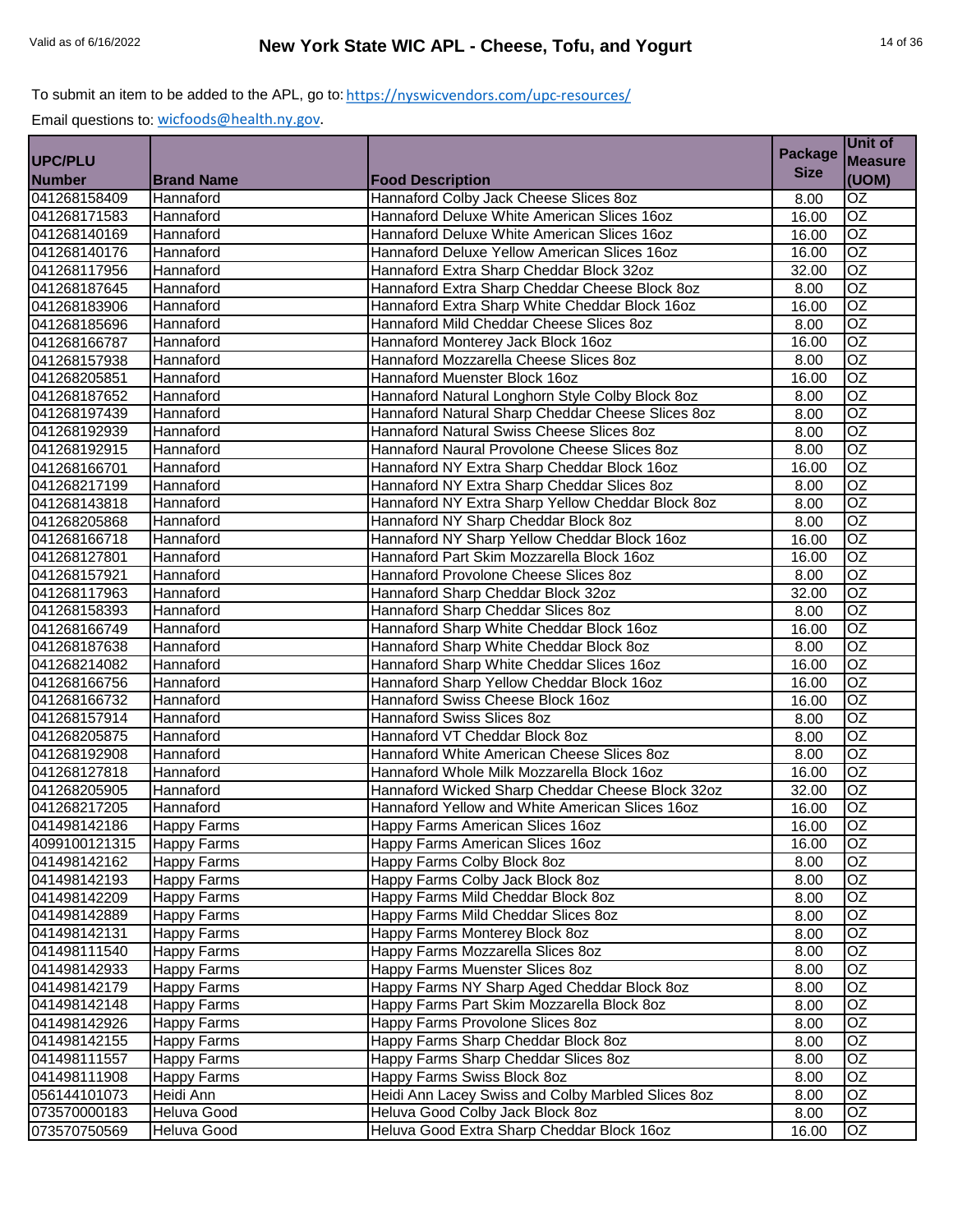|                |                         |                                                    | <b>Package</b> | Unit of         |
|----------------|-------------------------|----------------------------------------------------|----------------|-----------------|
| <b>UPC/PLU</b> |                         |                                                    |                | <b>Measure</b>  |
| <b>Number</b>  | <b>Brand Name</b>       | <b>Food Description</b>                            | <b>Size</b>    | (UOM)           |
| 073570000305   | <b>Heluva Good</b>      | Heluva Good Extra Sharp Cheddar Block 8oz          | 8.00           | $\overline{OZ}$ |
| 073570000176   | Heluva Good             | Heluva Good Extra Sharp Cheddar Block 8oz          | 8.00           | $\overline{OZ}$ |
| 073570000091   | <b>Heluva Good</b>      | Heluva Good Extra Sharp White Cheddar Block 8oz    | 8.00           | $\overline{OZ}$ |
| 073570535975   | Heluva Good             | Heluva Good Low Sodium White Cheddar Block 8oz     | 8.00           | $\overline{OZ}$ |
| 073570000152   | Heluva Good             | Heluva Good Mild Colby Jack Block 8oz              | 8.00           | $\overline{OZ}$ |
| 073570000114   | Heluva Good             | Heluva Good Mild White Cheddar Block 8oz           | 8.00           | $\overline{OZ}$ |
| 073570000329   | <b>Heluva Good</b>      | Heluva Good Mild Yellow Cheddar Block 8oz          | 8.00           | $\overline{OZ}$ |
| 073570750460   | <b>Heluva Good</b>      | Heluva Good Natural Extra Sharp Cheddar Block 16oz | 16.00          | OZ              |
| 073570750552   | <b>Heluva Good</b>      | Heluva Good Natural Extra Sharp Cheddar Block 16oz | 16.00          | $\overline{OZ}$ |
| 073570000138   | Heluva Good             | Heluva Good Natural Monterey Jack Block 8oz        | 8.00           | $\overline{OZ}$ |
| 073570000145   | <b>Heluva Good</b>      | Heluva Good Natural Muenster Block 8oz             | 8.00           | OZ              |
| 073570750477   | <b>Heluva Good</b>      | Heluva Good Natural Sharp Cheddar Block 16oz       | 16.00          | $\overline{OZ}$ |
| 073570750576   | <b>Heluva Good</b>      | Heluva Good Natural Sharp Cheddar White Block 16oz | 16.00          | OZ              |
| 073570000107   | Heluva Good             | Heluva Good Natural Sharp White Cheddar Block 8oz  | 8.00           | $\overline{OZ}$ |
| 073570000312   | <b>Heluva Good</b>      | Heluva Good Sharp Cheddar Block 8oz                | 8.00           | $\overline{OZ}$ |
| 073570750583   | Heluva Good             | Heluva Good Sharp Cheddar Yellow Block 16oz        | 16.00          | OZ              |
| 040267370164   | Henny Penny             | Henny Penny Part Skim Mozzarella Block 16oz        | 16.00          | $\overline{OZ}$ |
| 040267340167   | <b>Henny Penny</b>      | Henny Penny Whole Milk Mozzarella Block 16oz       | 16.00          | $\overline{OZ}$ |
| 040267350081   | Henny Penny             | Henny Penny Whole Milk Mozzarella Block 8oz        | 8.00           | $\overline{OZ}$ |
| 077438600270   | <b>Hillandale Farms</b> | Hillandale Farms Colby Jack Block 8oz              | 8.00           | $\overline{OZ}$ |
| 077438600157   | <b>Hillandale Farms</b> | Hillandale Farms Longhorn Style Colby Block 8oz    | 8.00           | $\overline{OZ}$ |
| 077438600140   | <b>Hillandale Farms</b> | Hillandale Farms Mozzarella Block 8oz              | 8.00           | OZ              |
| 077438600164   | <b>Hillandale Farms</b> | Hillandale Farms Muenster Block 8oz                | 8.00           | $\overline{OZ}$ |
| 077438600126   | <b>Hillandale Farms</b> | Hillandale Farms New York Sharp Cheddar Block 8oz  | 8.00           | $\overline{OZ}$ |
| 077438600102   | <b>Hillandale Farms</b> | Hillandale Farms Wisconsin Mild Cheddar Block 8oz  | 8.00           | $\overline{OZ}$ |
| 077438600133   | <b>Hillandale Farms</b> | Hillandale Farms Wisconsin Monterey Jack Block 8oz | 8.00           | $\overline{OZ}$ |
| 077438600119   | <b>Hillandale Farms</b> | Hillandale Farms Wisconsin Sharp Cheddar Block 8oz | 8.00           | $\overline{OZ}$ |
| 025400058970   | Hoffman's               | Hoffmans Mild Cheddar Slices 8oz                   | 8.00           | $\overline{OZ}$ |
| 025400076301   | Hoffman's               | Hoffmans Super Sharp Cheddar Block 8oz             | 8.00           | $\overline{OZ}$ |
| 015700450420   | Hotel Bar               | Hotel Bar Queso de Papa Cheddar Block 8oz          | 8.00           | $\overline{OZ}$ |
| 050700056425   | Hy Top                  | Hy Top Mozzarella Block 16oz                       | 16.00          | $\overline{OZ}$ |
| 050700269887   | Hy Top                  | Hy Top Pasteurized Process American Slices 16oz    | 16.00          | OZ              |
| 815777020034   | Ideal                   | Ideal Queso De Papa Cheddar Block 8oz              | 8.00           | OZ              |
| 041270009546   | <b>IGA</b>              | <b>IGA Medium Cheddar Block 8oz</b>                | 8.00           | $\overline{OZ}$ |
| 041270039994   | <b>IGA</b>              | IGA Mild Cheddar Block 16oz                        | 16.00          | OZ              |
| 041270016186   | <b>IGA</b>              | IGA Mild Cheddar Block 8oz                         | 8.00           | OZ              |
| 041270048286   | <b>IGA</b>              | IGA Monterey Jack Block 8oz                        | 8.00           | <b>OZ</b>       |
| 041270009447   | <b>IGA</b>              | IGA NY Sharp Cheddar Block 8oz                     | 8.00           | $\overline{OZ}$ |
| 041270009478   | <b>IGA</b>              | IGA NY Sharp Cheddar Block 8oz                     | 8.00           | OZ              |
| 041270009508   | <b>IGA</b>              | IGA Part Skim Mozzarella Block 16oz                | 16.00          | OZ.             |
| 041270006705   | IGA                     | IGA Sharp Cheddar Block 8oz                        | 8.00           | OZ              |
| 041270012768   | IGA                     | <b>IGA Sharp Cheddar Block 8oz</b>                 | 8.00           | OZ              |
| 041270012782   | <b>IGA</b>              | IGA VT Sharp Cheddar Block 8oz                     | 8.00           | OZ              |
| 041270018708   | <b>IGA</b>              | IGA Whole Milk Mozzarella Block 16oz               | 16.00          | OZ              |
| 073296018301   | Key Food                | Key Food Natural Mild Cheddar Block 16oz           | 16.00          | OZ              |
| 073296018462   | Key Food                | Key Food Sharp Cheddar Block 16oz                  | 16.00          | OZ              |
| 073296271348   | <b>Key Foods</b>        | Key Foods American Slices 16oz                     | 16.00          | OZ              |
| 073296018264   | Key Foods               | Key Foods Low Sodium Swiss Block 16oz              | 16.00          | OZ              |
| 073296018288   | Key Foods               | Key Foods Muenster Block 16oz                      | 16.00          | OZ              |
| 073296270204   | <b>Key Foods</b>        | Key Foods Muenster Slices 8oz                      | 8.00           | OZ              |
| 073296480061   | <b>Key Foods</b>        | Key Foods Natural Extra Sharp Cheddar Block 8oz    | 8.00           | OZ.             |
| 073296480054   | <b>Key Foods</b>        | Key Foods Natural Mild Cheddar Block 8oz           | 8.00           | OZ              |
| 073296480047   | <b>Key Foods</b>        | Key Foods Natural Monterey Jack Block 8oz          | 8.00           | OZ              |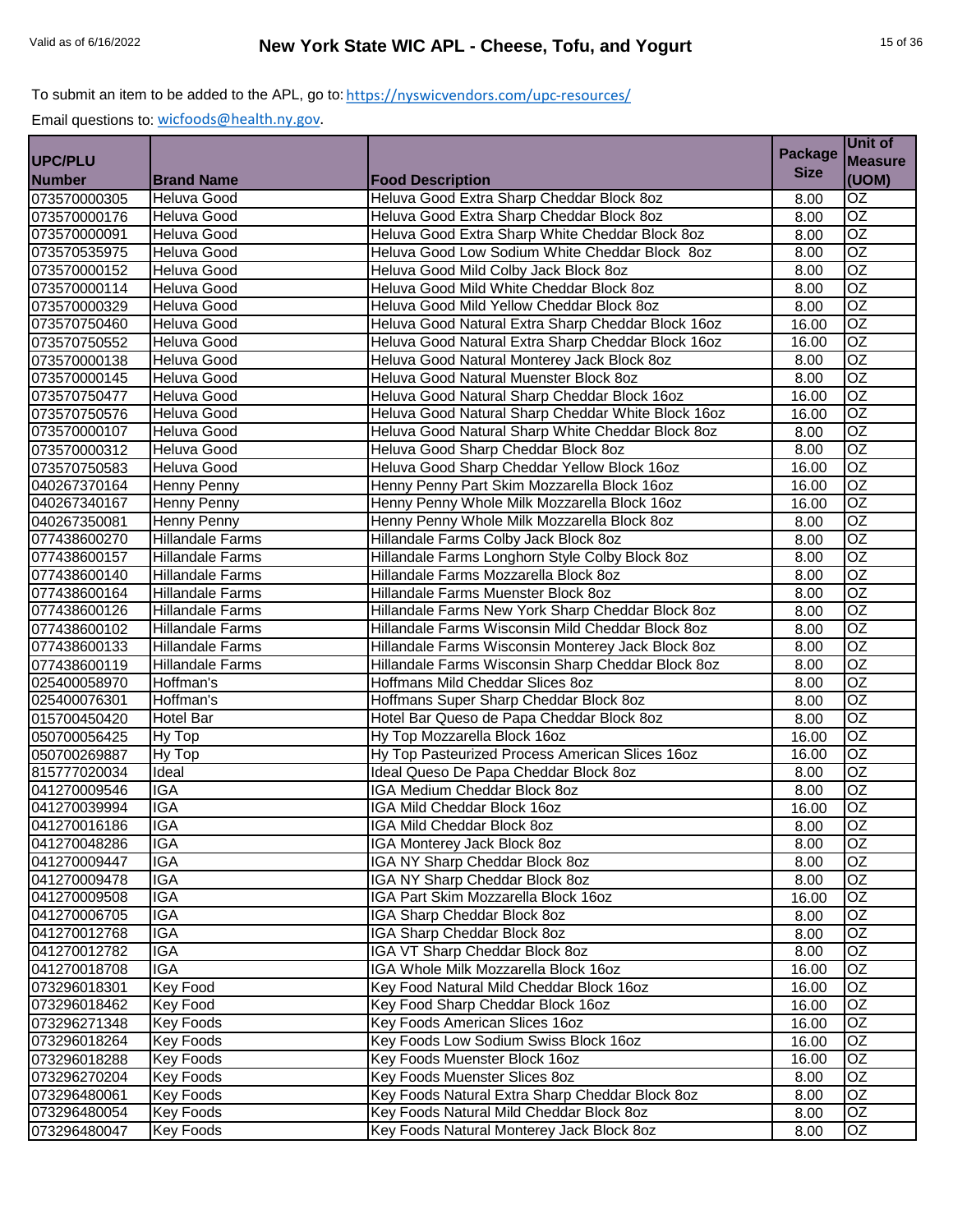|               |                    |                                                    | <b>Package</b> | Unit of         |
|---------------|--------------------|----------------------------------------------------|----------------|-----------------|
| UPC/PLU       |                    |                                                    |                | <b>Measure</b>  |
| <b>Number</b> | <b>Brand Name</b>  | <b>Food Description</b>                            | <b>Size</b>    | (UOM)           |
| 073296277302  | <b>Key Foods</b>   | Key Foods Natural Part Skim Mozzarella Block 16oz  | 16.00          | OZ              |
| 073296277357  | <b>Key Foods</b>   | Key Foods Natural Part Skim Mozzarella Block 8oz   | 8.00           | $\overline{OZ}$ |
| 073296480078  | <b>Key Foods</b>   | Key Foods Natural Sharp Cheddar Block 8oz          | 8.00           | OZ              |
| 073296480023  | <b>Key Foods</b>   | Key Foods Natural Swiss Block 8oz                  | 8.00           | OZ              |
| 073296277364  | <b>Key Foods</b>   | Key Foods Natural Whole Milk Mozzarella Block 16oz | 16.00          | $\overline{OZ}$ |
| 073296277333  | <b>Key Foods</b>   | Key Foods Natural Whole Milk Mozzarella Block 8oz  | 8.00           | $\overline{OZ}$ |
| 073296480085  | <b>Key Foods</b>   | Key Foods NY Extra Sharp Cheddar Block 8oz         | 8.00           | $\overline{OZ}$ |
| 073296018271  | <b>Key Foods</b>   | Key Foods Swiss Block 16oz                         | 16.00          | $\overline{OZ}$ |
| 073296270228  | <b>Key Foods</b>   | Key Foods Swiss Slices 8oz                         | 8.00           | $\overline{OZ}$ |
| 004000001111  | <b>King Kullen</b> | King Kullen Part Skim Mozzarella Block 16oz        | 16.00          | OZ              |
| 073866210142  | Kings              | Kings Colby Jack Slices 8oz                        | 8.00           | OZ              |
| 073866210036  | Kings              | Kings Extra Sharp Yellow Cheddar Block 16oz        | 16.00          | OZ              |
| 073866210067  | Kings              | Kings Monterey Jack Block 16oz                     | 16.00          | OZ              |
| 073866210128  | Kings              | Kings Muenster Slices 8oz                          | 8.00           | $\overline{OZ}$ |
| 073866210111  | Kings              | Kings Sharp Cheddar Slices 8oz                     | 8.00           | OZ              |
| 073866210043  | Kings              | Kings Sharp Yellow Cheddar Block 16oz              | 16.00          | OZ              |
| 073866210029  | Kings              | Kings Swiss Block 16oz                             | 16.00          | OZ              |
| 021000625666  | Kraft              | Kraft 2% Reduced Fat American Slices 16oz          | 16.00          | OZ              |
| 021000022816  | Kraft              | Kraft 2% Reduced Fat Colby Jack Slices 8oz         | 8.00           | $\overline{OZ}$ |
| 021000068463  | Kraft              | Kraft Cheddar & Muenster Slices 8oz                | 8.00           | $\overline{OZ}$ |
| 021000750603  | Kraft              | Kraft Colby Jack Block 32oz                        | 32.00          | OZ              |
| 021000018581  | Kraft              | Kraft Colby Jack Slices 8oz                        | 8.00           | <b>OZ</b>       |
| 021000031313  | Kraft              | Kraft Colby Jack Slices 8oz                        | 8.00           | $\overline{OZ}$ |
| 021000070428  | Kraft              | Kraft Deli Deluxe American Cheese Slices 80z       | 8.00           | OZ              |
| 021000602704  | Kraft              | Kraft Deli Deluxe American White Slices 16oz       | 16.00          | $\overline{OZ}$ |
| 021000602698  | Kraft              | Kraft Deli Deluxe American Yellow Slices 16oz      | 16.00          | OZ              |
| 021000602513  | Kraft              | Kraft Deli Deluxe American Yellow Slices 80z       | 8.00           | $\overline{OZ}$ |
| 021000072569  | Kraft              | Kraft Deli Deluxe Sharp American Cheese Slices 8oz | 8.00           | $\overline{OZ}$ |
| 021000602568  | Kraft              | Kraft Deli Deluxe Sharp Cheddar Slices 80z         | 8.00           | OZ              |
| 021000018574  | Kraft              | Kraft Deli Fresh Extra Thin Swiss Slices 8oz       | 8.00           | $\overline{OZ}$ |
| 021000000883  | Kraft              | Kraft Expert Pair Cheddar Monterey Jack Block 8oz  | 8.00           | OZ              |
| 021000068470  | Kraft              | Kraft Expert Pair Mozzarella Cheddar Slices 8oz    | 8.00           | OZ              |
| 021000008780  | Kraft              | Kraft Expert Paired Mozzarella Cheddar Block 8oz   | 8.00           | $\overline{OZ}$ |
| 021000068487  | Kraft              | Kraft Expertly Paired Double Cheddar Slices 8oz    | 8.00           | OZ              |
| 021000608478  | Kraft              | Kraft Extra Sharp Cheddar Block 16oz               | 16.00          | OZ              |
| 021000620616  | Kraft              | Kraft Extra Sharp Cheddar Block 32oz               | 32.00          | OZ              |
| 021000007752  | Kraft              | Kraft Extra Sharp Yellow Cheddar Block 8oz         | 8.00           | OZ              |
| 021000018512  | Kraft              | Kraft Extra Thin Aged Swiss Slices 8oz             | 8.00           | OZ              |
| 021000007509  | Kraft              | Kraft Half Moon Colby Jack Block 8oz               | 8.00           | OZ              |
| 021000620661  | Kraft              | Kraft Medium Cheddar Block 32oz                    | 32.00          | OZ              |
| 021000001927  | Kraft              | Kraft Medium Cheddar Block 8oz                     | 8.00           | OZ              |
| 021000620654  | Kraft              | Kraft Mild Cheddar Block 32oz                      | 32.00          | OZ              |
| 021000001941  | Kraft              | Kraft Mild Cheddar Block 8oz                       | 8.00           | OZ              |
| 021000621606  | Kraft              | Kraft Mild Cheddar Colby Block 8oz                 | 8.00           | OZ              |
| 021000018567  | Kraft              | Kraft Mild Cheddar Slices 8oz                      | 8.00           | OZ              |
| 021000007745  | Kraft              | Kraft Mild Yellow Cheddar Block 8oz                | 8.00           | $\overline{OZ}$ |
| 021000621453  | Kraft              | Kraft Monterey Jack Block 32oz                     | 32.00          | OZ              |
| 021000003068  | Kraft              | Kraft Monterey Jack Block 8oz                      | 8.00           | OZ              |
| 021000018550  | Kraft              | Kraft Mozzarella Slices 8oz                        | 8.00           | $\overline{OZ}$ |
| 021000002207  | Kraft              | Kraft Natural 2% Reduced Fat Colby Block 8oz       | 8.00           | OZ              |
| 021000007905  | Kraft              | Kraft Natural Aged Cheddar Block 8oz               | 8.00           | OZ              |
| 021000031290  | Kraft              | Kraft Natural Aged Swiss Slices 80z                | 8.00           | OZ              |
| 021000608416  | Kraft              | Kraft Natural Colby Block 16oz                     | 16.00          | OZ              |
|               |                    |                                                    |                |                 |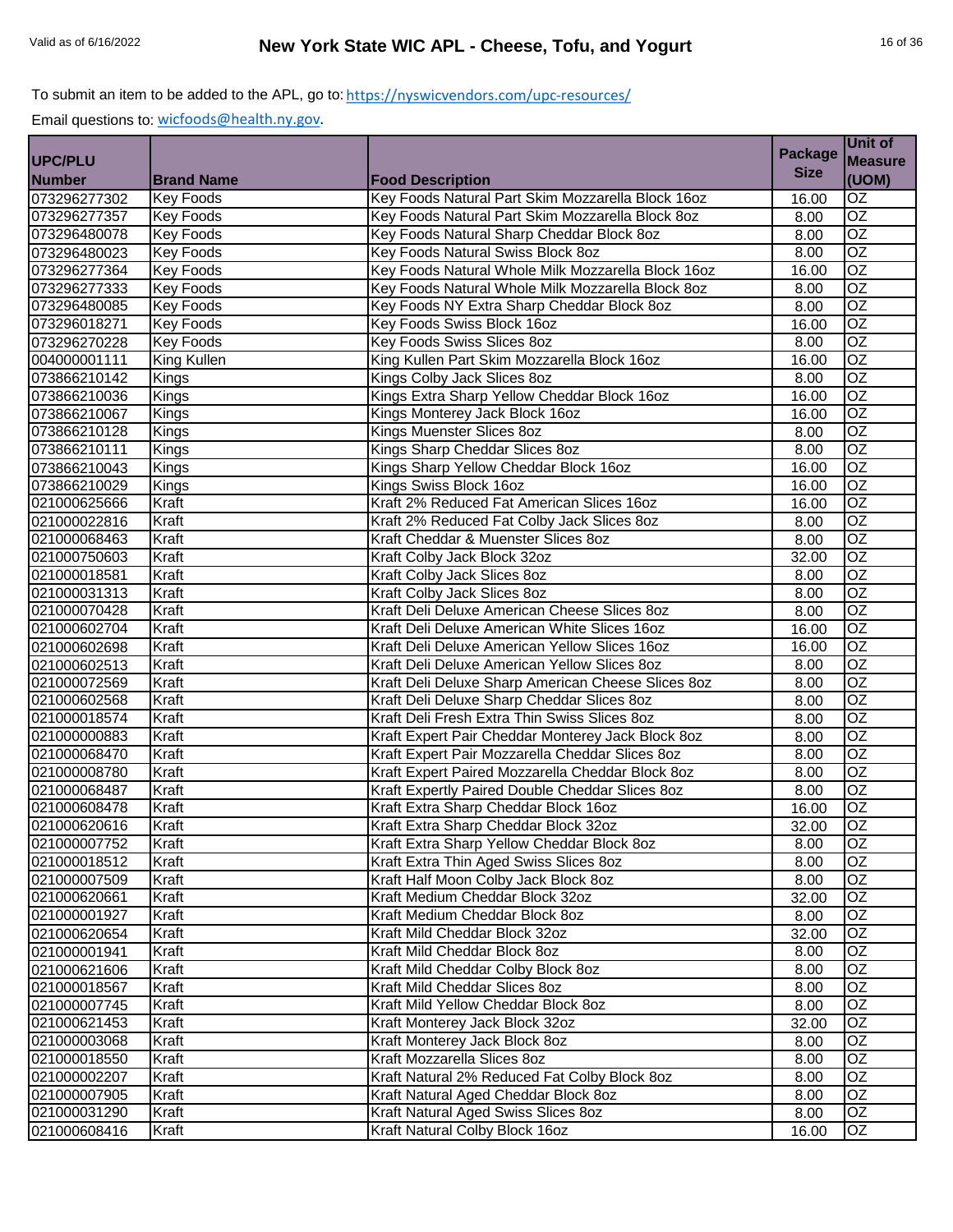|               |                   |                                                   | <b>Package</b> | Unit of         |
|---------------|-------------------|---------------------------------------------------|----------------|-----------------|
| UPC/PLU       |                   |                                                   |                | <b>Measure</b>  |
| <b>Number</b> | <b>Brand Name</b> | <b>Food Description</b>                           | <b>Size</b>    | (UOM)           |
| 021000624416  | Kraft             | Kraft Natural Colby Block 16oz                    | 16.00          | OZ              |
| 021000001903  | Kraft             | Kraft Natural Colby Block 8oz                     | 8.00           | OZ              |
| 021000007226  | Kraft             | Kraft Natural Colby Block 8oz                     | 8.00           | $\overline{OZ}$ |
| 021000608430  | Kraft             | Kraft Natural Colby Jack Block 16oz               | 16.00          | $\overline{OZ}$ |
| 021000002917  | Kraft             | Kraft Natural Colby Jack Block 8oz                | 8.00           | $\overline{OZ}$ |
| 021000007240  | Kraft             | Kraft Natural Extra Sharp Cheddar Block 8oz       | 8.00           | $\overline{OZ}$ |
| 021000211982  | Kraft             | Kraft Natural Extra Sharp Cheddar Block 8oz       | 8.00           | $\overline{OZ}$ |
| 021000007516  | Kraft             | Kraft Natural Half Moon Mild Cheddar Block 8oz    | 8.00           | OZ              |
| 021000608447  | Kraft             | Kraft Natural Medium Cheddar Block 16oz           | 16.00          | $\overline{OZ}$ |
| 021000006861  | Kraft             | Kraft Natural Medium Cheddar Block 8oz            | 8.00           | $\overline{OZ}$ |
| 021000608386  | Kraft             | Kraft Natural Mild Cheddar Block 16oz             | 16.00          | <b>OZ</b>       |
| 021000007233  | Kraft             | Kraft Natural Mild Cheddar Block 8oz              | 8.00           | OZ              |
| 021000018659  | Kraft             | Kraft Natural Provolone Slices 8oz                | 8.00           | <b>OZ</b>       |
| 021000608409  | Kraft             | Kraft Natural Sharp Cheddar Block 16oz            | 16.00          | OZ              |
| 021000007219  | Kraft             | Kraft Natural Sharp Cheddar Block 8oz             | 8.00           | OZ              |
| 021000020102  | Kraft             | Kraft Natural Sharp Cheddar Block 8oz             | 8.00           | OZ              |
| 021000018505  | Kraft             | Kraft Natural Swiss Slices 8oz                    | 8.00           | $\overline{OZ}$ |
| 021000001989  | Kraft             | Kraft NY Extra Sharp Cheddar Block 8oz            | 8.00           | $\overline{OZ}$ |
| 021000001972  | Kraft             | Kraft Part Skim Mozzarella Block 8oz              | 8.00           | $\overline{OZ}$ |
| 021000620593  | Kraft             | Kraft Sharp Cheddar Block 32oz                    | 32.00          | $\overline{OZ}$ |
| 021000002016  | Kraft             | Kraft Sharp Cheddar Block 8oz                     | 8.00           | $\overline{OZ}$ |
| 021000018635  | Kraft             | Kraft Sharp Cheddar Slices 8oz                    | 8.00           | OZ              |
| 021000007721  | Kraft             | Kraft Sharp Yellow Cheddar Block 8oz              | 8.00           | $\overline{OZ}$ |
| 021000602544  | Kraft             | Kraft Swiss Slices 8oz                            | 8.00           | $\overline{OZ}$ |
| 075130857954  | Krasdale          | Krasdale Colby Jack Block 8oz                     | 8.00           | $\overline{OZ}$ |
| 075130858050  | Krasdale          | Krasdale Colby Jack Block 8oz                     | 8.00           | $\overline{OZ}$ |
| 075130856896  | Krasdale          | Krasdale Deluxe American Slices 16oz              | 16.00          | OZ              |
| 075130856858  | Krasdale          | Krasdale Fresh Mozzarella Block 8oz               | 8.00           | $\overline{OZ}$ |
| 075130858012  | Krasdale          | Krasdale Mild Cheddar Block 16oz                  | 16.00          | $\overline{OZ}$ |
| 075130856933  | Krasdale          | Krasdale Mild Cheddar Slices 8oz                  | 8.00           | $\overline{OZ}$ |
| 075130857978  | Krasdale          | Krasdale Monterey Jack Block 8oz                  | 8.00           | $\overline{OZ}$ |
| 075130857923  | Krasdale          | Krasdale Mozzarella Block 8oz                     | 8.00           | <b>OZ</b>       |
| 075130857138  | Krasdale          | Krasdale Muenster Block 16oz                      | 16.00          | OZ              |
| 075130858777  | Krasdale          | Krasdale Muenster Block 8oz                       | 8.00           | OZ              |
| 075130857084  | Krasdale          | Krasdale Muenster Slices 16oz                     | 16.00          | OZ              |
| 075130856926  | Krasdale          | Krasdale Muenster Slices 8oz                      | 8.00           | OZ              |
| 075130858067  | Krasdale          | Krasdale Natural Cheddar Block 8oz                | 8.00           | OZ              |
| 075130858043  | Krasdale          | Krasdale Natural Monterey Jack Block 8oz          | 8.00           | $\overline{OZ}$ |
| 075130857961  | Krasdale          | Krasdale Natural Sharp Cheddar Block 8oz          | 8.00           | OZ              |
| 075130858456  | Krasdale          | Krasdale Natural Sharp Cheddar Block 8oz          | 8.00           | OZ              |
| 075130858463  | Krasdale          | Krasdale Natural Sharp Cheddar Block 8oz          | 8.00           | OZ              |
| 075130858005  | Krasdale          | Krasdale NY Extra Sharp Cheddar Block 8oz         | 8.00           | OZ              |
| 075130857121  | Krasdale          | Krasdale NY Extra Sharp Yellow Cheddar Block 16oz | 16.00          | OZ              |
| 075130856759  | Krasdale          | Krasdale Part Skim Mozzarella Block 16oz          | 16.00          | OZ              |
| 075130856834  | Krasdale          | Krasdale Part Skim Mozzarella Block 8oz           | 8.00           | OZ              |
| 075130856957  | Krasdale          | Krasdale Provolone Slices 8oz                     | 8.00           | OZ              |
| 075130858029  | Krasdale          | Krasdale Sharp Cheddar Block 16oz                 | 16.00          | OZ              |
| 075130857145  | Krasdale          | Krasdale Swiss Block 16oz                         | 16.00          | OZ              |
| 075130857060  | Krasdale          | Krasdale Swiss Slices 16oz                        | 16.00          | OZ              |
| 075130856919  | Krasdale          | Krasdale Swiss Slices 8oz                         | 8.00           | OZ              |
| 075130857992  | Krasdale          | Krasdale White Cheddar Block 8oz                  | 8.00           | OZ.             |
| 075130856742  | Krasdale          | Krasdale Whole Milk Mozzarella Block 16oz         | 16.00          | OZ              |
| 075130856827  | Krasdale          | Krasdale Whole Milk Mozzarella Block 8oz          | 8.00           | OZ              |
|               |                   |                                                   |                |                 |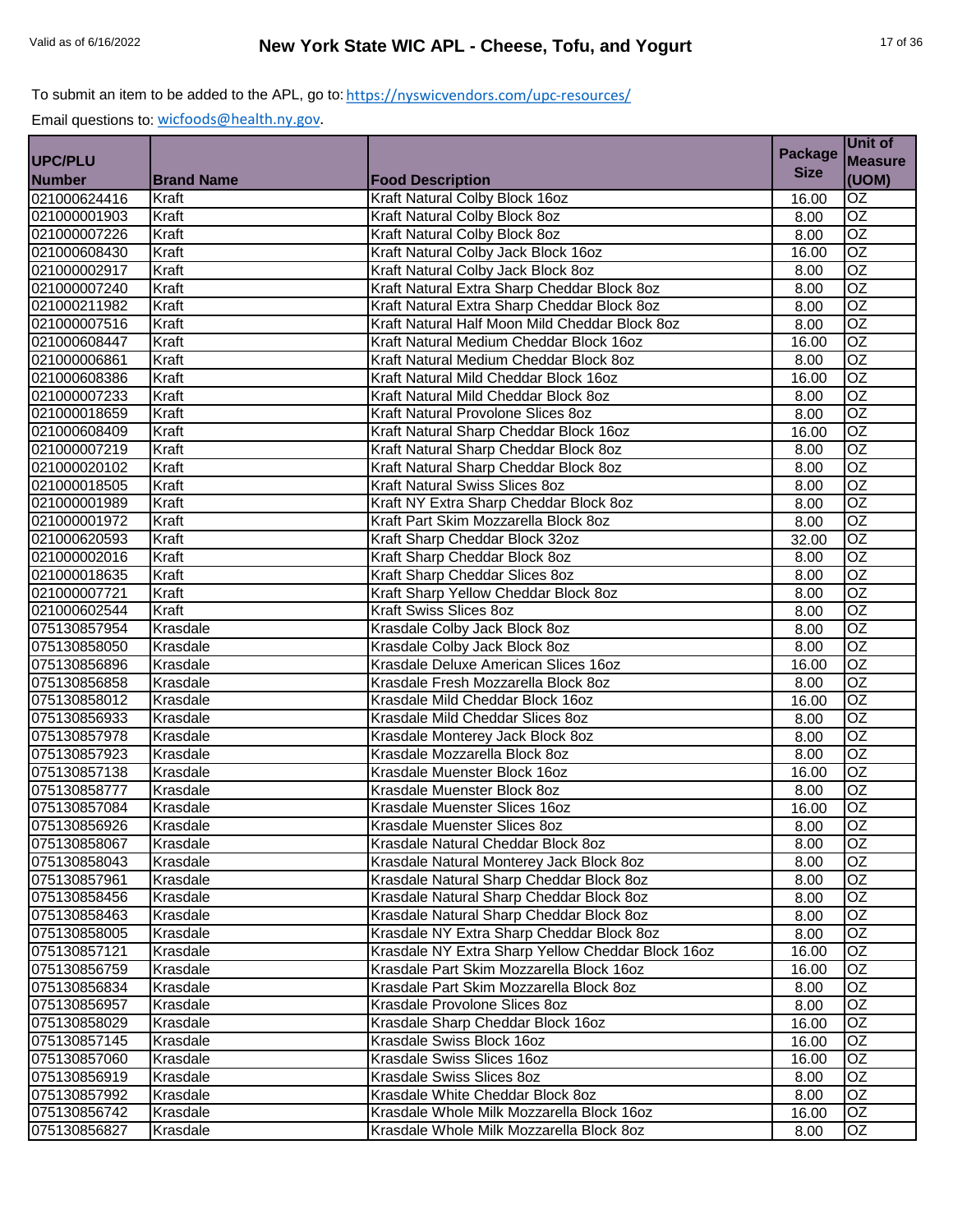|                |                       |                                                    | <b>Package</b> | Unit of         |
|----------------|-----------------------|----------------------------------------------------|----------------|-----------------|
| <b>UPC/PLU</b> |                       |                                                    |                | <b>Measure</b>  |
| <b>Number</b>  | <b>Brand Name</b>     | <b>Food Description</b>                            | <b>Size</b>    | (UOM)           |
| 039073075042   | Kretschmar            | Kretschmar Baby Swiss Slices 8oz                   | 8.00           | OZ              |
| 039073075035   | Kretschmar            | Kretschmar Muenster Slices 8oz                     | 8.00           | $\overline{OZ}$ |
| 039073075059   | Kretschmar            | Kretschmar Provolone Slices 8oz                    | 8.00           | $\overline{OZ}$ |
| 023545401330   | La Fe                 | La Fe Mild Longhorn Style Cheddar Block 8oz        | 8.00           | $\overline{OZ}$ |
| 023545401514   | La Fe                 | La Fe Mozarrella Block 16oz                        | 16.00          | $\overline{OZ}$ |
| 073253701161   | Lamagna               | Lamagna Mozzarella Block 16oz                      | 16.00          | $\overline{OZ}$ |
| 073253702083   | Lamagna               | Lamagna Mozzarella Block 8oz                       | 8.00           | $\overline{OZ}$ |
| 034500446747   | Land O Lakes          | Land O Lakes Provolone Slices 8oz                  | 8.00           | $\overline{OZ}$ |
| 034500425834   | Land O'Lakes          | Land O'Lakes Extra Sharp Yellow Cheddar Block 8oz  | 8.00           | $\overline{OZ}$ |
| 034500425322   | Land O'Lakes          | Land O'Lakes Monterey Jack Block 8oz               | 8.00           | $\overline{oz}$ |
| 034500446525   | Land O'Lakes          | Land O'Lakes Muenster Slices 8oz                   | 8.00           | <b>OZ</b>       |
| 034500425766   | Land O'Lakes          | Land O'Lakes Natural Sharp White Cheddar Block 8oz | 8.00           | OZ              |
| 034500446914   | Land O'Lakes          | Land O'Lakes Sharp American Slices 8oz             | 8.00           | <b>OZ</b>       |
| 651219206020   | Les Petites Fermieres | Les Petites Fermieres Colby Jack Block 8oz         | 8.00           | OZ              |
| 651219404266   | Les Petites Fermieres | Les Petites Fermieres Lowfat Cheddar Block 8oz     | 8.00           | OZ              |
| 651219204026   | Les Petites Fermieres | Les Petites Fermieres Mild Cheddar Slices 8oz      | 8.00           | OZ              |
| 651219205023   | Les Petites Fermieres | Les Petites Fermieres Monterey Jack Block 8oz      | 8.00           | $\overline{OZ}$ |
| 651219404068   | Les Petites Fermieres | Les Petites Fermieres Muenster Block 8oz           | 8.00           | $\overline{OZ}$ |
| 051219404066   | Les Petites Fermieres | Les Petites Fermieres Natural Muenster Block 8oz   | 8.00           | $\overline{OZ}$ |
| 614991100047   | Lioni                 | Lioni Mozzarella Balls 8oz                         | 8.00           | $\overline{OZ}$ |
| 614991100016   | Lioni                 | Lioni Mozzarella Pearls 8oz                        | 8.00           | $\overline{OZ}$ |
| 816115010052   | Liuzzi Cheese         | Liuzzi Cheese Fior Di Latte Mozzarella Block 16oz  | 16.00          | <b>OZ</b>       |
| 021130043163   | <b>Lucerne Dairy</b>  | Lucerne Dairy American Slices 16oz                 | 16.00          | <b>OZ</b>       |
| 021130042234   | <b>Lucerne Dairy</b>  | Lucerne Dairy Colby Jack Block 16oz                | 16.00          | OZ              |
| 021130045983   | <b>Lucerne Dairy</b>  | Lucerne Dairy Colby Jack Slices 8oz                | 8.00           | OZ              |
| 021130044184   | Lucerne Dairy         | Lucerne Dairy Extra Sharp Cheddar Block 16oz       | 16.00          | OZ              |
| 021130043057   | <b>Lucerne Dairy</b>  | Lucerne Dairy Extra Sharp Cheddar Block 8oz        | 8.00           | $\overline{OZ}$ |
| 021130048847   | <b>Lucerne Dairy</b>  | Lucerne Dairy Extra Sharp White Cheddar Block 8oz  | 8.00           | $\overline{OZ}$ |
| 021130042623   | Lucerne Dairy         | Lucerne Dairy Lowfat Colby Jack Block 8oz          | 8.00           | $\overline{OZ}$ |
| 021130047987   | Lucerne Dairy         | Lucerne Dairy Lowfat Medium Cheddar Block 8oz      | 8.00           | $\overline{OZ}$ |
| 021130042630   | Lucerne Dairy         | Lucerne Dairy Lowfat Medium Cheddar Slices 8oz     | 8.00           | $\overline{OZ}$ |
| 021130045501   | Lucerne Dairy         | Lucerne Dairy Lowfat Provolone Slices 8oz          | 8.00           | OZ              |
| 021130047536   | Lucerne Dairy         | Lucerne Dairy Lowfat Sharp Cheddar Block 8oz       | 8.00           | $\overline{OZ}$ |
| 021130047659   | <b>Lucerne Dairy</b>  | Lucerne Dairy Medium Cheddar Block 16oz            | 16.00          | OZ              |
| 021130043972   | Lucerne Dairy         | Lucerne Dairy Medium Cheddar Block 32oz            | 32.00          | <b>OZ</b>       |
| 021130047611   | Lucerne Dairy         | Lucerne Dairy Medium Cheddar Block 8oz             | 8.00           | $\overline{OZ}$ |
| 021130045174   | Lucerne Dairy         | Lucerne Dairy Medium Cheddar Slices 80z            | 8.00           | OZ              |
| 021130048854   | Lucerne Dairy         | Lucerne Dairy Mild Cheddar Block 8oz               | 8.00           | OZ              |
| 021130048960   | <b>Lucerne Dairy</b>  | Lucerne Dairy Mild Cheddar Slices 80z              | 8.00           | OZ              |
| 021130048861   | Lucerne Dairy         | Lucerne Dairy Mild White Cheddar Block 8oz         | 8.00           | OZ              |
| 021130043958   | Lucerne Dairy         | Lucerne Dairy Monterey Jack Block 16oz             | 16.00          | OZ              |
| 021130047642   | Lucerne Dairy         | Lucerne Dairy Monterey Jack Block 8oz              | 8.00           | OZ              |
| 021130045143   | Lucerne Dairy         | Lucerne Dairy Monterey Jack Slices 8oz             | 8.00           | OZ              |
| 021130043026   | Lucerne Dairy         | Lucerne Dairy Mozzarella Block 16oz                | 16.00          | OZ              |
| 021130046966   | Lucerne Dairy         | Lucerne Dairy Mozzarella Block 16oz                | 16.00          | OZ              |
| 021130043170   | Lucerne Dairy         | Lucerne Dairy Mozzarella Block 8oz                 | 8.00           | OZ              |
| 021130043217   | Lucerne Dairy         | Lucerne Dairy Muenster Block 8oz                   | 8.00           | OZ              |
| 021130046003   | Lucerne Dairy         | Lucerne Dairy Muenster Slices 8oz                  | 8.00           | OZ              |
| 021130048908   | Lucerne Dairy         | Lucerne Dairy NY Extra Sharp Cheddar Block 16oz    | 16.00          | OZ              |
| 021130048915   | Lucerne Dairy         | Lucerne Dairy NY XSharp White Cheddar Block 16oz   | 16.00          | OZ              |
| 021130045150   | Lucerne Dairy         | Lucerne Dairy Part Skim Mozzarella Slices 8oz      | 8.00           | OZ              |
| 021130045198   | Lucerne Dairy         | Lucerne Dairy Provolone Slices 8oz                 | 8.00           | OZ              |
| 021130045518   | Lucerne Dairy         | Lucerne Dairy Reduced Fat Swiss Slices 8oz         | 8.00           | OZ              |
|                |                       |                                                    |                |                 |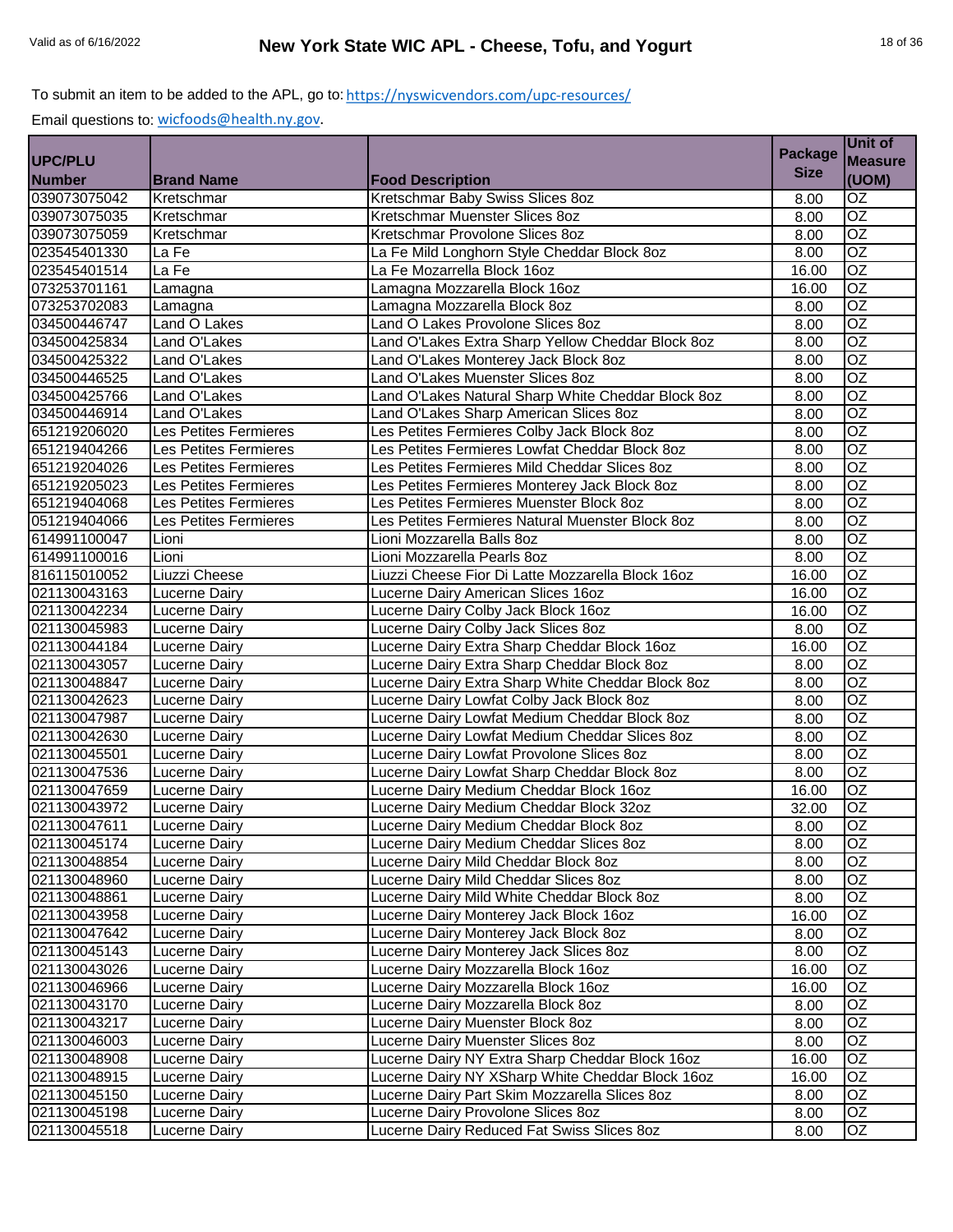|                              |                      |                                                                                         | <b>Package</b> | Unit of               |
|------------------------------|----------------------|-----------------------------------------------------------------------------------------|----------------|-----------------------|
| <b>UPC/PLU</b>               |                      |                                                                                         | <b>Size</b>    | <b>Measure</b>        |
| <b>Number</b>                | <b>Brand Name</b>    | <b>Food Description</b>                                                                 |                | (UOM)                 |
| 021130044047                 | Lucerne Dairy        | Lucerne Dairy Sharp Cheddar Block 16oz                                                  | 16.00          | $\overline{OZ}$       |
| 021130047628                 | <b>Lucerne Dairy</b> | Lucerne Dairy Sharp Cheddar Block 8oz                                                   | 8.00           | OZ                    |
| 021130048922                 | Lucerne Dairy        | Lucerne Dairy Sharp White Cheddar Block 16oz                                            | 16.00          | OZ<br>$\overline{OZ}$ |
| 021130048885                 | <b>Lucerne Dairy</b> | Lucerne Dairy Sharp White Cheddar Block 8oz                                             | 8.00           | $\overline{OZ}$       |
| 021130045709                 | <b>Lucerne Dairy</b> | Lucerne Dairy Swiss Emmentaler Block 16oz<br>Lucerne Dairy Swiss Emmentaler Block 8oz   | 16.00          | $\overline{OZ}$       |
| 021130048892                 | <b>Lucerne Dairy</b> |                                                                                         | 8.00           | $\overline{OZ}$       |
| 021130045266<br>021130049011 | <b>Lucerne Dairy</b> | Lucerne Dairy Swiss Slices 8oz<br>Lucerne Dairy White American Slices 16oz              | 8.00           | $\overline{OZ}$       |
| 021130163540                 | <b>Lucerne Dairy</b> |                                                                                         | 16.00          | $\overline{OZ}$       |
|                              | Lucerne              | Lucerne Baby Swiss Slices 8oz<br>Lucerne Double Cheddar Slices 8oz                      | 8.00           | <b>OZ</b>             |
| 021130163571<br>021130045181 | Lucerne              |                                                                                         | 8.00           | $\overline{OZ}$       |
| 021130048878                 | Lucerne              | Lucerne Natural Aged Swiss Slices 8oz<br>Lucerne New York Sharp White Cheddar Block 8oz | 8.00           | $\overline{OZ}$       |
|                              | Lucerne              |                                                                                         | 8.00           | OZ                    |
| 021130046034                 | Lucerne              | Lucerne Sharp Cheddar Slices 8oz                                                        | 8.00           |                       |
| 073080000024                 | Maggio               | Maggio Part Skim Mozzarella Block 16oz                                                  | 16.00<br>16.00 | OZ<br>$\overline{OZ}$ |
| 073080000055<br>041735047915 | Maggio               | Maggio Whole Milk Mozzarella Block 16oz                                                 |                | OZ                    |
| 041735048196                 | Market 32            | Market 32 Belgioioso Fresh Mozzarella Block 8oz                                         | 8.00           | $\overline{OZ}$       |
|                              | Market 32            | Market 32 Belgioioso Fresh Mozzarella Block 16oz                                        | 16.00          | $\overline{OZ}$       |
| 085239111123                 | <b>Market Pantry</b> | Market Pantry Colby Jack Slices 8oz                                                     | 8.00           |                       |
| 085239116166                 | <b>Market Pantry</b> | Market Pantry Deli Style Provolone Slices 8oz                                           | 8.00           | OZ                    |
| 085239116784                 | <b>Market Pantry</b> | Market Pantry Deluxe American Slices 16oz                                               | 16.00          | $\overline{OZ}$       |
| 085239011164                 | <b>Market Pantry</b> | Market Pantry Medium Cheddar Block 16oz                                                 | 16.00          | OZ                    |
| 085239011171                 | <b>Market Pantry</b> | Market Pantry Mild Cheddar Block 16oz                                                   | 16.00          | OZ<br>$\overline{OZ}$ |
| 085239111161                 | <b>Market Pantry</b> | Market Pantry Mild Cheddar Slices 8oz                                                   | 8.00           |                       |
| 085239116203                 | <b>Market Pantry</b> | Market Pantry Mild Cheddar Slices 80z                                                   | 8.00           | $\overline{OZ}$       |
| 085239116159                 | <b>Market Pantry</b> | Market Pantry Mozzarella Slices 8oz                                                     | 8.00           | OZ                    |
| 085239116197                 | <b>Market Pantry</b> | Market Pantry Muenster Slices 8oz                                                       | 8.00           | $\overline{OZ}$       |
| 085239011591                 | Market Pantry        | Market Pantry Part Skim Mozzarella Block 16oz                                           | 16.00          | OZ                    |
| 085239011065                 | <b>Market Pantry</b> | Market Pantry Part Skim Mozzarella Block 8oz                                            | 8.00           | $\overline{OZ}$       |
| 085239111116                 | <b>Market Pantry</b> | Market Pantry Provolone Slices 8oz                                                      | 8.00           | $\overline{OZ}$       |
| 085239118320                 | <b>Market Pantry</b> | Market Pantry Reduced Fat Colby Jack Slices 8oz                                         | 8.00           | $\overline{OZ}$       |
| 085239111307                 | <b>Market Pantry</b> | Market Pantry Reduced Fat Provolone Slices 8oz                                          | 8.00           | $\overline{OZ}$       |
| 085239116463                 | <b>Market Pantry</b> | Market Pantry Sharp Cheddar Block 8oz                                                   | 8.00           | OZ                    |
| 085239118030                 | <b>Market Pantry</b> | Market Pantry Sharp Cheddar Slices 8oz                                                  | 8.00           | $\overline{OZ}$       |
| 727766043804                 | McCadam              | McCadam Extra Sharp White Cheddar Block 8oz                                             | 8.00           | $\overline{OZ}$       |
| 727766001538                 | McCadam              | McCadam Extra Sharp Yellow Cheddar Block 8oz                                            | 8.00           | $\overline{OZ}$       |
| 727766001569                 | McCadam              | McCadam Mild Yellow Cheddar Block 8oz                                                   | 8.00           | <b>OZ</b>             |
| 727766028139                 | McCadam              | McCadam Monterey Jack Block 8oz                                                         | 8.00           | OZ                    |
| 727766023172                 | McCadam              | McCadam Muenster Block 8oz                                                              | 8.00           | OZ                    |
| 027766028130                 | McCadam              | McCadam Natural Monterey Jack Block 8oz                                                 | 8.00           | OZ                    |
| 027766023173                 | McCadam              | McCadam Natural Muenster Block 8oz                                                      | 8.00           | OZ                    |
| 027766001560                 | McCadam              | McCadam Natural NY Sharp Cheddar Block 8oz                                              | 8.00           | OZ                    |
| 027766001539                 | McCadam              | McCadam Natural Sharp Cheddar Block 8oz                                                 | 8.00           | $\overline{OZ}$       |
| 027766001584                 | McCadam              | McCadam Natural Sharp Cheddar Block 8oz                                                 | 8.00           | OZ                    |
| 027766043768                 | McCadam              | McCadam Natural Sharp Cheddar Block 8oz                                                 | 8.00           | OZ                    |
| 027766043805                 | McCadam              | McCadam Natural Sharp Cheddar Block 8oz                                                 | 8.00           | OZ                    |
| 027766001027                 | McCadam              | McCadam NY Extra Sharp Cheddar Block 8oz                                                | 8.00           | OZ                    |
| 727766083060                 | McCadam              | McCadam NY Adirondack XXSharp Cheddar Block 24oz                                        | 24.00          | OZ                    |
| 727766001729                 | McCadam              | McCadam NY Adirondack XXSharp Cheddar Block 8oz                                         | 8.00           | OZ.                   |
| 027766001720                 | McCadam              | McCadam NY Adirondak XXSharp Cheddar Block 8oz                                          | 8.00           | OZ                    |
| 727766055388                 | McCadam              | McCAdam NY Sharp White Cheddar Block 24oz                                               | 24.00          | OZ                    |
| 727766043767                 | McCadam              | McCadam Sharp White Cheddar Block 8oz                                                   | 8.00           | OZ                    |
| 727766001583                 | McCadam              | McCadam Sharp Yellow Cheddar Block 8oz                                                  | 8.00           | OZ                    |
| 727766055302                 | McCadam              | McCdam NY Extra Sharp White Cheddar Block 24oz                                          | 24.00          | OZ                    |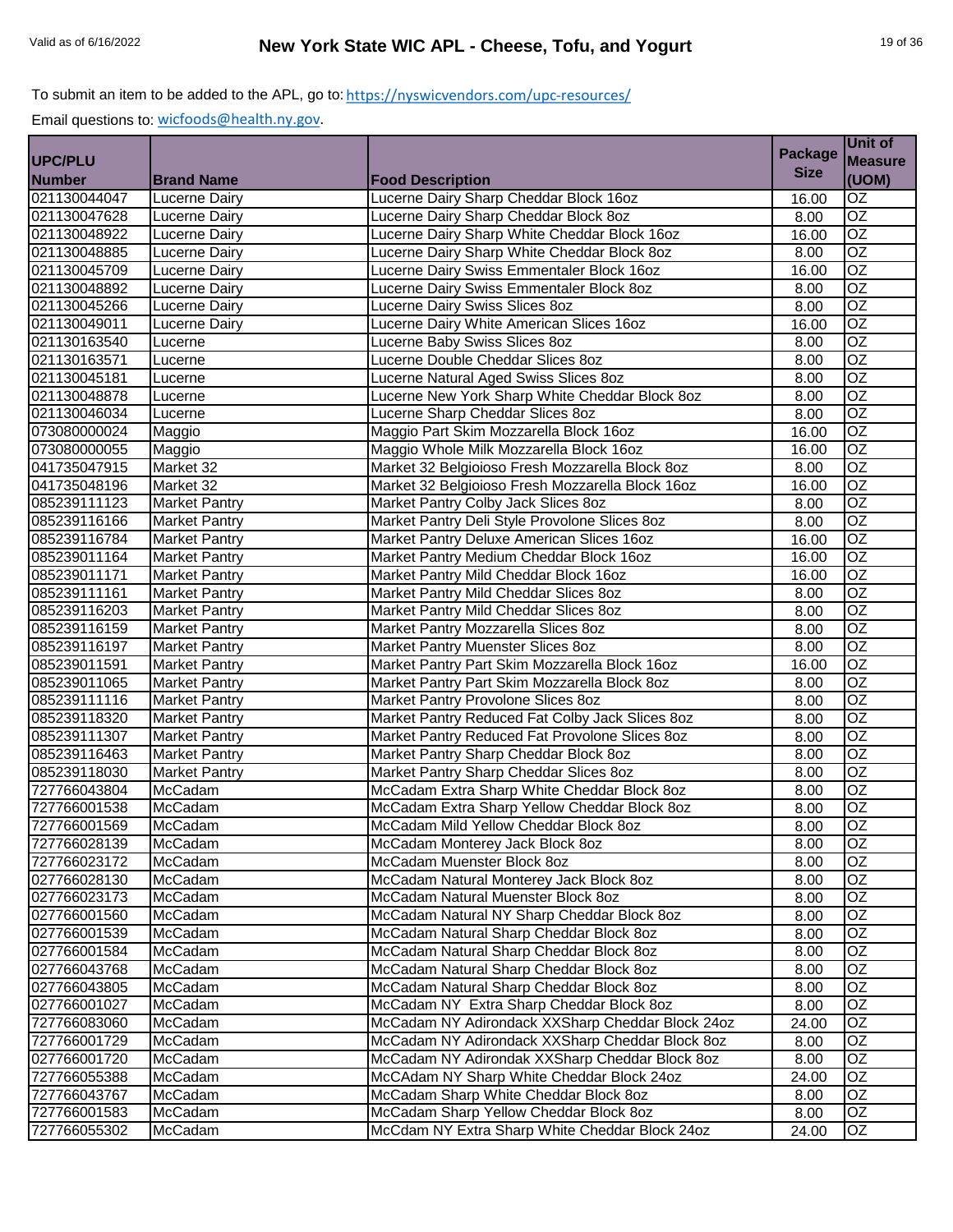|               |                            |                                                 | <b>Package</b> | Unit of         |
|---------------|----------------------------|-------------------------------------------------|----------------|-----------------|
| UPC/PLU       |                            |                                                 |                | <b>Measure</b>  |
| <b>Number</b> | <b>Brand Name</b>          | <b>Food Description</b>                         | <b>Size</b>    | (UOM)           |
| 070909003020  | Miceli's                   | Micelis Part Skim Mozzarella Block 16oz         | 16.00          | OZ              |
| 049022568013  | <b>Nice</b>                | Nice Natural Cheddar Block 8oz                  | 8.00           | $\overline{OZ}$ |
| 049022649781  | <b>Nice</b>                | Nice Natural Mild Cheddar Block 8oz             | 8.00           | $\overline{OZ}$ |
| 049022707221  | <b>Nice</b>                | Nice Natural Sharp Cheddar Block 8oz            | 8.00           | $\overline{OZ}$ |
| 049022707177  | <b>Nice</b>                | Nice Sharp Yellow Cheddar Block 8oz             | 8.00           | $\overline{OZ}$ |
| 048707540016  | <b>Old Fashioned Foods</b> | Old Fashioned Foods Colby Jack Slices 8oz       | 8.00           | $\overline{OZ}$ |
| 070253500466  | Our Family                 | Our Family Colby Block 16oz                     | 16.00          | $\overline{OZ}$ |
| 070253500411  | <b>Our Family</b>          | Our Family Colby Jack Block 16oz                | 16.00          | OZ              |
| 070253510045  | <b>Our Family</b>          | Our Family Deluxe American Slices 16oz          | 16.00          | $\overline{OZ}$ |
| 070253501425  | <b>Our Family</b>          | Our Family Extra Sharp Cheddar Block 16oz       | 16.00          | $\overline{OZ}$ |
| 070253500480  | <b>Our Family</b>          | Our Family Medium Cheddar Block 16oz            | 16.00          | <b>OZ</b>       |
| 070253500473  | <b>Our Family</b>          | Our Family Mild Cheddar Block 16oz              | 16.00          | OZ              |
| 070253500206  | <b>Our Family</b>          | Our Family Monterey Jack Block 16oz             | 16.00          | <b>OZ</b>       |
| 070253501463  | <b>Our Family</b>          | Our Family Muenster Block 16oz                  | 16.00          | OZ              |
| 070253500183  | <b>Our Family</b>          | Our Family Part Skim Mozzarella Block 16oz      | 16.00          | OZ              |
| 070253500190  | <b>Our Family</b>          | Our Family Sharp Cheddar Block 16oz             | 16.00          | OZ              |
| 070253500176  | <b>Our Family</b>          | Our Family Sharp Cheddar Block 8oz              | 8.00           | $\overline{OZ}$ |
| 050700044583  | Parade                     | Parade Mild Cheddar Block 16oz                  | 16.00          | OZ              |
| 050700288178  | Parade                     | Parade Mozzarella Block 16oz                    | 16.00          | $\overline{OZ}$ |
| 050700059655  | Parade                     | Parade Part Skim Mozzarella Block 16oz          | 16.00          | OZ              |
| 050700301358  | Parade                     | Parade Pasteurized Process American Slices 16oz | 16.00          | OZ              |
| 050700301433  | Parade                     | Parade Sharp Cheddar Block 16oz                 | 16.00          | <b>OZ</b>       |
| 050700289304  | Parade                     | Parade Sharp Cheddar Block 8oz                  | 8.00           | $\overline{OZ}$ |
| 050700288161  | Parade                     | Parade Whole Milk Mozzarella Block 8oz          | 8.00           | $\overline{OZ}$ |
| 072530012105  | Penn Maid                  | Penn Maid Natural Yellow Cheddar Block 8oz      | 8.00           | $\overline{OZ}$ |
| 041735026651  | <b>PICs</b>                | PICs Cheddar Slices 32oz                        | 32.00          | OZ              |
| 041735031068  | <b>PICS</b>                | <b>PICS Cheddar Slices 8oz</b>                  | 8.00           | $\overline{OZ}$ |
| 041735041203  | <b>PICS</b>                | PICS Colby Block 8oz                            | 8.00           | $\overline{OZ}$ |
| 041735074713  | <b>PICS</b>                | PICS Colby Jack Block 16oz                      | 16.00          | $\overline{OZ}$ |
| 041735061614  | <b>PICS</b>                | PICS Colby Jack Block 8oz                       | 8.00           | $\overline{OZ}$ |
| 041735026774  | <b>PICs</b>                | PICs Colby Jack Slices 8oz                      | 8.00           | $\overline{OZ}$ |
| 041735004185  | Pics                       | Pics Deli Style Extra Sharp Cheddar Slices 8oz  | 8.00           | <b>OZ</b>       |
| 041735042491  | <b>PICS</b>                | PICS Deluxe White American Slices 16oz          | 16.00          | OZ              |
| 041735042484  | <b>PICS</b>                | PICS Deluxe Yellow American Slices 16oz         | 16.00          | OZ              |
| 041735041272  | <b>PICs</b>                | PICs Extra Sharp Cheddar Block 32oz             | 32.00          | OZ              |
| 041735041173  | <b>PICS</b>                | PICS Mild Cheddar Block 16oz                    | 16.00          | <b>OZ</b>       |
| 041735041166  | <b>PICS</b>                | PICS Mild Cheddar Block 8oz                     | 8.00           | OZ.             |
| 041735043016  | <b>PICS</b>                | PICS Mild Swiss Block 16oz                      | 16.00          | OZ              |
| 041735270337  | <b>PICs</b>                | PICs Monterey Jack Block 32oz                   | 32.00          | <b>OZ</b>       |
| 041735270320  | <b>PICS</b>                | PICS Monterey Jack Block 8oz                    | 8.00           | OZ              |
| 041735043092  | <b>PICS</b>                | PICS Monterey Jack Slices 16oz                  | 16.00          | OZ              |
| 041735042354  | <b>PICS</b>                | PICS Mozzarella Block 16oz                      | 16.00          | OZ              |
| 041735048189  | <b>PICs</b>                | PICs Mozzarella Slices 16oz                     | 16.00          | OZ              |
| 041735047922  | <b>PICs</b>                | PICs Mozzarella Slices 8oz                      | 8.00           | OZ              |
| 041735041296  | <b>PICS</b>                | PICS Muenster Block 16oz                        | 16.00          | OZ              |
| 041735043085  | <b>PICS</b>                | PICS Muenster Slices 16oz                       | 16.00          | OZ              |
| 041735031044  | <b>PICS</b>                | <b>PICS Muenster Slices 8oz</b>                 | 8.00           | OZ              |
| 041735040985  | <b>PICS</b>                | PICS Natural Lowfat Mozzarella Block 16oz       | 16.00          | OZ              |
| 041735200327  | <b>PICS</b>                | PICS Natural Muenster Block 8oz                 | 8.00           | OZ              |
| 041735043023  | <b>PICS</b>                | PICS Natural Swiss Block 8oz                    | 8.00           | OZ              |
| 041735041289  | <b>PICS</b>                | PICS NY Extra Sharp Cheddar Block 16oz          | 16.00          | OZ.             |
| 041735040978  | <b>PICS</b>                | PICS Part Skim Mozzarella Block 16oz            | 16.00          | OZ              |
| 041735031037  | <b>PICS</b>                | PICS Part Skim Mozzarella Slice 8oz             | 8.00           | OZ              |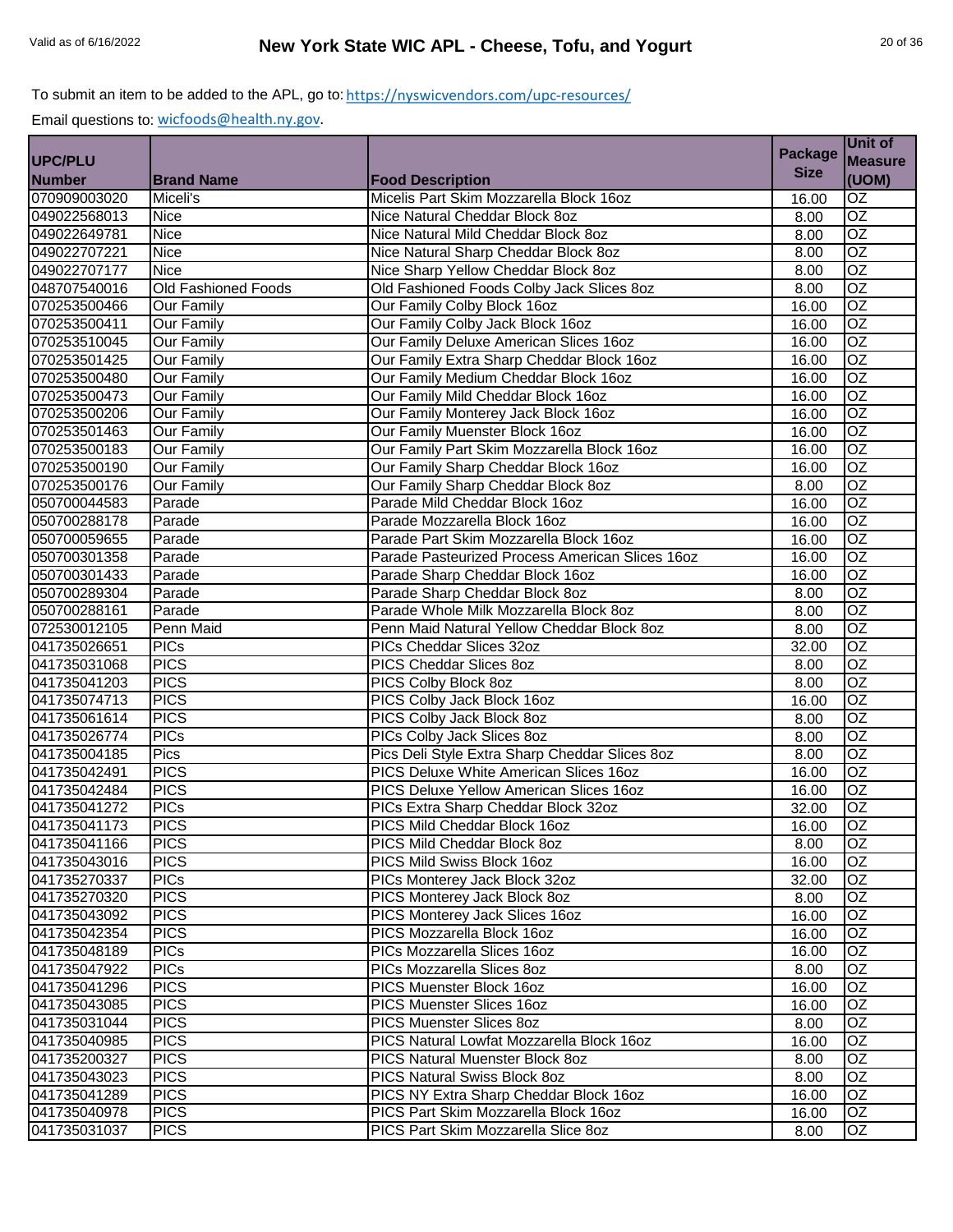| <b>Size</b><br>(UOM)<br><b>Brand Name</b><br><b>Food Description</b><br>PICs Provolone Slices 32oz<br>OZ<br><b>PICs</b><br>32.00<br><b>PICS</b><br>$\overline{OZ}$<br>PICS Provolone Slices 8oz<br>8.00<br><b>PICS</b><br>$\overline{OZ}$<br>PICS Reduced Fat Mild Cheddar Block 8oz<br>8.00<br>$\overline{OZ}$<br><b>PICS</b><br>PICS Reduced Fat Sharp Yellow Cheddar Block 8oz<br>8.00<br><b>PICS</b><br>PICS Sharp Cheddar Block 16oz<br>$\overline{OZ}$<br>16.00<br><b>PICs</b><br>$\overline{OZ}$<br>PICs Sharp Cheddar Block 32oz<br>32.00<br>$\overline{OZ}$<br><b>PICS</b><br>PICS Sharp Cheddar Block 8oz<br>8.00<br>OZ<br><b>PICS</b><br>PICS Smoked Provolone Slices 8oz<br>8.00<br><b>PICS</b><br>$\overline{OZ}$<br>PICS Swiss Slices 16oz<br>16.00<br>$\overline{OZ}$<br><b>PICS</b><br>PICS Swiss Slices 8oz<br>8.00<br>OZ<br><b>PICS</b><br>PICS VT Sharp Cheddar Block 16oz<br>16.00<br><b>PICs</b><br>OZ<br>PICs VT Sharp Cheddar Block 32oz<br>32.00<br><b>OZ</b><br><b>PICS</b><br>PICS VT Sharp Cheddar Block 8oz<br>8.00<br><b>PICS</b><br>$\overline{OZ}$<br>PICS White American Slices 8oz<br>8.00<br><b>PICS</b><br>$\overline{OZ}$<br>PICS WI Sharp Cheddar Block 16oz<br>16.00<br>$\overline{OZ}$<br><b>PICS</b><br>PICS Yellow American Cheese Slices 8oz<br>8.00<br><b>Pineland Farms</b><br>$\overline{OZ}$<br>Pineland Farms Baby Swiss Block 16oz<br>16.00<br>$\overline{OZ}$<br><b>Pineland Farms</b><br>Pineland Farms Monterey Jack Block 8oz<br>8.00<br>OZ<br><b>Pineland Farms</b><br>Pineland Farms Sharp Cheddar Block 8oz<br>8.00<br>OZ<br>Polly O<br>Polly O Mozzarella Block 32oz<br>32.00<br>$\overline{OZ}$<br>Polly O<br>Polly O Natural Nonfat Mozzarella Block 16oz<br>16.00<br>OZ<br>Polly O<br>Polly O Natural Whole Milk Mozzarella Block 8oz<br>8.00<br>$\overline{OZ}$<br>Polly O Part Skim Mozzarella Block 16oz<br>Polly O<br>16.00<br>OZ<br>Polly O Part Skim Mozzarella Block 8oz<br>Polly O<br>8.00<br>OZ<br>Polly O Whole Milk Mozzarella Block 16oz<br>Polly O<br>16.00<br>$\overline{OZ}$<br>Polly O<br>Polly O Whole Milk Mozzarella Block 8oz<br>8.00<br>$\overline{OZ}$<br>Precious Natural Part Skim Mozzarella Block 16oz<br>Precious<br>16.00<br>$\overline{OZ}$<br><b>Price Chopper</b><br>Price Chopper Monterey Jack Block 16oz<br>16.00<br>Price Chopper NY Extra Sharp Cheddar Block 8oz<br>$\overline{OZ}$<br>Price Chopper<br>8.00<br><b>PICS</b><br>Price Chopper Reduced Fat Mozzarella Block 16oz<br>$\overline{OZ}$<br>16.00<br>$\overline{OZ}$<br>Price Chopper WI Sharp Cheddar Block 8oz<br><b>Price Chopper</b><br>8.00<br>OZ<br><b>Price Rite</b><br>Price Rite Colby Jack Block 8oz<br>041190762224<br>8.00<br>OZ<br><b>Price Rite</b><br>Price Rite Mild Cheddar Block 8oz<br>8.00<br>$\overline{OZ}$<br><b>Price Rite</b><br>Price Rite Monteray Jack Block 8oz<br>8.00<br>$\overline{OZ}$<br>Price Rite Monterey Jack Block 8oz<br>8.00<br><b>Price Rite</b><br>$\overline{OZ}$<br><b>Price Rite</b><br>Price Rite Muenster Block 8oz<br>8.00<br>Price Rite Natural Swiss Slices 8oz<br>OZ<br><b>Price Rite</b><br>8.00<br>$\overline{OZ}$<br>Price Rite NY Extra Sharp Cheddar Block 8oz<br><b>Price Rite</b><br>8.00<br>Price Rite Part Skim Mozzarella Block 16oz<br>OZ<br><b>Price Rite</b><br>16.00<br>Price Rite Sharp Cheddar Block 8oz<br><b>Price Rite</b><br>OZ.<br>8.00<br>OZ<br>041190755202<br><b>Price Rite</b><br>Price Rite Whole Milk Mozzarella Block 16oz<br>16.00<br>Primo Taglio<br>Primo Taglio Classics Swiss Slices 16oz<br>OZ<br>16.00<br>021130045839<br>Primo Taglio<br>Primo Taglio Classics Swiss Slices 8oz<br>8.00<br>OZ<br>OZ<br>Primo Taglio Classics White American Slices 16oz<br>021130046058<br>Primo Taglio<br>16.00<br>OZ<br>021130045921<br>Primo Taglio<br>Primo Taglio Classics White American Slices 8oz<br>8.00<br>OZ<br>Primo Taglio<br>Primo Taglio Fresh Mozzarella Block 8oz<br>8.00<br>OZ<br>Primo Taglio Medium Cheddar Block 8oz<br>Primo Taglio<br>8.00<br>OZ<br>Primo Taglio Medium Cheddar Slices 8oz<br>Primo Taglio<br>8.00<br>$\overline{OZ}$<br>Primo Taglio<br>Primo Taglio Mozzarella Slices 16oz<br>16.00<br>OZ<br>Primo Taglio<br>Primo Taglio Muenster Slices 8oz<br>8.00<br>Primo Taglio<br>Primo Taglio Provolone Slices 8oz<br>OZ<br>8.00<br>Primo Taglio<br>Primo Taglio Reduced Fat Lacy Swiss Slices 8oz<br>OZ<br>8.00<br>Primo Taglio<br>Primo Taglio White Cheddar Block 8oz<br>OZ<br>8.00 |                |  | <b>Package</b> | <b>Unit of</b> |
|----------------------------------------------------------------------------------------------------------------------------------------------------------------------------------------------------------------------------------------------------------------------------------------------------------------------------------------------------------------------------------------------------------------------------------------------------------------------------------------------------------------------------------------------------------------------------------------------------------------------------------------------------------------------------------------------------------------------------------------------------------------------------------------------------------------------------------------------------------------------------------------------------------------------------------------------------------------------------------------------------------------------------------------------------------------------------------------------------------------------------------------------------------------------------------------------------------------------------------------------------------------------------------------------------------------------------------------------------------------------------------------------------------------------------------------------------------------------------------------------------------------------------------------------------------------------------------------------------------------------------------------------------------------------------------------------------------------------------------------------------------------------------------------------------------------------------------------------------------------------------------------------------------------------------------------------------------------------------------------------------------------------------------------------------------------------------------------------------------------------------------------------------------------------------------------------------------------------------------------------------------------------------------------------------------------------------------------------------------------------------------------------------------------------------------------------------------------------------------------------------------------------------------------------------------------------------------------------------------------------------------------------------------------------------------------------------------------------------------------------------------------------------------------------------------------------------------------------------------------------------------------------------------------------------------------------------------------------------------------------------------------------------------------------------------------------------------------------------------------------------------------------------------------------------------------------------------------------------------------------------------------------------------------------------------------------------------------------------------------------------------------------------------------------------------------------------------------------------------------------------------------------------------------------------------------------------------------------------------------------------------------------------------------------------------------------------------------------------------------------------------------------------------------------------------------------------------------------------------------------------------------------------------------------------------------------------------------------------------------------------------------------------------------------------------------------------------------------------------------------------------------------------------------------------------------------------------------------------------------------------------------------------------------------------------------------------------------------------------------------------------------------------------------------------------------------------------|----------------|--|----------------|----------------|
|                                                                                                                                                                                                                                                                                                                                                                                                                                                                                                                                                                                                                                                                                                                                                                                                                                                                                                                                                                                                                                                                                                                                                                                                                                                                                                                                                                                                                                                                                                                                                                                                                                                                                                                                                                                                                                                                                                                                                                                                                                                                                                                                                                                                                                                                                                                                                                                                                                                                                                                                                                                                                                                                                                                                                                                                                                                                                                                                                                                                                                                                                                                                                                                                                                                                                                                                                                                                                                                                                                                                                                                                                                                                                                                                                                                                                                                                                                                                                                                                                                                                                                                                                                                                                                                                                                                                                                                                                                                          | <b>UPC/PLU</b> |  |                | <b>Measure</b> |
|                                                                                                                                                                                                                                                                                                                                                                                                                                                                                                                                                                                                                                                                                                                                                                                                                                                                                                                                                                                                                                                                                                                                                                                                                                                                                                                                                                                                                                                                                                                                                                                                                                                                                                                                                                                                                                                                                                                                                                                                                                                                                                                                                                                                                                                                                                                                                                                                                                                                                                                                                                                                                                                                                                                                                                                                                                                                                                                                                                                                                                                                                                                                                                                                                                                                                                                                                                                                                                                                                                                                                                                                                                                                                                                                                                                                                                                                                                                                                                                                                                                                                                                                                                                                                                                                                                                                                                                                                                                          | <b>Number</b>  |  |                |                |
|                                                                                                                                                                                                                                                                                                                                                                                                                                                                                                                                                                                                                                                                                                                                                                                                                                                                                                                                                                                                                                                                                                                                                                                                                                                                                                                                                                                                                                                                                                                                                                                                                                                                                                                                                                                                                                                                                                                                                                                                                                                                                                                                                                                                                                                                                                                                                                                                                                                                                                                                                                                                                                                                                                                                                                                                                                                                                                                                                                                                                                                                                                                                                                                                                                                                                                                                                                                                                                                                                                                                                                                                                                                                                                                                                                                                                                                                                                                                                                                                                                                                                                                                                                                                                                                                                                                                                                                                                                                          | 041735026644   |  |                |                |
|                                                                                                                                                                                                                                                                                                                                                                                                                                                                                                                                                                                                                                                                                                                                                                                                                                                                                                                                                                                                                                                                                                                                                                                                                                                                                                                                                                                                                                                                                                                                                                                                                                                                                                                                                                                                                                                                                                                                                                                                                                                                                                                                                                                                                                                                                                                                                                                                                                                                                                                                                                                                                                                                                                                                                                                                                                                                                                                                                                                                                                                                                                                                                                                                                                                                                                                                                                                                                                                                                                                                                                                                                                                                                                                                                                                                                                                                                                                                                                                                                                                                                                                                                                                                                                                                                                                                                                                                                                                          | 041735031051   |  |                |                |
|                                                                                                                                                                                                                                                                                                                                                                                                                                                                                                                                                                                                                                                                                                                                                                                                                                                                                                                                                                                                                                                                                                                                                                                                                                                                                                                                                                                                                                                                                                                                                                                                                                                                                                                                                                                                                                                                                                                                                                                                                                                                                                                                                                                                                                                                                                                                                                                                                                                                                                                                                                                                                                                                                                                                                                                                                                                                                                                                                                                                                                                                                                                                                                                                                                                                                                                                                                                                                                                                                                                                                                                                                                                                                                                                                                                                                                                                                                                                                                                                                                                                                                                                                                                                                                                                                                                                                                                                                                                          | 041735074706   |  |                |                |
|                                                                                                                                                                                                                                                                                                                                                                                                                                                                                                                                                                                                                                                                                                                                                                                                                                                                                                                                                                                                                                                                                                                                                                                                                                                                                                                                                                                                                                                                                                                                                                                                                                                                                                                                                                                                                                                                                                                                                                                                                                                                                                                                                                                                                                                                                                                                                                                                                                                                                                                                                                                                                                                                                                                                                                                                                                                                                                                                                                                                                                                                                                                                                                                                                                                                                                                                                                                                                                                                                                                                                                                                                                                                                                                                                                                                                                                                                                                                                                                                                                                                                                                                                                                                                                                                                                                                                                                                                                                          | 041735074690   |  |                |                |
|                                                                                                                                                                                                                                                                                                                                                                                                                                                                                                                                                                                                                                                                                                                                                                                                                                                                                                                                                                                                                                                                                                                                                                                                                                                                                                                                                                                                                                                                                                                                                                                                                                                                                                                                                                                                                                                                                                                                                                                                                                                                                                                                                                                                                                                                                                                                                                                                                                                                                                                                                                                                                                                                                                                                                                                                                                                                                                                                                                                                                                                                                                                                                                                                                                                                                                                                                                                                                                                                                                                                                                                                                                                                                                                                                                                                                                                                                                                                                                                                                                                                                                                                                                                                                                                                                                                                                                                                                                                          | 041735041234   |  |                |                |
|                                                                                                                                                                                                                                                                                                                                                                                                                                                                                                                                                                                                                                                                                                                                                                                                                                                                                                                                                                                                                                                                                                                                                                                                                                                                                                                                                                                                                                                                                                                                                                                                                                                                                                                                                                                                                                                                                                                                                                                                                                                                                                                                                                                                                                                                                                                                                                                                                                                                                                                                                                                                                                                                                                                                                                                                                                                                                                                                                                                                                                                                                                                                                                                                                                                                                                                                                                                                                                                                                                                                                                                                                                                                                                                                                                                                                                                                                                                                                                                                                                                                                                                                                                                                                                                                                                                                                                                                                                                          | 041735041227   |  |                |                |
|                                                                                                                                                                                                                                                                                                                                                                                                                                                                                                                                                                                                                                                                                                                                                                                                                                                                                                                                                                                                                                                                                                                                                                                                                                                                                                                                                                                                                                                                                                                                                                                                                                                                                                                                                                                                                                                                                                                                                                                                                                                                                                                                                                                                                                                                                                                                                                                                                                                                                                                                                                                                                                                                                                                                                                                                                                                                                                                                                                                                                                                                                                                                                                                                                                                                                                                                                                                                                                                                                                                                                                                                                                                                                                                                                                                                                                                                                                                                                                                                                                                                                                                                                                                                                                                                                                                                                                                                                                                          | 041735041210   |  |                |                |
|                                                                                                                                                                                                                                                                                                                                                                                                                                                                                                                                                                                                                                                                                                                                                                                                                                                                                                                                                                                                                                                                                                                                                                                                                                                                                                                                                                                                                                                                                                                                                                                                                                                                                                                                                                                                                                                                                                                                                                                                                                                                                                                                                                                                                                                                                                                                                                                                                                                                                                                                                                                                                                                                                                                                                                                                                                                                                                                                                                                                                                                                                                                                                                                                                                                                                                                                                                                                                                                                                                                                                                                                                                                                                                                                                                                                                                                                                                                                                                                                                                                                                                                                                                                                                                                                                                                                                                                                                                                          | 041735009692   |  |                |                |
|                                                                                                                                                                                                                                                                                                                                                                                                                                                                                                                                                                                                                                                                                                                                                                                                                                                                                                                                                                                                                                                                                                                                                                                                                                                                                                                                                                                                                                                                                                                                                                                                                                                                                                                                                                                                                                                                                                                                                                                                                                                                                                                                                                                                                                                                                                                                                                                                                                                                                                                                                                                                                                                                                                                                                                                                                                                                                                                                                                                                                                                                                                                                                                                                                                                                                                                                                                                                                                                                                                                                                                                                                                                                                                                                                                                                                                                                                                                                                                                                                                                                                                                                                                                                                                                                                                                                                                                                                                                          | 041735043047   |  |                |                |
|                                                                                                                                                                                                                                                                                                                                                                                                                                                                                                                                                                                                                                                                                                                                                                                                                                                                                                                                                                                                                                                                                                                                                                                                                                                                                                                                                                                                                                                                                                                                                                                                                                                                                                                                                                                                                                                                                                                                                                                                                                                                                                                                                                                                                                                                                                                                                                                                                                                                                                                                                                                                                                                                                                                                                                                                                                                                                                                                                                                                                                                                                                                                                                                                                                                                                                                                                                                                                                                                                                                                                                                                                                                                                                                                                                                                                                                                                                                                                                                                                                                                                                                                                                                                                                                                                                                                                                                                                                                          | 041735031112   |  |                |                |
|                                                                                                                                                                                                                                                                                                                                                                                                                                                                                                                                                                                                                                                                                                                                                                                                                                                                                                                                                                                                                                                                                                                                                                                                                                                                                                                                                                                                                                                                                                                                                                                                                                                                                                                                                                                                                                                                                                                                                                                                                                                                                                                                                                                                                                                                                                                                                                                                                                                                                                                                                                                                                                                                                                                                                                                                                                                                                                                                                                                                                                                                                                                                                                                                                                                                                                                                                                                                                                                                                                                                                                                                                                                                                                                                                                                                                                                                                                                                                                                                                                                                                                                                                                                                                                                                                                                                                                                                                                                          | 041735041302   |  |                |                |
|                                                                                                                                                                                                                                                                                                                                                                                                                                                                                                                                                                                                                                                                                                                                                                                                                                                                                                                                                                                                                                                                                                                                                                                                                                                                                                                                                                                                                                                                                                                                                                                                                                                                                                                                                                                                                                                                                                                                                                                                                                                                                                                                                                                                                                                                                                                                                                                                                                                                                                                                                                                                                                                                                                                                                                                                                                                                                                                                                                                                                                                                                                                                                                                                                                                                                                                                                                                                                                                                                                                                                                                                                                                                                                                                                                                                                                                                                                                                                                                                                                                                                                                                                                                                                                                                                                                                                                                                                                                          | 041735041319   |  |                |                |
|                                                                                                                                                                                                                                                                                                                                                                                                                                                                                                                                                                                                                                                                                                                                                                                                                                                                                                                                                                                                                                                                                                                                                                                                                                                                                                                                                                                                                                                                                                                                                                                                                                                                                                                                                                                                                                                                                                                                                                                                                                                                                                                                                                                                                                                                                                                                                                                                                                                                                                                                                                                                                                                                                                                                                                                                                                                                                                                                                                                                                                                                                                                                                                                                                                                                                                                                                                                                                                                                                                                                                                                                                                                                                                                                                                                                                                                                                                                                                                                                                                                                                                                                                                                                                                                                                                                                                                                                                                                          | 041735042705   |  |                |                |
|                                                                                                                                                                                                                                                                                                                                                                                                                                                                                                                                                                                                                                                                                                                                                                                                                                                                                                                                                                                                                                                                                                                                                                                                                                                                                                                                                                                                                                                                                                                                                                                                                                                                                                                                                                                                                                                                                                                                                                                                                                                                                                                                                                                                                                                                                                                                                                                                                                                                                                                                                                                                                                                                                                                                                                                                                                                                                                                                                                                                                                                                                                                                                                                                                                                                                                                                                                                                                                                                                                                                                                                                                                                                                                                                                                                                                                                                                                                                                                                                                                                                                                                                                                                                                                                                                                                                                                                                                                                          | 041735074355   |  |                |                |
|                                                                                                                                                                                                                                                                                                                                                                                                                                                                                                                                                                                                                                                                                                                                                                                                                                                                                                                                                                                                                                                                                                                                                                                                                                                                                                                                                                                                                                                                                                                                                                                                                                                                                                                                                                                                                                                                                                                                                                                                                                                                                                                                                                                                                                                                                                                                                                                                                                                                                                                                                                                                                                                                                                                                                                                                                                                                                                                                                                                                                                                                                                                                                                                                                                                                                                                                                                                                                                                                                                                                                                                                                                                                                                                                                                                                                                                                                                                                                                                                                                                                                                                                                                                                                                                                                                                                                                                                                                                          | 041735270368   |  |                |                |
|                                                                                                                                                                                                                                                                                                                                                                                                                                                                                                                                                                                                                                                                                                                                                                                                                                                                                                                                                                                                                                                                                                                                                                                                                                                                                                                                                                                                                                                                                                                                                                                                                                                                                                                                                                                                                                                                                                                                                                                                                                                                                                                                                                                                                                                                                                                                                                                                                                                                                                                                                                                                                                                                                                                                                                                                                                                                                                                                                                                                                                                                                                                                                                                                                                                                                                                                                                                                                                                                                                                                                                                                                                                                                                                                                                                                                                                                                                                                                                                                                                                                                                                                                                                                                                                                                                                                                                                                                                                          | 041735090225   |  |                |                |
|                                                                                                                                                                                                                                                                                                                                                                                                                                                                                                                                                                                                                                                                                                                                                                                                                                                                                                                                                                                                                                                                                                                                                                                                                                                                                                                                                                                                                                                                                                                                                                                                                                                                                                                                                                                                                                                                                                                                                                                                                                                                                                                                                                                                                                                                                                                                                                                                                                                                                                                                                                                                                                                                                                                                                                                                                                                                                                                                                                                                                                                                                                                                                                                                                                                                                                                                                                                                                                                                                                                                                                                                                                                                                                                                                                                                                                                                                                                                                                                                                                                                                                                                                                                                                                                                                                                                                                                                                                                          | 878849001232   |  |                |                |
|                                                                                                                                                                                                                                                                                                                                                                                                                                                                                                                                                                                                                                                                                                                                                                                                                                                                                                                                                                                                                                                                                                                                                                                                                                                                                                                                                                                                                                                                                                                                                                                                                                                                                                                                                                                                                                                                                                                                                                                                                                                                                                                                                                                                                                                                                                                                                                                                                                                                                                                                                                                                                                                                                                                                                                                                                                                                                                                                                                                                                                                                                                                                                                                                                                                                                                                                                                                                                                                                                                                                                                                                                                                                                                                                                                                                                                                                                                                                                                                                                                                                                                                                                                                                                                                                                                                                                                                                                                                          | 878849000037   |  |                |                |
|                                                                                                                                                                                                                                                                                                                                                                                                                                                                                                                                                                                                                                                                                                                                                                                                                                                                                                                                                                                                                                                                                                                                                                                                                                                                                                                                                                                                                                                                                                                                                                                                                                                                                                                                                                                                                                                                                                                                                                                                                                                                                                                                                                                                                                                                                                                                                                                                                                                                                                                                                                                                                                                                                                                                                                                                                                                                                                                                                                                                                                                                                                                                                                                                                                                                                                                                                                                                                                                                                                                                                                                                                                                                                                                                                                                                                                                                                                                                                                                                                                                                                                                                                                                                                                                                                                                                                                                                                                                          | 878849001270   |  |                |                |
|                                                                                                                                                                                                                                                                                                                                                                                                                                                                                                                                                                                                                                                                                                                                                                                                                                                                                                                                                                                                                                                                                                                                                                                                                                                                                                                                                                                                                                                                                                                                                                                                                                                                                                                                                                                                                                                                                                                                                                                                                                                                                                                                                                                                                                                                                                                                                                                                                                                                                                                                                                                                                                                                                                                                                                                                                                                                                                                                                                                                                                                                                                                                                                                                                                                                                                                                                                                                                                                                                                                                                                                                                                                                                                                                                                                                                                                                                                                                                                                                                                                                                                                                                                                                                                                                                                                                                                                                                                                          | 071040064703   |  |                |                |
|                                                                                                                                                                                                                                                                                                                                                                                                                                                                                                                                                                                                                                                                                                                                                                                                                                                                                                                                                                                                                                                                                                                                                                                                                                                                                                                                                                                                                                                                                                                                                                                                                                                                                                                                                                                                                                                                                                                                                                                                                                                                                                                                                                                                                                                                                                                                                                                                                                                                                                                                                                                                                                                                                                                                                                                                                                                                                                                                                                                                                                                                                                                                                                                                                                                                                                                                                                                                                                                                                                                                                                                                                                                                                                                                                                                                                                                                                                                                                                                                                                                                                                                                                                                                                                                                                                                                                                                                                                                          | 071040063416   |  |                |                |
|                                                                                                                                                                                                                                                                                                                                                                                                                                                                                                                                                                                                                                                                                                                                                                                                                                                                                                                                                                                                                                                                                                                                                                                                                                                                                                                                                                                                                                                                                                                                                                                                                                                                                                                                                                                                                                                                                                                                                                                                                                                                                                                                                                                                                                                                                                                                                                                                                                                                                                                                                                                                                                                                                                                                                                                                                                                                                                                                                                                                                                                                                                                                                                                                                                                                                                                                                                                                                                                                                                                                                                                                                                                                                                                                                                                                                                                                                                                                                                                                                                                                                                                                                                                                                                                                                                                                                                                                                                                          | 071040063072   |  |                |                |
|                                                                                                                                                                                                                                                                                                                                                                                                                                                                                                                                                                                                                                                                                                                                                                                                                                                                                                                                                                                                                                                                                                                                                                                                                                                                                                                                                                                                                                                                                                                                                                                                                                                                                                                                                                                                                                                                                                                                                                                                                                                                                                                                                                                                                                                                                                                                                                                                                                                                                                                                                                                                                                                                                                                                                                                                                                                                                                                                                                                                                                                                                                                                                                                                                                                                                                                                                                                                                                                                                                                                                                                                                                                                                                                                                                                                                                                                                                                                                                                                                                                                                                                                                                                                                                                                                                                                                                                                                                                          | 071040063300   |  |                |                |
|                                                                                                                                                                                                                                                                                                                                                                                                                                                                                                                                                                                                                                                                                                                                                                                                                                                                                                                                                                                                                                                                                                                                                                                                                                                                                                                                                                                                                                                                                                                                                                                                                                                                                                                                                                                                                                                                                                                                                                                                                                                                                                                                                                                                                                                                                                                                                                                                                                                                                                                                                                                                                                                                                                                                                                                                                                                                                                                                                                                                                                                                                                                                                                                                                                                                                                                                                                                                                                                                                                                                                                                                                                                                                                                                                                                                                                                                                                                                                                                                                                                                                                                                                                                                                                                                                                                                                                                                                                                          | 071040063256   |  |                |                |
|                                                                                                                                                                                                                                                                                                                                                                                                                                                                                                                                                                                                                                                                                                                                                                                                                                                                                                                                                                                                                                                                                                                                                                                                                                                                                                                                                                                                                                                                                                                                                                                                                                                                                                                                                                                                                                                                                                                                                                                                                                                                                                                                                                                                                                                                                                                                                                                                                                                                                                                                                                                                                                                                                                                                                                                                                                                                                                                                                                                                                                                                                                                                                                                                                                                                                                                                                                                                                                                                                                                                                                                                                                                                                                                                                                                                                                                                                                                                                                                                                                                                                                                                                                                                                                                                                                                                                                                                                                                          | 071040063102   |  |                |                |
|                                                                                                                                                                                                                                                                                                                                                                                                                                                                                                                                                                                                                                                                                                                                                                                                                                                                                                                                                                                                                                                                                                                                                                                                                                                                                                                                                                                                                                                                                                                                                                                                                                                                                                                                                                                                                                                                                                                                                                                                                                                                                                                                                                                                                                                                                                                                                                                                                                                                                                                                                                                                                                                                                                                                                                                                                                                                                                                                                                                                                                                                                                                                                                                                                                                                                                                                                                                                                                                                                                                                                                                                                                                                                                                                                                                                                                                                                                                                                                                                                                                                                                                                                                                                                                                                                                                                                                                                                                                          | 071040063058   |  |                |                |
|                                                                                                                                                                                                                                                                                                                                                                                                                                                                                                                                                                                                                                                                                                                                                                                                                                                                                                                                                                                                                                                                                                                                                                                                                                                                                                                                                                                                                                                                                                                                                                                                                                                                                                                                                                                                                                                                                                                                                                                                                                                                                                                                                                                                                                                                                                                                                                                                                                                                                                                                                                                                                                                                                                                                                                                                                                                                                                                                                                                                                                                                                                                                                                                                                                                                                                                                                                                                                                                                                                                                                                                                                                                                                                                                                                                                                                                                                                                                                                                                                                                                                                                                                                                                                                                                                                                                                                                                                                                          | 074550000056   |  |                |                |
|                                                                                                                                                                                                                                                                                                                                                                                                                                                                                                                                                                                                                                                                                                                                                                                                                                                                                                                                                                                                                                                                                                                                                                                                                                                                                                                                                                                                                                                                                                                                                                                                                                                                                                                                                                                                                                                                                                                                                                                                                                                                                                                                                                                                                                                                                                                                                                                                                                                                                                                                                                                                                                                                                                                                                                                                                                                                                                                                                                                                                                                                                                                                                                                                                                                                                                                                                                                                                                                                                                                                                                                                                                                                                                                                                                                                                                                                                                                                                                                                                                                                                                                                                                                                                                                                                                                                                                                                                                                          | 041735041357   |  |                |                |
|                                                                                                                                                                                                                                                                                                                                                                                                                                                                                                                                                                                                                                                                                                                                                                                                                                                                                                                                                                                                                                                                                                                                                                                                                                                                                                                                                                                                                                                                                                                                                                                                                                                                                                                                                                                                                                                                                                                                                                                                                                                                                                                                                                                                                                                                                                                                                                                                                                                                                                                                                                                                                                                                                                                                                                                                                                                                                                                                                                                                                                                                                                                                                                                                                                                                                                                                                                                                                                                                                                                                                                                                                                                                                                                                                                                                                                                                                                                                                                                                                                                                                                                                                                                                                                                                                                                                                                                                                                                          | 041735041265   |  |                |                |
|                                                                                                                                                                                                                                                                                                                                                                                                                                                                                                                                                                                                                                                                                                                                                                                                                                                                                                                                                                                                                                                                                                                                                                                                                                                                                                                                                                                                                                                                                                                                                                                                                                                                                                                                                                                                                                                                                                                                                                                                                                                                                                                                                                                                                                                                                                                                                                                                                                                                                                                                                                                                                                                                                                                                                                                                                                                                                                                                                                                                                                                                                                                                                                                                                                                                                                                                                                                                                                                                                                                                                                                                                                                                                                                                                                                                                                                                                                                                                                                                                                                                                                                                                                                                                                                                                                                                                                                                                                                          | 041735070838   |  |                |                |
|                                                                                                                                                                                                                                                                                                                                                                                                                                                                                                                                                                                                                                                                                                                                                                                                                                                                                                                                                                                                                                                                                                                                                                                                                                                                                                                                                                                                                                                                                                                                                                                                                                                                                                                                                                                                                                                                                                                                                                                                                                                                                                                                                                                                                                                                                                                                                                                                                                                                                                                                                                                                                                                                                                                                                                                                                                                                                                                                                                                                                                                                                                                                                                                                                                                                                                                                                                                                                                                                                                                                                                                                                                                                                                                                                                                                                                                                                                                                                                                                                                                                                                                                                                                                                                                                                                                                                                                                                                                          | 041735270351   |  |                |                |
|                                                                                                                                                                                                                                                                                                                                                                                                                                                                                                                                                                                                                                                                                                                                                                                                                                                                                                                                                                                                                                                                                                                                                                                                                                                                                                                                                                                                                                                                                                                                                                                                                                                                                                                                                                                                                                                                                                                                                                                                                                                                                                                                                                                                                                                                                                                                                                                                                                                                                                                                                                                                                                                                                                                                                                                                                                                                                                                                                                                                                                                                                                                                                                                                                                                                                                                                                                                                                                                                                                                                                                                                                                                                                                                                                                                                                                                                                                                                                                                                                                                                                                                                                                                                                                                                                                                                                                                                                                                          |                |  |                |                |
|                                                                                                                                                                                                                                                                                                                                                                                                                                                                                                                                                                                                                                                                                                                                                                                                                                                                                                                                                                                                                                                                                                                                                                                                                                                                                                                                                                                                                                                                                                                                                                                                                                                                                                                                                                                                                                                                                                                                                                                                                                                                                                                                                                                                                                                                                                                                                                                                                                                                                                                                                                                                                                                                                                                                                                                                                                                                                                                                                                                                                                                                                                                                                                                                                                                                                                                                                                                                                                                                                                                                                                                                                                                                                                                                                                                                                                                                                                                                                                                                                                                                                                                                                                                                                                                                                                                                                                                                                                                          | 041190762231   |  |                |                |
|                                                                                                                                                                                                                                                                                                                                                                                                                                                                                                                                                                                                                                                                                                                                                                                                                                                                                                                                                                                                                                                                                                                                                                                                                                                                                                                                                                                                                                                                                                                                                                                                                                                                                                                                                                                                                                                                                                                                                                                                                                                                                                                                                                                                                                                                                                                                                                                                                                                                                                                                                                                                                                                                                                                                                                                                                                                                                                                                                                                                                                                                                                                                                                                                                                                                                                                                                                                                                                                                                                                                                                                                                                                                                                                                                                                                                                                                                                                                                                                                                                                                                                                                                                                                                                                                                                                                                                                                                                                          | 041190762279   |  |                |                |
|                                                                                                                                                                                                                                                                                                                                                                                                                                                                                                                                                                                                                                                                                                                                                                                                                                                                                                                                                                                                                                                                                                                                                                                                                                                                                                                                                                                                                                                                                                                                                                                                                                                                                                                                                                                                                                                                                                                                                                                                                                                                                                                                                                                                                                                                                                                                                                                                                                                                                                                                                                                                                                                                                                                                                                                                                                                                                                                                                                                                                                                                                                                                                                                                                                                                                                                                                                                                                                                                                                                                                                                                                                                                                                                                                                                                                                                                                                                                                                                                                                                                                                                                                                                                                                                                                                                                                                                                                                                          | 041190762286   |  |                |                |
|                                                                                                                                                                                                                                                                                                                                                                                                                                                                                                                                                                                                                                                                                                                                                                                                                                                                                                                                                                                                                                                                                                                                                                                                                                                                                                                                                                                                                                                                                                                                                                                                                                                                                                                                                                                                                                                                                                                                                                                                                                                                                                                                                                                                                                                                                                                                                                                                                                                                                                                                                                                                                                                                                                                                                                                                                                                                                                                                                                                                                                                                                                                                                                                                                                                                                                                                                                                                                                                                                                                                                                                                                                                                                                                                                                                                                                                                                                                                                                                                                                                                                                                                                                                                                                                                                                                                                                                                                                                          | 041190762293   |  |                |                |
|                                                                                                                                                                                                                                                                                                                                                                                                                                                                                                                                                                                                                                                                                                                                                                                                                                                                                                                                                                                                                                                                                                                                                                                                                                                                                                                                                                                                                                                                                                                                                                                                                                                                                                                                                                                                                                                                                                                                                                                                                                                                                                                                                                                                                                                                                                                                                                                                                                                                                                                                                                                                                                                                                                                                                                                                                                                                                                                                                                                                                                                                                                                                                                                                                                                                                                                                                                                                                                                                                                                                                                                                                                                                                                                                                                                                                                                                                                                                                                                                                                                                                                                                                                                                                                                                                                                                                                                                                                                          | 041190755851   |  |                |                |
|                                                                                                                                                                                                                                                                                                                                                                                                                                                                                                                                                                                                                                                                                                                                                                                                                                                                                                                                                                                                                                                                                                                                                                                                                                                                                                                                                                                                                                                                                                                                                                                                                                                                                                                                                                                                                                                                                                                                                                                                                                                                                                                                                                                                                                                                                                                                                                                                                                                                                                                                                                                                                                                                                                                                                                                                                                                                                                                                                                                                                                                                                                                                                                                                                                                                                                                                                                                                                                                                                                                                                                                                                                                                                                                                                                                                                                                                                                                                                                                                                                                                                                                                                                                                                                                                                                                                                                                                                                                          | 041190762248   |  |                |                |
|                                                                                                                                                                                                                                                                                                                                                                                                                                                                                                                                                                                                                                                                                                                                                                                                                                                                                                                                                                                                                                                                                                                                                                                                                                                                                                                                                                                                                                                                                                                                                                                                                                                                                                                                                                                                                                                                                                                                                                                                                                                                                                                                                                                                                                                                                                                                                                                                                                                                                                                                                                                                                                                                                                                                                                                                                                                                                                                                                                                                                                                                                                                                                                                                                                                                                                                                                                                                                                                                                                                                                                                                                                                                                                                                                                                                                                                                                                                                                                                                                                                                                                                                                                                                                                                                                                                                                                                                                                                          | 041190760015   |  |                |                |
|                                                                                                                                                                                                                                                                                                                                                                                                                                                                                                                                                                                                                                                                                                                                                                                                                                                                                                                                                                                                                                                                                                                                                                                                                                                                                                                                                                                                                                                                                                                                                                                                                                                                                                                                                                                                                                                                                                                                                                                                                                                                                                                                                                                                                                                                                                                                                                                                                                                                                                                                                                                                                                                                                                                                                                                                                                                                                                                                                                                                                                                                                                                                                                                                                                                                                                                                                                                                                                                                                                                                                                                                                                                                                                                                                                                                                                                                                                                                                                                                                                                                                                                                                                                                                                                                                                                                                                                                                                                          | 041190762255   |  |                |                |
|                                                                                                                                                                                                                                                                                                                                                                                                                                                                                                                                                                                                                                                                                                                                                                                                                                                                                                                                                                                                                                                                                                                                                                                                                                                                                                                                                                                                                                                                                                                                                                                                                                                                                                                                                                                                                                                                                                                                                                                                                                                                                                                                                                                                                                                                                                                                                                                                                                                                                                                                                                                                                                                                                                                                                                                                                                                                                                                                                                                                                                                                                                                                                                                                                                                                                                                                                                                                                                                                                                                                                                                                                                                                                                                                                                                                                                                                                                                                                                                                                                                                                                                                                                                                                                                                                                                                                                                                                                                          |                |  |                |                |
|                                                                                                                                                                                                                                                                                                                                                                                                                                                                                                                                                                                                                                                                                                                                                                                                                                                                                                                                                                                                                                                                                                                                                                                                                                                                                                                                                                                                                                                                                                                                                                                                                                                                                                                                                                                                                                                                                                                                                                                                                                                                                                                                                                                                                                                                                                                                                                                                                                                                                                                                                                                                                                                                                                                                                                                                                                                                                                                                                                                                                                                                                                                                                                                                                                                                                                                                                                                                                                                                                                                                                                                                                                                                                                                                                                                                                                                                                                                                                                                                                                                                                                                                                                                                                                                                                                                                                                                                                                                          | 021130046065   |  |                |                |
|                                                                                                                                                                                                                                                                                                                                                                                                                                                                                                                                                                                                                                                                                                                                                                                                                                                                                                                                                                                                                                                                                                                                                                                                                                                                                                                                                                                                                                                                                                                                                                                                                                                                                                                                                                                                                                                                                                                                                                                                                                                                                                                                                                                                                                                                                                                                                                                                                                                                                                                                                                                                                                                                                                                                                                                                                                                                                                                                                                                                                                                                                                                                                                                                                                                                                                                                                                                                                                                                                                                                                                                                                                                                                                                                                                                                                                                                                                                                                                                                                                                                                                                                                                                                                                                                                                                                                                                                                                                          |                |  |                |                |
|                                                                                                                                                                                                                                                                                                                                                                                                                                                                                                                                                                                                                                                                                                                                                                                                                                                                                                                                                                                                                                                                                                                                                                                                                                                                                                                                                                                                                                                                                                                                                                                                                                                                                                                                                                                                                                                                                                                                                                                                                                                                                                                                                                                                                                                                                                                                                                                                                                                                                                                                                                                                                                                                                                                                                                                                                                                                                                                                                                                                                                                                                                                                                                                                                                                                                                                                                                                                                                                                                                                                                                                                                                                                                                                                                                                                                                                                                                                                                                                                                                                                                                                                                                                                                                                                                                                                                                                                                                                          |                |  |                |                |
|                                                                                                                                                                                                                                                                                                                                                                                                                                                                                                                                                                                                                                                                                                                                                                                                                                                                                                                                                                                                                                                                                                                                                                                                                                                                                                                                                                                                                                                                                                                                                                                                                                                                                                                                                                                                                                                                                                                                                                                                                                                                                                                                                                                                                                                                                                                                                                                                                                                                                                                                                                                                                                                                                                                                                                                                                                                                                                                                                                                                                                                                                                                                                                                                                                                                                                                                                                                                                                                                                                                                                                                                                                                                                                                                                                                                                                                                                                                                                                                                                                                                                                                                                                                                                                                                                                                                                                                                                                                          |                |  |                |                |
|                                                                                                                                                                                                                                                                                                                                                                                                                                                                                                                                                                                                                                                                                                                                                                                                                                                                                                                                                                                                                                                                                                                                                                                                                                                                                                                                                                                                                                                                                                                                                                                                                                                                                                                                                                                                                                                                                                                                                                                                                                                                                                                                                                                                                                                                                                                                                                                                                                                                                                                                                                                                                                                                                                                                                                                                                                                                                                                                                                                                                                                                                                                                                                                                                                                                                                                                                                                                                                                                                                                                                                                                                                                                                                                                                                                                                                                                                                                                                                                                                                                                                                                                                                                                                                                                                                                                                                                                                                                          | 021130045655   |  |                |                |
|                                                                                                                                                                                                                                                                                                                                                                                                                                                                                                                                                                                                                                                                                                                                                                                                                                                                                                                                                                                                                                                                                                                                                                                                                                                                                                                                                                                                                                                                                                                                                                                                                                                                                                                                                                                                                                                                                                                                                                                                                                                                                                                                                                                                                                                                                                                                                                                                                                                                                                                                                                                                                                                                                                                                                                                                                                                                                                                                                                                                                                                                                                                                                                                                                                                                                                                                                                                                                                                                                                                                                                                                                                                                                                                                                                                                                                                                                                                                                                                                                                                                                                                                                                                                                                                                                                                                                                                                                                                          | 021130098217   |  |                |                |
|                                                                                                                                                                                                                                                                                                                                                                                                                                                                                                                                                                                                                                                                                                                                                                                                                                                                                                                                                                                                                                                                                                                                                                                                                                                                                                                                                                                                                                                                                                                                                                                                                                                                                                                                                                                                                                                                                                                                                                                                                                                                                                                                                                                                                                                                                                                                                                                                                                                                                                                                                                                                                                                                                                                                                                                                                                                                                                                                                                                                                                                                                                                                                                                                                                                                                                                                                                                                                                                                                                                                                                                                                                                                                                                                                                                                                                                                                                                                                                                                                                                                                                                                                                                                                                                                                                                                                                                                                                                          | 021130045631   |  |                |                |
|                                                                                                                                                                                                                                                                                                                                                                                                                                                                                                                                                                                                                                                                                                                                                                                                                                                                                                                                                                                                                                                                                                                                                                                                                                                                                                                                                                                                                                                                                                                                                                                                                                                                                                                                                                                                                                                                                                                                                                                                                                                                                                                                                                                                                                                                                                                                                                                                                                                                                                                                                                                                                                                                                                                                                                                                                                                                                                                                                                                                                                                                                                                                                                                                                                                                                                                                                                                                                                                                                                                                                                                                                                                                                                                                                                                                                                                                                                                                                                                                                                                                                                                                                                                                                                                                                                                                                                                                                                                          | 021130093960   |  |                |                |
|                                                                                                                                                                                                                                                                                                                                                                                                                                                                                                                                                                                                                                                                                                                                                                                                                                                                                                                                                                                                                                                                                                                                                                                                                                                                                                                                                                                                                                                                                                                                                                                                                                                                                                                                                                                                                                                                                                                                                                                                                                                                                                                                                                                                                                                                                                                                                                                                                                                                                                                                                                                                                                                                                                                                                                                                                                                                                                                                                                                                                                                                                                                                                                                                                                                                                                                                                                                                                                                                                                                                                                                                                                                                                                                                                                                                                                                                                                                                                                                                                                                                                                                                                                                                                                                                                                                                                                                                                                                          | 021130045570   |  |                |                |
|                                                                                                                                                                                                                                                                                                                                                                                                                                                                                                                                                                                                                                                                                                                                                                                                                                                                                                                                                                                                                                                                                                                                                                                                                                                                                                                                                                                                                                                                                                                                                                                                                                                                                                                                                                                                                                                                                                                                                                                                                                                                                                                                                                                                                                                                                                                                                                                                                                                                                                                                                                                                                                                                                                                                                                                                                                                                                                                                                                                                                                                                                                                                                                                                                                                                                                                                                                                                                                                                                                                                                                                                                                                                                                                                                                                                                                                                                                                                                                                                                                                                                                                                                                                                                                                                                                                                                                                                                                                          | 021130045563   |  |                |                |
|                                                                                                                                                                                                                                                                                                                                                                                                                                                                                                                                                                                                                                                                                                                                                                                                                                                                                                                                                                                                                                                                                                                                                                                                                                                                                                                                                                                                                                                                                                                                                                                                                                                                                                                                                                                                                                                                                                                                                                                                                                                                                                                                                                                                                                                                                                                                                                                                                                                                                                                                                                                                                                                                                                                                                                                                                                                                                                                                                                                                                                                                                                                                                                                                                                                                                                                                                                                                                                                                                                                                                                                                                                                                                                                                                                                                                                                                                                                                                                                                                                                                                                                                                                                                                                                                                                                                                                                                                                                          | 021130045600   |  |                |                |
|                                                                                                                                                                                                                                                                                                                                                                                                                                                                                                                                                                                                                                                                                                                                                                                                                                                                                                                                                                                                                                                                                                                                                                                                                                                                                                                                                                                                                                                                                                                                                                                                                                                                                                                                                                                                                                                                                                                                                                                                                                                                                                                                                                                                                                                                                                                                                                                                                                                                                                                                                                                                                                                                                                                                                                                                                                                                                                                                                                                                                                                                                                                                                                                                                                                                                                                                                                                                                                                                                                                                                                                                                                                                                                                                                                                                                                                                                                                                                                                                                                                                                                                                                                                                                                                                                                                                                                                                                                                          | 079893093628   |  |                |                |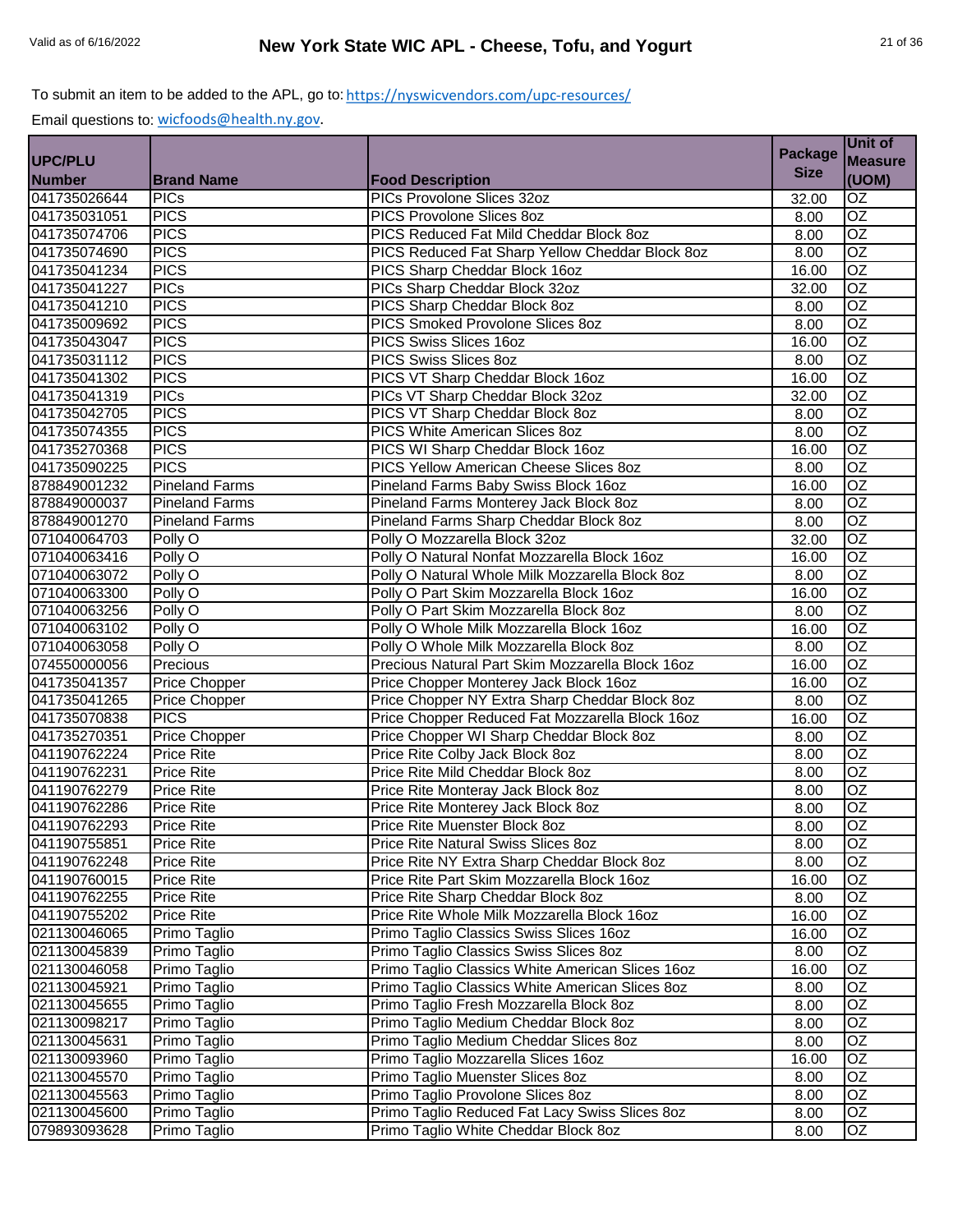|               |                      |                                                  | <b>Package</b> | Unit of         |
|---------------|----------------------|--------------------------------------------------|----------------|-----------------|
| UPC/PLU       |                      |                                                  |                | <b>Measure</b>  |
| <b>Number</b> | <b>Brand Name</b>    | <b>Food Description</b>                          | <b>Size</b>    | (UOM)           |
| 021130141944  | Primo Taglio         | Primo Taglio White Cheddar Slices 8oz            | 8.00           | OZ              |
| 769087002146  | Quesos La Ricura     | Quesos La Ricura Cheddar Block 8oz               | 8.00           | $\overline{OZ}$ |
| 069087002147  | Quesos La Ricura     | Quesos La Ricura Cheddar Cheddar Block 8oz       | 8.00           | OZ              |
| 769087002108  | Quesos La Ricura     | Quesos La Ricura Golden Mozzarella Block 16oz    | 16.00          | OZ              |
| 016941702750  | Sam Maulucci and Son | Sam Maulucci and Son Mozzarella Block 16oz       | 16.00          | OZ              |
| 075971402009  | Sara Lee             | Sara Lee Baby Swiss Slices 8oz                   | 8.00           | $\overline{OZ}$ |
| 075971402085  | Sara Lee             | Sara Lee Colby Jack Slices 8oz                   | 8.00           | $\overline{OZ}$ |
| 075971402375  | Sara Lee             | Sara Lee Lee Aged Sharp Cheddar Slices 8oz       | 8.00           | $\overline{OZ}$ |
| 075971402016  | Sara Lee             | Sara Lee Lee Aged Swiss Slices 8oz               | 8.00           | $\overline{OZ}$ |
| 075971402108  | Sara Lee             | Sara Lee Mild Cheddar Slices 8oz                 | 8.00           | $\overline{OZ}$ |
| 075971402030  | Sara Lee             | Sara Lee Muenster Slices 8oz                     | 8.00           | $\overline{OZ}$ |
| 075971402023  | Sara Lee             | Sara Lee Provolone Slices 8oz                    | 8.00           | $\overline{OZ}$ |
| 075971402696  | Sara Lee             | Sara Lee Swiss and Mild Cheddar Slices 8oz       | 8.00           | OZ              |
| 046100201091  | Sargento             | Sargento Colby Jack Slices 16oz                  | 16.00          | OZ              |
| 046100001059  | Sargento             | Sargento Deli Style Colby Jack Slices 8oz        | 8.00           | OZ              |
| 046100001233  | Sargento             | Sargento Deli Style Natural Provolone Slices 8oz | 8.00           | $\overline{OZ}$ |
| 046100001028  | Sargento             | Sargento Mild Cheddar Slices 8oz                 | 8.00           | OZ              |
| 046100201121  | Sargento             | Sargento Mild Cheddar Slices 16oz                | 16.00          | $\overline{OZ}$ |
| 046100001141  | Sargento             | Sargento Natural Medium Cheddar Slices 8oz       | 8.00           | $\overline{OZ}$ |
| 046100001257  | Sargento             | Sargento Natural Mozzarella Slices 8oz           | 8.00           | $\overline{OZ}$ |
| 046100001073  | Sargento             | Sargento Natural Muenster Slices 8oz             | 8.00           | OZ              |
| 046100001134  | Sargento             | Sargento Sharp Cheddar Slices 8oz                | 8.00           | $\overline{OZ}$ |
| 046100001752  | Sargento             | Sargento Swiss Slices 8oz                        | 8.00           | $\overline{OZ}$ |
| 046100354735  | Sargento             | Sargento Sharp Cheddar Jack Block 8oz            | 8.00           | $\overline{OZ}$ |
| 046100201534  | Sargento             | Sargento Sharp Cheddar Slices 16oz               | 16.00          | $\overline{OZ}$ |
| 046100410172  | Sargento             | Sargento WI Sharp White Cheddar Slices 8oz       | 8.00           | $\overline{OZ}$ |
| 041190465699  | <b>ShopRite</b>      | ShopeRite Muenster Cheese Slices 16oz            | 16.00          | $\overline{OZ}$ |
| 041190462506  | ShopRite             | ShopRite Colby Jack Block 8oz                    | 8.00           | $\overline{OZ}$ |
| 041190463121  | <b>ShopRite</b>      | ShopRite Deluxe White American Slices 160z       | 16.00          | OZ              |
| 041190463138  | <b>ShopRite</b>      | ShopRite Deluxe Yellow American Slices 16oz      | 16.00          | OZ              |
| 041190465323  | ShopRite             | ShopRite Mild Cheddar Block 16oz                 | 16.00          | OZ              |
| 041190462476  | ShopRite             | ShopRite Mild Cheddar Block 8oz                  | 8.00           | OZ              |
| 041190463992  | ShopRite             | ShopRite Mild Cheddar Slices 8oz                 | 8.00           | $\overline{OZ}$ |
| 041190464043  | ShopRite             | ShopRite Monterey Jack Block 16oz                | 16.00          | $\overline{OZ}$ |
| 041190462513  | ShopRite             | ShopRite Monterey Jack Block 8oz                 | 8.00           | $\overline{OZ}$ |
| 041190465347  | ShopRite             | ShopRite Muenster Block 16oz                     | 16.00          | OZ              |
| 041190465569  | ShopRite             | ShopRite Muenster Block 8oz                      | 8.00           | OZ              |
| 041190459094  | ShopRite             | ShopRite Natural Mild Provolone Slices 8oz       | 8.00           | $\overline{OZ}$ |
| 041190459087  | <b>ShopRite</b>      | ShopRite Natural Mozzarella Slices 8oz           | 8.00           | OZ              |
| 041190450800  | ShopRite             | ShopRite Natural Swiss Slices 16oz               | 16.00          | OZ.             |
| 041190450794  | ShopRite             | ShopRite Natural Swiss Slices 8oz                | 8.00           | OZ              |
| 041190465385  | ShopRite             | ShopRite No Salt Added Swiss Block 16oz          | 16.00          | OZ              |
| 041190462711  | <b>ShopRite</b>      | ShopRite NY Extra Sharp Cheddar Block 16oz       | 16.00          | OZ              |
| 041190465354  | ShopRite             | ShopRite NY Extra Sharp Cheddar Block 16oz       | 16.00          | OZ              |
| 041190462490  | ShopRite             | ShopRite NY Extra Sharp Cheddar Block 8oz        | 8.00           | OZ              |
| 041190450985  | ShopRite             | ShopRite Part Skim Mozzarella Block 16oz         | 16.00          | OZ              |
| 041190450947  | ShopRite             | ShopRite Part Skim Mozzarella Block 8oz          | 8.00           | OZ              |
| 041190462483  | ShopRite             | ShopRite Sharp Cheddar Block 8oz                 | 8.00           | OZ              |
| 041190462704  | <b>ShopRite</b>      | ShopRite Sharp Cheddar Block 8oz                 | 8.00           | OZ              |
| 041190450763  | <b>ShopRite</b>      | ShopRite Swiss American Slices 16oz              | 16.00          | OZ              |
| 041190450787  | ShopRite             | ShopRite Swiss American Slices 16oz              | 16.00          | OZ.             |
| 041190465361  | <b>ShopRite</b>      | ShopRite Swiss Block 16oz                        | 16.00          | OZ              |
|               |                      |                                                  |                |                 |
| 041190460205  | <b>ShopRite</b>      | ShopRite Swiss Slices 8oz                        | 8.00           | OZ              |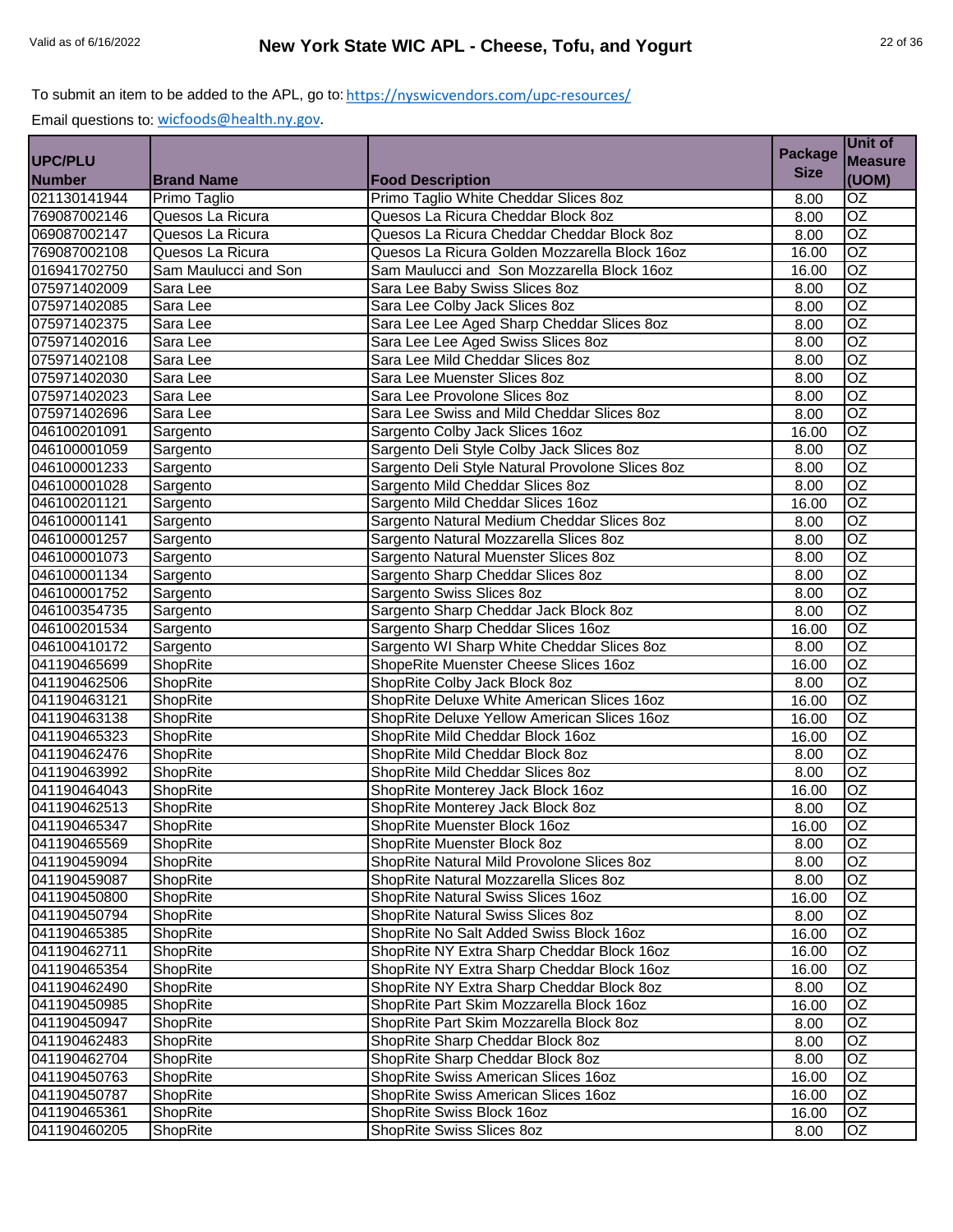|                |                   |                                                  | <b>Package</b> | <b>Unit of</b>  |
|----------------|-------------------|--------------------------------------------------|----------------|-----------------|
| <b>UPC/PLU</b> |                   |                                                  |                | <b>Measure</b>  |
| <b>Number</b>  | <b>Brand Name</b> | <b>Food Description</b>                          | <b>Size</b>    | (UOM)           |
| 041190462537   | ShopRite          | ShopRite VT Extra Sharp White Cheddar Block 8oz  | 8.00           | $\overline{OZ}$ |
| 041190465378   | ShopRite          | ShopRite White Cheddar Block 16oz                | 16.00          | $\overline{OZ}$ |
| 041190450978   | ShopRite          | ShopRite Whole Milk Mozzarella Block 16oz        | 16.00          | $\overline{OZ}$ |
| 041190450930   | ShopRite          | ShopRite Whole Milk Mozzarella Block 8oz         | 8.00           | $\overline{OZ}$ |
| 011161460602   | Shurfine          | Shurfine Colby Block 16oz                        | 16.00          | $\overline{OZ}$ |
| 011161461746   | Shurfine          | Shurfine Colby Block 16oz                        | 16.00          | $\overline{OZ}$ |
| 015400831321   | Shurfine          | Shurfine Colby Block 16oz                        | 16.00          | OZ              |
| 015400965026   | Shurfine          | Shurfine Colby Block 8oz                         | 8.00           | OZ              |
| 015400965033   | Shurfine          | Shurfine Colby Block 8oz                         | 8.00           | $\overline{OZ}$ |
| 011161466468   | Shurfine          | Shurfine Colby Jack Block 16oz                   | 16.00          | $\overline{OZ}$ |
| 015400833080   | Shurfine          | Shurfine Colby Jack Block 16oz                   | 16.00          | OZ              |
| 015400834742   | Shurfine          | Shurfine Colby Jack Block 8oz                    | 8.00           | $\overline{OZ}$ |
| 011161461364   | Shurfine          | Shurfine Deluxe American Slices 16oz             | 16.00          | <b>OZ</b>       |
| 015400837514   | Shurfine          | Shurfine Extra Sharp Cheddar Block 8oz           | 8.00           | $\overline{OZ}$ |
| 015400837521   | Shurfine          | Shurfine Extra Sharp White Cheddar Block 8oz     | 8.00           | $\overline{OZ}$ |
| 015400836616   | Shurfine          | Shurfine Longhorn Style Yellow Colby Block 8oz   | 8.00           | OZ              |
| 011161460534   | Shurfine          | Shurfine Medium Cheddar Block 16oz               | 16.00          | $\overline{OZ}$ |
| 015400836166   | Shurfine          | Shurfine Medium Cheddar Block 16oz               | 16.00          | $\overline{OZ}$ |
| 011161460619   | Shurfine          | Shurfine Mild Cheddar Block 16oz                 | 16.00          | OZ              |
| 011161461760   | Shurfine          | Shurfine Mild Cheddar Block 16oz                 | 16.00          | OZ              |
| 015400831345   | Shurfine          | Shurfine Mild Cheddar Block 16oz                 | 16.00          | $\overline{OZ}$ |
| 015400831437   | Shurfine          | Shurfine Mild Cheddar Block 16oz                 | 16.00          | OZ              |
| 015400837361   | Shurfine          | Shurfine Mild Cheddar Block 8oz                  | 8.00           | $\overline{OZ}$ |
| 015400836623   | Shurfine          | Shurfine Mild Yellow Cheddar Block 8oz           | 8.00           | OZ              |
| 015400831444   | Shurfine          | Shurfine Monterey Jack Block 16oz                | 16.00          | OZ              |
| 015400837675   | Shurfine          | Shurfine Monterey Jack Block 8oz                 | 8.00           | OZ              |
| 015400831314   | Shurfine          | Shurfine Mozzarella Block 16oz                   | 16.00          | $\overline{OZ}$ |
| 015400836159   | Shurfine          | Shurfine Muenster Block 16oz                     | 16.00          | $\overline{OZ}$ |
| 015400822510   | Shurfine          | Shurfine Natural Swiss Block 8oz                 | 8.00           | $\overline{OZ}$ |
| 015400836180   | Shurfine          | Shurfine NY Sharp White Cheddar Block 16oz       | 16.00          | $\overline{OZ}$ |
| 015400837392   | Shurfine          | Shurfine NY Sharp White Cheddar Block 8oz        | 8.00           | $\overline{OZ}$ |
| 015400836661   | Shurfine          | Shurfine NY Sharp Yellow Cheddar Block 8oz       | 8.00           | OZ              |
| 011161460497   | Shurfine          | Shurfine Part Skim Mozzarella Block 16oz         | 16.00          | OZ              |
| 015400833158   | Shurfine          | Shurfine Part Skim Mozzarella Block 16oz         | 16.00          | $\overline{OZ}$ |
| 015400837682   | Shurfine          | Shurfine Part Skim Mozzarella Block 8oz          | 8.00           | OZ              |
| 015400824477   | Shurfine          | Shurfine Part Skim Mozzarella Slices 8oz         | 8.00           | OZ              |
| 015400824446   | Shurfine          | Shurfine Provolone Chesse Slices 8oz             | 8.00           | OZ              |
| 011161460626   | Shurfine          | Shurfine Sharp Cheddar Block 16oz                | 16.00          | OZ              |
| 015400831468   | Shurfine          | Shurfine Sharp Cheddar Block 16oz                | 16.00          | OZ              |
| 015400836197   | Shurfine          | Shurfine Sharp White Cheddar Block 16oz          | 16.00          | OZ.             |
| 015400837385   | Shurfine          | Shurfine Sharp White Cheddar Block 8oz           | 8.00           | OZ              |
| 015400837491   | Shurfine          | Shurfine Sharp Yellow Cheddar Block 8oz          | 8.00           | OZ              |
| 015400822503   | Shurfine          | Shurfine Swiss Block 16oz                        | 16.00          | OZ              |
| 015400824439   | Shurfine          | Shurfine Swiss Slices 8oz                        | 8.00           | OZ              |
| 015400836173   | Shurfine          | Shurfine VT Sharp White Cheddar Block 16oz       | 16.00          | OZ              |
| 021130044672   | Signature Select  | Signature Select NY XSharp Cheddar Block 32oz    | 32.00          | OZ              |
| 074030052308   | Sorrento          | Sorrento Galbani Mozzarella Block 16oz           | 16.00          | OZ              |
| 074030040602   | Sorrento          | Sorrento Mozzarella Cheeese Slices 8oz           | 8.00           | OZ.             |
| 074030000026   | Sorrento          | Sorrento Natural Part Skim Mozzarella Block 8oz  | 8.00           | $\overline{OZ}$ |
| 074030000019   | Sorrento          | Sorrento Natural Whole Milk Mozzarella Block 8oz | 8.00           | OZ              |
| 075805606740   | Stella            | Stella Fresh Mozzarella Block 16oz               | 16.00          | OZ              |
| 075805606733   | Stella            | Stella Fresh Mozzarella Block 8oz                | 8.00           | OZ.             |
| 082086107149   | <b>Stewarts</b>   | Stewarts Extra Sharp Cheddar Block 8oz           | 8.00           | OZ              |
|                |                   |                                                  |                |                 |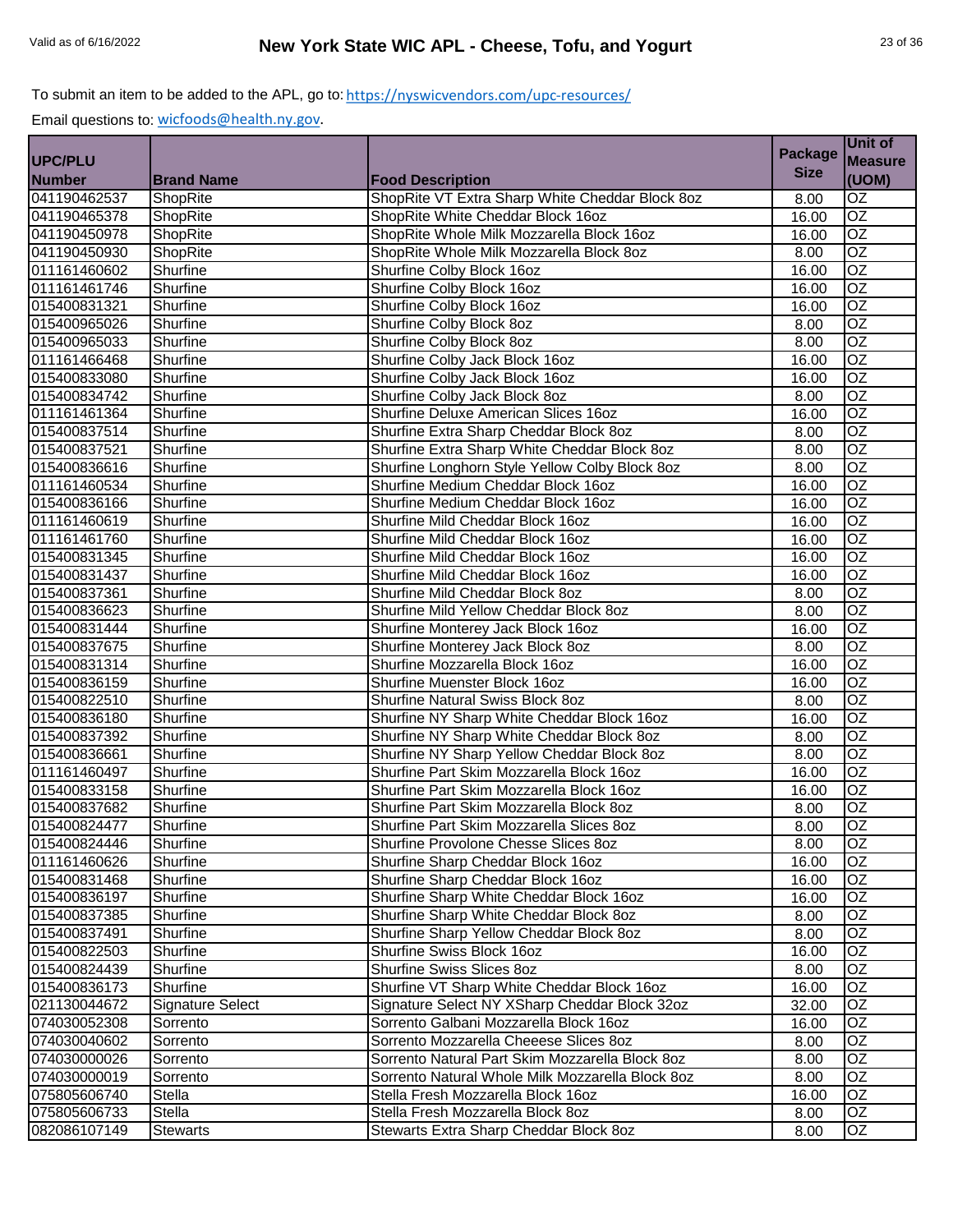|                |                         |                                                   |                | Unit of         |
|----------------|-------------------------|---------------------------------------------------|----------------|-----------------|
| <b>UPC/PLU</b> |                         |                                                   | <b>Package</b> | <b>Measure</b>  |
| <b>Number</b>  | <b>Brand Name</b>       | <b>Food Description</b>                           | <b>Size</b>    | (UOM)           |
| 082086107132   | Stewart's               | Stewarts Natural Sharp Cheddar Block 8oz          | 8.00           | OZ              |
| 688267188862   | Stop & Shop             | Stop and Shop American Slices 16oz                | 16.00          | OZ              |
| 688267074097   | Stop and Shop           | Stop and Shop Colby Jack Block 8oz                | 8.00           | OZ              |
| 688267074455   | Stop and Shop           | Stop and Shop Colby Jack Slices 8oz               | 8.00           | $\overline{OZ}$ |
| 688267075728   | Stop and Shop           | Stop and Shop Extra Sharp Cheddar Block 8oz       | 8.00           | $\overline{OZ}$ |
| 688267013089   | Stop and Shop           | Stop and Shop Longhorn Style Colby Block 16oz     | 16.00          | OZ              |
| 688267075797   | Stop and Shop           | Stop and Shop Medium Cheddar Block 8oz            | 8.00           | $\overline{OZ}$ |
| 688267051685   | Stop and Shop           | Stop and Shop Medium Cheddar Slices 8oz           | 8.00           | $\overline{OZ}$ |
| 688267013812   | Stop and Shop           | Stop and Shop Medium Cheddar Slices 8oz           | 8.00           | OZ              |
| 688267012822   | Stop and Shop           | Stop and Shop Mild Yellow Cheddar Block 16oz      | 16.00          | OZ              |
| 688267013096   | Stop and Shop           | Stop and Shop Mild Yellow Cheddar Block 16oz      | 16.00          | OZ              |
| 688267074332   | Stop and Shop           | Stop and Shop Mild Yellow Cheddar Block 8oz       | 8.00           | OZ              |
| 688267013126   | Stop and Shop           | Stop and Shop Monterey Jack Block 16oz            | 16.00          | OZ              |
| 688267074325   | Stop and Shop           | Stop and Shop Monterey Jack Block 8oz             | 8.00           | OZ              |
| 688267071386   | Stop and Shop           | Stop and Shop Mozzarella Block 16oz               | 16.00          | OZ              |
| 688267012914   | Stop and Shop           | Stop and Shop Muenster Block 8oz                  | 8.00           | OZ              |
| 688267013157   | Stop and Shop           | Stop and Shop Muenster Block 16oz                 | 16.00          | OZ              |
| 688267014659   | Stop and Shop           | Stop and Shop Muenster Slices 8oz                 | 8.00           | OZ              |
| 688267012839   | Stop and Shop           | Stop and Shop Natural Mild Cheddar Block 16oz     | 16.00          | OZ              |
| 688267013317   | Stop and Shop           | Stop and Shop NY Extra Sharp Cheddar Block 24oz   | 24.00          | OZ              |
| 688267012853   | Stop and Shop           | Stop and Shop NY Sharp White Cheddar Block 16oz   | 16.00          | OZ              |
| 688267060175   | Stop and Shop           | Stop and Shop NY XSharp White Cheddar Block 8oz   | 8.00           | OZ              |
| 688267013300   | Stop and Shop           | Stop and Shop NY XSharp Yellow Cheddar Block 24oz | 24.00          | OZ              |
| 688267060168   | Stop and Shop           | Stop and Shop NY XSharp Yellow Cheddar Block 8oz  | 8.00           | $\overline{OZ}$ |
| 688267013577   | Stop and Shop           | Stop and Shop Part Skim Mozzarella Slices 8oz     | 8.00           | $\overline{OZ}$ |
| 688267128752   | Stop and Shop           | Stop and Shop Provolone Slices 16oz               | 16.00          | OZ              |
| 688267166792   | Stop and Shop           | Stop and Shop Provolone Slices 32oz               | 32.00          | OZ              |
| 688267074493   | Stop and Shop           | Stop and Shop Provolone Slices 8oz                | 8.00           | $\overline{OZ}$ |
| 688267128738   | Stop and Shop           | Stop and Shop Reduced Fat Colby Jack Block 8oz    | 8.00           | $\overline{OZ}$ |
| 688267128714   | Stop and Shop           | Stop and Shop Reduced Fat Mild Cheddar Block 8oz  | 8.00           | $\overline{OZ}$ |
| 688267128707   | Stop and Shop           | Stop and Shop Reduced Fat Sharp Cheddar Block 8oz | 8.00           | OZ              |
| 688267565816   | Stop and Shop           | Stop and Shop Sharp Cheddar Cheese Slices 8oz     | 8.00           | OZ              |
| 688267074448   | Stop and Shop           | Stop and Shop Sharp White Cheddar Block 8oz       | 8.00           | $\overline{OZ}$ |
| 688267013171   | Stop and Shop           | Stop and Shop Sharp Yellow Cheddar Block 16oz     | 16.00          | OZ              |
| 688267012754   | Stop and Shop           | Stop and Shop Sharp Yellow Cheddar Block 24oz     | 24.00          | OZ              |
| 688267074431   | Stop and Shop           | Stop and Shop Sharp Yellow Cheddar Block 8oz      | 8.00           | OZ              |
| 688267013195   | Stop and Shop           | Stop and Shop Swiss Block 16oz                    | 16.00          | <b>OZ</b>       |
| 688267012945   | Stop and Shop           | Stop and Shop Swiss Block 8oz                     | 8.00           | OZ              |
| 688267128745   | Stop and Shop           | Stop and Shop Swiss Slices 16oz                   | 16.00          | OZ              |
| 688267166808   | Stop and Shop           | Stop and Shop Swiss Slices 32oz                   | 32.00          | OZ              |
| 688267075902   | Stop and Shop           | Stop and Shop Swiss Slices 8oz                    | 8.00           | OZ              |
| 688267013201   | Stop and Shop           | Stop and Shop VT Sharp White Cheddar Block 16oz   | 16.00          | OZ              |
| 688267130212   | Stop and Shop           | Stop and Shop VT Sharp White Cheddar Block 8oz    | 8.00           | OZ              |
| 688267074523   | Stop and Shop           | Stop and Shop Whole Milk Mozzarella Block 16oz    | 16.00          | OZ              |
| 688267199561   | Stop and Shop           | Stop and Shop Yellow American Cheese Slices 16oz  | 16.00          | OZ              |
| 688267132315   | Stop and Shop           | Stop and Shop Yellow Deluxe American Slices 16oz  | 16.00          | OZ              |
| 023627560757   | Super A                 | Super A Extra Sharp Cheddar Block 8oz             | 8.00           | OZ              |
| 023627560719   | Super A                 | Super A Mild Cheddar Block 8oz                    | 8.00           | $\overline{OZ}$ |
| 023627560696   | Super A                 | Super A Mild Longhorn Cheddar Block 8oz           | 8.00           | $\overline{OZ}$ |
| 023627560818   | Super A                 | Super A Monterey Jack Block 8oz                   | 8.00           | OZ              |
| 023627560955   | Super A                 | Super A Muenster Block 8oz                        | 8.00           | OZ              |
| 023627560733   | Super A                 | Super A Sharp Cheddar Block 8oz                   | 8.00           | OZ              |
| 023627590556   | <b>Super Associated</b> | Super Associated Part Skim Mozzarella Block 16oz  | 16.00          | OZ              |
|                |                         |                                                   |                |                 |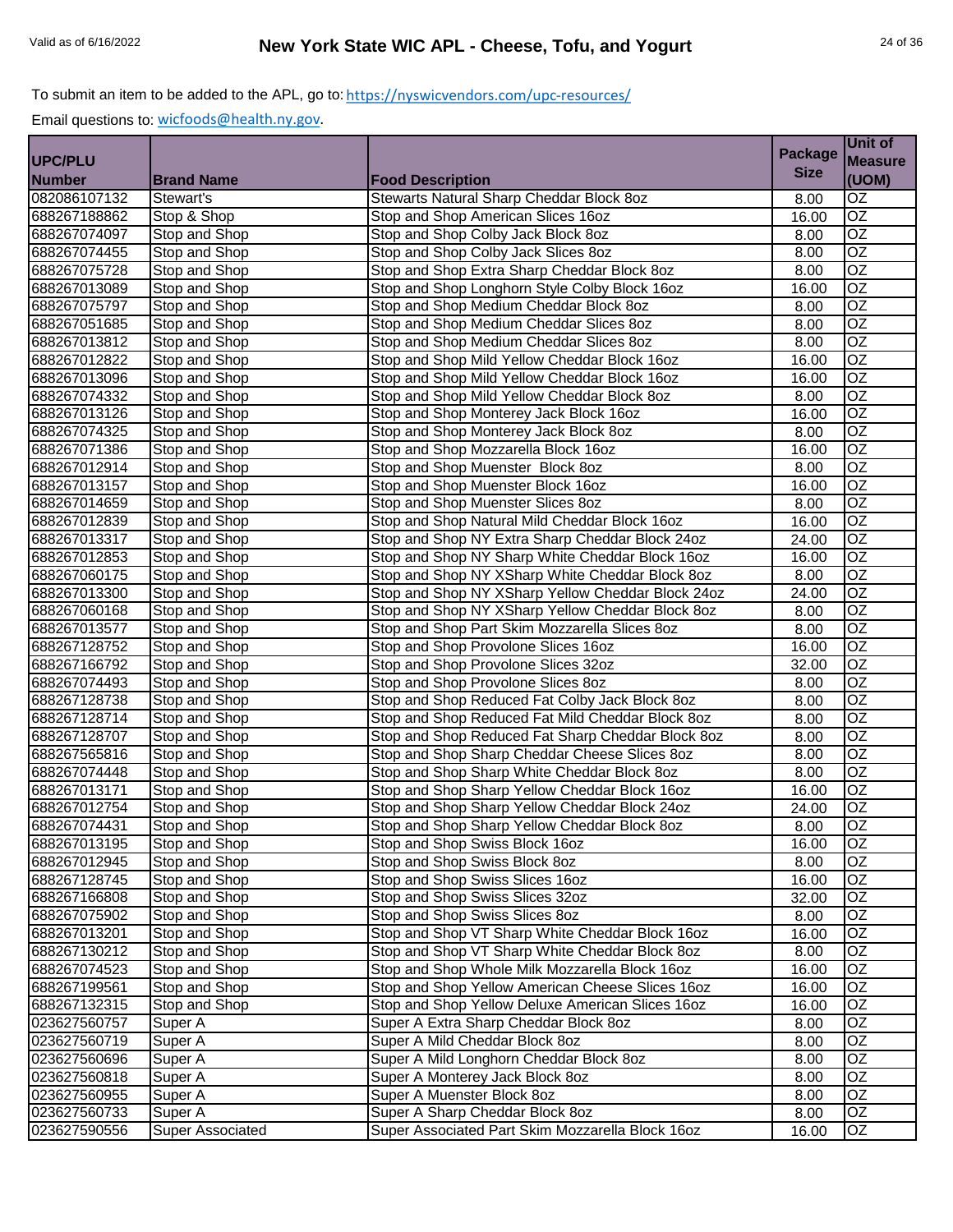|                |                         |                                                    | <b>Package</b> | Unit of         |
|----------------|-------------------------|----------------------------------------------------|----------------|-----------------|
| <b>UPC/PLU</b> |                         |                                                    |                | <b>Measure</b>  |
| <b>Number</b>  | <b>Brand Name</b>       | <b>Food Description</b>                            | <b>Size</b>    | (UOM)           |
| 722589338182   | Super Vega              | Super Vega Cheddar Block 16oz                      | 16.00          | $\overline{OZ}$ |
| 725439999830   | Taste of Inspirations   | Taste of Inspir NY XS White Cheddar Block 8oz      | 8.00           | $\overline{OZ}$ |
| 725439999823   | Taste of Inspirations   | Taste of Inspir NY XS Yellow Cheddar Block 8oz     | 8.00           | $\overline{OZ}$ |
| 725439980807   | Taste of Inspirations   | Taste of Inspirations Baby Swiss Slices 8oz        | 8.00           | $\overline{OZ}$ |
| 725439999670   | Taste of Inspirations   | Taste of Inspirations Fresh Mozzarella Block 8oz   | 8.00           | $\overline{OZ}$ |
| 725439999687   | Taste of Inspirations   | Taste of Inspirations Fresh Mozzarella Slices 16oz | 16.00          | $\overline{OZ}$ |
| 725439999281   | Taste of Inspirations   | Taste of Inspirations Muenster Slices 8oz          | 8.00           | $\overline{OZ}$ |
| 725439980791   | Taste of Inspirations   | Taste of Inspirations NY Sharp Cheddar Slices 8oz  | 8.00           | $\overline{OZ}$ |
| 725439999298   | Taste of Inspirations   | Taste of Inspirations Sharp Cheddar Slices 8oz     | 8.00           | $\overline{OZ}$ |
| 725439999328   | Taste of Inspirations   | Taste of Inspirations Whl Mk Mozzarella Slices 8oz | 8.00           | $\overline{OZ}$ |
| 725439800587   | Taste of Inspirations   | Taste of Inspirations Wisc Sharp Cheddar Block 8oz | 8.00           | OZ              |
| 725439955799   | Taste of Inspirations   | Taste of Inspirations XS Cheddar Block 16oz        | 16.00          | $\overline{OZ}$ |
| 040494000148   | The Cheese Factory      | The Cheese Factory Colby Block 8oz                 | 8.00           | OZ              |
| 040494000209   | The Cheese Factory      | The Cheese Factory Colby Jack Marble Block 8oz     | 8.00           | $\overline{OZ}$ |
| 040494000193   | The Cheese Factory      | The Cheese Factory Extra Sharp Cheddar Block 8oz   | 8.00           | $\overline{OZ}$ |
| 040494000162   | The Cheese Factory      | The Cheese Factory Muenster Block 8oz              | 8.00           | $\overline{OZ}$ |
| 040494000131   | The Cheese Factory      | The Cheese Factory Sharp Cheddar Block 8oz         | 8.00           | $\overline{OZ}$ |
| 040494000179   | The Cheese Factory      | The Cheese Factory Swiss Block 8oz                 | 8.00           | $\overline{OZ}$ |
| 040494000186   | The Cheese Factory      | The Cheese Factory Swiss Slices 80z                | 8.00           | $\overline{OZ}$ |
| 653341551092   | <b>Thousand Islands</b> | Thousand Islands Mild Cheddar Block 8oz            | 8.00           | $\overline{OZ}$ |
| 653341550996   | <b>Thousand Islands</b> | Thousand Islands Sharp Cheddar White Block 8oz     | 8.00           | $\overline{OZ}$ |
| 653341551290   | <b>Thousand Islands</b> | Thousand Islands XSharp White Cheddar Block 8oz    | 8.00           | OZ              |
| 072830005500   | <b>Tillamook</b>        | <b>Tillamook Colby Jack Block 8oz</b>              | 8.00           | $\overline{OZ}$ |
| 072830004336   | <b>Tillamook</b>        | Tillamook Colby Jack Block 16oz                    | 16.00          | $\overline{OZ}$ |
| 072830030335   | Tillamook               | Tillamook Colby Jack Slices 8oz                    | 8.00           | $\overline{OZ}$ |
| 072830005555   | Tillamook               | Tillamook Extra Sharp Cheddar Block 8oz            | 8.00           | $\overline{OZ}$ |
| 072830005579   | Tillamook               | Tillamook Extra Sharp White Cheddar Block 8oz      | 8.00           | $\overline{OZ}$ |
| 072830004015   | Tillamook               | Tillamook Medium Cheddar Block 16oz                | 16.00          | $\overline{OZ}$ |
| 072830005517   | <b>Tillamook</b>        | Tillamook Medium Cheddar Block 8oz                 | 8.00           | $\overline{OZ}$ |
| 072830031110   | <b>Tillamook</b>        | Tillamook Medium Cheddar Slices 8oz                | 8.00           | $\overline{OZ}$ |
| 072830030113   | <b>Tillamook</b>        | Tillamook Medium White Cheddar Slices 8oz          | 8.00           | $\overline{OZ}$ |
| 072830030892   | Tillamook               | <b>Tillamook Muenster Slices 8oz</b>               | 8.00           | OZ              |
| 072830005524   | Tillamook               | Tillamook Sharp Cheddar Block 8oz                  | 8.00           | OZ              |
| 072830004022   | Tillamook               | Tillamook Sharp Cheddar Block 16oz                 | 16.00          | $\overline{OZ}$ |
| 072830030021   | <b>Tillamook</b>        | <b>Tillamook Sharp Cheddar Slices 8oz</b>          | 8.00           | OZ              |
| 072830030090   | Tillamook               | <b>Tillamook Swiss Slices 8oz</b>                  | 8.00           | OZ              |
| 070784017082   | <b>Tops</b>             | <b>Tops Aged Swiss Slices 8oz</b>                  | 8.00           | OZ              |
| 070784017044   | Tops                    | Tops Baby Swiss Slices 8oz                         | 8.00           | $\overline{OZ}$ |
| 070784016504   | <b>Tops</b>             | Tops Colby Jack Block 16oz                         | 16.00          | <b>OZ</b>       |
| 070784016825   | Tops                    | Tops Colby Jack Block 24oz                         | 24.00          | OZ.             |
| 070784016009   | Tops                    | Tops Colby Jack Block 8oz                          | 8.00           | OZ              |
| 070784012803   | Tops                    | Tops Colby Jack Slices 8oz                         | 8.00           | OZ              |
| 070784010984   | Tops                    | Tops Deluxe American White Slices 16oz             | 16.00          | OZ              |
| 070784011004   | Tops                    | Tops Deluxe American Yellow Slices 16oz            | 16.00          | OZ              |
| 070784016863   | Tops                    | Tops Extra Sharp NY Cheddar Yellow Block 24oz      | 24.00          | OZ              |
| 070784016801   | Tops                    | Tops Extra Sharp NY White Cheddar Block 24oz       | 24.00          | OZ              |
| 070784016122   | <b>Tops</b>             | Tops Extra Sharp White Cheddar Block 8oz           | 8.00           | OZ              |
| 070784016184   | Tops                    | Tops Extra Sharp Yellow Cheddar Block 8oz          | 8.00           | OZ              |
| 070784016740   | Tops                    | Tops Longhorn Style Colby Jack Block 16oz          | 16.00          | $\overline{OZ}$ |
| 070784016528   | Tops                    | Tops Mild Cheddar Block 16oz                       | 16.00          | OZ              |
| 070784016702   | Tops                    | Tops Mild White Cheddar Block 16oz                 | 16.00          | OZ.             |
| 070784016153   | Tops                    | Tops Mild White Cheddar Block 8oz                  | 8.00           | OZ              |
| 070784016146   | Tops                    | Tops Mild Yellow Cheddar Block 8oz                 | 8.00           | OZ              |
|                |                         |                                                    |                |                 |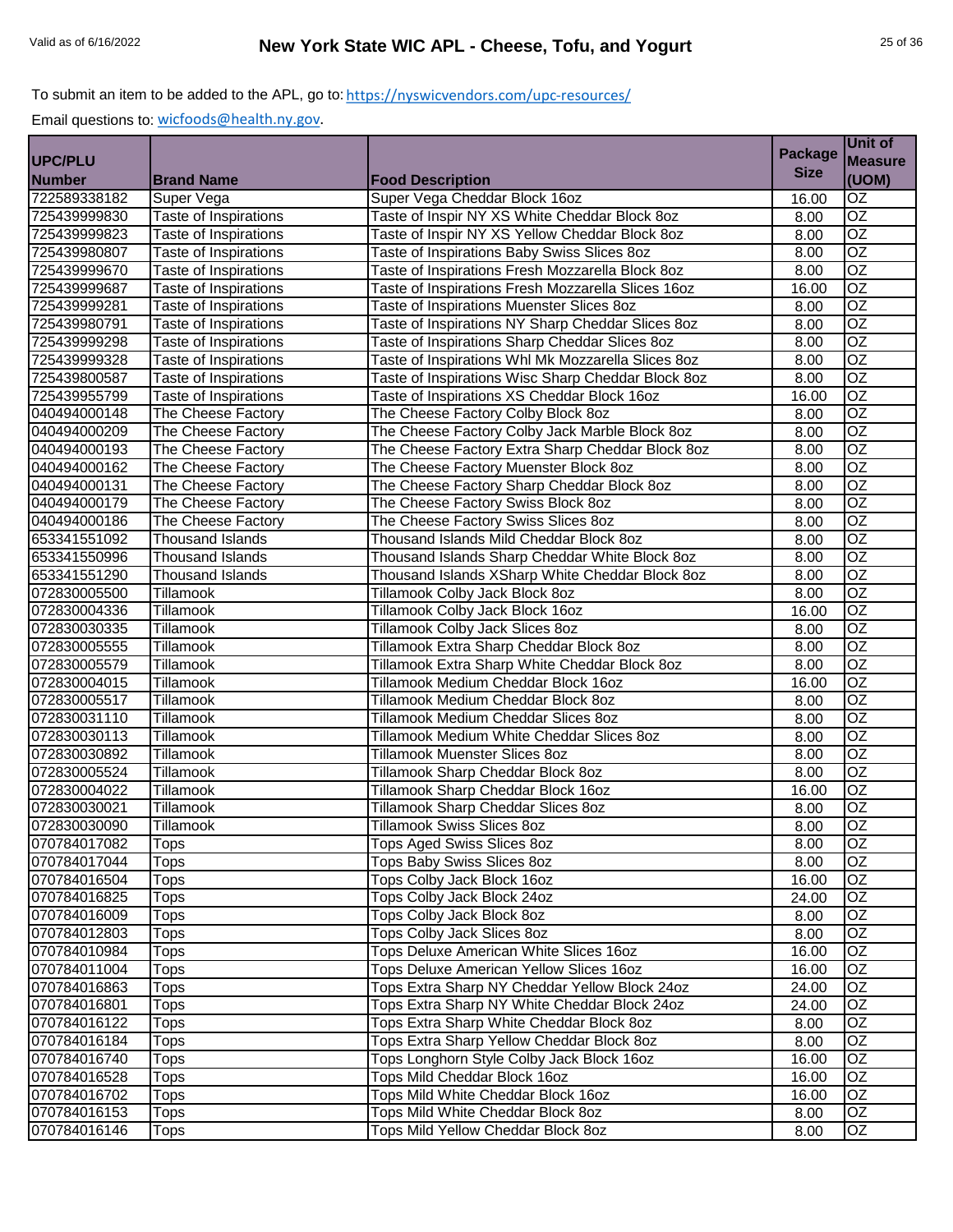|               |                      |                                                   | <b>Package</b> | Unit of         |
|---------------|----------------------|---------------------------------------------------|----------------|-----------------|
| UPC/PLU       |                      |                                                   |                | <b>Measure</b>  |
| <b>Number</b> | <b>Brand Name</b>    | <b>Food Description</b>                           | <b>Size</b>    | (UOM)           |
| 070784016542  | <b>Tops</b>          | Tops Monterey Jack Block 16oz                     | 16.00          | OZ              |
| 070784016023  | <b>Tops</b>          | Tops Monterey Jack Block 8oz                      | 8.00           | $\overline{OZ}$ |
| 070784002415  | <b>Tops</b>          | Tops Monterey Jack Slices 8oz                     | 8.00           | OZ              |
| 070784016047  | <b>Tops</b>          | Tops Muenster Block 8oz                           | 8.00           | OZ              |
| 070784016283  | <b>Tops</b>          | <b>Tops Muenster Slices 8oz</b>                   | 8.00           | OZ              |
| 070784016566  | <b>Tops</b>          | <b>Tops Natural Muenster Block 16oz</b>           | 16.00          | OZ              |
| 070784014227  | Tops                 | Tops Natural Part Skim Mozzarella Block 8oz       | 8.00           | OZ              |
| 070784016689  | <b>Tops</b>          | Tops Natural VT Sharp White Cheddar Block 16oz    | 16.00          | $\overline{OZ}$ |
| 070784014241  | <b>Tops</b>          | Tops Natural Whole Milk Mozzarella Block 8oz      | 8.00           | OZ              |
| 070784012247  | <b>Tops</b>          | Tops NY Extra Sharp Cheddar Block 8oz             | 8.00           | OZ              |
| 070784016627  | <b>Tops</b>          | Tops NY Extra Sharp White Cheddar Block 16oz      | 16.00          | $\overline{OZ}$ |
| 070784016603  | Tops                 | Tops NY Extra Sharp Yellow Cheddar Block 16oz     | 16.00          | $\overline{OZ}$ |
| 070784012223  | <b>Tops</b>          | Tops NY Extra Sharp Yellow Cheddar Block 8oz      | 8.00           | $\overline{OZ}$ |
| 070784016580  | <b>Tops</b>          | Tops NY Sharp Yellow Cheddar Block 16oz           | 16.00          | OZ              |
| 070784014289  | <b>Tops</b>          | Tops Part Skim Mozzarella Block 16oz              | 16.00          | OZ              |
| 070784016269  | Tops                 | Tops Part Skim Mozzarella Slices 8oz              | 8.00           | $\overline{OZ}$ |
| 070784016948  | <b>Tops</b>          | <b>Tops Provolone Slices 16oz</b>                 | 16.00          | OZ              |
| 070784016320  | Tops                 | <b>Tops Provolone Slices 8oz</b>                  | 8.00           | OZ              |
| 070784017099  | Tops                 | Tops Sharp Cheddar Slices 8oz                     | 8.00           | $\overline{OZ}$ |
| 070784012261  | <b>Tops</b>          | Tops Sharp Cheddar Yellow Block 24oz              | 24.00          | $\overline{OZ}$ |
| 070784016900  | <b>Tops</b>          | Tops Sharp White Cheddar Block 16oz               | 16.00          | OZ              |
| 070784016108  | <b>Tops</b>          | Tops Sharp White Cheddar Block 8oz                | 8.00           | $\overline{OZ}$ |
| 070784016726  | <b>Tops</b>          | Tops Sharp Yellow Cheddar Block 16oz              | 16.00          | $\overline{OZ}$ |
| 070784016160  | <b>Tops</b>          | Tops Sharp Yellow Cheddar Block 8oz               | 8.00           | $\overline{OZ}$ |
| 070784012827  | <b>Tops</b>          | Tops Sliced Medium Cheddar Slices 8oz             | 8.00           | OZ              |
| 070784016665  | <b>Tops</b>          | Tops Swiss Block 16oz                             | 16.00          | OZ              |
| 070784016085  | <b>Tops</b>          | Tops Swiss Block 8oz                              | 8.00           | $\overline{OZ}$ |
| 070784016924  | <b>Tops</b>          | <b>Tops Swiss Slices 16oz</b>                     | 16.00          | OZ              |
| 070784016344  | Tops                 | <b>Tops Swiss Slices 8oz</b>                      | 8.00           | OZ              |
| 070784016177  | <b>Tops</b>          | Tops Vermont White Cheddar Block 8oz              | 8.00           | OZ              |
| 070784014265  | Tops                 | Tops Whole Milk Mozzarella Block 16oz             | 16.00          | OZ              |
| 027568009306  | Tropical             | Tropical 100% Natural Sharp Cheddar Block 8oz     | 8.00           | OZ              |
| 027568008002  | Tropical             | <b>Tropical Deluxe American Slices 16oz</b>       | 16.00          | $\overline{OZ}$ |
| 027568044550  | Tropical             | Tropical Deluxe American Slices 16oz              | 16.00          | OZ              |
| 027568009351  | Tropical             | Tropical Extra Sharp Cheddar Block 8oz            | 8.00           | $\overline{OZ}$ |
| 027568035053  | Tropical             | Tropical Longhorn Style Yellow Cheddar Block 16oz | 16.00          | OZ              |
| 027568009207  | Tropical             | Tropical Medium Cheddar Block 8oz                 | 8.00           | OZ              |
| 027568009108  | Tropical             | <b>Tropical Mild Cheddar Block 8oz</b>            | 8.00           | $\overline{OZ}$ |
| 027568009450  | Tropical             | Tropical Monterey Jack Block 8oz                  | 8.00           | OZ              |
| 027568040507  | Tropical             | Tropical Mozzarella Block 16oz                    | 16.00          | OZ.             |
| 027568037552  | Tropical             | Tropical Muenster Block 16oz                      | 16.00          | OZ.             |
| 027568040002  | Tropical             | Tropical Natural Mozzarella Block 8oz             | 8.00           | OZ              |
| 027568037019  | Tropical             | Tropical Natural Sharp Cheddar Block 16oz         | 16.00          | OZ              |
| 027568009009  | Tropical             | Tropical Queso de Papa Cheddar Block 8oz          | 8.00           | OZ              |
| 027568035077  | Tropical             | Tropical Queso de Papa Cheddar Block 8oz          | 8.00           | OZ              |
| 027568037606  | Tropical             | <b>Tropical Swiss Block 16oz</b>                  | 16.00          | OZ              |
| 078800116306  | <b>Upstate Farms</b> | Upstate Farms Whole Milk Mozzarella Block 16oz    | 16.00          | OZ              |
| 073296060867  | <b>Urban Meadow</b>  | Urban Meadow Extra Sharp Cheddar Block 8oz        | 8.00           | OZ              |
| 073296023862  | <b>Urban Meadow</b>  | Urban Meadow Fresh Mozzarella Block 8oz           | 8.00           | OZ              |
| 073296061062  | Urban Meadow         | Urban Meadow Mild Cheddar Block 8oz               | 8.00           | OZ              |
| 073296060966  | Urban Meadows        | Urban Meadows Mild Cheddar Block 16oz             | 16.00          | OZ              |
| 073296060874  | <b>Urban Meadow</b>  | Urban Meadow Monterey Jack Block 8oz              | 8.00           | OZ              |
| 073296071863  | <b>Urban Meadow</b>  | Urban Meadow Mozzarella Slices 8oz                | 8.00           | OZ              |
|               |                      |                                                   |                |                 |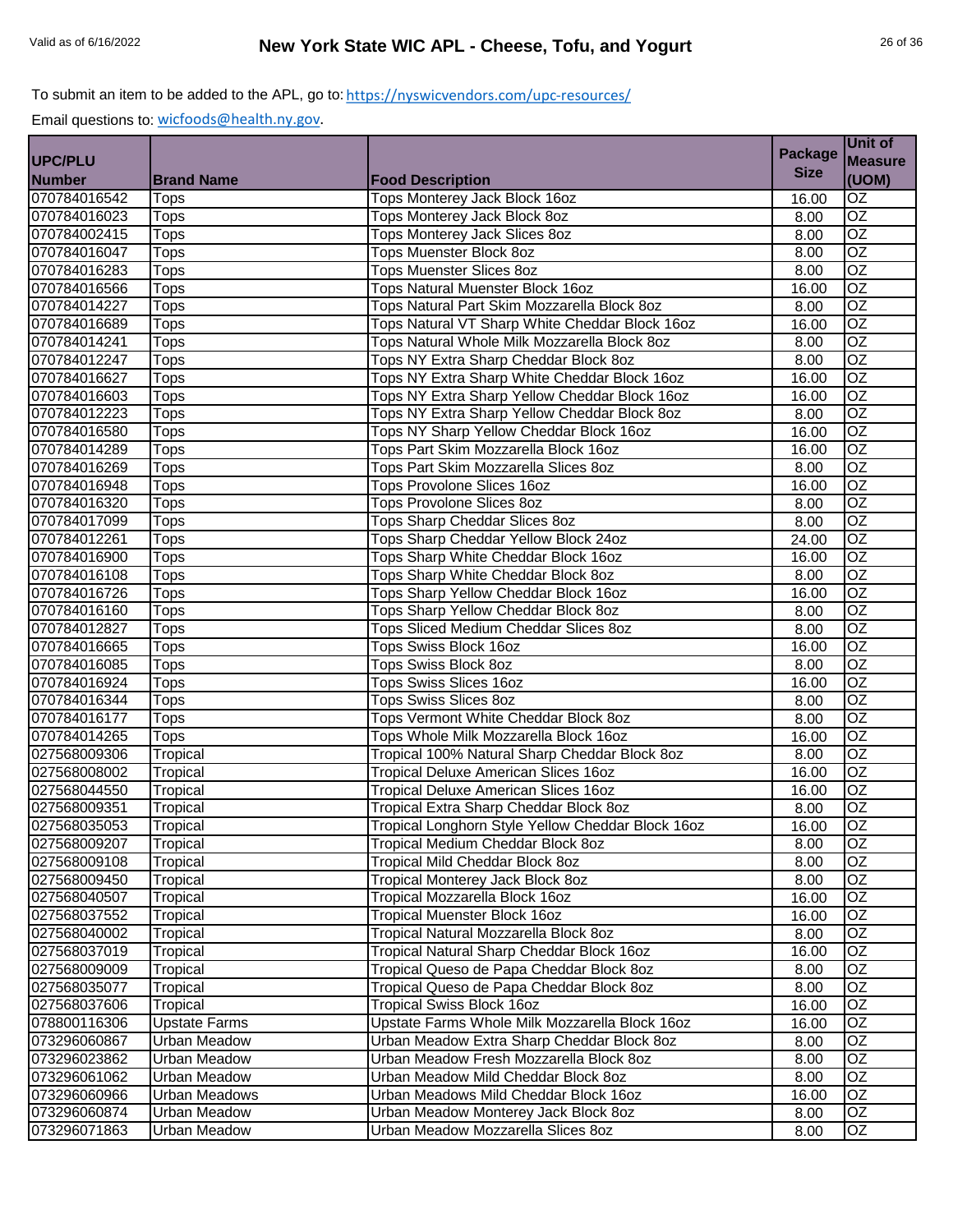|                |                       |                                                  | <b>Package</b> | Unit of         |
|----------------|-----------------------|--------------------------------------------------|----------------|-----------------|
| <b>UPC/PLU</b> |                       |                                                  |                | <b>Measure</b>  |
| <b>Number</b>  | <b>Brand Name</b>     | <b>Food Description</b>                          | <b>Size</b>    | (UOM)           |
| 073296062465   | Urban Meadow          | Urban Meadow NY Cheddar Block 8oz                | 8.00           | OZ              |
| 073296060973   | <b>Urban Meadow</b>   | Urban Meadow NY Extra Sharp Cheddar Block 16oz   | 16.00          | $\overline{OZ}$ |
| 073296060959   | <b>Urban Meadow</b>   | Urban Meadow NY Sharp Cheddar Block 16oz         | 16.00          | OZ              |
| 073296059861   | Urban Meadow          | Urban Meadow Part Skim Mozzarella Block 16oz     | 16.00          | OZ              |
| 073296061079   | Urban Meadow          | Urban Meadow Sharp Cheddar Block 8oz             | 8.00           | $\overline{OZ}$ |
| 073296061116   | <b>Urban Meadows</b>  | Urban Meadows Sharp Cheddar Block 16oz           | 16.00          | $\overline{OZ}$ |
| 073296060881   | Urban Meadow          | Urban Meadow Swiss Block 8oz                     | 8.00           | $\overline{OZ}$ |
| 073296059663   | Urban Meadow          | Urban Meadow Whole Milk Mozzarella Block 16oz    | 16.00          | $\overline{OZ}$ |
| 025555995229   | <b>Walnut Creek</b>   | <b>Walnut Creek American Slices 16oz</b>         | 16.00          | $\overline{OZ}$ |
| 025555754253   | <b>Walnut Creek</b>   | Walnut Creek Colby Jack Block 8oz                | 8.00           | $\overline{OZ}$ |
| 025555995069   | <b>Walnut Creek</b>   | Walnut Creek Colby Jack Block 16oz               | 16.00          | OZ              |
| 025555808536   | <b>Walnut Creek</b>   | Walnut Creek Extra Sharp Cheddar Block 8oz       | 8.00           | $\overline{OZ}$ |
| 025555754260   | <b>Walnut Creek</b>   | Walnut Creek Mild Cheddar Block 8oz              | 8.00           | OZ              |
| 025555995052   | <b>Walnut Creek</b>   | Walnut Creek Mild Cheddar Block 16oz             | 16.00          | $\overline{OZ}$ |
| 025555754437   | <b>Walnut Creek</b>   | Walnut Creek Mozzarella Block 8oz                | 8.00           | $\overline{OZ}$ |
| 025555808543   | <b>Walnut Creek</b>   | Walnut Creek Muenster Block 8oz                  | 8.00           | $\overline{OZ}$ |
| 025555993041   | <b>Walnut Creek</b>   | Walnut Creek Sharp Cheddar Block 8oz             | 8.00           | $\overline{OZ}$ |
| 077890186749   | Wegmans               | Wegmans 2% Reduced Fat Colby Jack Slices 8oz     | 8.00           | $\overline{OZ}$ |
| 077890321072   | Wegmans               | Wegmans 2% Reduced Fat Mild Cheddar Block 8oz    | 8.00           | $\overline{OZ}$ |
| 077890186763   | Wegmans               | Wegmans 2% Reduced Fat Provolone Slices 8oz      | 8.00           | $\overline{OZ}$ |
| 077890186756   | Wegmans               | Wegmans 2% Reduced Fat Swiss Slices 8oz          | 8.00           | OZ              |
| 077890786864   | Wegmans               | Wegmans Colby Jack Slices 8oz                    | 8.00           | OZ              |
| 077890604175   | Wegmans               | Wegmans Deluxe White American Slices 16oz        | 16.00          | $\overline{OZ}$ |
| 077890343579   | Wegmans               | Wegmans Deluxe Yellow American Slices 16oz       | 16.00          | OZ              |
| 077890378335   | Wegmans               | Wegmans Extra Sharp Cheddar Slices 32oz          | 32.00          | $\overline{OZ}$ |
| 077890186114   | Wegmans               | Wegmans Extra Sharp White Cheddar Block 16oz     | 16.00          | $\overline{OZ}$ |
| 077890935002   | Wegmans               | Wegmans Extra Sharp White Cheddar Block 16oz     | 16.00          | $\overline{OZ}$ |
| 077890643617   | $\overline{W}$ egmans | Wegmans Extra Sharp White Cheddar Block 32oz     | 32.00          | $\overline{OZ}$ |
| 077890934944   | Wegmans               | Wegmans Extra Sharp Yellow Cheddar Block 16oz    | 16.00          | OZ              |
| 077890643679   | Wegmans               | Wegmans Extra Sharp Yellow Cheddar Block 32oz    | 32.00          | OZ              |
| 077890251119   | Wegmans               | Wegmans Fresh Mozzarella Block 8oz               | 8.00           | OZ              |
| 077890977606   | Wegmans               | Wegmans Longhorn Style Colby Jack Block 16oz     | 16.00          | OZ              |
| 077890643587   | Wegmans               | Wegmans Monterey Jack Block 32oz                 | 32.00          | $\overline{OZ}$ |
| 077890378021   | Wegmans               | Wegmans Muenster Block 32oz                      | 32.00          | $\overline{OZ}$ |
| 077890570111   | Wegmans               | <b>Wegmans Muenster Slices 8oz</b>               | 8.00           | OZ              |
| 077890186121   | Wegmans               | Wegmans Natural Colby Jack Block 16oz            | 16.00          | OZ              |
| 077890977453   | Wegmans               | Wegmans Natural Colby Jack Block 8oz             | 8.00           | OZ              |
| 077890835647   | Wegmans               | Wegmans Natural Extra Sharp Cheddar Block 8oz    | 8.00           | $\overline{OZ}$ |
| 077890935095   | Wegmans               | Wegmans Natural Mild Cheddar Block 16oz          | 16.00          | OZ              |
| 077890835616   | Wegmans               | Wegmans Natural Mild Cheddar Block 8oz           | 8.00           | OZ.             |
| 077890836033   | Wegmans               | Wegmans Natural Mild Cheddar Block 8oz           | 8.00           | OZ              |
| 077890935033   | Wegmans               | Wegmans Natural Mild Yellow Cheddar Block 16oz   | 16.00          | OZ              |
| 077890935156   | Wegmans               | Wegmans Natural Monterey Jack Block 16oz         | 16.00          | OZ              |
| 077890835708   | Wegmans               | Wegmans Natural Monterey Jack Block 8oz          | 8.00           | OZ              |
| 077890333389   | Wegmans               | Wegmans Natural Mozzarella Block 16oz            | 16.00          | OZ              |
| 077890935125   | Wegmans               | Wegmans Natural Muenster Block 16oz              | 16.00          | OZ              |
| 077890835760   | Wegmans               | Wegmans Natural Muenster Block 8oz               | 8.00           | OZ              |
| 077890836002   | Wegmans               | Wegmans Natural NY Sharp White Cheddar Block 8oz | 8.00           | OZ              |
| 077890868058   | Wegmans               | Wegmans Natural Part Skim Mozzarella Block 16oz  | 16.00          | OZ              |
| 077890934883   | Wegmans               | Wegmans Natural Sharp Cheddar Block 16oz         | 16.00          | OZ              |
| 077890934852   | Wegmans               | Wegmans Natural Sharp Yellow Cheddar Block 16oz  | 16.00          | OZ              |
| 077890835883   | Wegmans               | Wegmans Natural Sharp Yellow Cheddar Block 8oz   | 8.00           | OZ              |
| 077890977514   | Wegmans               | <b>Wegmans Natural Swiss Block 16oz</b>          | 16.00          | OZ              |
|                |                       |                                                  |                |                 |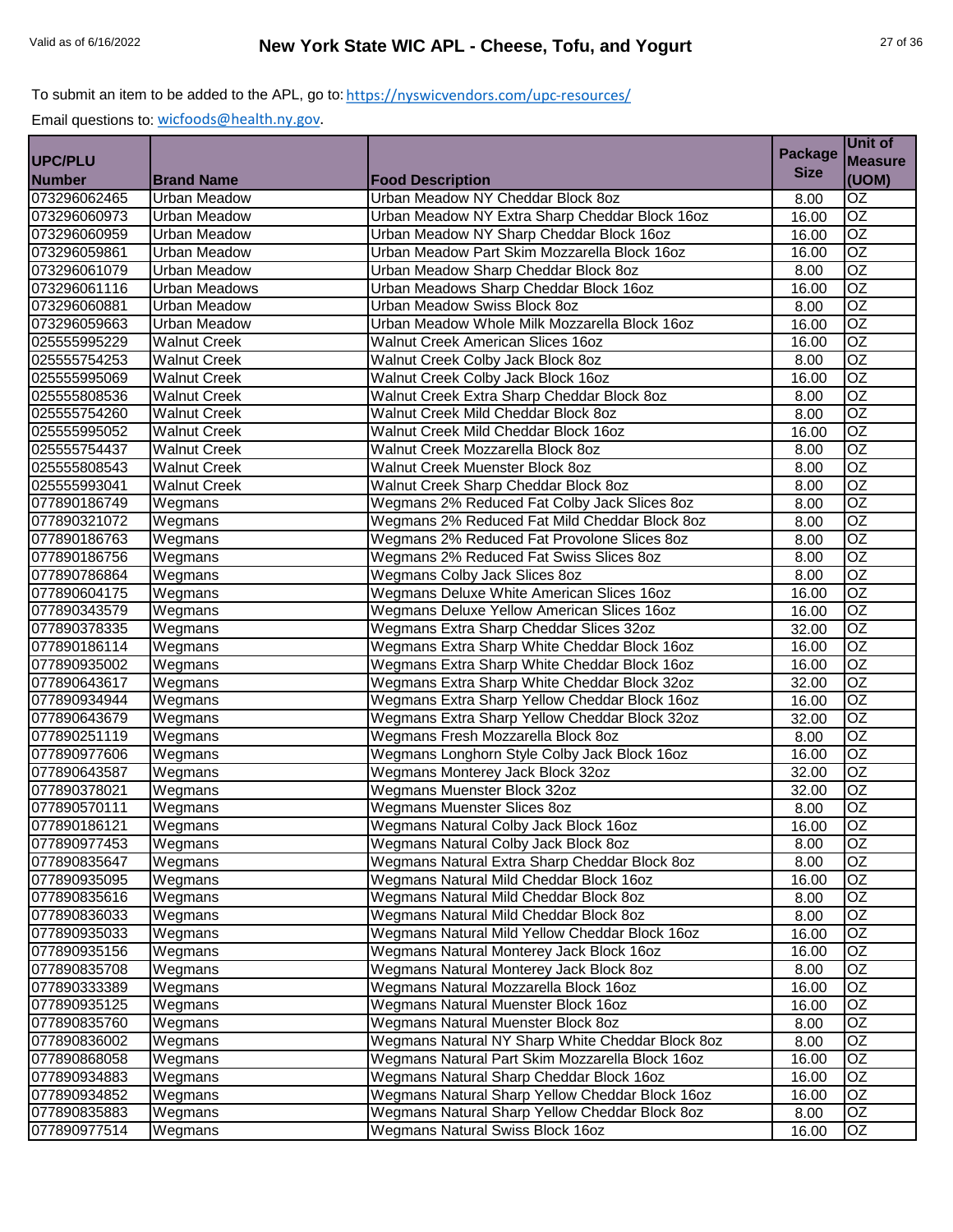|                |                     |                                                    | <b>Package</b> | Unit of         |
|----------------|---------------------|----------------------------------------------------|----------------|-----------------|
| <b>UPC/PLU</b> |                     |                                                    |                | <b>Measure</b>  |
| <b>Number</b>  | <b>Brand Name</b>   | <b>Food Description</b>                            | <b>Size</b>    | (UOM)           |
| 077890977422   | Wegmans             | <b>Wegmans Natural Swiss Block 8oz</b>             | 8.00           | $\overline{OZ}$ |
| 077890209196   | Wegmans             | Wegmans Natural VT Sharp White Cheddar Block 8oz   | 8.00           | $\overline{OZ}$ |
| 077890835678   | Wegmans             | Wegmans NY Extra Sharp Yellow Cheddar Block 8oz    | 8.00           | $\overline{OZ}$ |
| 077890523964   | Wegmans             | Wegmans Part Skim Mozzarella Block 16oz            | 16.00          | $\overline{OZ}$ |
| 077890786628   | Wegmans             | Wegmans Part Skim Mozzarella Slices 8oz            | 8.00           | $\overline{OZ}$ |
| 077890443354   | Wegmans             | <b>Wegmans Provolone Slices 8oz</b>                | 8.00           | $\overline{OZ}$ |
| 077890643730   | Wegmans             | Wegmans Sharp Yellow Cheddar Block 32oz            | 32.00          | $\overline{OZ}$ |
| 077890336502   | Wegmans             | Wegmans Sharp Yellow Cheddar Slices 8oz            | 8.00           | $\overline{OZ}$ |
| 077890997284   | Wegmans             | <b>Wegmans Swiss Slices 8oz</b>                    | 8.00           | $\overline{OZ}$ |
| 077890321201   | Wegmans             | Wegmans Thin Sliced Monterey Jack Slices 8oz       | 8.00           | $\overline{OZ}$ |
| 077890321133   | Wegmans             | Wegmans Thin Sliced Swiss Slices 8oz               | 8.00           | OZ              |
| 077890523957   | Wegmans             | Wegmans Whole Milk Mozzarella Block 16oz           | 16.00          | $\overline{OZ}$ |
| 041497084715   | Weis                | Weis Colby Jack Block 16oz                         | 16.00          | OZ              |
| 041497094967   | Weis                | Weis Colby Jack Block 32oz                         | 32.00          | $\overline{OZ}$ |
| 041497084487   | Weis                | Weis Colby Jack Block 8oz                          | 8.00           | $\overline{OZ}$ |
| 041497084760   | Weis                | Weis Longhorn Style Yellow Colby Block 16oz        | 16.00          | $\overline{OZ}$ |
| 041497084739   | Weis                | Weis Medium Yellow Cheddar Block 16oz              | 16.00          | OZ              |
| 041497084661   | Weis                | Weis Monterey Jack Block 16oz                      | 16.00          | $\overline{OZ}$ |
| 041497081042   | Weis                | Weis Monterey Jack Block 8oz                       | 8.00           | $\overline{OZ}$ |
| 041497084005   | Weis                | Weis Monterey Jack Block 8oz                       | 8.00           | $\overline{OZ}$ |
| 041497084678   | Weis                | Weis Muenster Block 16oz                           | 16.00          | $\overline{OZ}$ |
| 041497094974   | Weis                | Weis New York Extra Sharp Cheddar Block 32oz       | 32.00          | OZ              |
| 041497084463   | Weis                | Weis New York Extra Sharp White Cheddar 16oz       | 16.00          | OZ              |
| 041497094981   | Weis                | Weis New York Extra Sharp White Cheddar Block 32oz | 32.00          | OZ              |
| 041497083978   | Weis                | Weis New York Extra Sharp White Cheddar Block 8oz  | 8.00           | $\overline{OZ}$ |
| 041497084432   | Weis                | Weis New York Extra Sharp Yellow Cheddar Black 8oz | 8.00           | OZ              |
| 041497084579   | Weis                | Weis Non Smoked Provolone Slices 8oz               | 8.00           | $\overline{OZ}$ |
| 041497083442   | Weis                | Weis Nonsmoked Provolone Slices 32oz               | 32.00          | $\overline{OZ}$ |
| 041497084753   | Weis                | Weis NY Extra Sharp Yellow Cheddar Block 16oz      | 16.00          | $\overline{OZ}$ |
| 041497083770   | Weis                | Weis Part Skim Mozzarella Block 16oz               | 16.00          | OZ              |
| 041497083732   | Weis                | Weis Part Skim Mozzarella Block 8oz                | 8.00           | $\overline{OZ}$ |
| 041497084609   | Weis                | Weis Part Skim Mozzarella Slices 8oz               | 8.00           | OZ              |
| 041497084098   | Weis                | Weis Quality Colby Jack Slices 80z                 | 8.00           | $\overline{OZ}$ |
| 041497084562   | Weis                | <b>Weis Quality Muenster Slices 8oz</b>            | 8.00           | $\overline{OZ}$ |
| 041497084593   | Weis                | Weis Quality Sharp Yellow Cheddar Slices 8oz       | 8.00           | OZ              |
| 041497084647   | Weis                | <b>Weis Quality Swiss Slices 8oz</b>               | 8.00           | OZ              |
| 041497082650   | Weis                | Weis Select Extra Sharp Cheddar Block 8oz          | 8.00           | <b>OZ</b>       |
| 041497084722   | Weis                | Weis Sharp White Cheddar Block 16oz                | 16.00          | <b>OZ</b>       |
| 041497083985   | Weis                | Weis Sharp White Cheddar Block 8oz                 | 8.00           | OZ              |
| 041497084494   | Weis                | Weis Sharp Yellow Cheddar Block 16oz               | 16.00          | OZ.             |
| 041497081028   | Weis                | Weis Sharp Yellow Cheddar Block 8oz                | 8.00           | OZ              |
| 041497084029   | Weis                | Weis Sharp Yellow Cheddar Block 8oz                | 8.00           | OZ              |
| 041497095025   | Weis                | Weis Swiss Block 16oz                              | 16.00          | OZ              |
| 041497085057   | Weis                | Weis White American Deluxe Slices 16oz             | 16.00          | OZ              |
| 041497083763   | Weis                | Weis Whole Milk Mozzarella Block 16oz              | 16.00          | OZ              |
| 041497083725   | Weis                | Weis Whole Milk Mozzarella Block 8oz               | 8.00           | OZ              |
| 041497085064   | Weis                | Weis Yellow American Deluxe Slices 16oz            | 16.00          | OZ              |
| 041497081035   | Weis                | Weis Yellow Cheddar Block 8oz                      | 8.00           | OZ              |
| 041497083992   | Weis                | Weis Yellow Colby Block 8oz                        | 8.00           | OZ              |
| 720794021165   | <b>Western Beef</b> | Western Beef Whole Milk Mozzarella Block 16oz      | 16.00          | OZ              |
| 074807069584   | <b>White Rose</b>   | White Rose American Deluxe Slices 16oz             | 16.00          | OZ.             |
| 074807111184   | <b>White Rose</b>   | White Rose Colby Jack Block 8oz                    | 8.00           | OZ              |
| 074807111054   | White Rose          | White Rose Extra Sharp Natural Cheddar Block 8oz   | 8.00           | OZ              |
|                |                     |                                                    |                |                 |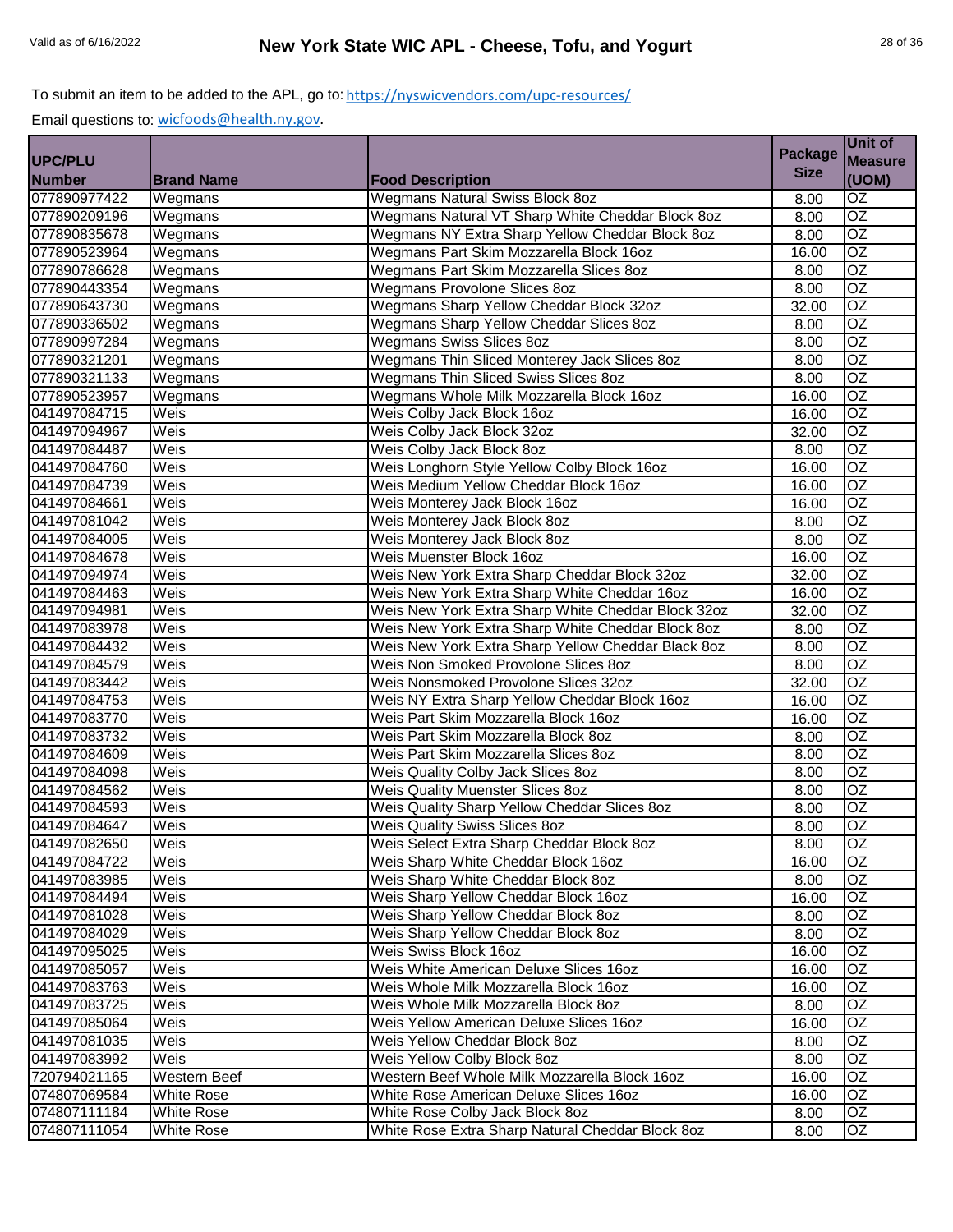|                              |                         |                                                    | <b>Package</b> | Unit of               |
|------------------------------|-------------------------|----------------------------------------------------|----------------|-----------------------|
| <b>UPC/PLU</b>               |                         |                                                    | <b>Size</b>    | <b>Measure</b>        |
| <b>Number</b>                | <b>Brand Name</b>       | <b>Food Description</b>                            |                | (UOM)                 |
| 074807111108                 | <b>White Rose</b>       | White Rose Extra Sharp White Cheddar Block 8oz     | 8.00           | $\overline{OZ}$       |
| 074807112105                 | <b>White Rose</b>       | White Rose Mild Cheddar Block 16oz                 | 16.00          | $\overline{OZ}$       |
| 074807111153                 | <b>White Rose</b>       | White Rose Mild Natural Cheddar Block 8oz          | 8.00           | OZ                    |
| 074807111207                 | <b>White Rose</b>       | White Rose Monterey Jack Block 8oz                 | 8.00           | $\overline{OZ}$       |
| 074807592303                 | <b>White Rose</b>       | White Rose Muenster Block 8oz                      | 8.00           | $\overline{OZ}$       |
| 074807093046                 | <b>White Rose</b>       | White Rose Muenster Slices 8oz                     | 8.00           | <b>OZ</b>             |
| 074807050902                 | <b>White Rose</b>       | White Rose Natural Mozzarella Block 8oz            | 8.00           | OZ                    |
| 074807050957                 | White Rose              | White Rose Natural Part Skim Mozzarella Block 8oz  | 8.00           | $\overline{OZ}$       |
| 074807050810                 | <b>White Rose</b>       | White Rose Part Skim Mozzarella Block 16oz         | 16.00          | OZ                    |
| 074807432197                 | White Rose              | White Rose Queso DePapa Longhorn Cheddar Block 8oz | 8.00           | OZ                    |
| 074807112129                 | <b>White Rose</b>       | White Rose Sharp Cheddar Block 16oz                | 16.00          | OZ                    |
| 074807111177                 | <b>White Rose</b>       | White Rose Sharp White Cheddar Block 8oz           | 8.00           | OZ                    |
| 074807111061                 | <b>White Rose</b>       | White Rose Sharp Yellow Cheddar Block 8oz          | 8.00           | $\overline{OZ}$       |
| 074807093015                 | White Rose              | White Rose Swiss Slices 8oz                        | 8.00           | <b>OZ</b>             |
| 074807050803                 | <b>White Rose</b>       | White Rose Whole Milk Mozzarella Block 16oz        | 16.00          | $\overline{OZ}$       |
| 041190466481                 | <b>Wholesome Pantry</b> | Wholesome Pantry Natural Provolone Slices 8oz      | 8.00           | $\overline{OZ}$       |
| 033622405069                 | Yancey's Fancy          | Yanceys Fancy Natural NY White Cheddar Block 8oz   | 8.00           | $\overline{OZ}$       |
| 033622405052                 | Yancey's Fancy          | Yanceys Fancy Natural Sharp Cheddar Block 8oz      | 8.00           | $\overline{OZ}$       |
| 033622405045                 | Yancey's Fancy          | Yanceys Fancy Natural White Cheddar Block 8oz      | 8.00           | $\overline{OZ}$       |
| 633622405061                 | Yancey's Fancy          | Yanceys Fancy NY Extra Sharp Cheddar Block 8oz     | 8.00           | OZ                    |
| 633622405078                 | Yancey's Fancy          | Yanceys Fancy NY Extra Sharp Cheddar Block 8oz     | 8.00           | $\overline{OZ}$       |
| 633622405054                 | Yanceys Fancy           | Yanceys Fancy Sharp Cheddar Block 8oz              | 8.00           | OZ                    |
| 633622405085                 | Yancey's Fancy          | Yanceys Fancy XXX Sharp Cheddar Block 8oz          | 8.00           | $\overline{OZ}$       |
|                              |                         | <b>Kosher Cheese (Cholov Yisroel)</b>              |                |                       |
| 720742007357                 | Fresh and Healthy       | Fresh and Healthy Kosher Baby Swiss Block 8oz      | 8.00           | OZ                    |
| 720742007371                 | Fresh and Healthy       | Fresh and Healthy Kosher Cheddar Block 8oz         | 8.00           | OZ                    |
| 854432002206                 | Fresh and Healthy       | Fresh and Healthy Kosher Mozzarella Block 8oz      | 8.00           | OZ                    |
| 854432002749                 | Fresh and Healthy       | Fresh and Healthy Kosher Mozzarella Block 16oz     | 16.00          | OZ                    |
| 854432002190                 | Fresh and Healthy       | Fresh and Healthy Kosher Mozzarella Block 8oz      | 8.00           | $\overline{OZ}$       |
| 081837999644                 | Good Life               | Good Life Kosher American Slices 8oz               | 8.00           | $\overline{OZ}$       |
| 081837999767                 | Good Life               | Good Life Kosher Baby Swiss Slices 8oz             | 8.00           | <b>OZ</b>             |
| 081837999798                 | Good Life               | Good Life Kosher Monterey Jack Slices 80z          | 8.00           | <b>OZ</b>             |
| 081837999774<br>081837999637 | Good Life<br>Good Life  | Good Life Kosher Mozzarella Slices 8oz             | 8.00           | $\overline{OZ}$<br>OZ |
|                              |                         | Good Life Kosher Muenster Slices 8oz               | 8.00           |                       |
| 081837999651                 | Good Life               | Good Life Kosher Provolone Slices 8oz              | 8.00           | OZ                    |
| 081837999781                 | Good Life               | Good Life Kosher Sharp Cheddar Slices 8oz          | 8.00           | <b>OZ</b><br>OZ       |
| 081837999668                 | Good Life               | Good Life Kosher Swiss Slices 80z                  | 8.00           |                       |
| 081837999712                 | Good Life               | Good Life Kosher White American Slices 8oz         | 8.00           | OZ.                   |
| 026638200254                 | Haolam                  | Haolam Kosher Baby Monterey Jack Block 8oz         | 8.00           | OZ<br>OZ              |
| 026638200247                 | Haolam                  | Haolam Kosher Baby Mozzarella Block 8oz            | 8.00           |                       |
| 026638200216                 | Haolam                  | Haolam Kosher Baby Muenster Block 8oz              | 8.00           | OZ                    |
| 026638261507                 | Haolam                  | Haolam Kosher Cheddar Block 16oz                   | 16.00          | OZ                    |
| 026638233511                 | Haolam                  | Haolam Kosher Mozzarella Block 16oz                | 16.00          | OZ                    |
| 026638263334                 | Haolam                  | Haolam Kosher Mozzarella Slices 16oz               | 16.00          | OZ                    |
| 026638263341                 | Haolam                  | Haolam Kosher Muenster Slices 16oz                 | 16.00          | OZ                    |
| 026638260500                 | Haolam                  | Haolam Kosher Natural White Cheddar Block 16oz     | 16.00          | OZ.                   |
| 026638233504                 | Haolam                  | Haolam Kosher Part Skim Mozzarella Block 16oz      | 16.00          | OZ                    |
| 026638214008                 | Haolam                  | Haolam Kosher White American Slices 16oz           | 16.00          | OZ                    |
| 026638209318                 | Haolam                  | Haolam Kosher White Cheddar Block 8oz              | 8.00           | OZ                    |
| 026638263396                 | Haolam                  | Haolam Kosher White Cheddar Slices 16oz            | 16.00          | OZ                    |
| 026638200315                 | Haolam                  | Haolam Kosher Yellow Cheddar Block 8oz             | 8.00           | OZ.                   |
| 026638263389                 | Haolam                  | Haolam Kosher Yellow Cheddar Slices 160z           | 16.00          | OZ                    |
| 720742999508                 | Hatov                   | Hatov Kosher Fresh Mozzarella Block 8oz            | 8.00           | OZ                    |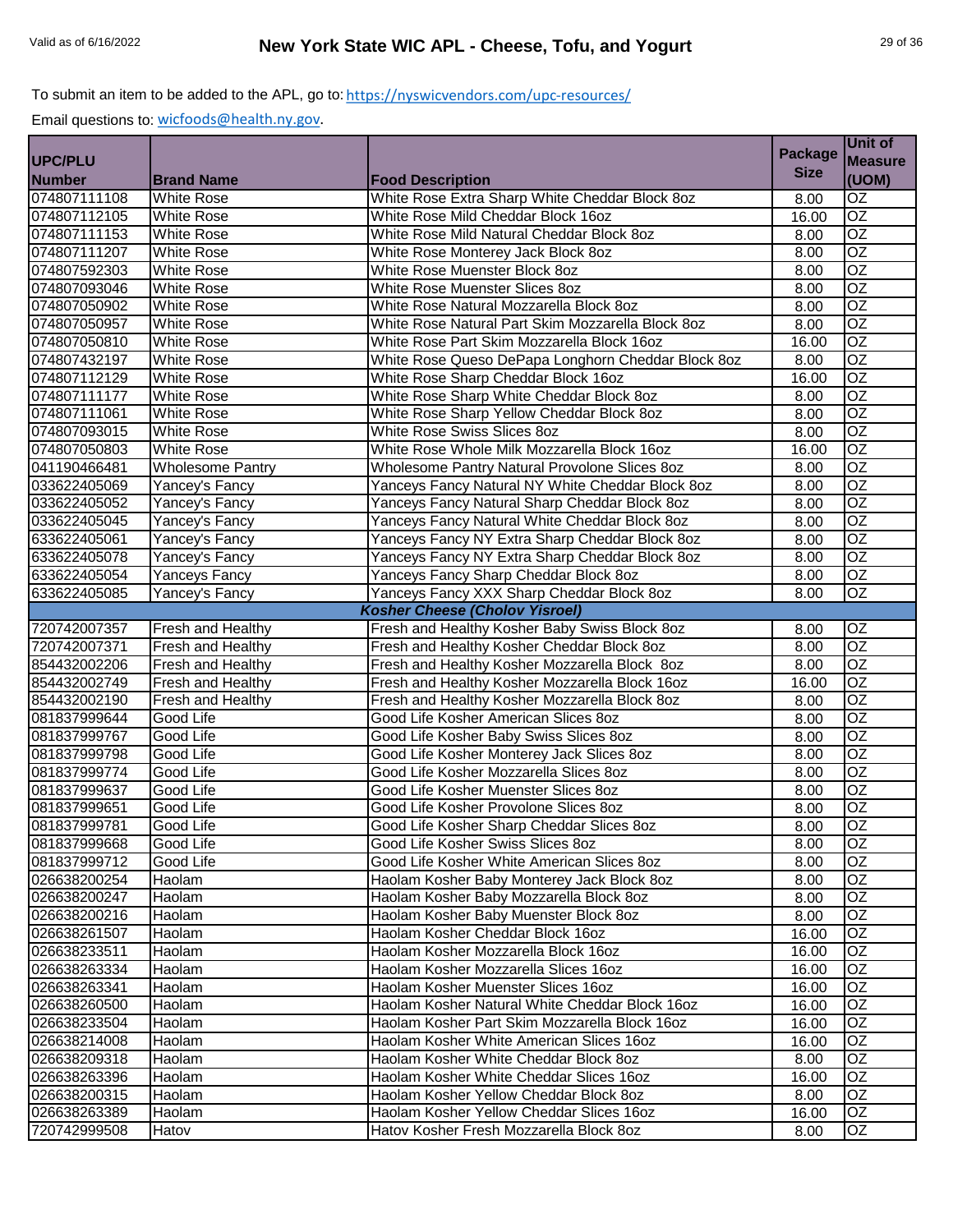|                |                              |                                                   |                | Unit of         |
|----------------|------------------------------|---------------------------------------------------|----------------|-----------------|
| <b>UPC/PLU</b> |                              |                                                   | <b>Package</b> | <b>Measure</b>  |
| <b>Number</b>  | <b>Brand Name</b>            | <b>Food Description</b>                           | <b>Size</b>    | (UOM)           |
| 014353112136   | Mehadrin                     | Mehadrin Kosher American Slices 16oz              | 16.00          | <b>OZ</b>       |
| 014353112242   | Mehadrin                     | Mehadrin Kosher Mozzarella Slices 16oz            | 16.00          | $\overline{OZ}$ |
| 014353112235   | Mehadrin                     | Mehadrin Kosher Muenster Slices 16oz              | 16.00          | $\overline{OZ}$ |
| 078812003342   | Miller's                     | Millers Kosher Mozzarella Block 16oz              | 16.00          | $\overline{OZ}$ |
| 078812008255   | Miller's                     | Millers Kosher Mozzarella Block 8oz               | 8.00           | $\overline{OZ}$ |
| 078812008156   | Miller's                     | Millers Kosher Muenster Block 8oz                 | 8.00           | $\overline{OZ}$ |
| 078812007852   | Miller's                     | Millers Kosher Semi Sharp Cheddar Block 8oz       | 8.00           | $\overline{OZ}$ |
| 651219207249   | <b>Natural and Kosher</b>    | Natural and Kosher Cheddar Slices 16oz            | 16.00          | OZ              |
| 651219101431   | Natural and Kosher           | Natural and Kosher Fresh Mozzarella Block 8oz     | 8.00           | $\overline{OZ}$ |
| 651219101424   | <b>Natural and Kosher</b>    | Natural and Kosher Fresh Mozzarella Slices 16oz   | 16.00          | $\overline{OZ}$ |
| 651219201018   | Natural and Kosher           | Natural and Kosher Mozzarella Block 16oz          | 16.00          | OZ              |
| 651219207256   | Natural and Kosher           | Natural and Kosher Mozzarella Block 16oz          | 16.00          | <b>OZ</b>       |
| 651219201025   | Natural and Kosher           | Natural and Kosher Mozzarella Slices 8oz          | 8.00           | OZ              |
| 651219207058   | Natural and Kosher           | Natural and Kosher Mozzarella Slices 32oz         | 32.00          | $\overline{OZ}$ |
| 651219201216   | Natural and Kosher           | Natural and Kosher Muenster Block 8oz             | 8.00           | $\overline{OZ}$ |
| 651219207263   | Natural and Kosher           | Natural and Kosher Muenster Slices 16oz           | 16.00          | OZ              |
| 651219201285   | <b>Natural and Kosher</b>    | Natural and Kosher White American Slices 16oz     | 16.00          | $\overline{OZ}$ |
| 604262021980   | Naturally Good Kosher        | Naturally Good Kosher American Slices 8oz         | 8.00           | $\overline{OZ}$ |
| 604262022987   | Naturally Good Kosher        | Naturally Good Kosher American Slices 8oz         | 8.00           | OZ              |
| 604262011288   | <b>Naturally Good Kosher</b> | Naturally Good Kosher Monterey Jack Block 8oz     | 8.00           | $\overline{OZ}$ |
| 604262011585   | Naturally Good Kosher        | Naturally Good Kosher Muenster Block 8oz          | 8.00           | $\overline{OZ}$ |
| 604262021584   | <b>Naturally Good Kosher</b> | Naturally Good Kosher Muenster Slices 8oz         | 8.00           | OZ              |
| 604262021881   | Naturally Good Kosher        | Naturally Good Kosher Provolone Slices 8oz        | 8.00           | $\overline{OZ}$ |
| 604262011080   | Naturally Good Kosher        | Naturally Good Kosher Sharp Cheddar Block 8oz     | 8.00           | OZ              |
| 604262021089   | <b>Naturally Good Kosher</b> | Naturally Good Kosher Sharp Cheddar Slices 8oz    | 8.00           | $\overline{OZ}$ |
| 604262021485   | Naturally Good Kosher        | Naturally Good Kosher Swiss Slices 8oz            | 8.00           | $\overline{OZ}$ |
| 604262012681   | Naturally Good Kosher        | Naturally Good Kosher XSharp Cheddar Block 8oz    | 8.00           | $\overline{OZ}$ |
| 028716412009   | Shemesh                      | Shemesh Kosher American Slices 16oz               | 16.00          | $\overline{OZ}$ |
| 028716463339   | Shemesh                      | Shemesh Kosher Whole Milk Mozzarella Slices 16oz  | 16.00          | $\overline{OZ}$ |
| 070978501526   | Ta'amti                      | Ta'amti Kosher Fresh Mozzarella Block 8oz         | 8.00           | $\overline{OZ}$ |
| 072830005616   | <b>Tillamook</b>             | Tillamook Vegetarian Kosher Med Cheddar Block 8oz | 8.00           | $\overline{OZ}$ |
| 029882899335   | Yummy                        | Yummy Kosher American Slices 16oz                 | 16.00          | OZ              |
| 615867999543   | Yummy                        | Yummy Kosher Diamond Marble Colby Jack Block 8oz  | 8.00           | OZ              |
| 615867999550   | Yummy                        | Yummy Kosher Mild Yellow Cheddar Block 8oz        | 8.00           | $\overline{OZ}$ |
| 615867998614   | Yummy                        | Yummy Kosher Muenster Slices 16oz                 | 16.00          | OZ              |
| 615867998676   | Yummy                        | Yummy Kosher Natural White Cheddar Slices 16oz    | 16.00          | <b>OZ</b>       |
| 615867998683   | Yummy                        | Yummy Kosher Natural Yellow Cheddar Slices 16oz   | 16.00          | OZ              |
| 615867998652   | Yummy                        | Yummy Kosher Orange Rind Muenster Slices 16oz     | 16.00          | <b>OZ</b>       |
| 615867999529   | Yummy                        | Yummy Kosher Part Skim Mozzarella Block 8oz       | 8.00           | <b>OZ</b>       |
| 615867998607   | Yummy                        | Yummy Kosher Part Skim Mozzarella Slices 16oz     | 16.00          | OZ.             |
| 615867998669   | Yummy                        | Yummy Kosher Whole Milk Mozzarella Slices 16oz    | 16.00          | OZ              |
|                |                              | <b>Tofu</b>                                       |                |                 |
| 074326000136   | Azumaya                      | Azumaya Extra Firm Tofu 16oz                      | 16.00          | OZ              |
| 074326003809   | Azumaya                      | Azumaya Extra Firm Tofu 16oz                      | 16.00          | $\overline{OZ}$ |
| 074326000129   | Azumaya                      | Azumaya Firm Tofu 16oz                            | 16.00          | OZ              |
| 074326003793   | Azumaya                      | Azumaya Firm Tofu 16oz                            | 16.00          | $\overline{OZ}$ |
| 074326000143   | Azumaya                      | Azumaya Silken Tofu 16oz                          | 16.00          | OZ              |
| 044325150040   | <b>Franklin Farms</b>        | Franklin Farms Extra Firm Tofu 16oz               | 16.00          | $\overline{OZ}$ |
| 044325150033   | <b>Franklin Farms</b>        | Franklin Farms Firm Tofu 16oz                     | 16.00          | $\overline{OZ}$ |
| 044325150026   | <b>Franklin Farms</b>        | Franklin Farms Medium Firm Tofu 16oz              | 16.00          | <b>OZ</b>       |
| 044325152044   | <b>Franklin Farms</b>        | Franklin Farms Organic Extra Firm Tofu 14oz       | 14.00          | OZ              |
| 044325152037   | <b>Franklin Farms</b>        | Franklin Farms Organic Firm Tofu 14oz             | 14.00          | OZ              |
| 044325150019   | <b>Franklin Farms</b>        | Franklin Farms Soft Tofu 16oz                     | 16.00          | OZ              |
|                |                              |                                                   |                |                 |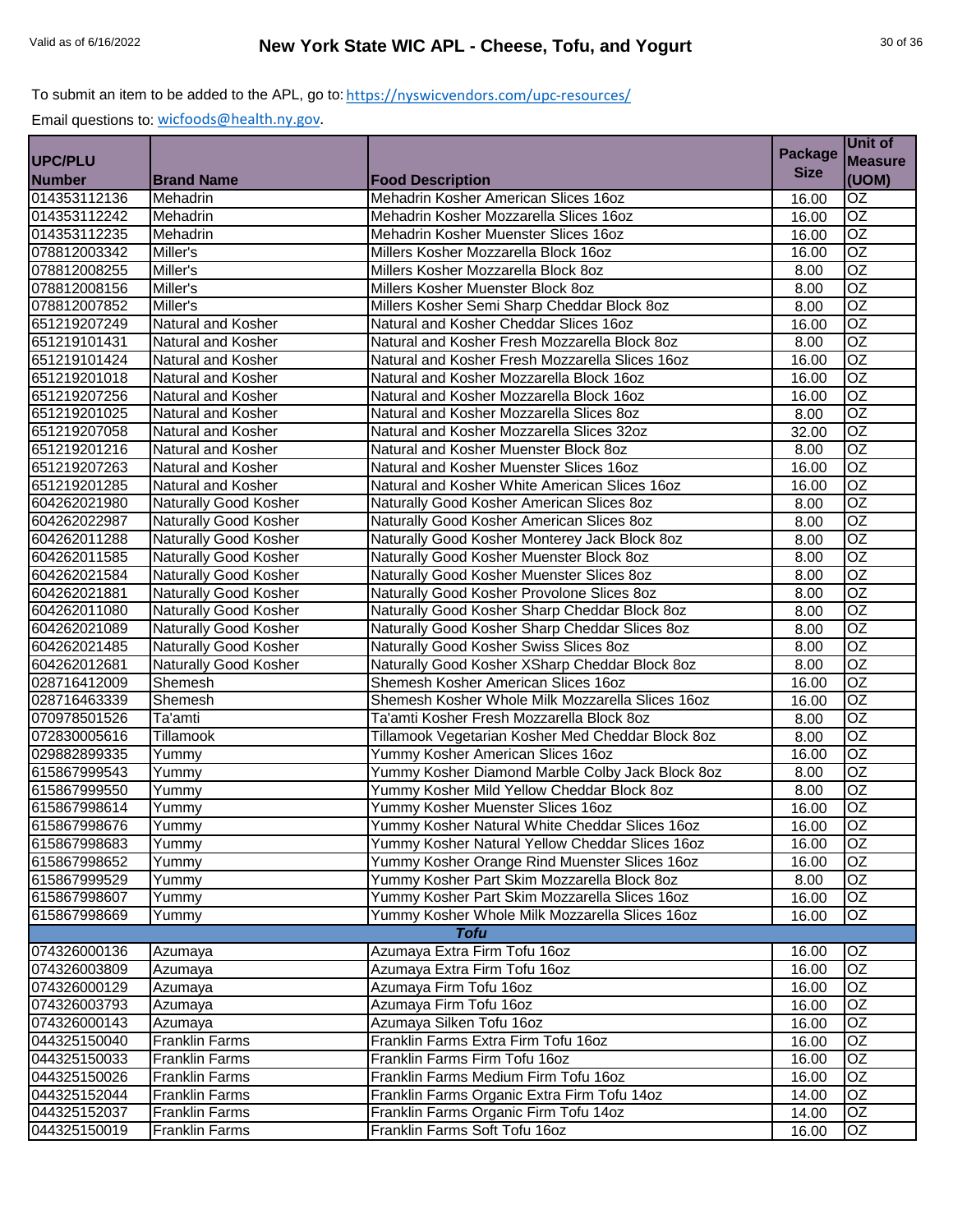|                |                         |                                                    | <b>Package</b> | Unit of         |
|----------------|-------------------------|----------------------------------------------------|----------------|-----------------|
| <b>UPC/PLU</b> |                         |                                                    |                | <b>Measure</b>  |
| <b>Number</b>  | <b>Brand Name</b>       | <b>Food Description</b>                            | <b>Size</b>    | (UOM)           |
| 085239164839   | Good and Gather         | Good and Gather Organic Extra Firm Tofu 14oz       | 14.00          | OZ              |
| 850109005020   | Heiwa                   | Heiwa Organic Tofu 16oz                            | 16.00          | $\overline{OZ}$ |
| 076371012218   | <b>House Foods</b>      | House Foods Organic Firm Tofu 14oz                 | 14.00          | $\overline{OZ}$ |
| 076371012010   | <b>House Foods</b>      | House Foods Organic Medium Firm Tofu 14oz          | 14.00          | $\overline{OZ}$ |
| 076371012119   | <b>House Foods</b>      | House Foods Organic Soft Tofu 14oz                 | 14.00          | $\overline{OZ}$ |
| 076371011174   | <b>House Foods</b>      | House Foods Premium Extra Firm Tofu 16oz           | 16.00          | $\overline{OZ}$ |
| 076371011099   | <b>House Foods</b>      | House Foods Premium Firm Tofu 14oz                 | 14.00          | $\overline{OZ}$ |
| 076371011167   | <b>House Foods</b>      | House Foods Premium Firm Tofu 16oz                 | 16.00          | OZ              |
| 076371011020   | <b>House Foods</b>      | House Foods Premium Medium Firm Tofu 14oz          | 14.00          | $\overline{OZ}$ |
| 076371011150   | <b>House Foods</b>      | House Foods Premium Medium Firm Tofu 16oz          | 16.00          | $\overline{OZ}$ |
| 076371011051   | <b>House Foods</b>      | House Foods Premium Soft Tofu 14oz                 | 14.00          | <b>OZ</b>       |
| 025484000292   | Nasoya                  | Nasoya Organic Cubed Super Firm Tofu 8oz           | 8.00           | OZ              |
| 025484000124   | Nasoya                  | Nasoya Organic Extra Firm Tofu 14oz                | 14.00          | <b>OZ</b>       |
| 025484000100   | Nasoya                  | Nasoya Organic Firm Tofu 14oz                      | 14.00          | $\overline{OZ}$ |
| 025484000216   | Nasoya                  | Nasoya Organic Lite Firm Tofu 14oz                 | 14.00          | OZ              |
| 025484000131   | Nasoya                  | Nasoya Organic Silken Tofu 16oz                    | 16.00          | $\overline{OZ}$ |
| 025484006577   | Nasoya                  | Nasoya Organic Super Firm Tofu 16oz                | 16.00          | $\overline{OZ}$ |
| 025484000117   | Nasoya                  | Nasoya Soft Tofu 14oz                              | 14.00          | $\overline{OZ}$ |
| 688267049378   | Nature's Promise        | Natures Promise Organic Firm Tofu 14oz             | 14.00          | $\overline{OZ}$ |
| 079893401867   | O Organics              | O Organics Extra Firm Tofu 14oz                    | 14.00          | $\overline{OZ}$ |
| 079893401874   | O Organics              | O Organics Firm Tofu 14oz                          | 14.00          | OZ              |
| 079893402123   | O Organics              | O Organics Silken Tofu 16oz                        | 16.00          | $\overline{OZ}$ |
| 079893405971   | O Organics              | O Organics Super Firm Sprouted Tofu 16oz           | 16.00          | OZ              |
| 025484000957   | San Sui                 | San Sui Extra Firm Tofu 14oz                       | 14.00          | <b>OZ</b>       |
| 061954004810   | San Sui                 | San Sui Extra Firm Tofu 16oz                       | 16.00          | OZ              |
| 061954004834   | San Sui                 | San Sui Firm Tofu 16oz                             | 16.00          | OZ              |
| 061954004827   | San Sui                 | San Sui Soft Tofu 16oz                             | 16.00          | $\overline{OZ}$ |
| 077890958469   | Wegmans                 | Wegmans Organic Firm Tofu 14oz                     | 14.00          | OZ              |
| 042563011727   | Woodstock               | Woodstock Organic Extra Firm Tofu 14oz             | 14.00          | OZ              |
| 042563011710   | Woodstock               | Woodstock Organic Firm Tofu 14oz                   | 14.00          | OZ              |
|                |                         | <b>Yogurt</b>                                      |                |                 |
| 796252110320   | Arz                     | Arz Original Whole Fat Plain Yogurt 32oz           | 32.00          | <b>OZ</b>       |
| 023627590709   | Avenue A                | Avenue A Nonfat Plain Greek Yogurt 32oz            | 32.00          | OZ              |
| 023627590716   | Avenue A                | Avenue A Nonfat Vanilla Greek Yogurt 32oz          | 32.00          | OZ              |
| 071700350023   | Axelrod                 | Axelrod Lowfat Plain Yogurt 32oz                   | 32.00          | OZ              |
| 071700352225   | Axelrod                 | Axelrod Nonfat Plain Yogurt 32oz                   | 32.00          | <b>OZ</b>       |
| 071700460425   | Axelrod                 | Axelrod Whole Plain Yogurt 32oz                    | 32.00          | OZ              |
| 642036011355   | Baroody                 | Baroody Plain Yogurt 32oz                          | 32.00          | OZ              |
| 042187011080   | Best Yet                | Best Yet Lowfat Plain Yogurt 32oz                  | 32.00          | OZ              |
| 042187100289   | <b>Best Yet</b>         | Best Yet Nonfat Plain Greek Yogurt 32oz            | 32.00          | OZ              |
| 042187011486   | <b>Best Yet</b>         | Best Yet Nonfat Plain Yogurt 32oz                  | 32.00          | OZ              |
| 041190470815   | <b>Bowl and Basket</b>  | Bowl and Basket Lowfat Plain Yogurt 32oz           | 32.00          | OZ              |
| 041190470747   | <b>Bowl and Basket</b>  | Bowl and Basket Nonfat Plain Greek Yogurt 32oz     | 32.00          | OZ              |
| 041190470792   | Bowl and Basket         | Bowl and Basket Nonfat Plain Yogurt 32oz           | 32.00          | OZ              |
| 041190470778   | Bowl and Basket         | Bowl and Basket Whole Plain Greek Yogurt 32oz      | 32.00          | OZ              |
| 041190470785   | Bowl and Basket         | Bowl and Basket Whole Plain Yogurt 32oz            | 32.00          | OZ              |
| 088194340607   | <b>Brown Cow</b>        | Brown Cow Cream On Top Whole Fat Plain Yogurt 32oz | 32.00          | OZ              |
| 088194310105   | <b>Brown Cow</b>        | Brown Cow Lowfat Plain Yogurt 32oz                 | 32.00          | OZ              |
| 088194330608   | <b>Brown Cow</b>        | Brown Cow Nonfat Plain Yogurt 32oz                 | 32.00          | OZ              |
| 088194340614   | <b>Brown Cow</b>        | Brown Cow Whole Milk Vanilla Yogurt 32oz           | 32.00          | OZ              |
| 740959000019   | <b>Butterworks Farm</b> | Butterworks Farm Nonfat Plain Yogurt 32oz          | 32.00          | OZ              |
| 740959000033   | <b>Butterworks Farm</b> | Butterworks Farm Whole Fat Plain Yogurt 32oz       | 32.00          | OZ              |
| 043119060701   | <b>Byrne Hollow</b>     | Byrne Hollow Lowfat Plain Greek Yogurt 32oz        | 32.00          | OZ              |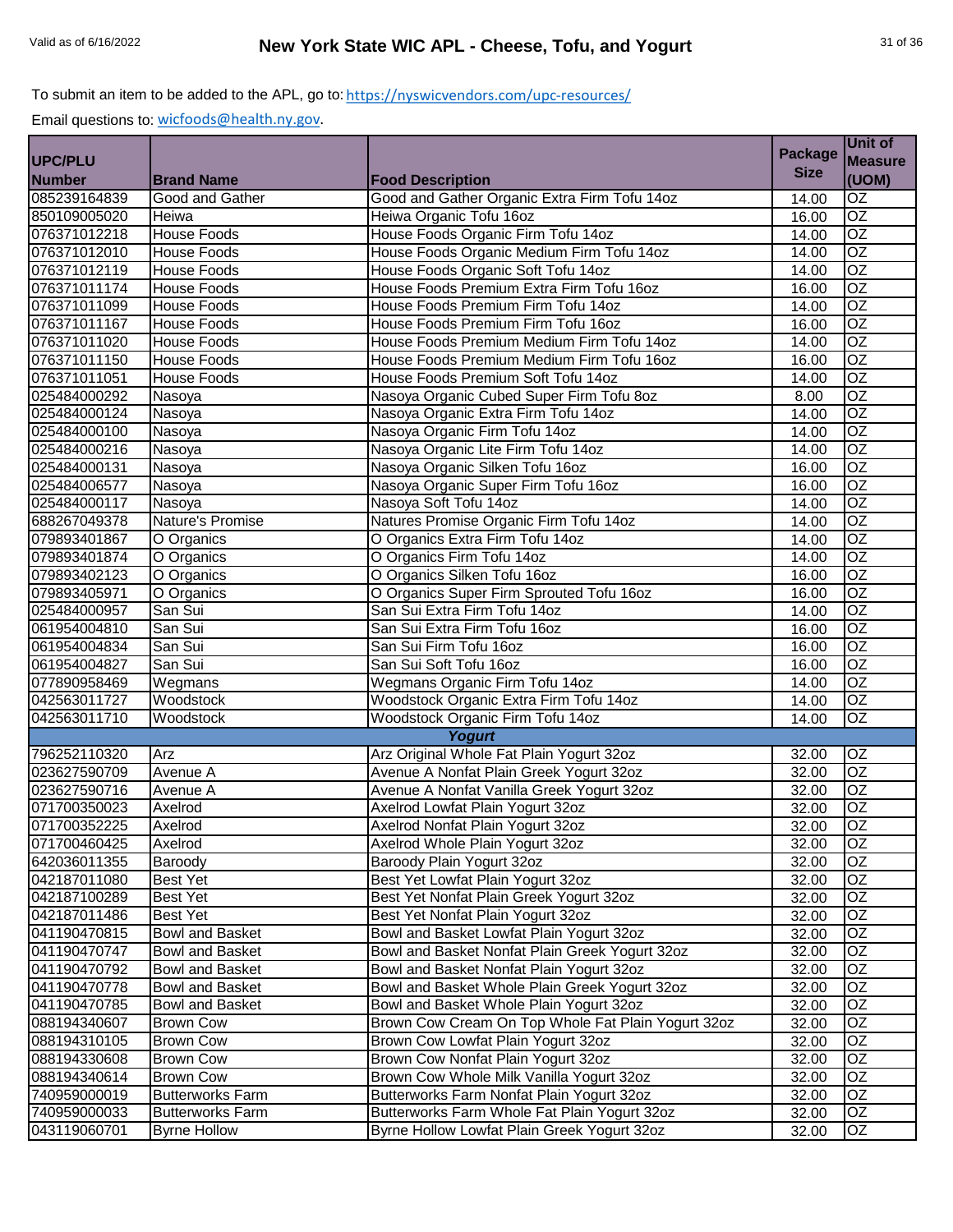|                |                            |                                                    | <b>Package</b> | Unit of         |
|----------------|----------------------------|----------------------------------------------------|----------------|-----------------|
| <b>UPC/PLU</b> |                            |                                                    |                | <b>Measure</b>  |
| <b>Number</b>  | <b>Brand Name</b>          | <b>Food Description</b>                            | <b>Size</b>    | (UOM)           |
| 078354311516   | Cabot                      | Cabot 2% Lowfat Plain Yogurt 32oz                  | 32.00          | $\overline{OZ}$ |
| 078354312124   | Cabot                      | Cabot Nonfat Plain Yogurt 32oz                     | 32.00          | $\overline{OZ}$ |
| 078354303559   | Cabot                      | Cabot Whole Fat Plain Yogurt 32oz                  | 32.00          | $\overline{OZ}$ |
| 894700010199   | Chobani                    | Chobani 2% LowFat Plain Greek Yogurt 32oz          | 32.00          | $\overline{OZ}$ |
| 818290017703   | Chobani                    | Chobani Complete 2% Lowfat Vanilla Gk Yogurt 32oz  | 32.00          | $\overline{OZ}$ |
| 894700010144   | Chobani                    | Chobani Greek Nonfat Vanilla Yogurt 32oz           | 32.00          | $\overline{OZ}$ |
| 894700010137   | Chobani                    | Chobani Nonfat Plain Greek Yogurt 32oz             | 32.00          | $\overline{OZ}$ |
| 894700010267   | Chobani                    | Chobani Nonfat Strawberry Greek Yogurt 32oz        | 32.00          | OZ              |
| 894700010434   | Chobani                    | Chobani Whole Fat Plain Greek Yogurt 32oz          | 32.00          | $\overline{OZ}$ |
| 051933342897   | Coburn Farms               | Coburn Farms Lowfat Plain Yogurt 32oz              | 32.00          | $\overline{OZ}$ |
| 051933345874   | Coburn Farms               | Coburn Farms Nonfat Plain Greek Yogurt 32oz        | 32.00          | OZ              |
| 051933345867   | Coburn Farms               | Coburn Farms Nonfat Vanilla Greek Yogurt 32oz      | 32.00          | $\overline{OZ}$ |
| 036211029479   | Cowbella                   | Cowbella Nonfat Plain Yogurt 32oz                  | 32.00          | OZ              |
| 736211029478   | Cowbella                   | Cowbella Nonfat Plain Yogurt 32oz                  | 32.00          | $\overline{OZ}$ |
| 088365001368   | Cream O'Land               | Cream O'Land Lowfat Plain Yogurt 32oz              | 32.00          | $\overline{OZ}$ |
| 071700350016   | Crowley                    | Crowley Lowfat Plain Yogurt 32oz                   | 32.00          | OZ              |
| 036632002020   | Dannon                     | Dannon 1.5% Lowfat Plain Yogurt 32oz               | 32.00          | $\overline{OZ}$ |
| 036632037459   | Dannon                     | Dannon Nonfat Plain Greek Yogurt 32oz              | 32.00          | $\overline{OZ}$ |
| 036632002518   | Dannon                     | Dannon Nonfat Plain Yogurt 32oz                    | 32.00          | OZ              |
| 036632002822   | Dannon                     | Dannon Whole Fat Plain Yogurt 32oz                 | 32.00          | $\overline{OZ}$ |
| 053600164061   | Desi                       | Desi Natural Dahi Lowfat Plain Yogurt 32oz         | 32.00          | $\overline{OZ}$ |
| 053600164115   | Desi                       | Desi Natural Dahi Nonfat Plain Yogurt 32oz         | 32.00          | OZ              |
| 053600102568   | Desi                       | Desi Natural Dahi Whole Fat Plain Yogurt 32oz      | 32.00          | OZ              |
| 041303026380   | <b>Essential Everyday</b>  | Essential Everyday Lowfat Plain Yogurt 32oz        | 32.00          | OZ              |
| 041303036877   | <b>Essential Everyday</b>  | Essential Everyday Nonfat Plain Greek Yogurt 32oz  | 32.00          | $\overline{OZ}$ |
| 041303026472   | <b>Essential Everyday</b>  | Essential Everyday Nonfat Plain Yogurt 32oz        | 32.00          | $\overline{OZ}$ |
| 041303062678   | <b>Essential Everyday</b>  | Essential Everyday Nonfat Sberry Greek Yogurt 32oz | 32.00          | OZ              |
| 041303036884   | <b>Essential Everyday</b>  | Essential Everyday Nonfat Vanilla Gk Yogurt 32oz   | 32.00          | $\overline{OZ}$ |
| 041303026397   | <b>Essentials Everyday</b> | Essentials Everyday Whole Fat Plain Yogurt 32oz    | 32.00          | $\overline{OZ}$ |
| 041303073247   | <b>Essentials Everyday</b> | Essentials Everyday Whole Plain Greek Yogurt 32oz  | 32.00          | $\overline{OZ}$ |
| 855616007758   | Esti                       | Esti Whole Plain Greek Yogurt 32oz                 | 32.00          | $\overline{OZ}$ |
| 813868020031   | Farmland                   | Farmland Dahi Whole Fat Plain Yogurt 32oz          | 32.00          | OZ              |
| 041498171018   | <b>Fit And Active</b>      | Fit And Active Nonfat Plain Yogurt 32oz            | 32.00          | OZ              |
| 036800450240   | Food Club                  | Food Club Greek Nonfat Plain Yogurt 32oz           | 32.00          | $\overline{OZ}$ |
| 036800568396   | <b>Food Club</b>           | Food Club Nonfat Plain Yogurt 32oz                 | 32.00          | OZ              |
| 036800454934   | Food Club                  | Food Club Plain Lowfat Yogurt 32oz                 | 32.00          | <b>OZ</b>       |
| 035826094285   | Food Lion                  | Food Lion Nonfat Plain Yogurt 32oz                 | 32.00          | OZ              |
| 011153073209   | Foodtown                   | Foodtown Lowfat Plain Yogurt 32oz                  | 32.00          | OZ              |
| 011153074206   | Foodtown                   | Foodtown Nonfat Plain Greek Yogurt 32oz            | 32.00          | <b>OZ</b>       |
| 011153073193   | Foodtown                   | Foodtown Nonfat Plain Yogurt 32oz                  | 32.00          | OZ              |
| 011153074220   | Foodtown                   | Foodtown Nonfat Vanilla Greek Yogurt 32oz          | 32.00          | OZ              |
| 011153073216   | Foodtown                   | Foodtown Whole Fat Plain Yogurt 32oz               | 32.00          | OZ              |
| 019962501319   | Freedom Hill Farm          | Freedom Hill Farm Plain Yogurt 32oz                | 32.00          | OZ              |
| 051511101090   | Fresh Made                 | Fresh Made Lowfat Plain Yogurt 32oz                | 32.00          | OZ              |
| 030900008226   | Friendships                | Friendships Lowfat Plain Yogurt 32oz               | 32.00          | OZ              |
| 036800426306   | <b>Full Circle</b>         | Full Circle Org Nonfat Vanilla Greek Yogurt 32oz   | 32.00          | $\overline{OZ}$ |
| 036800426290   | <b>Full Circle</b>         | Full Circle Organic Nonfat Plain Greek Yogurt 32oz | 32.00          | OZ              |
| 796252100222   | Gopi                       | Gopi Indian Style Lowfat Plain Yogurt 32oz         | 32.00          | $\overline{OZ}$ |
| 796252100239   | Gopi                       | Gopi Indian Style Nonfat Plain Yogurt 32oz         | 32.00          | $\overline{OZ}$ |
| 796252100215   | Gopi                       | Gopi Indian Style Whole Fat Plain Yogurt 32oz      | 32.00          | OZ              |
| 085239078419   | Good and Gather            | Good and Gather Nonfat Plain Greek Yogurt 32oz     | 32.00          | OZ              |
| 085239078433   | Good and Gather            | Good and Gather Whole Milk Plain Greek Yogurt 32oz | 32.00          | OZ              |
| 078742016856   | <b>Great Value</b>         | Great Value Nonfat Plain Greek Yogurt 32oz         | 32.00          | OZ              |
|                |                            |                                                    |                |                 |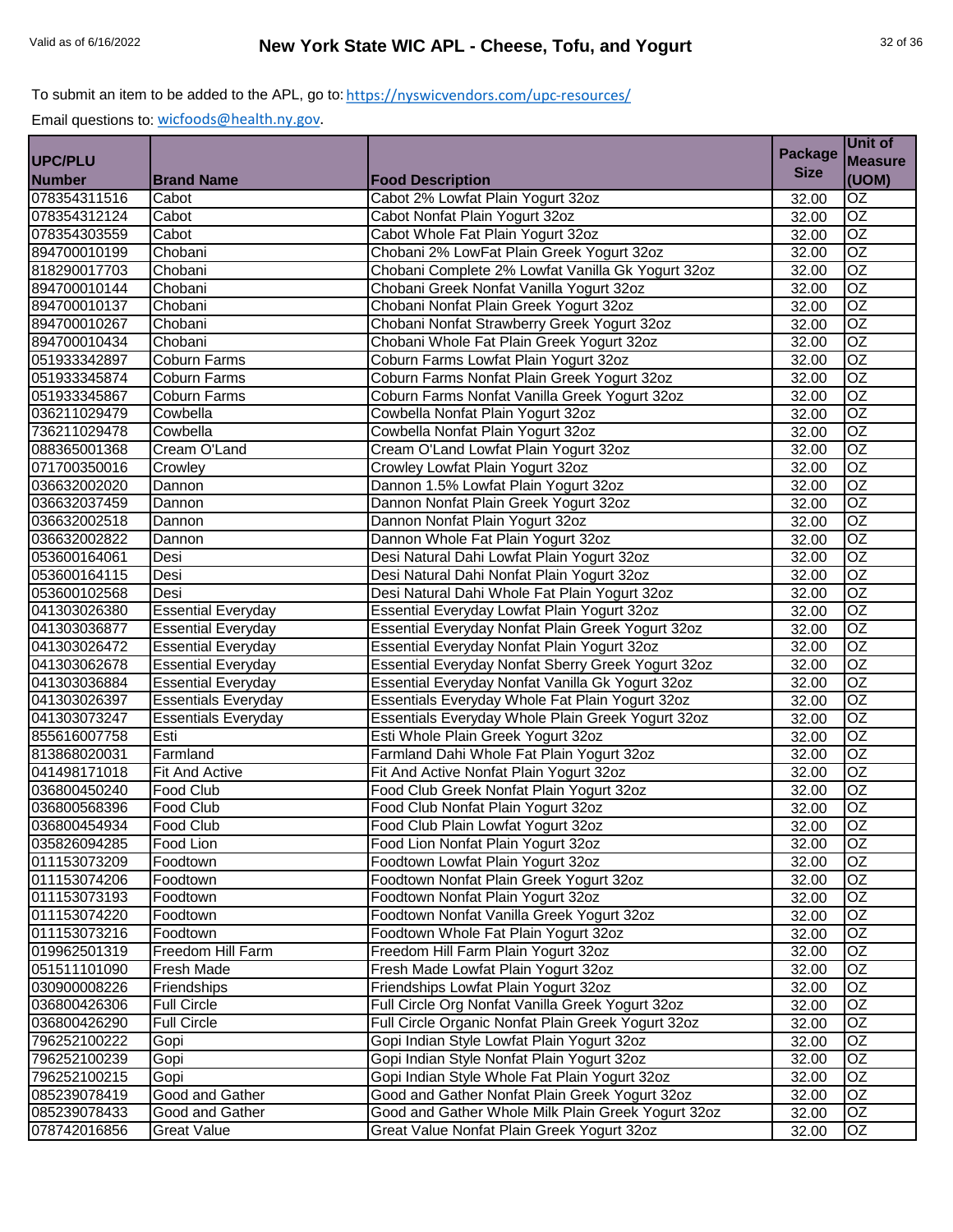|                |                                |                                                    | <b>Package</b> | Unit of         |
|----------------|--------------------------------|----------------------------------------------------|----------------|-----------------|
| <b>UPC/PLU</b> |                                |                                                    | <b>Size</b>    | <b>Measure</b>  |
| <b>Number</b>  | <b>Brand Name</b>              | <b>Food Description</b>                            |                | (UOM)           |
| 078742229218   | <b>Great Value</b>             | Great Value Nonfat Plain Yogurt 32oz               | 32.00          | OZ              |
| 078742159355   | <b>Great Value</b>             | Great Value Organic Lowfat Yogurt 32oz             | 32.00          | $\overline{OZ}$ |
| 078742065762   | <b>Great Value</b>             | Great Value Whole Fat Plain Greek Yogurt 32oz      | 32.00          | $\overline{OZ}$ |
| 078355550013   | <b>Greek Gods</b>              | Greek Gods Lowfat Plain Greek Yogurt 32oz          | 32.00          | $\overline{OZ}$ |
| 851587003904   | <b>Green Mountain Creamery</b> | Green Mountain Creamery Nonfat Plain Yogurt 32oz   | 32.00          | $\overline{OZ}$ |
| 051587003915   | <b>Green Mountain Creamery</b> | Green Mountain Creamery Plain Greek Yogurt 32oz    | 32.00          | $\overline{OZ}$ |
| 851587003911   | <b>Green Mountain Creamery</b> | Green Mountain Creamery Whole Plain Yogurt 32oz    | 32.00          | $\overline{OZ}$ |
| 051587003908   | <b>Green Mountain</b>          | Green Mountain Nonfat Plain Greek Yogurt 32oz      | 32.00          | OZ              |
| 070625031963   | Greenway                       | Greenway Whole Fat Plain Yogurt 32oz               | 32.00          | $\overline{OZ}$ |
| 730404000329   | Guru                           | Guru Whole Milk Plain Yogurt 32oz                  | 32.00          | <b>OZ</b>       |
| 089076288031   | <b>Hammond Dairy</b>           | Hammond Dairy Whole Fat Plain Yogurt 32oz          | 32.00          | OZ              |
| 041268208807   | Hannaford                      | Hannaford Greek Nonfat Plain Yogurt 32oz           | 32.00          | OZ              |
| 041268208951   | Hannaford                      | Hannaford Greek Whole Milk Plain Yogurt 32oz       | 32.00          | OZ              |
| 041268197767   | Hannaford                      | Hannaford Lowfat Plain Yogurt 32oz                 | 32.00          | $\overline{OZ}$ |
| 041268197873   | Hannaford                      | Hannaford Nonfat Plain Yogurt 32oz                 | 32.00          | $\overline{OZ}$ |
| 041268208944   | Hannaford                      | Hannaford Nonfat Strawberry Greek Yogurt 32oz      | 32.00          | $\overline{OZ}$ |
| 041268208791   | Hannaford                      | Hannaford Nonfat Vanilla Greek Yogurt 32oz         | 32.00          | $\overline{OZ}$ |
| 041268208975   | Hannaford                      | Hannaford Whole Vanilla Greek Yogurt 32oz          | 32.00          | $\overline{OZ}$ |
| 036638222118   | Hawthorne Valley               | Hawthorne Valley Whole Fat Plain Yogurt 32oz       | 32.00          | $\overline{OZ}$ |
| 042365132156   | Horizon                        | Horizon Nonfat Plain Yogurt 32oz                   | 32.00          | $\overline{OZ}$ |
| 042365132200   | Horizon                        | Horizon Nonfat Plain Yogurt 32oz                   | 32.00          | $\overline{OZ}$ |
| 742365132209   | Horizon                        | Horizon Organic Nonfat Plain Yogurt                | 32.00          | $\overline{OZ}$ |
| 742365006081   | Horizon                        | Horizon Organic Whole Fat Plain Yogurt 32oz        | 32.00          | $\overline{OZ}$ |
| 746104555311   | <b>Hudson Valley Fresh</b>     | Hudson Valley Fresh Whole Plain Yogurt 32oz        | 32.00          | OZ              |
| 855083004052   | Ithaca Milk Company            | Ithaca Whole Fat Plain Yogurt 32oz                 | 32.00          | $\overline{OZ}$ |
| 073296276053   | <b>Key Foods</b>               | Key Foods Lowfat Plain Yogurt 32oz                 | 32.00          | OZ              |
| 073296276060   | <b>Key Foods</b>               | Key Foods Nonfat Plain Yogurt 32oz                 | 32.00          | $\overline{OZ}$ |
| 854178003109   | Kingdom Creamery               | Kingdom Creamery Whole Fat Plain Yogurt 32oz       | 32.00          | $\overline{OZ}$ |
| 096619585298   | Kirkland                       | Kirkland Nonfat Plain Greek Yogurt 32oz            | 32.00          | $\overline{OZ}$ |
| 053600000116   | La Yogurt                      | La Yogurt Lowfat Plain Yogurt 32oz                 | 32.00          | $\overline{OZ}$ |
| 053600101073   | La Yogurt                      | La Yogurt Nonfat Plain Yogurt 32oz                 | 32.00          | $\overline{OZ}$ |
| 053600102353   | La Yogurt                      | La Yogurt Whole Fat Plain Yogurt 32oz              | 32.00          | <b>OZ</b>       |
| 053600001564   | La Yogurt                      | La Yogurt Whole Milk Strawberry Yogurt 32oz        | 32.00          | OZ              |
| 053600001571   | La Yogurt                      | La Yogurt Whole Probiotic Vanilla Yogurt 32oz      | 32.00          | $\overline{OZ}$ |
| 053600700696   | Lacto                          | Lacto Plain Yogurt 32oz                            | 32.00          | OZ              |
| 815473014986   | Lala                           | Lala Lowfat Plain Yogurt 32oz                      | 32.00          | <b>OZ</b>       |
| 819393021079   | LaLa                           | LaLa Lowfat Plain Yogurt 32oz                      | 32.00          | OZ              |
| 021130079285   | Lucerne Dairy                  | Lucerne Dairy Nonfat Plain Greek Yogurt 32oz       | 32.00          | OZ              |
| 021130073979   | Lucerne Dairy                  | Lucerne Dairy Nonfat Plain Yogurt 32oz             | 32.00          | OZ              |
| 021130079643   | Lucerne Dairy                  | Lucerne Dairy Whole Milk Yogurt 32oz               | 32.00          | OZ              |
| 021130132461   | Lucerne                        | Lucerne Lowfat Plain Yogurt 32oz                   | 32.00          | OZ              |
| 021130077441   | Lucerne                        | Lucerne Lowfat Strawberry Yogurt 32oz              | 32.00          | OZ              |
| 705105542157   | Maple Hill                     | Maple Hill Organic Whole Plain Yogurt 32oz         | 32.00          | OZ              |
| 855088005061   | Maple Hill                     | Maple Hill Organic Whole Plain Yogurt 32oz         | 32.00          | OZ              |
| 085239015537   | Market Pantry                  | Market Pantry Nonfat Plain Yogurt 32oz             | 32.00          | OZ              |
| 603608000900   | Merve                          | Merve Plain Yogurt 32oz                            | 32.00          | $\overline{OZ}$ |
| 075270001910   | Mountain High                  | Mountain High Lowfat Plain Yogurt 32oz             | 32.00          | OZ              |
| 075270001668   | Mountain High                  | Mountain High Nonfat Plain Yogurt 32oz             | 32.00          | OZ              |
| 075270001606   | <b>Mountain High</b>           | Mountain High Original Whole Fat Plain Yogurt 32oz | 32.00          | OZ              |
| 025439105102   | <b>My Essentials</b>           | My Essentials Lowfat Plain Yogurt 32oz             | 32.00          | OZ              |
| 025439105232   | My Essentials                  | My Essentials Nonfat Plain Yogurt 32oz             | 32.00          | OZ              |
| 043192101056   | Nancy's                        | Nancys Nonfat Plain Yogurt 32oz                    | 32.00          | OZ.             |
| 043192103005   | Nancy's                        | Nancys Nonfat Plain Yogurt 32oz                    | 32.00          | OZ              |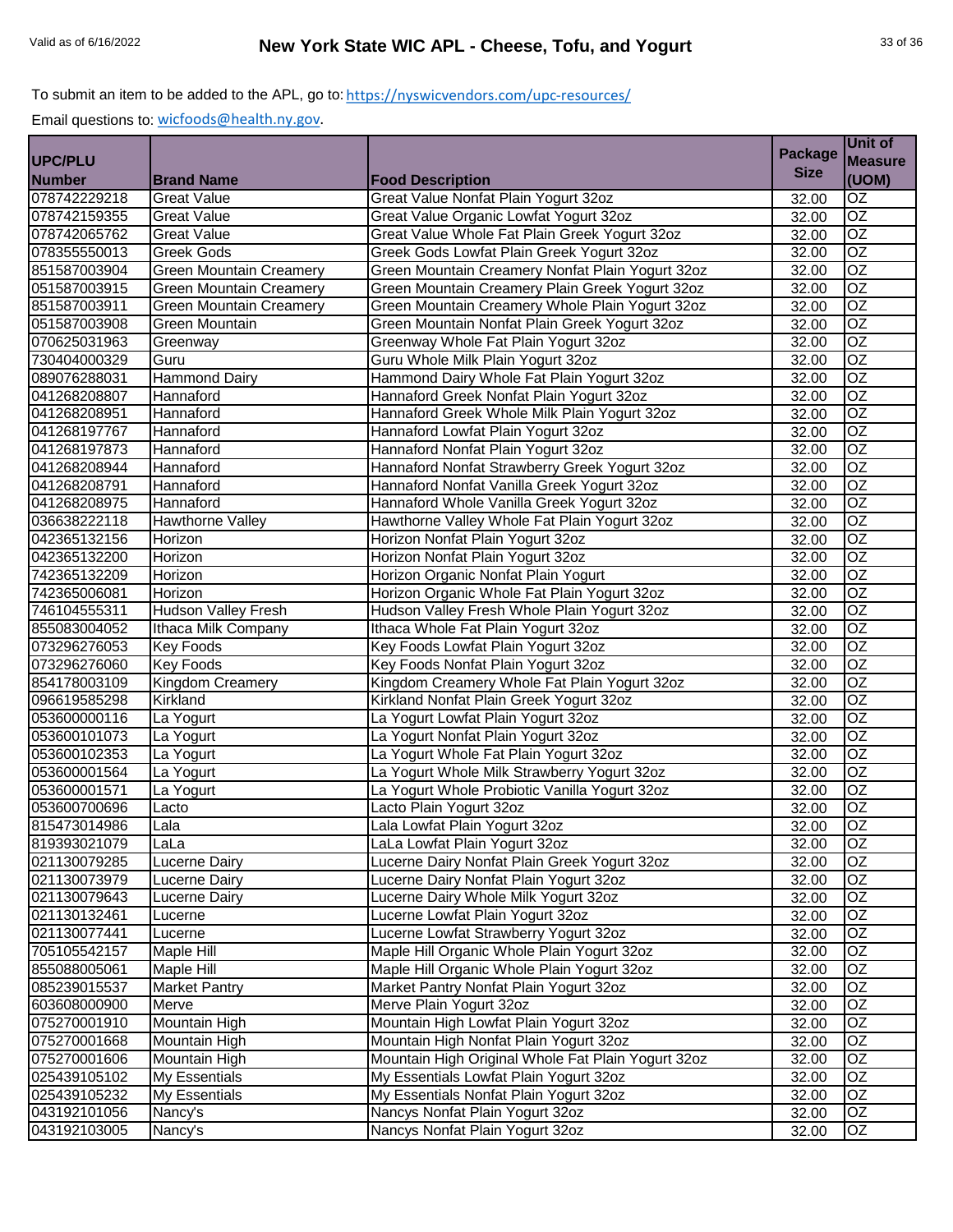|                |                               |                                                    |                | Unit of         |
|----------------|-------------------------------|----------------------------------------------------|----------------|-----------------|
| <b>UPC/PLU</b> |                               |                                                    | <b>Package</b> | <b>Measure</b>  |
| <b>Number</b>  | <b>Brand Name</b>             | <b>Food Description</b>                            | <b>Size</b>    | (UOM)           |
| 043192106006   | Nancy's                       | Nancys Organic Lowfat Plain Yogurt 32oz            | 32.00          | <b>OZ</b>       |
| 043192104002   | Nancy's                       | Nancys Organic Nonfat Plain Yogurt 32oz            | 32.00          | OZ              |
| 043192105009   | Nancy's                       | Nancys Whole Plain Yogurt 32oz                     | 32.00          | $\overline{OZ}$ |
| 725439994071   | <b>Natures Place</b>          | Natures Place Org Greek Whole Plain Yogurt 32oz    | 32.00          | $\overline{OZ}$ |
| 725439994088   | <b>Natures Place</b>          | Natures Place Org Nonfat Vanilla Greek Yogurt 32oz | 32.00          | $\overline{OZ}$ |
| 725439994057   | <b>Natures Place</b>          | Natures Place Organic Whole Plain Yogurt 32oz      | 32.00          | $\overline{OZ}$ |
| 688267545498   | <b>Natures Promise</b>        | Natures Promise Org Greek Nonfat Plain Yogurt 32oz | 32.00          | $\overline{OZ}$ |
| 688267189548   | <b>Natures Promise</b>        | Natures Promise Org Nonfat Vanilla Gk Yogurt 32oz  | 32.00          | $\overline{OZ}$ |
| 688267536137   | Nature's Promise              | Natures Promise Org Whole Plain Greek Yogurt 32oz  | 32.00          | $\overline{OZ}$ |
| 688267545504   | <b>Natures Promise</b>        | Natures Promise Organic Lowfat Plain Yogurt 32oz   | 32.00          | $\overline{OZ}$ |
| 688267189531   | <b>Natures Promise</b>        | Natures Promise Organic Plain Greek Yogurt 32oz    | 32.00          | OZ              |
| 688267166884   | Nature's Promise              | Natures Promise Organic Whole Plain Yogurt 32oz    | 32.00          | $\overline{OZ}$ |
| 688295568032   | <b>North Country Creamery</b> | North Country Creamery Whole Plain Yogurt 32oz     | 32.00          | <b>OZ</b>       |
| 688295568056   | North Country Creamery        | North Country Creamery Whole Vanilla Yogurt 32oz   | 32.00          | $\overline{OZ}$ |
| 011225106798   | Nostimo                       | Nostimo Nonfat Plain Greek Yogurt 32oz             | 32.00          | $\overline{OZ}$ |
| 079893406275   | O Organics                    | O Organics Nonfat Plain Greek Yogurt 32oz          | 32.00          | OZ              |
| 079893406282   | O Organics                    | O Organics Nonfat Vanilla Greek Yogurt 32oz        | 32.00          | $\overline{OZ}$ |
| 079893407449   | O Organics                    | O Organics Organic Whole Milk Plain Yogurt 32oz    | 32.00          | $\overline{OZ}$ |
| 036632011275   | Oikos                         | Oikos Nonfat Honey Sweet Plain Greek Yogurt 32oz   | 32.00          | OZ              |
| 036632011282   | Oikos                         | Oikos Nonfat Maple Sweet Plain Greek Yogurt 32oz   | 32.00          | $\overline{OZ}$ |
| 036632020826   | <b>Oikos</b>                  | Oikos Nonfat Plain Greek Yogurt 32oz               | 32.00          | $\overline{OZ}$ |
| 036632027535   | <b>Oikos</b>                  | Oikos Nonfat Plain Greek Yogurt 32oz               | 32.00          | OZ              |
| 036632019653   | Oikos                         | Oikos Nonfat Plain Yogurt 32oz                     | 32.00          | OZ              |
| 036632020819   | Oikos                         | Oikos Nonfat Vanilla Bean Greek Yogurt 32oz        | 32.00          | $\overline{OZ}$ |
| 036632019448   | Oikos                         | Oikos Nonfat Vanilla Greek Yogurt 32oz             | 32.00          | $\overline{OZ}$ |
| 036632027542   | Oikos                         | Oikos Nonfat Vanilla Greek Yogurt 32oz             | 32.00          | $\overline{OZ}$ |
| 036632042590   | Oikos                         | Oikos Pro Lowfat Plain Yogurt 32oz                 | 32.00          | OZ              |
| 036632032416   | Oikos                         | Oikos Whole Fat Plain Greek Yogurt 32oz            | 32.00          | $\overline{OZ}$ |
| 079893711010   | Open Nature                   | Open Nature 2% Plain Greek Yogurt 32oz             | 32.00          | $\overline{OZ}$ |
| 079893114125   | <b>Open Nature</b>            | Open Nature Nonfat Plain Greek Yogurt 32oz         | 32.00          | $\overline{OZ}$ |
| 079893711027   | <b>Open Nature</b>            | Open Nature Whole Fat Plain Greek Yogurt 32oz      | 32.00          | $\overline{OZ}$ |
| 070253642142   | Our Family                    | Our Family Nonfat Plain Greek Yogurt 32oz          | 32.00          | OZ              |
| 070253640391   | Our Family                    | Our Family Nonfat Plain Yogurt 32oz                | 32.00          | OZ              |
| 072530001581   | Penn Maid                     | Penn Maid Nonfat Plain Yogurt 32oz                 | 32.00          | $\overline{OZ}$ |
| 041735044037   | <b>PICs</b>                   | PICs Lowfat Plain Yogurt 32oz                      | 32.00          | OZ              |
| 041735072917   | <b>PICs</b>                   | PICs Nonfat Plain Greek Yogurt 32oz                | 32.00          | <b>OZ</b>       |
| 041735040558   | <b>PICs</b>                   | PICs Nonfat Plain Yogurt 32oz                      | 32.00          | OZ              |
| 041735082732   | <b>PICS</b>                   | PICS Nonfat Strawberry Greek Yogurt 32oz           | 32.00          | OZ              |
| 041735075635   | <b>PICs</b>                   | PICs Nonfat Vanilla Greek Yogurt 32oz              | 32.00          | <b>OZ</b>       |
| 041735002044   | $\overline{PICs}$             | PICs Plain Greek Yogurt 32oz                       | 32.00          | OZ              |
| 041735026743   | <b>PICs</b>                   | PICs Whole Fat Plain Yogurt 32oz                   | 32.00          | OZ              |
| 041735002051   | <b>PICs</b>                   | PICs Whole Milk Vanilla Greek Yogurt 32os          | 32.00          | OZ              |
| 051463005071   | Powerful                      | Powerful Nonfat Plain Greek Yogurt 32oz            | 32.00          | OZ              |
| 851463005312   | Powerful                      | Powerful Nonfat Plain Greek Yogurt 32oz            | 32.00          | OZ              |
| 051463005316   | Powerful                      | Powerful Whole Fat Plain Greek Yogurt 32oz         | 32.00          | OZ              |
| 851463005077   | Powerful                      | Powerful Whole Fat Plain Greek Yogurt 32oz         | 32.00          | $\overline{OZ}$ |
| 041190758098   | <b>Price Rite</b>             | Price Rite Lowfat Plain Yogurt 32oz                | 32.00          | OZ              |
| 081312101784   | Redwood Hill                  | Redwood Hill Plain Yogurt 32oz                     | 32.00          | $\overline{OZ}$ |
| 746355112646   | Romi's                        | Romis Lowfat Plain Yogurt 32oz                     | 32.00          | $\overline{OZ}$ |
| 746355112660   | Romi's                        | Romis Whole Fat Plain Yogurt 32oz                  | 32.00          | OZ              |
| 046104110047   | Ronnybrook Farm Dairy         | Ronnybrook Farm Dairy Whole Fat Plain Yogurt 32oz  | 32.00          | OZ              |
| 746104110046   | Ronnybrook Farm Dairy         | Ronnybrook Farm Dairy Whole Fat Plain Yogurt 32oz  | 32.00          | OZ              |
| 054319000046   | Seven Stars                   | Seven Stars Organic Lowfat Plain Yogurt 32oz       | 32.00          | OZ              |
|                |                               |                                                    |                |                 |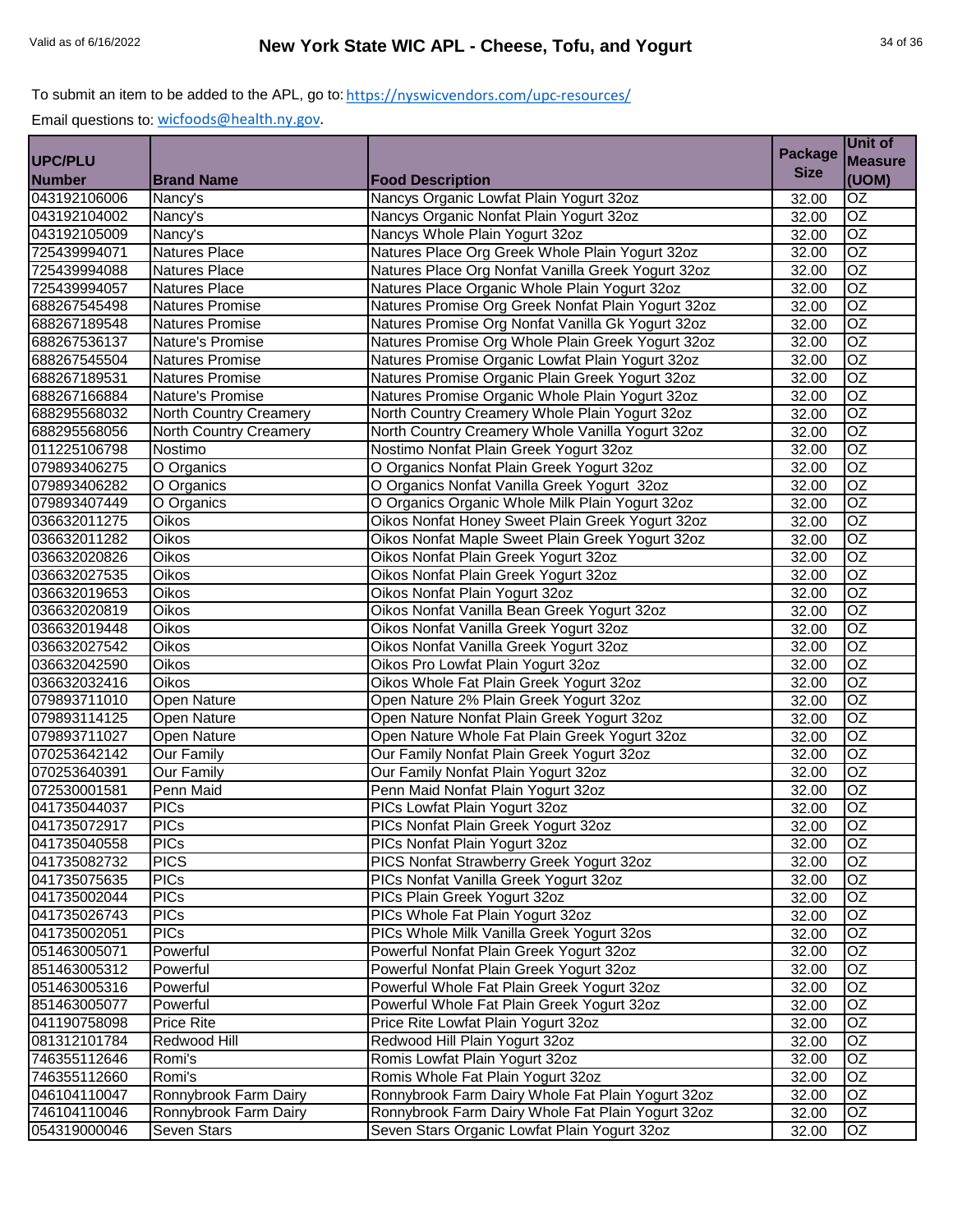|                |                              |                                                    | <b>Package</b> | <b>Unit of</b>  |
|----------------|------------------------------|----------------------------------------------------|----------------|-----------------|
| <b>UPC/PLU</b> |                              |                                                    |                | <b>Measure</b>  |
| <b>Number</b>  | <b>Brand Name</b>            | <b>Food Description</b>                            | <b>Size</b>    | (UOM)           |
| 054319000015   | <b>Seven Stars</b>           | Seven Stars Organic Whole Fat Plain Yogurt 32oz    | 32.00          | $\overline{OZ}$ |
| 041190450374   | ShopRite                     | ShopRite Lowfat Plain Yogurt 32oz                  | 32.00          | $\overline{OZ}$ |
| 041190456482   | ShopRite                     | ShopRite Lowfat Plain Yogurt 32oz                  | 32.00          | OZ              |
| 041190462735   | <b>ShopRite</b>              | ShopRite Nonfat Plain Greek Yogurt 32oz            | 32.00          | OZ              |
| 041190457700   | <b>ShopRite</b>              | ShopRite Nonfat Plain Yogurt 32oz                  | 32.00          | OZ              |
| 041190460458   | ShopRite                     | ShopRite Whole Fat Plain Yogurt 32oz               | 32.00          | OZ              |
| 041190465408   | ShopRite                     | ShopRite Whole Plain Greek Yogurt 32oz             | 32.00          | $\overline{OZ}$ |
| 015400816618   | Shurfine                     | Shurfine Lowfat Plain Yogurt 32oz                  | 32.00          | $\overline{OZ}$ |
| 015400816670   | Shurfine                     | Shurfine Nonfat Plain Yogurt 32oz                  | 32.00          | $\overline{OZ}$ |
| 085239555101   | Simply Balanced              | Simply Balanced Nonfat Plain Greek Yogurt 32oz     | 32.00          | OZ              |
| 052159000134   | Stonyfield                   | Stonyfield Org Whole Strawberry Yogurt 32oz        | 32.00          | OZ              |
| 052159050009   | Stonyfield                   | Stonyfield Organic Creamy Lowfat Plain Yogurt 32oz | 32.00          | $\overline{OZ}$ |
| 052159005207   | Stonyfield                   | Stonyfield Organic Lowfat Vanilla Yogurt 32oz      | 32.00          | OZ              |
| 052159532505   | Stonyfield                   | Stonyfield Organic Nonfat Plain Greek Yogurt 32oz  | 32.00          | <b>OZ</b>       |
| 052159000066   | Stonyfield                   | Stonyfield Organic Nonfat Plain Yogurt 32oz        | 32.00          | OZ              |
| 052159000073   | Stonyfield                   | Stonyfield Organic Nonfat Vanilla Yogurt 32oz      | 32.00          | $\overline{OZ}$ |
| 052159000011   | Stonyfield                   | Stonyfield Organic Whole Fat Plain Yogurt 32oz     | 32.00          | OZ              |
| 052159000028   | Stonyfield                   | Stonyfield Whole Milk French Vanilla Yogurt 32oz   | 32.00          | OZ              |
| 688267034558   | Stop and Shop                | Stop and Shop Greek Nonfat Plain Yogurt 32oz       | 32.00          | $\overline{OZ}$ |
| 688267174353   | Stop and Shop                | Stop and Shop Greek Whole Fat Yogurt Plain 32oz    | 32.00          | $\overline{OZ}$ |
| 688267011504   | Stop and Shop                | Stop and Shop Lowfat Plain Yogurt 32oz             | 32.00          | OZ              |
| 688267011498   | Stop and Shop                | Stop and Shop Nonfat Plain Yogurt 32oz             | 32.00          | OZ              |
| 688267149443   | Stop and Shop                | Stop and Shop Nonfat Strawberry Greek Yogurt 32oz  | 32.00          | $\overline{OZ}$ |
| 688267034565   | Stop and Shop                | Stop and Shop Nonfat Vanilla Greek Yogurt 32oz     | 32.00          | $\overline{OZ}$ |
| 688267188893   | Stop and Shop                | Stop and Shop Whole Vanilla Greek Yogurt 32oz      | 32.00          | $\overline{OZ}$ |
| 023627590570   | <b>Super Associated</b>      | Super Associated Lowfat Plain Yogurt 32oz          | 32.00          | $\overline{OZ}$ |
| 023627590594   | <b>Super Associated</b>      | Super Associated Nonfat Plain Yogurt 32oz          | 32.00          | $\overline{OZ}$ |
| 725439958318   | <b>Taste Of Inspirations</b> | Taste Of Inspirations Nonfat Plain Yogurt 32oz     | 32.00          | OZ              |
| 025439958319   | Taste Of Inspirations        | Taste Of Inspirations Plain Greek Yogurt 32oz      | 32.00          | OZ              |
| 025439988095   | <b>Taste Of Inspirations</b> | Taste Of Inspirations Plain Greek Yogurt 32oz      | 32.00          | OZ              |
| 725439988094   | Taste of Inspirations        | Taste of Inspirations Whole Milk Plain Yogurt 32oz | 32.00          | OZ              |
| 072830030014   | Tillamook                    | Tillamook Lowfat Plain Yogurt 32oz                 | 32.00          | OZ              |
| 070784022642   | <b>Tops</b>                  | Tops Lowfat Plain Yogurt 32oz                      | 32.00          | $\overline{OZ}$ |
| 070784022765   | <b>Tops</b>                  | Tops Lowfat Vanilla Yogurt 32oz                    | 32.00          | $\overline{OZ}$ |
| 070784023120   | <b>Tops</b>                  | Tops Nonfat Plain Greek Yogurt 32oz                | 32.00          | $\overline{OZ}$ |
| 070784022628   | <b>Tops</b>                  | Tops Nonfat Plain Yogurt 32oz                      | 32.00          | OZ              |
| 070784023144   | <b>Tops</b>                  | Tops Nonfat Vanilla Greek Yogurt 32oz              | 32.00          | OZ              |
| 070784024462   | <b>Tops</b>                  | Tops Whole Milk Plain Yogurt 32oz                  | 32.00          | OZ              |
| 760695029495   | Traditional                  | Traditional All Natural Dahi Yogurt 32oz           | 32.00          | OZ              |
| 094922255211   | Trimona                      | Trimona Bulgarian Whole Fat Plain Yogurt 32oz      | 32.00          | OZ.             |
| 036632039194   | Two Good                     | Two Good Lowfat Plain Greek Yogurt 32oz            | 32.00          | OZ              |
| 036632039361   | Two Good                     | Two Good Lowfat Strawberry Greek Yogurt 32oz       | 32.00          | OZ              |
| 036632039200   | Two Good                     | Two Good Lowfat Vanilla Greek Yogurt 32oz          | 32.00          | OZ              |
| 078800113626   | <b>Upstate Farms</b>         | Upstate Farms Nonfat Plain Greek Yogurt 32oz       | 32.00          | OZ              |
| 078800113633   | <b>Upstate Farms</b>         | Upstate Farms Nonfat Vanilla Greek Yogurt 32oz     | 32.00          | OZ              |
| 073296057478   | <b>Urban Meadow</b>          | Urban Meadow Nonfat Plain Yogurt 32oz              | 32.00          | $\overline{OZ}$ |
| 073296057461   | <b>Urban Meadow</b>          | Urban Meadow Plain Lowfat Yogurt 32oz              | 32.00          | OZ              |
| 058543132009   | Voskos                       | Voskos Nonfat Plain Greek Yogurt 32oz              | 32.00          | OZ              |
| 795709085112   | Wallaby                      | Wallaby Organic Greek Whole Milk Yogurt Plain 32oz | 32.00          | $\overline{OZ}$ |
| 795709070026   | Wallaby                      | Wallaby Organic Lowfat Plain Greek Yogurt 32oz     | 32.00          | OZ              |
| 795709075120   | Wallaby                      | Wallaby Organic Nonfat Plain Greek Yogurt 32oz     | 32.00          | OZ              |
| 795709020021   | Wallaby                      | Wallaby Organic Plain Whole Milk Yogurt 32oz       | 32.00          | OZ              |
| 077890868003   | Wegmans                      | Wegmans Lowfat Plain Yogurt 32oz                   | 32.00          | OZ              |
|                |                              |                                                    |                |                 |